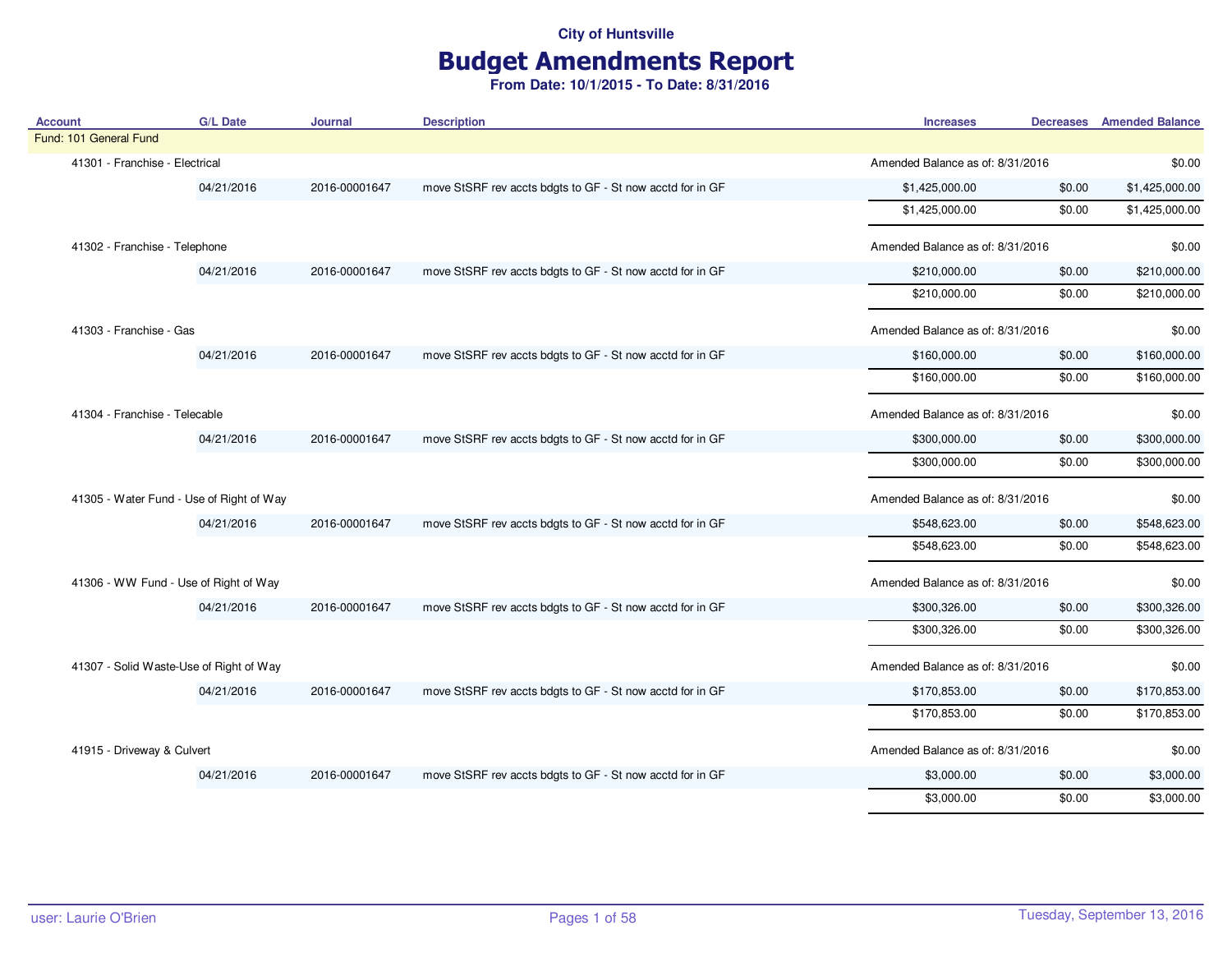## Budget Amendments Report

| <b>Account</b>                           | <b>G/L Date</b> | <b>Journal</b> | <b>Description</b>                                          | <b>Increases</b>                 |              | <b>Decreases</b> Amended Balance |
|------------------------------------------|-----------------|----------------|-------------------------------------------------------------|----------------------------------|--------------|----------------------------------|
| Fund: 101 General Fund                   |                 |                |                                                             |                                  |              |                                  |
| 41916 - Use of City Equipment or Labor   |                 |                |                                                             | Amended Balance as of: 8/31/2016 |              | \$5,000.00                       |
|                                          | 04/21/2016      | 2016-00001647  | move StSRF rev accts bdgts to GF - St now acctd for in GF   | \$40,000.00                      | \$0.00       | \$45,000.00                      |
|                                          |                 |                |                                                             | \$40,000.00                      | \$0.00       | \$45,000.00                      |
| 41935 - Paid Parking Fees                |                 |                |                                                             | Amended Balance as of: 8/31/2016 |              | \$0.00                           |
|                                          | 06/08/2016      | 2016-00001993  | BA approved at 6/7/16 CC meeting                            | \$60,000.00                      | \$0.00       | \$60,000.00                      |
|                                          |                 |                |                                                             | \$60,000.00                      | \$0.00       | \$60,000.00                      |
| 42401 - Administrative Reimbursement     |                 |                |                                                             | Amended Balance as of: 8/31/2016 |              | \$2,335,378.00                   |
|                                          | 04/21/2016      | 2016-00001649  | clr Adm O/H bdgts in StSRF and reduce rev accts bdgts in GF | \$0.00                           | \$238,989.00 | \$2,096,389.00                   |
|                                          |                 |                |                                                             | \$0.00                           | \$238,989.00 | \$2,096,389.00                   |
| 42402 - AdminCost Reimb - Fleet          |                 |                |                                                             | Amended Balance as of: 8/31/2016 |              | \$346,672.00                     |
|                                          | 04/21/2016      | 2016-00001649  | clr Adm O/H bdgts in StSRF and reduce rev accts bdgts in GF | \$0.00                           | \$54,036.00  | \$292,636.00                     |
|                                          |                 |                |                                                             | \$0.00                           | \$54,036.00  | \$292,636.00                     |
| 42403 - AdminCost Reimb-Planning&Develop |                 |                |                                                             | Amended Balance as of: 8/31/2016 |              | \$1,435,059.00                   |
|                                          | 04/21/2016      | 2016-00001649  | clr Adm O/H bdgts in StSRF and reduce rev accts bdgts in GF | \$0.00                           | \$294,875.00 | \$1,140,184.00                   |
|                                          |                 |                |                                                             | \$0.00                           | \$294,875.00 | \$1,140,184.00                   |
| 42404 - AdminCost Reimb - Info Svcs      |                 |                |                                                             | Amended Balance as of: 8/31/2016 |              | \$614,670.00                     |
|                                          | 04/21/2016      | 2016-00001649  | clr Adm O/H bdgts in StSRF and reduce rev accts bdgts in GF | \$0.00                           | \$65,898.00  | \$548,772.00                     |
|                                          |                 |                |                                                             | \$0.00                           | \$65,898.00  | \$548,772.00                     |
| 42602 - Interest Income                  |                 |                |                                                             | Amended Balance as of: 8/31/2016 |              | \$105,000.00                     |
|                                          | 04/21/2016      | 2016-00001647  | move StSRF rev accts bdgts to GF - St now acctd for in GF   | \$2,000.00                       | \$0.00       | \$107,000.00                     |
|                                          |                 |                |                                                             | \$2,000.00                       | \$0.00       | \$107,000.00                     |
| 42905 - Contributions                    |                 |                |                                                             | Amended Balance as of: 8/31/2016 |              | \$0.00                           |
|                                          | 08/17/2016      | 2016-00002515  | budget amendments apprvd by Council 8/16/16                 | \$1,000.00                       | \$0.00       | \$1,000.00                       |
|                                          |                 |                |                                                             | \$1,000.00                       | \$0.00       | \$1,000.00                       |
|                                          |                 |                |                                                             |                                  |              |                                  |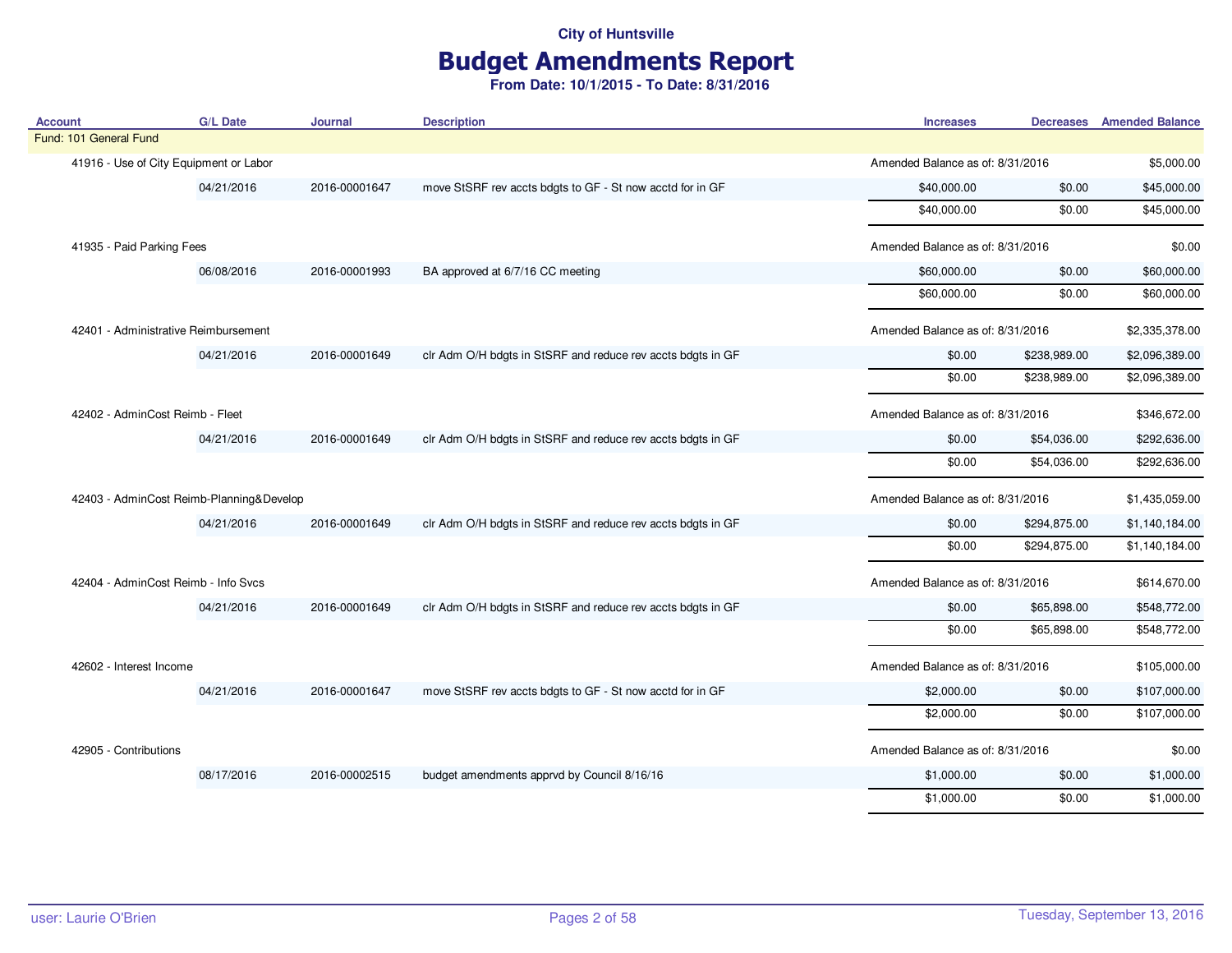## Budget Amendments Report

| <b>Account</b>                              | <b>G/L Date</b>                                     | Journal       | <b>Description</b>                                             | <b>Increases</b>                 |              | <b>Decreases</b> Amended Balance |
|---------------------------------------------|-----------------------------------------------------|---------------|----------------------------------------------------------------|----------------------------------|--------------|----------------------------------|
| Fund: 101 General Fund                      |                                                     |               |                                                                |                                  |              |                                  |
| 43201 - Miscellaneous Revenues              |                                                     |               |                                                                | Amended Balance as of: 8/31/2016 |              | \$50,000.00                      |
|                                             | 04/21/2016                                          | 2016-00001647 | move StSRF rev accts bdgts to GF - St now acctd for in GF      | \$1,000.00                       | \$0.00       | \$51,000.00                      |
|                                             |                                                     |               |                                                                | \$1,000.00                       | \$0.00       | \$51,000.00                      |
| 43514 - Transfer from Street SRF            |                                                     |               |                                                                | Amended Balance as of: 8/31/2016 |              | \$4,000.00                       |
|                                             | 04/21/2016                                          | 2016-00001649 | clr Adm O/H bdgts in StSRF and reduce rev accts bdgts in GF    | \$0.00                           | \$4,000.00   | \$0.00                           |
|                                             |                                                     |               |                                                                | \$0.00                           | \$4,000.00   | \$0.00                           |
| Division: 1101 Nondepartmental General Fund |                                                     |               |                                                                |                                  |              |                                  |
|                                             | 51140 - Adjustments for Step/COLA/Other PR Benefits |               |                                                                | Amended Balance as of: 8/31/2016 |              | \$480,853.00                     |
|                                             | 04/01/2016                                          | 2016-00001400 | BA-financial tracking moving Street fund expenses into GF & WW | \$28,718.00                      | \$0.00       | \$509,571.00                     |
|                                             | 05/19/2016                                          | 2016-00001873 | Transfer Budgted Pay increase for FY16                         | \$0.00                           | \$509,571.00 | \$0.00                           |
|                                             |                                                     |               |                                                                | \$28,718.00                      | \$509,571.00 | \$0.00                           |
|                                             |                                                     |               |                                                                |                                  |              | \$0.00                           |
| 55074 - Paid Parking Adm Exps - MobileNOW   |                                                     |               |                                                                | Amended Balance as of: 8/31/2016 |              |                                  |
|                                             | 06/08/2016                                          | 2016-00001993 | BA approved at 6/7/16 CC meeting                               | \$9,800.00                       | \$0.00       | \$9,800.00                       |
|                                             |                                                     |               |                                                                | \$9,800.00                       | \$0.00       | \$9,800.00                       |
| 56012 - Insurance - Fleet                   |                                                     |               |                                                                | Amended Balance as of: 8/31/2016 |              | \$54,729.00                      |
|                                             | 04/01/2016                                          | 2016-00001400 | BA-financial tracking moving Street fund expenses into GF & WW | \$14,300.00                      | \$0.00       | \$69,029.00                      |
|                                             |                                                     |               |                                                                | \$14,300.00                      | \$0.00       | \$69,029.00                      |
| 56060 - Retiree Health Insur Premiums       |                                                     |               |                                                                | Amended Balance as of: 8/31/2016 |              | \$217,000.00                     |
|                                             | 04/01/2016                                          | 2016-00001400 | BA-financial tracking moving Street fund expenses into GF & WW | \$44,000.00                      | \$0.00       | \$261,000.00                     |
|                                             | 04/01/2016                                          | 2016-00002410 | correct BA for part of Street that should have gone to WW Fd   | \$0.00                           | \$7,040.00   | \$253,960.00                     |
|                                             |                                                     |               |                                                                | \$44,000.00                      | \$7,040.00   | \$253,960.00                     |
| 91230 - Transfer to CIP Program             |                                                     |               |                                                                | Amended Balance as of: 8/31/2016 |              | \$1,155,000.00                   |
|                                             | 11/18/2015                                          | 2016-00000399 | BA to Increase 101-1101-91230                                  | \$551,911.00                     | \$0.00       | \$1,706,911.00                   |
|                                             | 01/19/2016                                          | 2016-00000860 | BA to Move Funds From Gen Fund to Gen CIP                      | \$7,500.00                       | \$0.00       | \$1,714,411.00                   |
|                                             | 06/08/2016                                          | 2016-00001991 | BA - CC Approved 6.7.16                                        | \$70,000.00                      | \$0.00       | \$1,784,411.00                   |
|                                             |                                                     |               |                                                                | \$629,411.00                     | \$0.00       | \$1,784,411.00                   |
|                                             |                                                     |               |                                                                |                                  |              |                                  |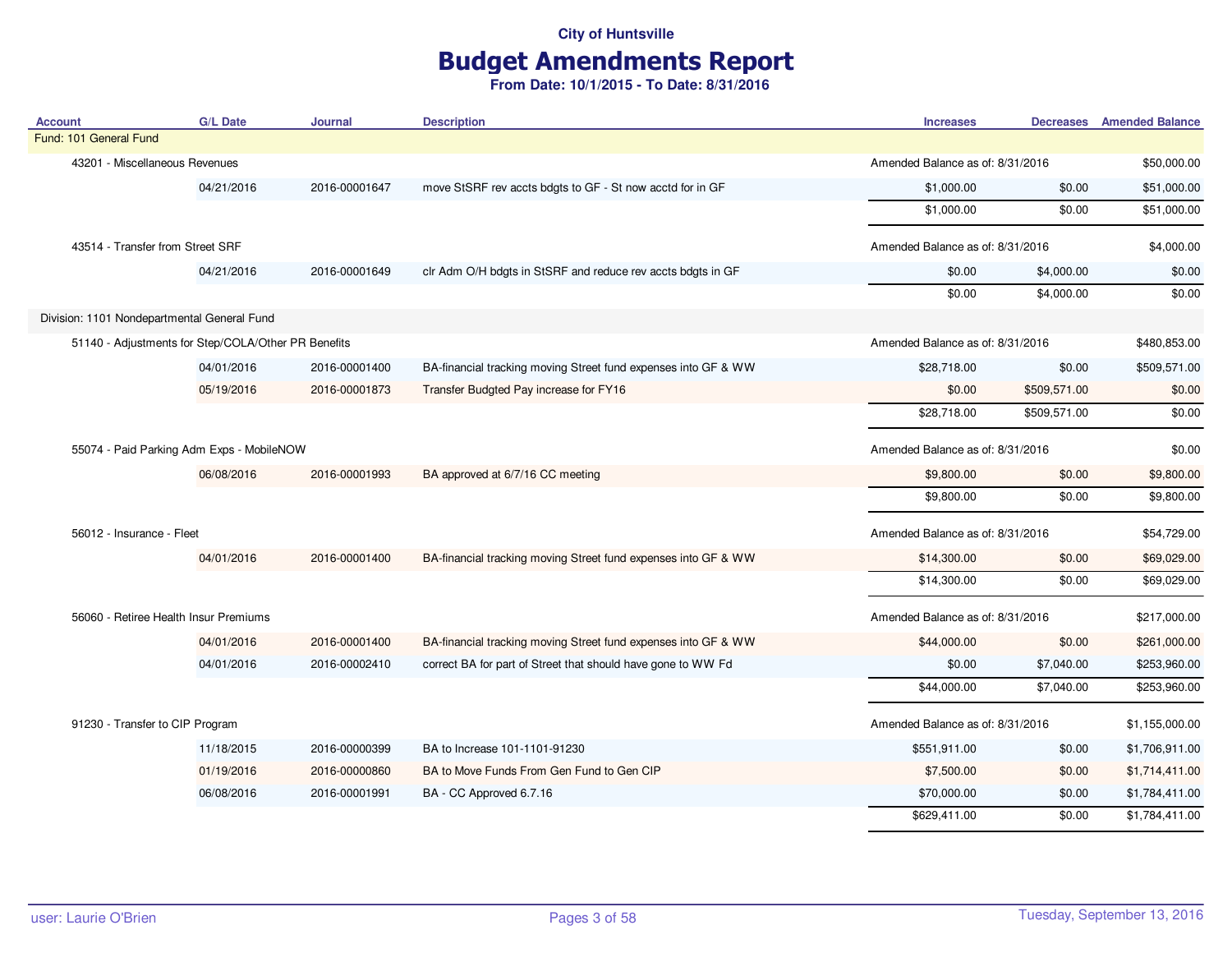# Budget Amendments Report

| <b>Account</b>                                      | <b>G/L Date</b> | <b>Journal</b> | <b>Description</b>                                              | <b>Increases</b>                 |                                  | <b>Decreases</b> Amended Balance |
|-----------------------------------------------------|-----------------|----------------|-----------------------------------------------------------------|----------------------------------|----------------------------------|----------------------------------|
| Fund: 101 General Fund                              |                 |                |                                                                 |                                  |                                  |                                  |
| Division: 1101 Nondepartmental General Fund         |                 |                |                                                                 |                                  |                                  |                                  |
| 94306 - Transfer - Equip Replace Fund               |                 |                |                                                                 |                                  | Amended Balance as of: 8/31/2016 |                                  |
|                                                     | 04/01/2016      | 2016-00001400  | BA-financial tracking moving Street fund expenses into GF & WW  | \$200,393.00                     | \$0.00                           | \$480,557.00                     |
|                                                     | 07/31/2016      | 2016-00002415  | Correct Budget for Street reclassification                      | \$0.00                           | \$60,000.00                      | \$420,557.00                     |
|                                                     |                 |                |                                                                 | \$200,393.00                     | \$60,000.00                      | \$420,557.00                     |
| 94309 - Transfer - Computer Replace Fd              |                 |                |                                                                 | Amended Balance as of: 8/31/2016 |                                  | \$50,300.00                      |
|                                                     | 04/01/2016      | 2016-00001400  | BA-financial tracking moving Street fund expenses into GF & WW  | \$7,500.00                       | \$0.00                           | \$57,800.00                      |
|                                                     |                 |                |                                                                 | \$7,500.00                       | \$0.00                           | \$57,800.00                      |
| 97173 - Transfer to Police Grant SRF                |                 |                |                                                                 | Amended Balance as of: 8/31/2016 |                                  | \$0.00                           |
|                                                     | 07/20/2016      | 2016-00002275  | BA-move funds for purchase of BWC thru Governor Office CJ Grant | \$16,675.00                      | \$0.00                           | \$16,675.00                      |
|                                                     |                 |                |                                                                 | \$16,675.00                      | \$0.00                           | \$16,675.00                      |
| 99100 - Future Appropriations                       |                 |                |                                                                 | Amended Balance as of: 8/31/2016 |                                  | \$121,110.00                     |
|                                                     | 10/12/2015      | 2016-00000090  | BA to transfer future appropriations for mold remediation       | \$0.00                           | \$15,000.00                      | \$106,110.00                     |
|                                                     | 01/19/2016      | 2016-00000860  | BA to Move Funds From Gen Fund to Gen CIP                       | \$0.00                           | \$7,500.00                       | \$98,610.00                      |
|                                                     | 04/01/2016      | 2016-00001400  | BA-financial tracking moving Street fund expenses into GF & WW  | \$129,645.00                     | \$0.00                           | \$228,255.00                     |
|                                                     | 04/06/2016      | 2016-00001494  | BA to Move Funds From 101-1101-99100 to 101-424-52200           | \$0.00                           | \$8,783.00                       | \$219,472.00                     |
|                                                     | 04/25/2016      | 2016-00001651  | BA move funds from FA to 444 for log cabin roof repairs         | \$0.00                           | \$8,000.00                       | \$211,472.00                     |
|                                                     | 06/08/2016      | 2016-00001991  | BA - CC Approved 6.7.16                                         | \$0.00                           | \$70,000.00                      | \$141,472.00                     |
|                                                     |                 |                |                                                                 | \$129,645.00                     | \$109,283.00                     | \$141,472.00                     |
| Division: 1101 Nondepartmental General Fund Totals: |                 |                |                                                                 | \$1,080,442.00                   | \$685,894.00                     |                                  |
| Division: 113 Office of City Manager                |                 |                |                                                                 |                                  |                                  |                                  |
| 51111 - Salaries - Full Time                        |                 |                |                                                                 | Amended Balance as of: 8/31/2016 |                                  | \$199,515.00                     |
|                                                     | 05/19/2016      | 2016-00001873  | Transfer Budgted Pay increase for FY16                          | \$12,412.00                      | \$0.00                           | \$211,927.00                     |
|                                                     |                 |                |                                                                 | \$12,412.00                      | \$0.00                           | \$211,927.00                     |
| Division: 113 Office of City Manager Totals:        |                 |                |                                                                 | \$12,412.00                      | \$0.00                           |                                  |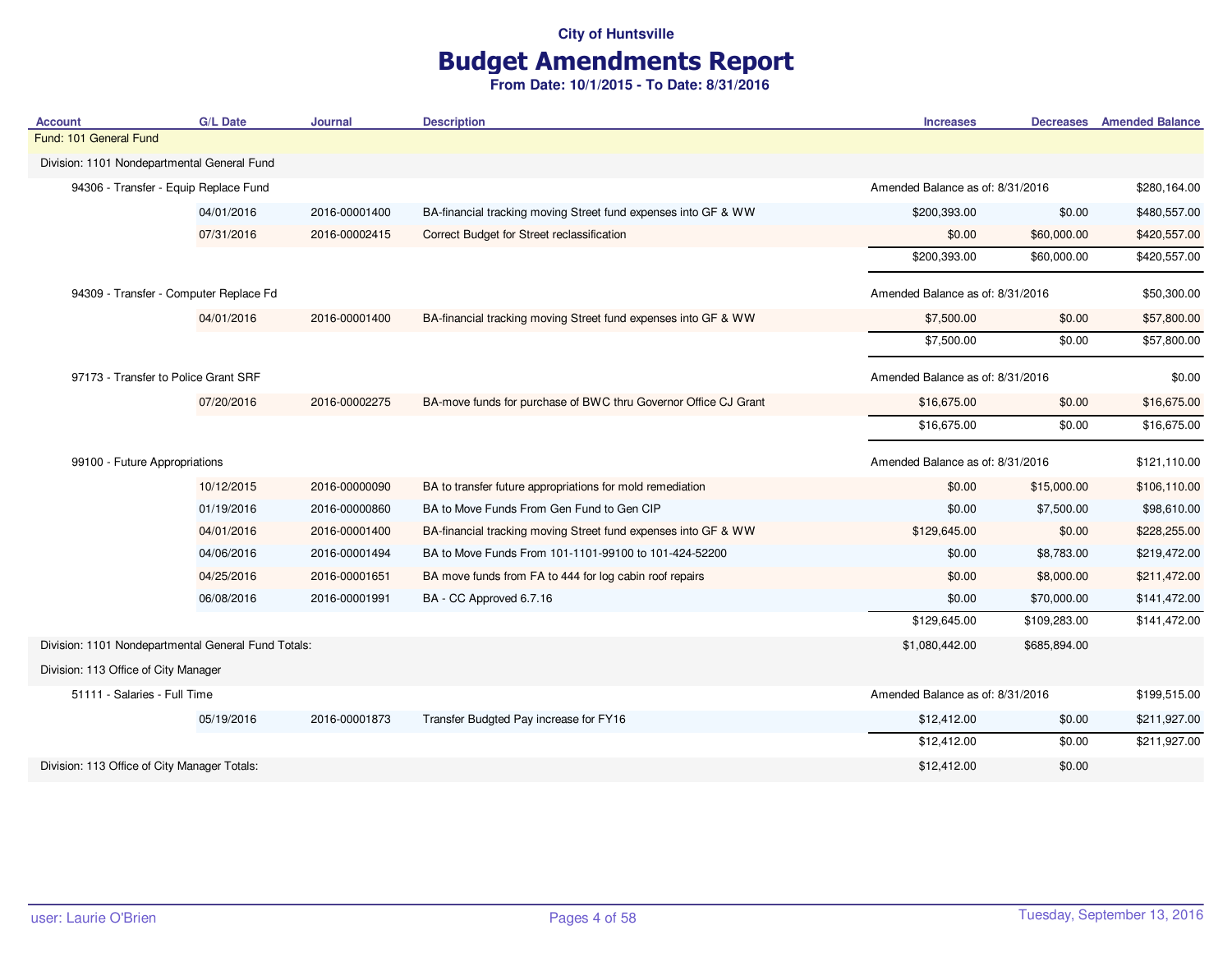# Budget Amendments Report

| <b>Account</b>                                 | <b>G/L Date</b> | <b>Journal</b> | <b>Description</b>                                        | <b>Increases</b>                 | <b>Decreases</b> Amended Balance               |
|------------------------------------------------|-----------------|----------------|-----------------------------------------------------------|----------------------------------|------------------------------------------------|
| Fund: 101 General Fund                         |                 |                |                                                           |                                  |                                                |
| Division: 114 Office of City Secretary         |                 |                |                                                           |                                  |                                                |
| 51111 - Salaries - Full Time                   |                 |                |                                                           | Amended Balance as of: 8/31/2016 | \$109,819.00                                   |
|                                                | 05/19/2016      | 2016-00001873  | Transfer Budgted Pay increase for FY16                    | \$5,883.00                       | \$0.00<br>\$115,702.00                         |
|                                                |                 |                |                                                           | \$5,883.00                       | \$0.00<br>\$115,702.00                         |
| Division: 114 Office of City Secretary Totals: |                 |                |                                                           | \$5,883.00                       | \$0.00                                         |
| Division: 117 Office of City Judge             |                 |                |                                                           |                                  |                                                |
| 51111 - Salaries - Full Time                   |                 |                |                                                           | Amended Balance as of: 8/31/2016 | \$60,881.86                                    |
|                                                | 05/19/2016      | 2016-00001873  | Transfer Budgted Pay increase for FY16                    | \$3,340.00                       | \$0.00<br>\$64,221.86                          |
|                                                |                 |                |                                                           | \$3,340.00                       | \$64,221.86<br>\$0.00                          |
| Division: 117 Office of City Judge Totals:     |                 |                |                                                           | \$3,340.00                       | \$0.00                                         |
| Division: 150 Human Resources                  |                 |                |                                                           |                                  |                                                |
| 51111 - Salaries - Full Time                   |                 |                |                                                           | Amended Balance as of: 8/31/2016 | \$239,015.70                                   |
|                                                | 05/19/2016      | 2016-00001873  | Transfer Budgted Pay increase for FY16                    | \$13,697.00                      | \$0.00<br>\$252,712.70                         |
|                                                |                 |                |                                                           | \$13,697.00                      | \$0.00<br>\$252,712.70                         |
| 55070 - Purchased Services/Contracts           |                 |                |                                                           | Amended Balance as of: 8/31/2016 | \$15,000.00                                    |
|                                                |                 |                |                                                           |                                  |                                                |
|                                                | 10/12/2015      | 2016-00000090  | BA to transfer future appropriations for mold remediation | \$15,000.00<br>\$15,000.00       | \$0.00<br>\$30,000.00<br>\$0.00<br>\$30,000.00 |
|                                                |                 |                |                                                           |                                  |                                                |
| Division: 150 Human Resources Totals:          |                 |                |                                                           | \$28,697.00                      | \$0.00                                         |
| Division: 210 Finance                          |                 |                |                                                           |                                  |                                                |
| 51111 - Salaries - Full Time                   |                 |                |                                                           | Amended Balance as of: 8/31/2016 | \$444,247.18                                   |
|                                                | 05/19/2016      | 2016-00001873  | Transfer Budgted Pay increase for FY16                    | \$24,613.00                      | \$468,860.18<br>\$0.00                         |
|                                                |                 |                |                                                           | \$24,613.00                      | \$0.00<br>\$468,860.18                         |
| Division: 210 Finance Totals:                  |                 |                |                                                           | \$24,613.00                      | \$0.00                                         |
| Division: 231 Municipal Court                  |                 |                |                                                           |                                  |                                                |
| 51111 - Salaries - Full Time                   |                 |                |                                                           | Amended Balance as of: 8/31/2016 | \$173,561.00                                   |
|                                                | 05/19/2016      | 2016-00001873  | Transfer Budgted Pay increase for FY16                    | \$10,772.00                      | \$184,333.00<br>\$0.00                         |
|                                                |                 |                |                                                           | \$10,772.00                      | \$184,333.00<br>\$0.00                         |
| Division: 231 Municipal Court Totals:          |                 |                |                                                           | \$10,772.00                      | \$0.00                                         |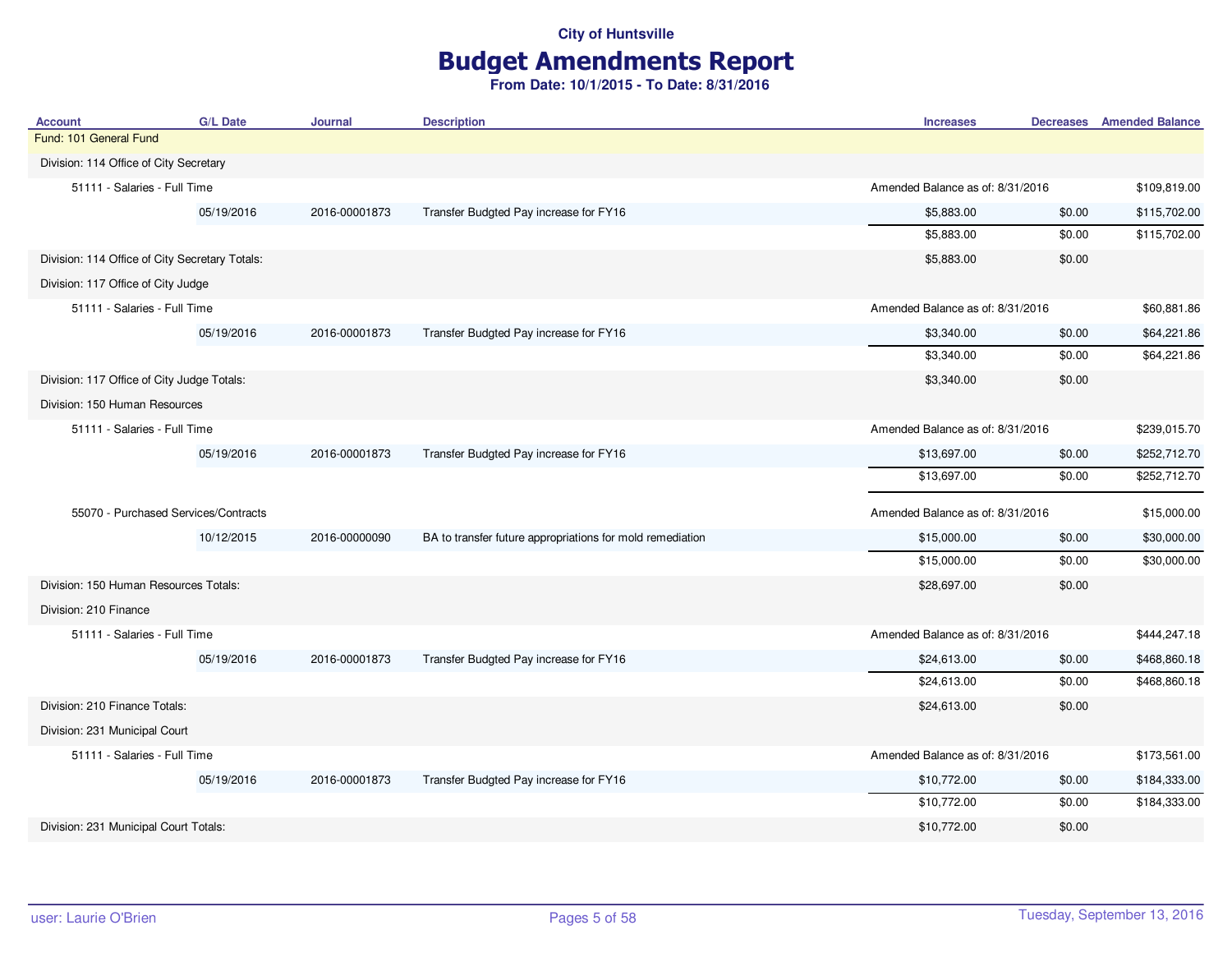## Budget Amendments Report

| <b>Account</b>                            | <b>G/L Date</b>         | <b>Journal</b> | <b>Description</b>                                          | <b>Increases</b>                 |                                  | <b>Decreases</b> Amended Balance |
|-------------------------------------------|-------------------------|----------------|-------------------------------------------------------------|----------------------------------|----------------------------------|----------------------------------|
| Fund: 101 General Fund                    |                         |                |                                                             |                                  |                                  |                                  |
| Division: 234 Purchasing                  |                         |                |                                                             |                                  |                                  |                                  |
| 51111 - Salaries - Full Time              |                         |                |                                                             | Amended Balance as of: 8/31/2016 |                                  | \$65,559.00                      |
|                                           | 05/19/2016              | 2016-00001873  | Transfer Budgted Pay increase for FY16                      | \$3,813.00                       | \$0.00                           | \$69,372.00                      |
|                                           |                         |                |                                                             | \$3,813.00                       | \$0.00                           | \$69,372.00                      |
| Division: 234 Purchasing Totals:          |                         |                |                                                             | \$3,813.00                       | \$0.00                           |                                  |
| Division: 320 Public Works Administration |                         |                |                                                             |                                  |                                  |                                  |
| 51111 - Salaries - Full Time              |                         |                |                                                             |                                  | Amended Balance as of: 8/31/2016 |                                  |
|                                           | 10/01/2015              | 2016-00000007  | For Financial Purposes Only -Moving Decision Package Monies | \$75,400.00                      | \$0.00                           | \$210,010.06                     |
|                                           | 05/19/2016              | 2016-00001873  | Transfer Budgted Pay increase for FY16                      | \$8,275.00                       | \$0.00                           | \$218,285.06                     |
|                                           |                         |                |                                                             | \$83,675.00                      | \$0.00                           | \$218,285.06                     |
| 51125 - Auto Allowance                    |                         |                |                                                             | Amended Balance as of: 8/31/2016 |                                  | \$4,200.00                       |
|                                           | 10/01/2015              | 2016-00000007  | For Financial Purposes Only -Moving Decision Package Monies | \$3,600.00                       | \$0.00                           | \$7,800.00                       |
|                                           |                         |                |                                                             | \$3,600.00                       | \$0.00                           | \$7,800.00                       |
|                                           | 51201 - TMRS Retirement |                |                                                             | Amended Balance as of: 8/31/2016 |                                  | \$24,456.11                      |
|                                           | 10/01/2015              | 2016-00000007  | For Financial Purposes Only -Moving Decision Package Monies | \$13,770.00                      | \$0.00                           | \$38,226.11                      |
|                                           |                         |                |                                                             | \$13,770.00                      | \$0.00                           | \$38,226.11                      |
| 51202 - Health Insurance                  |                         |                |                                                             | Amended Balance as of: 8/31/2016 |                                  | \$17,924.88                      |
|                                           | 10/01/2015              | 2016-00000007  | For Financial Purposes Only -Moving Decision Package Monies | \$9,000.00                       | \$0.00                           | \$26,924.88                      |
|                                           |                         |                |                                                             | \$9,000.00                       | \$0.00                           | \$26,924.88                      |
| 51204 - Workers Comp Insur                |                         |                |                                                             | Amended Balance as of: 8/31/2016 |                                  | \$124.77                         |
|                                           | 10/01/2015              | 2016-00000007  | For Financial Purposes Only -Moving Decision Package Monies | \$53.00                          | \$0.00                           | \$177.77                         |
|                                           |                         |                |                                                             | \$53.00                          | \$0.00                           | \$177.77                         |
| 51205 - Medicare Tax                      |                         |                |                                                             | Amended Balance as of: 8/31/2016 |                                  | \$2,034.50                       |
|                                           | 10/01/2015              | 2016-00000007  | For Financial Purposes Only -Moving Decision Package Monies | \$1,146.00                       | \$0.00                           | \$3,180.50                       |
|                                           |                         |                |                                                             | \$1,146.00                       | \$0.00                           | \$3,180.50                       |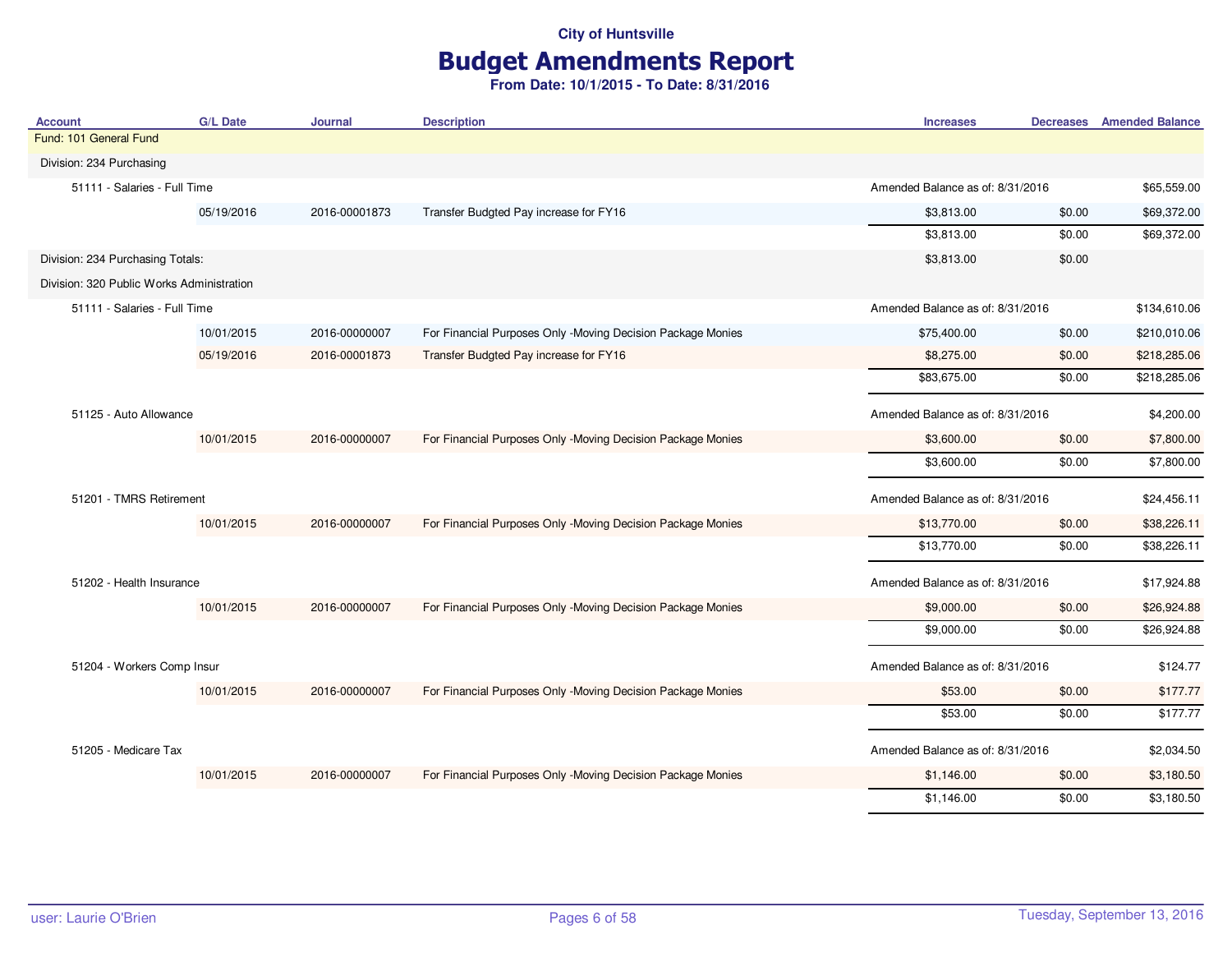# Budget Amendments Report

| <b>Account</b>                            | <b>G/L Date</b>                          | Journal       | <b>Description</b>                                          | <b>Increases</b>                 |                                  | <b>Decreases</b> Amended Balance |
|-------------------------------------------|------------------------------------------|---------------|-------------------------------------------------------------|----------------------------------|----------------------------------|----------------------------------|
| Fund: 101 General Fund                    |                                          |               |                                                             |                                  |                                  |                                  |
| Division: 320 Public Works Administration |                                          |               |                                                             |                                  |                                  |                                  |
| 51206 - Unemployment Comp Insur           |                                          |               |                                                             | Amended Balance as of: 8/31/2016 |                                  | \$19.50                          |
|                                           | 10/01/2015                               | 2016-00000007 | For Financial Purposes Only -Moving Decision Package Monies | \$9.00                           | \$0.00                           | \$28.50                          |
|                                           |                                          |               |                                                             | \$9.00                           | \$0.00                           | \$28.50                          |
| 51999 - Decision Packages for Discussion  |                                          |               |                                                             | Amended Balance as of: 8/31/2016 |                                  | \$102,978.00                     |
|                                           | 10/01/2015                               | 2016-00000007 | For Financial Purposes Only -Moving Decision Package Monies | \$0.00                           | \$102,978.00                     | \$0.00                           |
|                                           |                                          |               |                                                             | \$0.00                           | \$102,978.00                     | \$0.00                           |
|                                           | 52010 - Office Supplies                  |               |                                                             | Amended Balance as of: 8/31/2016 |                                  | \$6,000.00                       |
|                                           | 10/01/2015                               | 2016-00000007 | For Financial Purposes Only -Moving Decision Package Monies | \$100.00                         | \$0.00                           | \$6,100.00                       |
|                                           |                                          |               |                                                             | \$100.00                         | \$0.00                           | \$6,100.00                       |
|                                           | 52999 - Decision Packages for Discussion |               |                                                             |                                  | Amended Balance as of: 8/31/2016 |                                  |
|                                           | 10/01/2015                               | 2016-00000007 | For Financial Purposes Only -Moving Decision Package Monies | \$0.00                           | \$100.00                         | \$0.00                           |
|                                           |                                          |               |                                                             | \$0.00                           | \$100.00                         | \$0.00                           |
| 54030 - Radio Maintenance                 |                                          |               |                                                             | Amended Balance as of: 8/31/2016 |                                  | \$0.00                           |
|                                           | 10/01/2015                               | 2016-00000007 | For Financial Purposes Only -Moving Decision Package Monies | \$1,200.00                       | \$0.00                           | \$1,200.00                       |
|                                           |                                          |               |                                                             | \$1,200.00                       | \$0.00                           | \$1,200.00                       |
| 54999 - Decision Packages for Discussion  |                                          |               |                                                             | Amended Balance as of: 8/31/2016 |                                  | \$1,200.00                       |
|                                           | 10/01/2015                               | 2016-00000007 | For Financial Purposes Only -Moving Decision Package Monies | \$0.00                           | \$1,200.00                       | \$0.00                           |
|                                           |                                          |               |                                                             | \$0.00                           | \$1,200.00                       | \$0.00                           |
| 55034 - Communication & Data Services     |                                          |               |                                                             | Amended Balance as of: 8/31/2016 |                                  | \$0.00                           |
|                                           | 10/01/2015                               | 2016-00000007 | For Financial Purposes Only -Moving Decision Package Monies | \$1,650.00                       | \$0.00                           | \$1,650.00                       |
|                                           |                                          |               |                                                             | \$1,650.00                       | \$0.00                           | \$1,650.00                       |
| 55080 - Travel & Training                 |                                          |               |                                                             | Amended Balance as of: 8/31/2016 |                                  | \$6,750.00                       |
|                                           | 10/01/2015                               | 2016-00000007 | For Financial Purposes Only -Moving Decision Package Monies | \$2,000.00                       | \$0.00                           | \$8,750.00                       |
|                                           |                                          |               |                                                             | \$2,000.00                       | \$0.00                           | \$8,750.00                       |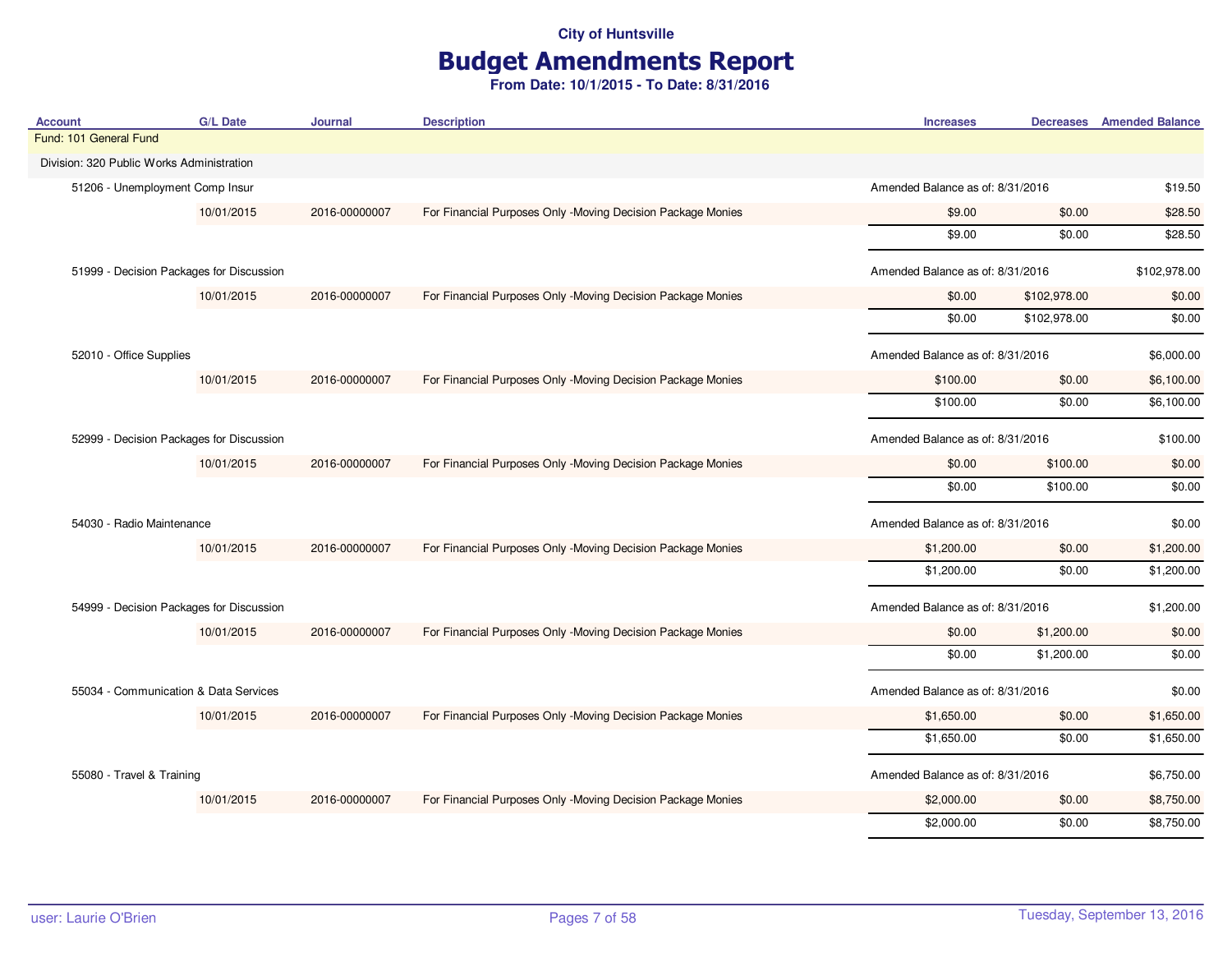# Budget Amendments Report

| <b>Account</b>                                    | <b>G/L Date</b> | Journal       | <b>Description</b>                                              | <b>Increases</b>                 |              | <b>Decreases</b> Amended Balance |
|---------------------------------------------------|-----------------|---------------|-----------------------------------------------------------------|----------------------------------|--------------|----------------------------------|
| Fund: 101 General Fund                            |                 |               |                                                                 |                                  |              |                                  |
| Division: 320 Public Works Administration         |                 |               |                                                                 |                                  |              |                                  |
| 55195 - Cellular Phone Charges                    |                 |               |                                                                 | Amended Balance as of: 8/31/2016 |              | \$1,500.00                       |
|                                                   | 10/01/2015      | 2016-00000007 | For Financial Purposes Only -Moving Decision Package Monies     | \$1,450.00                       | \$0.00       | \$2,950.00                       |
|                                                   |                 |               |                                                                 | \$1,450.00                       | \$0.00       | \$2,950.00                       |
| 55999 - Decision Packages for Discussion          |                 |               |                                                                 | Amended Balance as of: 8/31/2016 |              | \$5,100.00                       |
|                                                   | 10/01/2015      | 2016-00000007 | For Financial Purposes Only -Moving Decision Package Monies     | \$0.00                           | \$5,100.00   | \$0.00                           |
|                                                   |                 |               |                                                                 | \$0.00                           | \$5,100.00   | \$0.00                           |
| Division: 320 Public Works Administration Totals: |                 |               |                                                                 | \$117,653.00                     | \$109,378.00 |                                  |
| Division: 323 Streets                             |                 |               |                                                                 |                                  |              |                                  |
| 51111 - Salaries - Full Time                      |                 |               |                                                                 | Amended Balance as of: 8/31/2016 |              | \$0.00                           |
|                                                   | 04/01/2016      | 2016-00001428 | BA financial tracking moving Street fund expenses into GF & WW  | \$450,517.00                     | \$0.00       | \$450,517.00                     |
|                                                   | 05/19/2016      | 2016-00001873 | Transfer Budgted Pay increase for FY16                          | \$25,354.00                      | \$0.00       | \$475,871.00                     |
|                                                   |                 |               |                                                                 | \$475,871.00                     | \$0.00       | \$475,871.00                     |
| 51115 - Seasonal                                  |                 |               |                                                                 | Amended Balance as of: 8/31/2016 |              | \$0.00                           |
|                                                   | 04/01/2016      | 2016-00001428 | BA financial tracking moving Street fund expenses into GF & WW  | \$7,298.00                       | \$0.00       | \$7,298.00                       |
|                                                   | 04/01/2016      | 2016-00001428 | BA financial tracking moving Street fund expenses into GF & WW  | \$46,589.00                      | \$0.00       | \$53,887.00                      |
|                                                   | 04/06/2016      | 2016-00001487 | BA correction- BA 2016-1428 monies moved into wrong acct number | \$0.00                           | \$7,298.00   | \$46,589.00                      |
|                                                   |                 |               |                                                                 | \$53,887.00                      | \$7,298.00   | \$46,589.00                      |
| 51121 - Longevity                                 |                 |               |                                                                 | Amended Balance as of: 8/31/2016 |              | \$0.00                           |
|                                                   | 04/06/2016      | 2016-00001487 | BA correction- BA 2016-1428 monies moved into wrong acct number | \$7,298.00                       | \$0.00       | \$7,298.00                       |
|                                                   |                 |               |                                                                 | \$7,298.00                       | \$0.00       | \$7,298.00                       |
| 51130 - Overtime                                  |                 |               |                                                                 | Amended Balance as of: 8/31/2016 |              | \$0.00                           |
|                                                   | 04/01/2016      | 2016-00001428 | BA financial tracking moving Street fund expenses into GF & WW  | \$13,195.00                      | \$0.00       | \$13,195.00                      |
|                                                   |                 |               |                                                                 | \$13,195.00                      | \$0.00       | \$13,195.00                      |
|                                                   |                 |               |                                                                 |                                  |              |                                  |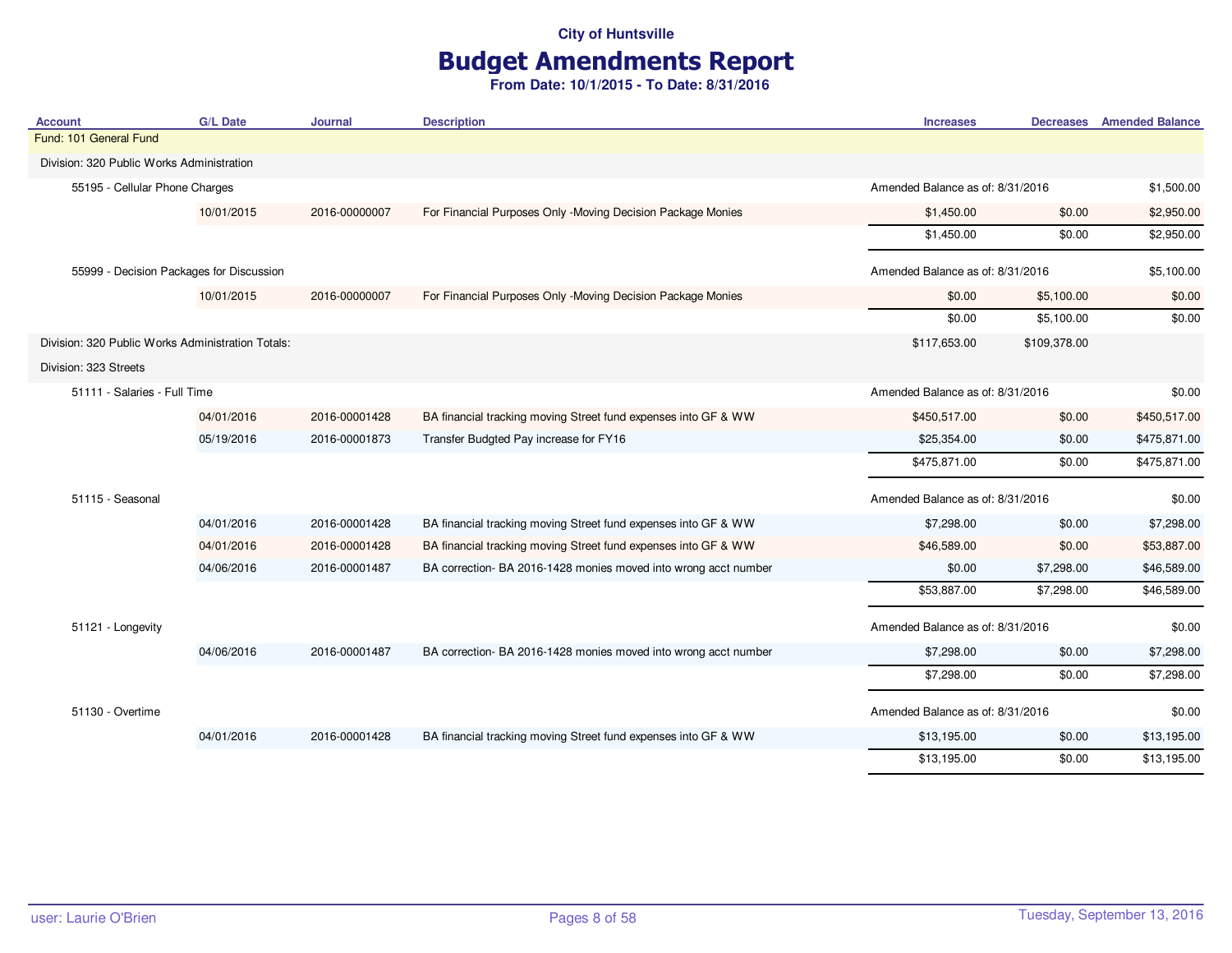## Budget Amendments Report

| <b>Account</b>                  | <b>G/L Date</b> | Journal       | <b>Description</b>                                             | <b>Increases</b>                 |                                  | <b>Decreases</b> Amended Balance |
|---------------------------------|-----------------|---------------|----------------------------------------------------------------|----------------------------------|----------------------------------|----------------------------------|
| Fund: 101 General Fund          |                 |               |                                                                |                                  |                                  |                                  |
| Division: 323 Streets           |                 |               |                                                                |                                  |                                  |                                  |
| 51201 - TMRS Retirement         |                 |               |                                                                |                                  | Amended Balance as of: 8/31/2016 |                                  |
|                                 | 04/01/2016      | 2016-00001428 | BA financial tracking moving Street fund expenses into GF & WW | \$82,097.00                      | \$0.00                           | \$82,097.00                      |
|                                 |                 |               |                                                                | \$82,097.00                      | \$0.00                           | \$82,097.00                      |
| 51202 - Health Insurance        |                 |               |                                                                | Amended Balance as of: 8/31/2016 |                                  | \$0.00                           |
|                                 | 04/01/2016      | 2016-00001428 | BA financial tracking moving Street fund expenses into GF & WW | \$98,365.00                      | \$0.00                           | \$98,365.00                      |
|                                 |                 |               |                                                                | \$98,365.00                      | \$0.00                           | \$98,365.00                      |
| 51204 - Workers Comp Insur      |                 |               |                                                                | Amended Balance as of: 8/31/2016 |                                  | \$0.00                           |
|                                 | 04/01/2016      | 2016-00001428 | BA financial tracking moving Street fund expenses into GF & WW | \$8,097.00                       | \$0.00                           | \$8,097.00                       |
|                                 |                 |               |                                                                | \$8,097.00                       | \$0.00                           | \$8,097.00                       |
| 51205 - Medicare Tax            |                 |               |                                                                | Amended Balance as of: 8/31/2016 |                                  | \$0.00                           |
|                                 | 04/01/2016      | 2016-00001428 | BA financial tracking moving Street fund expenses into GF & WW | \$7,506.00                       | \$0.00                           | \$7,506.00                       |
|                                 |                 |               |                                                                | \$7,506.00                       | \$0.00                           | \$7,506.00                       |
| 51206 - Unemployment Comp Insur |                 |               |                                                                | Amended Balance as of: 8/31/2016 |                                  | \$0.00                           |
|                                 | 04/01/2016      | 2016-00001428 | BA financial tracking moving Street fund expenses into GF & WW | \$125.00                         | \$0.00                           | \$125.00                         |
|                                 |                 |               |                                                                | \$125.00                         | \$0.00                           | \$125.00                         |
| 52010 - Office Supplies         |                 |               |                                                                | Amended Balance as of: 8/31/2016 |                                  | \$0.00                           |
|                                 | 04/01/2016      | 2016-00001428 | BA financial tracking moving Street fund expenses into GF & WW | \$300.00                         | \$0.00                           | \$300.00                         |
|                                 |                 |               |                                                                | \$300.00                         | \$0.00                           | \$300.00                         |
| 52030 - Clothing                |                 |               |                                                                | Amended Balance as of: 8/31/2016 |                                  | \$0.00                           |
|                                 | 04/01/2016      | 2016-00001428 | BA financial tracking moving Street fund expenses into GF & WW | \$9,276.00                       | \$0.00                           | \$9,276.00                       |
|                                 |                 |               |                                                                | \$9,276.00                       | \$0.00                           | \$9,276.00                       |
| 52031 - Clothing - Safety Gear  |                 |               |                                                                | Amended Balance as of: 8/31/2016 |                                  | \$0.00                           |
|                                 | 04/01/2016      | 2016-00001428 | BA financial tracking moving Street fund expenses into GF & WW | \$3,648.00                       | \$0.00                           | \$3,648.00                       |
|                                 |                 |               |                                                                | \$3,648.00                       | \$0.00                           | \$3,648.00                       |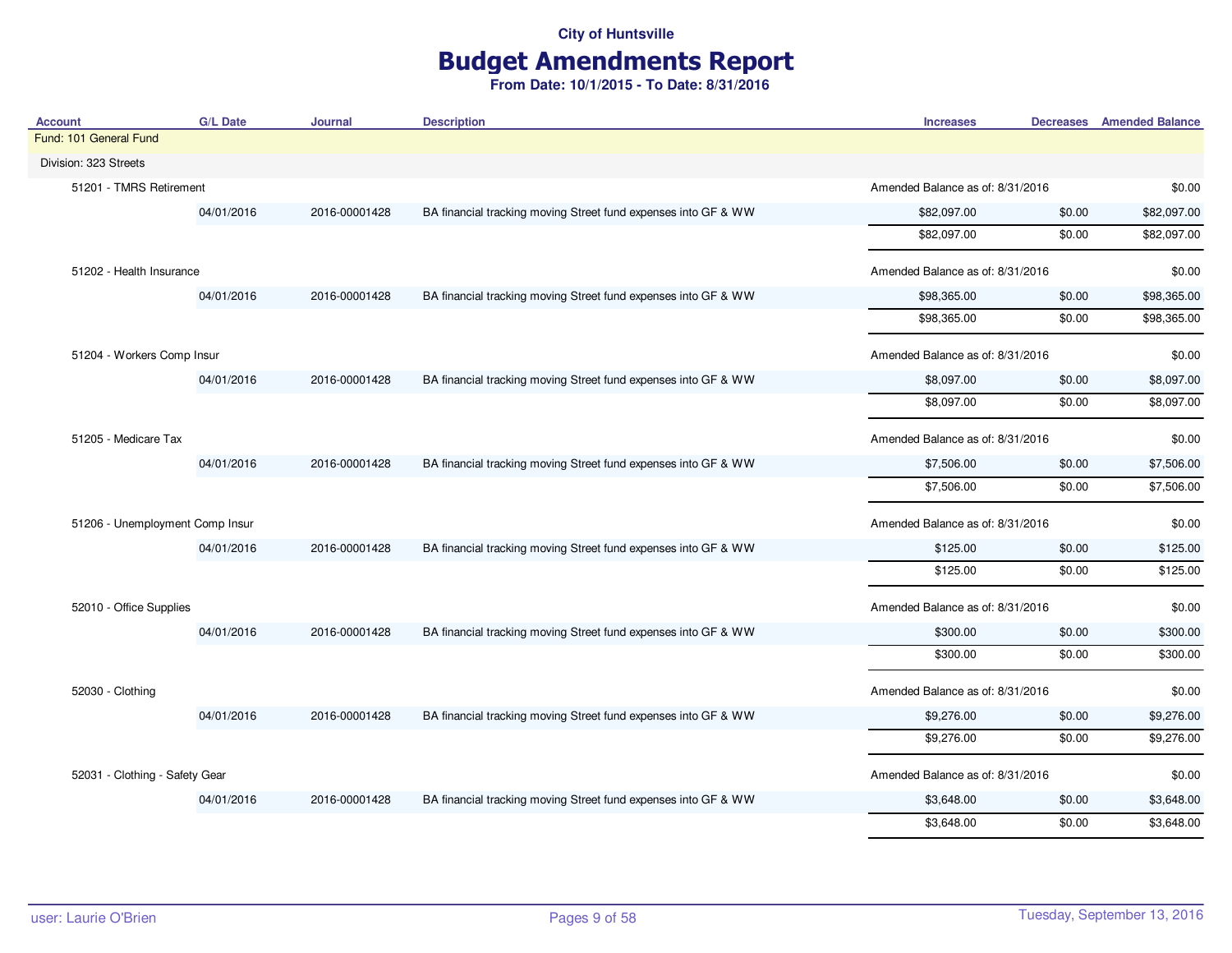# Budget Amendments Report

| <b>Account</b>                          | <b>G/L Date</b> | <b>Journal</b> | <b>Description</b>                                             | <b>Increases</b>                 |                                  | <b>Decreases</b> Amended Balance |
|-----------------------------------------|-----------------|----------------|----------------------------------------------------------------|----------------------------------|----------------------------------|----------------------------------|
| Fund: 101 General Fund                  |                 |                |                                                                |                                  |                                  |                                  |
| Division: 323 Streets                   |                 |                |                                                                |                                  |                                  |                                  |
| 52040 - Fuel                            |                 |                |                                                                |                                  | Amended Balance as of: 8/31/2016 |                                  |
|                                         | 04/01/2016      | 2016-00001428  | BA financial tracking moving Street fund expenses into GF & WW | \$75,000.00                      | \$0.00                           | \$75,000.00                      |
|                                         |                 |                |                                                                | \$75,000.00                      | \$0.00                           | \$75,000.00                      |
| 52050 - Minor Tools/Instruments         |                 |                |                                                                | Amended Balance as of: 8/31/2016 |                                  | \$0.00                           |
|                                         | 04/01/2016      | 2016-00001428  | BA financial tracking moving Street fund expenses into GF & WW | \$2,400.00                       | \$0.00                           | \$2,400.00                       |
|                                         |                 |                |                                                                | \$2,400.00                       | \$0.00                           | \$2,400.00                       |
| 52060 - Cleaning Supplies               |                 |                |                                                                | Amended Balance as of: 8/31/2016 |                                  | \$0.00                           |
|                                         | 04/01/2016      | 2016-00001428  | BA financial tracking moving Street fund expenses into GF & WW | \$1,000.00                       | \$0.00                           | \$1,000.00                       |
|                                         |                 |                |                                                                | \$1,000.00                       | \$0.00                           | \$1,000.00                       |
| 52070 - Chemical Supplies               |                 |                | Amended Balance as of: 8/31/2016                               |                                  |                                  |                                  |
|                                         | 04/01/2016      | 2016-00001428  | BA financial tracking moving Street fund expenses into GF & WW | \$700.00                         | \$0.00                           | \$700.00                         |
|                                         |                 |                |                                                                | \$700.00                         | \$0.00                           | \$700.00                         |
| 52100 - Traffic Supplies                |                 |                |                                                                |                                  | Amended Balance as of: 8/31/2016 |                                  |
|                                         | 04/01/2016      | 2016-00001428  | BA financial tracking moving Street fund expenses into GF & WW | \$19,000.00                      | \$0.00                           | \$19,000.00                      |
|                                         |                 |                |                                                                | \$19,000.00                      | \$0.00                           | \$19,000.00                      |
| 52130 - Other Supplies                  |                 |                |                                                                | Amended Balance as of: 8/31/2016 |                                  | \$0.00                           |
|                                         | 04/01/2016      | 2016-00001428  | BA financial tracking moving Street fund expenses into GF & WW | \$600.00                         | \$0.00                           | \$600.00                         |
|                                         |                 |                |                                                                | \$600.00                         | \$0.00                           | \$600.00                         |
| 52200 - Non Capital Equipment Purchases |                 |                |                                                                | Amended Balance as of: 8/31/2016 |                                  | \$0.00                           |
|                                         | 04/01/2016      | 2016-00001428  | BA financial tracking moving Street fund expenses into GF & WW | \$21,000.00                      | \$0.00                           | \$21,000.00                      |
|                                         |                 |                |                                                                | \$21,000.00                      | \$0.00                           | \$21,000.00                      |
| 53050 - Maint-Street/Curbs/Gutters      |                 |                |                                                                | Amended Balance as of: 8/31/2016 |                                  | \$0.00                           |
|                                         | 04/01/2016      | 2016-00001428  | BA financial tracking moving Street fund expenses into GF & WW | \$180,000.00                     | \$0.00                           | \$180,000.00                     |
|                                         |                 |                |                                                                | \$180,000.00                     | \$0.00                           | \$180,000.00                     |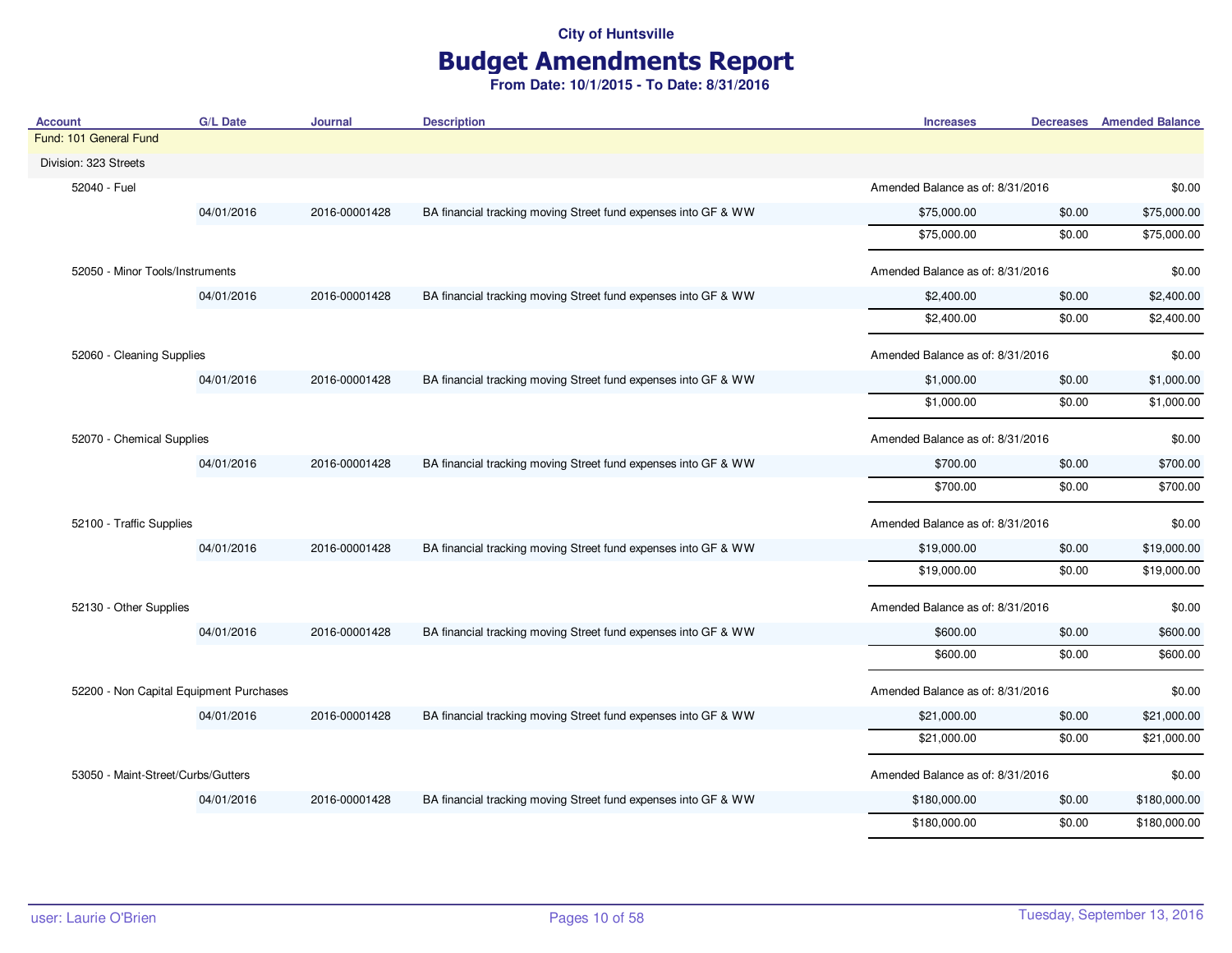# Budget Amendments Report

| <b>Account</b>                            | <b>G/L Date</b>                 | <b>Journal</b> | <b>Description</b>                                             | <b>Increases</b>                 |        | <b>Decreases</b> Amended Balance |
|-------------------------------------------|---------------------------------|----------------|----------------------------------------------------------------|----------------------------------|--------|----------------------------------|
| Fund: 101 General Fund                    |                                 |                |                                                                |                                  |        |                                  |
| Division: 323 Streets                     |                                 |                |                                                                |                                  |        |                                  |
| 53051 - Street Infrastructure Project     |                                 |                |                                                                | Amended Balance as of: 8/31/2016 |        | \$0.00                           |
|                                           | 04/01/2016                      | 2016-00001428  | BA financial tracking moving Street fund expenses into GF & WW | \$662,013.00                     | \$0.00 | \$662,013.00                     |
|                                           |                                 |                |                                                                | \$662,013.00                     | \$0.00 | \$662,013.00                     |
| 53053 - Street Lighting                   |                                 |                |                                                                | Amended Balance as of: 8/31/2016 |        | \$0.00                           |
|                                           | 04/01/2016                      | 2016-00001428  | BA financial tracking moving Street fund expenses into GF & WW | \$1,000.00                       | \$0.00 | \$1,000.00                       |
|                                           |                                 |                |                                                                | \$1,000.00                       | \$0.00 | \$1,000.00                       |
| 53160 - Sidewalks Maintenance             |                                 |                |                                                                | Amended Balance as of: 8/31/2016 |        | \$0.00                           |
|                                           | 04/01/2016                      | 2016-00001428  | BA financial tracking moving Street fund expenses into GF & WW | \$5,000.00                       | \$0.00 | \$5,000.00                       |
|                                           |                                 |                |                                                                | \$5,000.00                       | \$0.00 | \$5,000.00                       |
|                                           | 53170 - Street Sign Replacement |                |                                                                | Amended Balance as of: 8/31/2016 |        | \$0.00                           |
|                                           | 04/01/2016                      | 2016-00001428  | BA financial tracking moving Street fund expenses into GF & WW | \$15,000.00                      | \$0.00 | \$15,000.00                      |
|                                           |                                 |                |                                                                | \$15,000.00                      | \$0.00 | \$15,000.00                      |
| 54020 - Maint - Mach/Tools/Instruments    |                                 |                |                                                                | Amended Balance as of: 8/31/2016 |        | \$0.00                           |
|                                           | 04/01/2016                      | 2016-00001428  | BA financial tracking moving Street fund expenses into GF & WW | \$500.00                         | \$0.00 | \$500.00                         |
|                                           |                                 |                |                                                                | \$500.00                         | \$0.00 | \$500.00                         |
| 54040 - Vehicle and Equipment Maintenance |                                 |                |                                                                | Amended Balance as of: 8/31/2016 |        | \$0.00                           |
|                                           | 04/01/2016                      | 2016-00001428  | BA financial tracking moving Street fund expenses into GF & WW | \$70,000.00                      | \$0.00 | \$70,000.00                      |
|                                           |                                 |                |                                                                | \$70,000.00                      | \$0.00 | \$70,000.00                      |
| 55010 - Rental of Equipment               |                                 |                |                                                                | Amended Balance as of: 8/31/2016 |        | \$0.00                           |
|                                           | 04/01/2016                      | 2016-00001428  | BA financial tracking moving Street fund expenses into GF & WW | \$700.00                         | \$0.00 | \$700.00                         |
|                                           |                                 |                |                                                                | \$700.00                         | \$0.00 | \$700.00                         |
| 55030 - Long Distance/Circuit Ch          |                                 |                |                                                                | Amended Balance as of: 8/31/2016 |        | \$0.00                           |
|                                           | 04/01/2016                      | 2016-00001428  | BA financial tracking moving Street fund expenses into GF & WW | \$30.00                          | \$0.00 | \$30.00                          |
|                                           |                                 |                |                                                                | \$30.00                          | \$0.00 | \$30.00                          |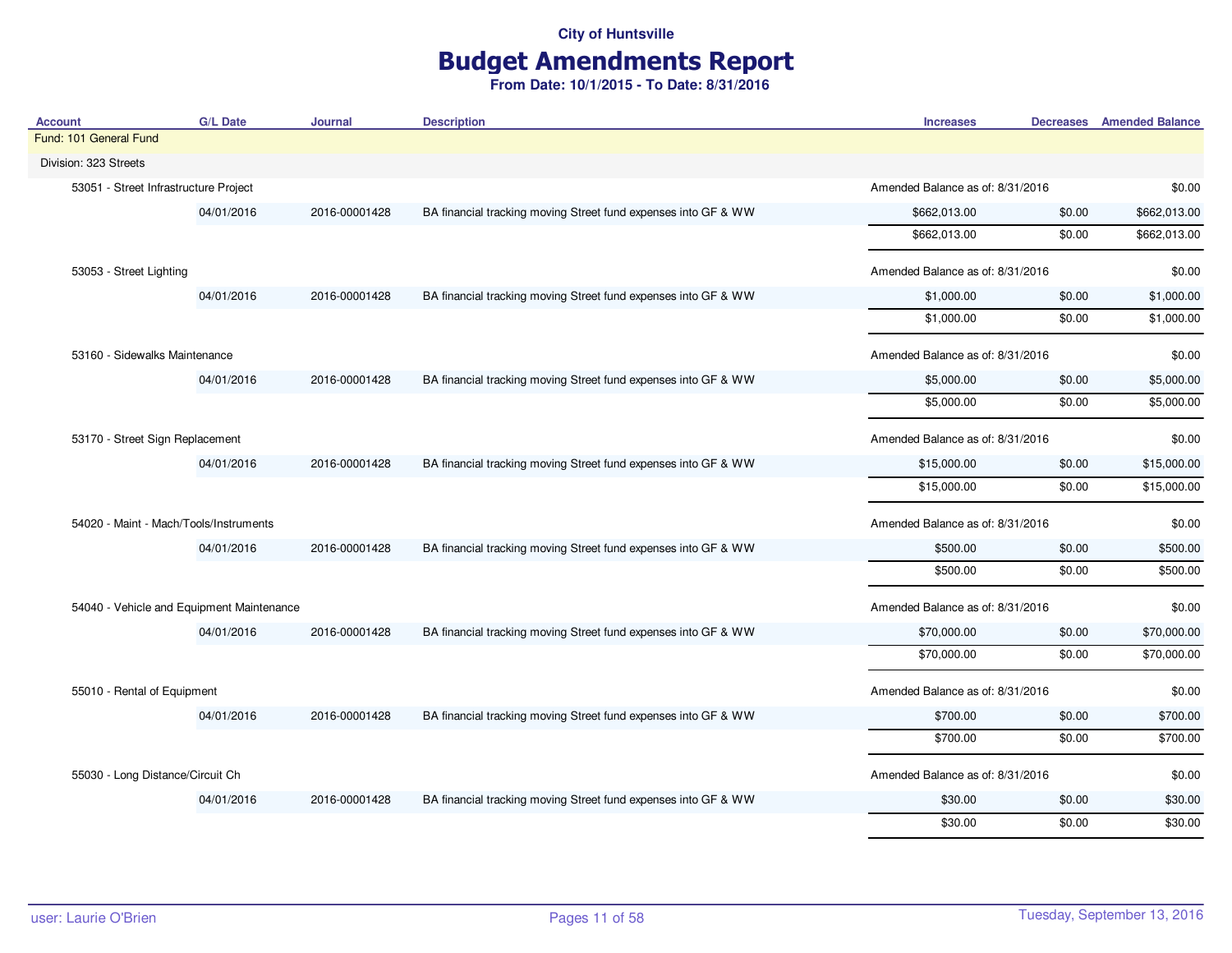# Budget Amendments Report

| <b>Account</b>                        | <b>G/L Date</b> | <b>Journal</b> | <b>Description</b>                                             | <b>Increases</b>                 |            | <b>Decreases</b> Amended Balance |
|---------------------------------------|-----------------|----------------|----------------------------------------------------------------|----------------------------------|------------|----------------------------------|
| Fund: 101 General Fund                |                 |                |                                                                |                                  |            |                                  |
| Division: 323 Streets                 |                 |                |                                                                |                                  |            |                                  |
| 55034 - Communication & Data Services |                 |                |                                                                | Amended Balance as of: 8/31/2016 |            | \$0.00                           |
|                                       | 04/01/2016      | 2016-00001428  | BA financial tracking moving Street fund expenses into GF & WW | \$6,900.00                       | \$0.00     | \$6,900.00                       |
|                                       |                 |                |                                                                | \$6,900.00                       | \$0.00     | \$6,900.00                       |
| 55040 - Electric                      |                 |                |                                                                | Amended Balance as of: 8/31/2016 |            | \$0.00                           |
|                                       | 04/01/2016      | 2016-00001428  | BA financial tracking moving Street fund expenses into GF & WW | \$300,000.00                     | \$0.00     | \$300,000.00                     |
|                                       |                 |                |                                                                | \$300,000.00                     | \$0.00     | \$300,000.00                     |
| 55080 - Travel & Training             |                 |                | Amended Balance as of: 8/31/2016                               |                                  | \$0.00     |                                  |
|                                       | 04/01/2016      | 2016-00001428  | BA financial tracking moving Street fund expenses into GF & WW | \$4,000.00                       | \$0.00     | \$4,000.00                       |
|                                       |                 |                |                                                                | \$4,000.00                       | \$0.00     | \$4,000.00                       |
| 55090 - Memberships/Subscriptions     |                 |                |                                                                | Amended Balance as of: 8/31/2016 |            | \$0.00                           |
|                                       | 04/01/2016      | 2016-00001428  | BA financial tracking moving Street fund expenses into GF & WW | \$412.00                         | \$0.00     | \$412.00                         |
|                                       |                 |                |                                                                | \$412.00                         | \$0.00     | \$412.00                         |
| 55195 - Cellular Phone Charges        |                 |                |                                                                | Amended Balance as of: 8/31/2016 |            | \$0.00                           |
|                                       | 04/01/2016      | 2016-00001428  | BA financial tracking moving Street fund expenses into GF & WW | \$2,030.00                       | \$0.00     | \$2,030.00                       |
|                                       |                 |                |                                                                | \$2,030.00                       | \$0.00     | \$2,030.00                       |
| 57100 - Street Light Installation     |                 |                |                                                                | Amended Balance as of: 8/31/2016 |            | \$0.00                           |
|                                       | 04/01/2016      | 2016-00001428  | BA financial tracking moving Street fund expenses into GF & WW | \$15,000.00                      | \$0.00     | \$15,000.00                      |
|                                       |                 |                |                                                                | \$15,000.00                      | \$0.00     | \$15,000.00                      |
| Division: 323 Streets Totals:         |                 |                |                                                                | \$2,141,950.00                   | \$7,298.00 |                                  |
| Division: 388 Warehouse               |                 |                |                                                                |                                  |            |                                  |
| 51111 - Salaries - Full Time          |                 |                |                                                                | Amended Balance as of: 8/31/2016 |            | \$30,465.00                      |
|                                       | 05/19/2016      | 2016-00001873  | Transfer Budgted Pay increase for FY16                         | \$1,813.00                       | \$0.00     | \$32,278.00                      |
|                                       |                 |                |                                                                | \$1,813.00                       | \$0.00     | \$32,278.00                      |
| Division: 388 Warehouse Totals:       |                 |                |                                                                | \$1,813.00                       | \$0.00     |                                  |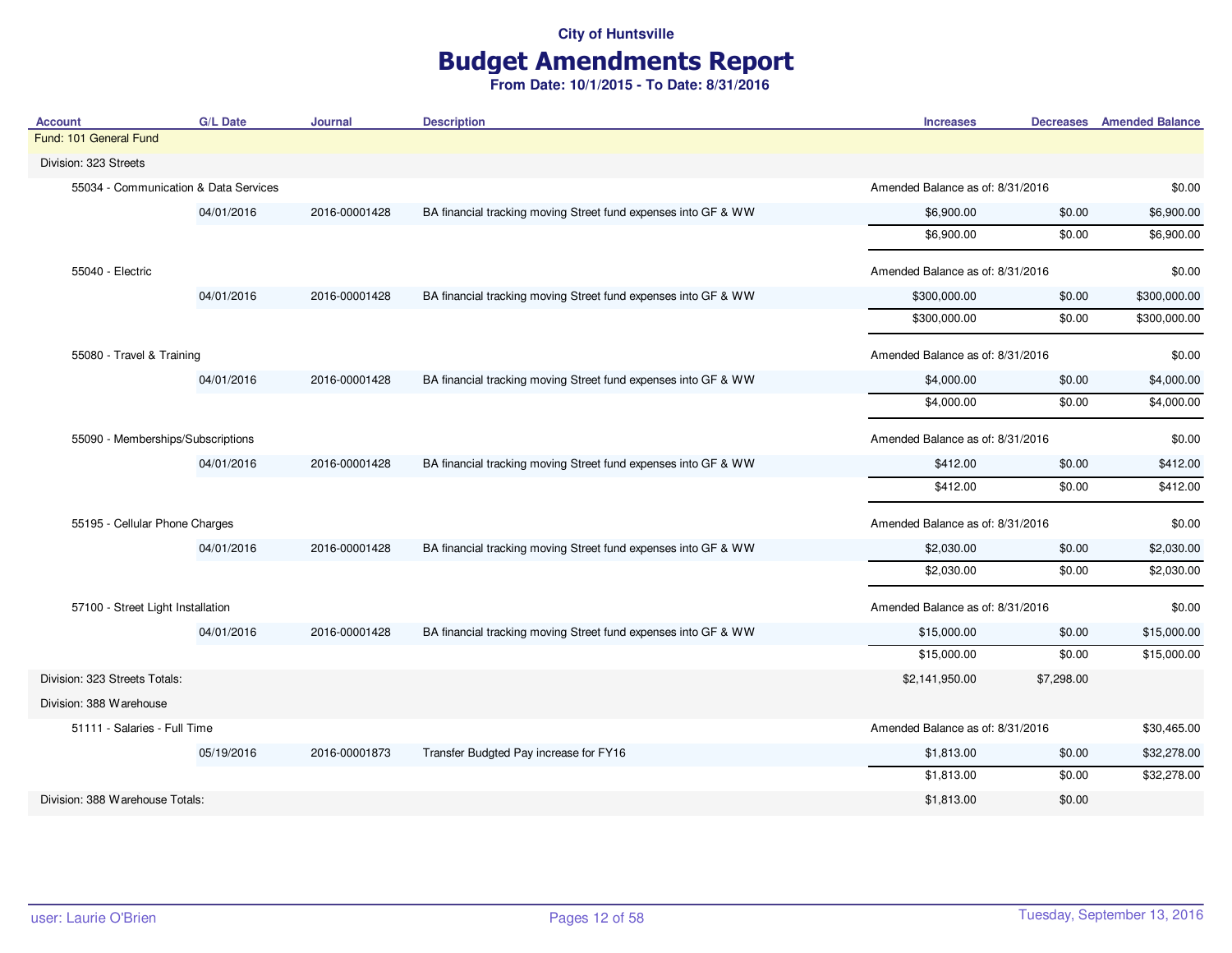# Budget Amendments Report

| <b>Account</b>                      | <b>G/L Date</b>                          | <b>Journal</b>                   | <b>Description</b>                                          | <b>Increases</b>                 |                                  | <b>Decreases</b> Amended Balance |
|-------------------------------------|------------------------------------------|----------------------------------|-------------------------------------------------------------|----------------------------------|----------------------------------|----------------------------------|
| Fund: 101 General Fund              |                                          |                                  |                                                             |                                  |                                  |                                  |
| Division: 389 Garage/Fleet Services |                                          |                                  |                                                             |                                  |                                  |                                  |
| 51111 - Salaries - Full Time        |                                          |                                  |                                                             |                                  | Amended Balance as of: 8/31/2016 |                                  |
|                                     | 10/01/2015                               | 2016-00000008                    | For Financial Purposes Only -Moving Decision Package Monies | \$30,014.00                      | \$0.00                           | \$281,994.52                     |
|                                     | 05/19/2016                               | 2016-00001873                    | Transfer Budgted Pay increase for FY16                      | \$15,164.00                      | \$0.00                           | \$297,158.52                     |
|                                     |                                          |                                  |                                                             | \$45,178.00                      | \$0.00                           | \$297,158.52                     |
| 51201 - TMRS Retirement             |                                          | Amended Balance as of: 8/31/2016 |                                                             | \$47,737.56                      |                                  |                                  |
|                                     | 10/01/2015                               | 2016-00000008                    | For Financial Purposes Only -Moving Decision Package Monies | \$5,232.00                       | \$0.00                           | \$52,969.56                      |
|                                     |                                          |                                  |                                                             | \$5,232.00                       | \$0.00                           | \$52,969.56                      |
|                                     | 51202 - Health Insurance                 |                                  | Amended Balance as of: 8/31/2016                            |                                  | \$53,898.12                      |                                  |
|                                     | 10/01/2015                               | 2016-00000008                    | For Financial Purposes Only -Moving Decision Package Monies | \$9,000.00                       | \$0.00                           | \$62,898.12                      |
|                                     |                                          |                                  |                                                             | \$9,000.00                       | \$0.00                           | \$62,898.12                      |
| 51204 - Workers Comp Insur          |                                          | Amended Balance as of: 8/31/2016 |                                                             | \$2,765.62                       |                                  |                                  |
|                                     | 10/01/2015                               | 2016-00000008                    | For Financial Purposes Only -Moving Decision Package Monies | \$264.00                         | \$0.00                           | \$3,029.62                       |
|                                     |                                          |                                  |                                                             | \$264.00                         | \$0.00                           | \$3,029.62                       |
| 51205 - Medicare Tax                |                                          |                                  |                                                             | Amended Balance as of: 8/31/2016 |                                  | \$4,255.94                       |
|                                     | 10/01/2015                               | 2016-00000008                    | For Financial Purposes Only -Moving Decision Package Monies | \$435.00                         | \$0.00                           | \$4,690.94                       |
|                                     |                                          |                                  |                                                             | \$435.00                         | \$0.00                           | \$4,690.94                       |
| 51206 - Unemployment Comp Insur     |                                          |                                  |                                                             | Amended Balance as of: 8/31/2016 |                                  | \$74.00                          |
|                                     | 10/01/2015                               | 2016-00000008                    | For Financial Purposes Only -Moving Decision Package Monies | \$9.00                           | \$0.00                           | \$83.00                          |
|                                     |                                          |                                  |                                                             | \$9.00                           | \$0.00                           | \$83.00                          |
|                                     | 51999 - Decision Packages for Discussion |                                  |                                                             | Amended Balance as of: 8/31/2016 |                                  | \$44,954.00                      |
|                                     | 10/01/2015                               | 2016-00000008                    | For Financial Purposes Only -Moving Decision Package Monies | \$0.00                           | \$44,954.00                      | \$0.00                           |
|                                     |                                          |                                  |                                                             | \$0.00                           | \$44,954.00                      | \$0.00                           |
| 52030 - Clothing                    |                                          |                                  |                                                             | Amended Balance as of: 8/31/2016 |                                  | \$2,500.00                       |
|                                     | 10/01/2015                               | 2016-00000008                    | For Financial Purposes Only -Moving Decision Package Monies | \$430.00                         | \$0.00                           | \$2,930.00                       |
|                                     |                                          |                                  |                                                             | \$430.00                         | \$0.00                           | \$2,930.00                       |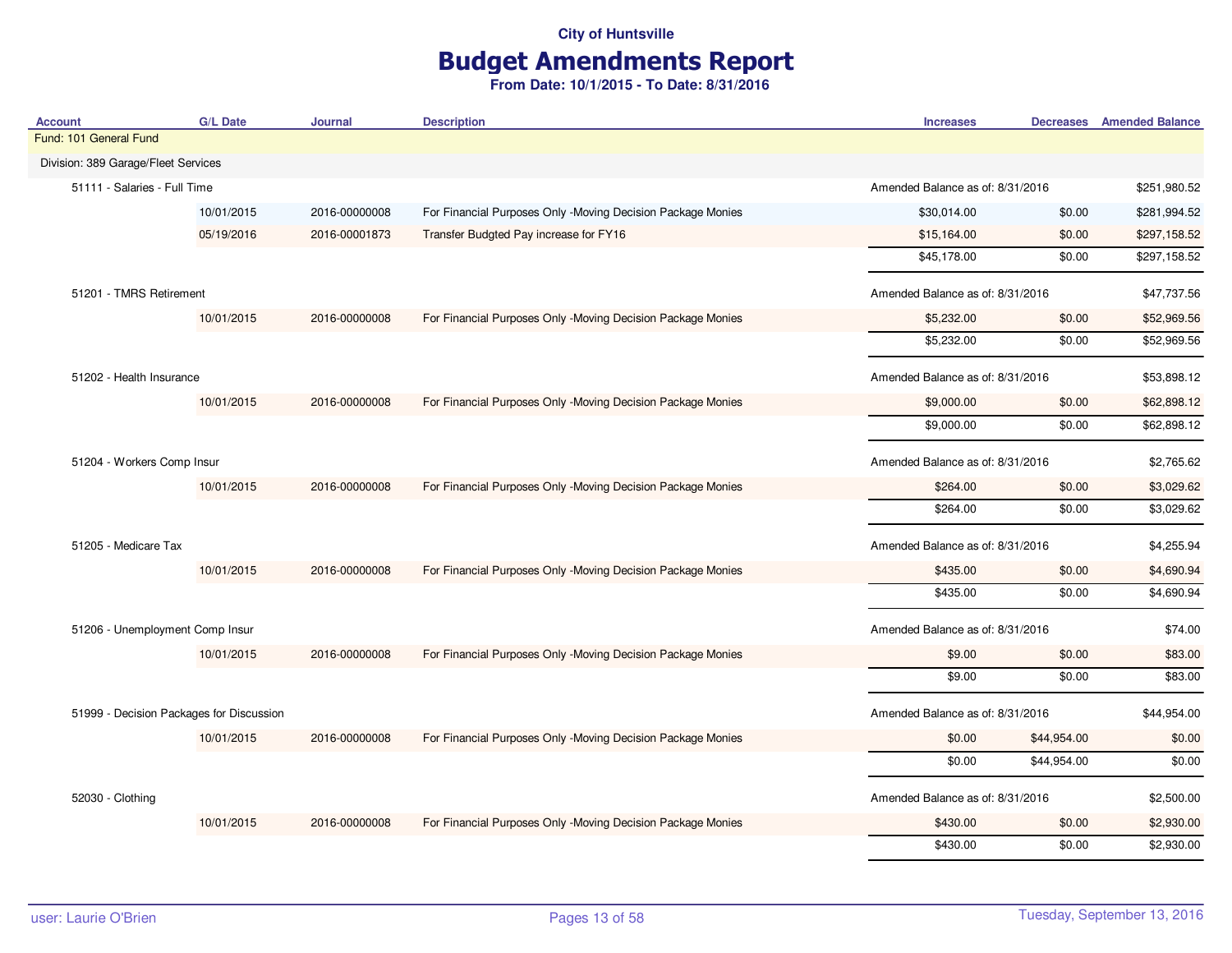# Budget Amendments Report

| <b>Account</b>                               | <b>G/L Date</b> | <b>Journal</b> | <b>Description</b>                                          | <b>Increases</b>                 |                                  | <b>Decreases</b> Amended Balance |
|----------------------------------------------|-----------------|----------------|-------------------------------------------------------------|----------------------------------|----------------------------------|----------------------------------|
| Fund: 101 General Fund                       |                 |                |                                                             |                                  |                                  |                                  |
| Division: 389 Garage/Fleet Services          |                 |                |                                                             |                                  |                                  |                                  |
| 52040 - Fuel                                 |                 |                |                                                             |                                  | Amended Balance as of: 8/31/2016 |                                  |
|                                              | 08/11/2016      | 2016-00002479  | BA to move monies to cover overage                          | \$0.00                           | \$4,000.00                       | \$11,000.00                      |
|                                              |                 |                |                                                             | \$0.00                           | \$4,000.00                       | \$11,000.00                      |
| 52999 - Decision Packages for Discussion     |                 |                |                                                             | Amended Balance as of: 8/31/2016 |                                  | \$430.00                         |
|                                              | 10/01/2015      | 2016-00000008  | For Financial Purposes Only -Moving Decision Package Monies | \$0.00                           | \$430.00                         | \$0.00                           |
|                                              |                 |                |                                                             | \$0.00                           | \$430.00                         | \$0.00                           |
| 54040 - Vehicle and Equipment Maintenance    |                 |                |                                                             | Amended Balance as of: 8/31/2016 |                                  | \$20,000.00                      |
|                                              | 08/11/2016      | 2016-00002479  | BA to move monies to cover overage                          | \$4,000.00                       | \$0.00                           | \$24,000.00                      |
|                                              |                 |                |                                                             | \$4,000.00                       | \$0.00                           | \$24,000.00                      |
| Division: 389 Garage/Fleet Services Totals:  |                 |                |                                                             | \$64,548.00                      | \$49,384.00                      |                                  |
| Division: 420 Parks & Leisure Administration |                 |                |                                                             |                                  |                                  |                                  |
| 51111 - Salaries - Full Time                 |                 |                |                                                             | Amended Balance as of: 8/31/2016 |                                  | \$117,426.00                     |
|                                              | 10/01/2015      | 2016-00000009  | For Financial Purposes Only -Moving Decision Package Monies | \$3,052.00                       | \$0.00                           | \$120,478.00                     |
|                                              | 05/19/2016      | 2016-00001873  | Transfer Budgted Pay increase for FY16                      | \$7,278.00                       | \$0.00                           | \$127,756.00                     |
|                                              |                 |                |                                                             | \$10,330.00                      | \$0.00                           | \$127,756.00                     |
| 51201 - TMRS Retirement                      |                 |                |                                                             | Amended Balance as of: 8/31/2016 |                                  | \$21,595.00                      |
|                                              | 10/01/2015      | 2016-00000009  | For Financial Purposes Only -Moving Decision Package Monies | \$662.00                         | \$0.00                           | \$22,257.00                      |
|                                              |                 |                |                                                             | \$662.00                         | \$0.00                           | \$22,257.00                      |
| 51204 - Workers Comp Insur                   |                 |                |                                                             | Amended Balance as of: 8/31/2016 |                                  | \$110.00                         |
|                                              | 10/01/2015      | 2016-00000009  | For Financial Purposes Only -Moving Decision Package Monies | \$27.00                          | \$0.00                           | \$137.00                         |
|                                              |                 |                |                                                             | \$27.00                          | \$0.00                           | \$137.00                         |
| 51205 - Medicare Tax                         |                 |                |                                                             | Amended Balance as of: 8/31/2016 |                                  | \$1,797.00                       |
|                                              | 10/01/2015      | 2016-00000009  | For Financial Purposes Only -Moving Decision Package Monies | \$55.00                          | \$0.00                           | \$1,852.00                       |
|                                              |                 |                |                                                             | \$55.00                          | \$0.00                           | \$1,852.00                       |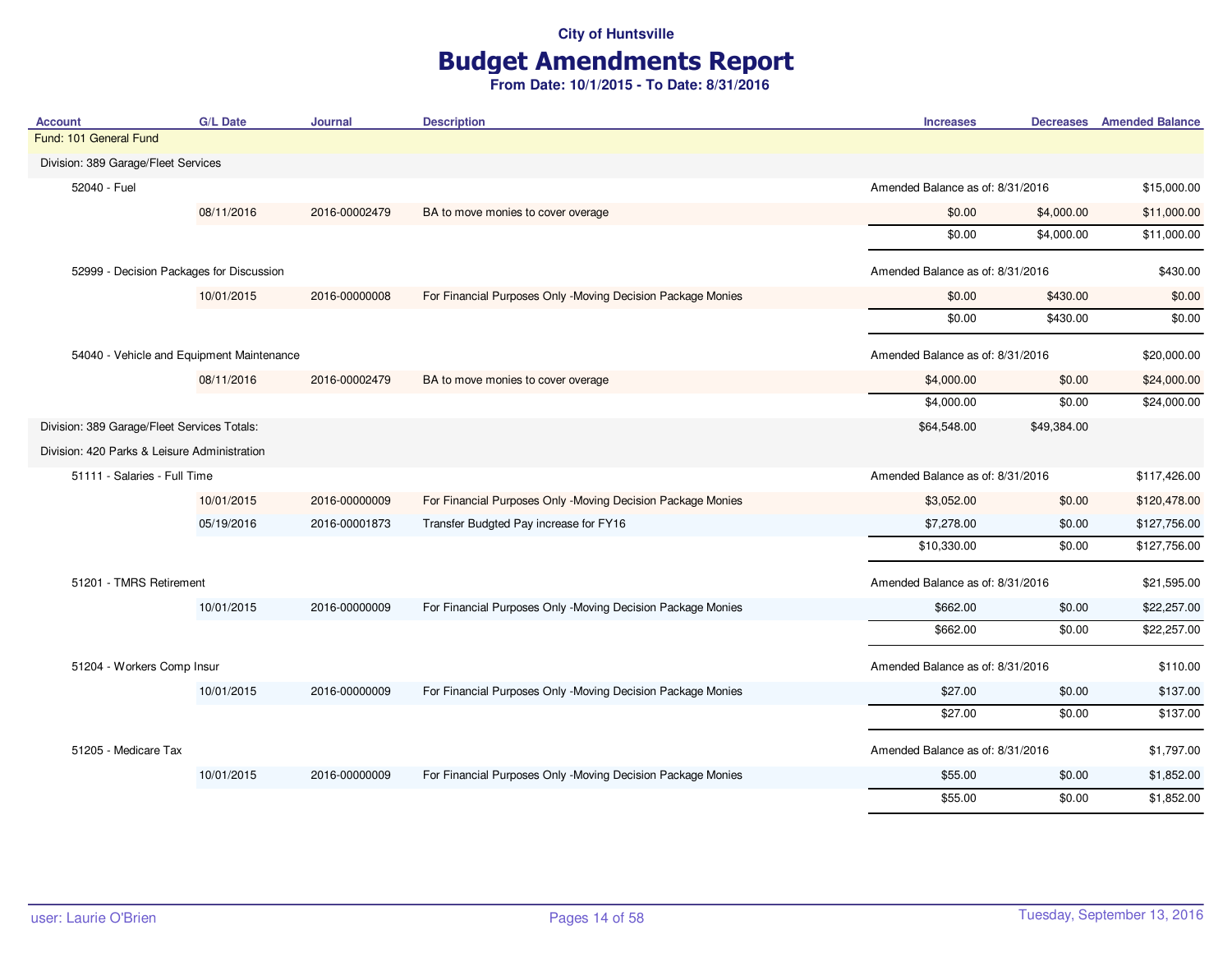# Budget Amendments Report

| <b>Account</b>                                       | <b>G/L Date</b>                         | <b>Journal</b> | <b>Description</b>                                          | <b>Increases</b>                 |            | <b>Decreases</b> Amended Balance |
|------------------------------------------------------|-----------------------------------------|----------------|-------------------------------------------------------------|----------------------------------|------------|----------------------------------|
| Fund: 101 General Fund                               |                                         |                |                                                             |                                  |            |                                  |
| Division: 420 Parks & Leisure Administration         |                                         |                |                                                             |                                  |            |                                  |
| 51206 - Unemployment Comp Insur                      |                                         |                |                                                             | Amended Balance as of: 8/31/2016 |            | \$21.00                          |
|                                                      | 10/01/2015                              | 2016-00000009  | For Financial Purposes Only -Moving Decision Package Monies | \$4.00                           | \$0.00     | \$25.00                          |
|                                                      |                                         |                |                                                             | \$4.00                           | \$0.00     | \$25.00                          |
| 51999 - Decision Packages for Discussion             |                                         |                |                                                             | Amended Balance as of: 8/31/2016 |            | \$3,800.00                       |
|                                                      | 10/01/2015                              | 2016-00000009  | For Financial Purposes Only -Moving Decision Package Monies | \$0.00                           | \$3,800.00 | \$0.00                           |
|                                                      |                                         |                |                                                             | \$0.00                           | \$3,800.00 | \$0.00                           |
| Division: 420 Parks & Leisure Administration Totals: |                                         |                |                                                             | \$11,078.00                      | \$3,800.00 |                                  |
| Division: 422 Parks Maintenance                      |                                         |                |                                                             |                                  |            |                                  |
| 51111 - Salaries - Full Time                         |                                         |                |                                                             | Amended Balance as of: 8/31/2016 |            | \$324,796.88                     |
|                                                      | 05/19/2016                              | 2016-00001873  | Transfer Budgted Pay increase for FY16                      | \$21,383.00                      | \$0.00     | \$346,179.88                     |
|                                                      |                                         |                |                                                             | \$21,383.00                      | \$0.00     | \$346,179.88                     |
|                                                      | Division: 422 Parks Maintenance Totals: |                |                                                             | \$21,383.00                      | \$0.00     |                                  |
| Division: 424 Aquatic Center Operations              |                                         |                |                                                             |                                  |            |                                  |
| 51111 - Salaries - Full Time                         |                                         |                |                                                             | Amended Balance as of: 8/31/2016 |            | \$41,422.00                      |
|                                                      | 05/19/2016                              | 2016-00001873  | Transfer Budgted Pay increase for FY16                      | \$4,669.00                       | \$0.00     | \$46,091.00                      |
|                                                      |                                         |                |                                                             | \$4,669.00                       | \$0.00     | \$46,091.00                      |
| 52200 - Non Capital Equipment Purchases              |                                         |                |                                                             | Amended Balance as of: 8/31/2016 |            | \$4,000.00                       |
|                                                      | 04/06/2016                              | 2016-00001494  | BA to Move Funds From 101-1101-99100 to 101-424-52200       | \$8,783.00                       | \$0.00     | \$12,783.00                      |
|                                                      |                                         |                |                                                             | \$8,783.00                       | \$0.00     | \$12,783.00                      |
| Division: 424 Aquatic Center Operations Totals:      |                                         |                |                                                             | \$13,452.00                      | \$0.00     |                                  |
| Division: 444 Building Maintenance                   |                                         |                |                                                             |                                  |            |                                  |
| 51111 - Salaries - Full Time                         |                                         |                |                                                             | Amended Balance as of: 8/31/2016 |            | \$72,921.00                      |
|                                                      | 05/19/2016                              | 2016-00001873  | Transfer Budgted Pay increase for FY16                      | \$4,594.00                       | \$0.00     | \$77,515.00                      |
|                                                      |                                         |                |                                                             | \$4,594.00                       | \$0.00     | \$77,515.00                      |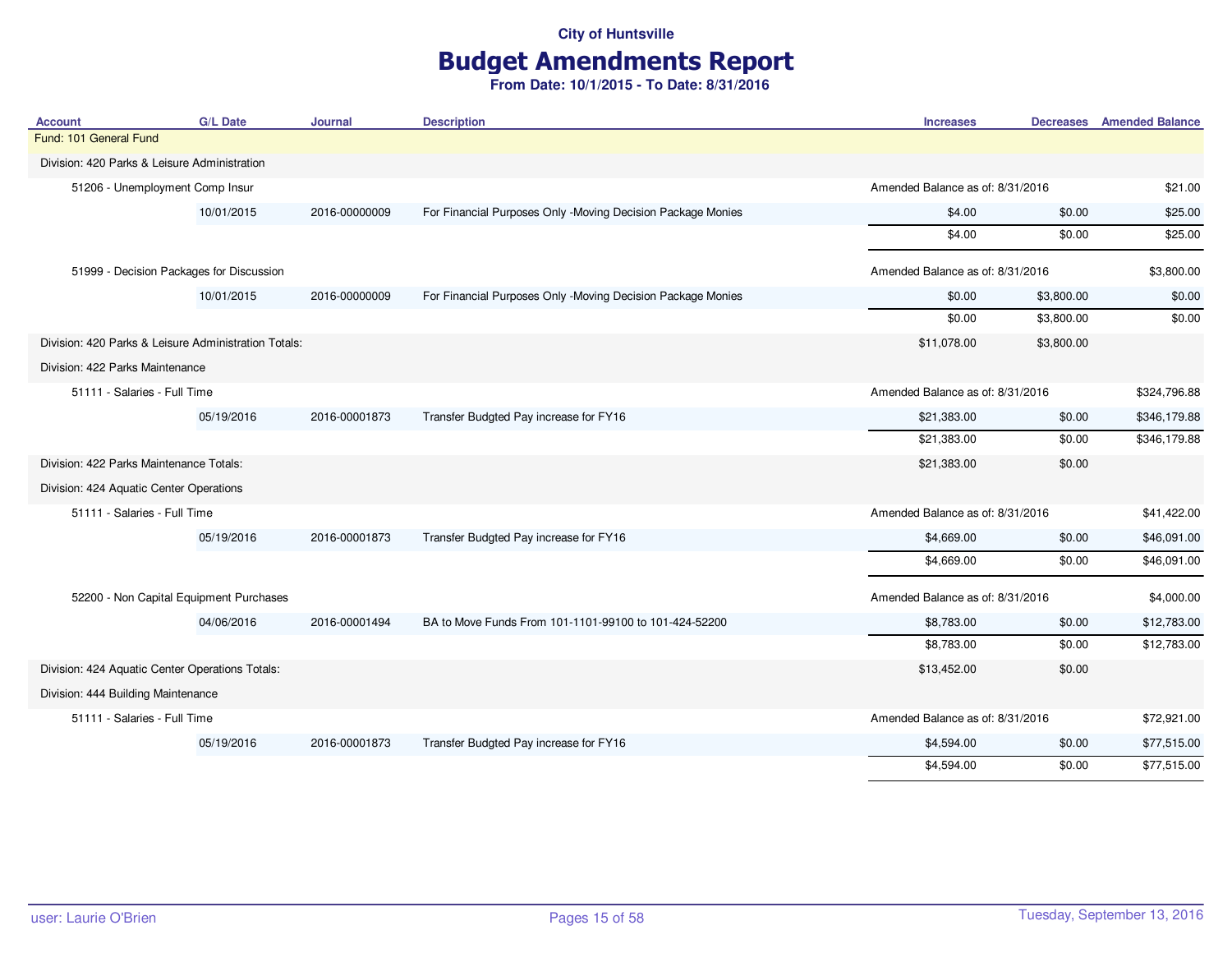# Budget Amendments Report

| <b>Account</b>                                     | <b>G/L Date</b> | <b>Journal</b> | <b>Description</b>                                              | <b>Increases</b>                 |             | <b>Decreases</b> Amended Balance |
|----------------------------------------------------|-----------------|----------------|-----------------------------------------------------------------|----------------------------------|-------------|----------------------------------|
| Fund: 101 General Fund                             |                 |                |                                                                 |                                  |             |                                  |
| Division: 444 Building Maintenance                 |                 |                |                                                                 |                                  |             |                                  |
| 53090 - Special Maintenance Projects               |                 |                |                                                                 | Amended Balance as of: 8/31/2016 |             | \$43,000.00                      |
|                                                    | 04/25/2016      | 2016-00001651  | BA move funds from FA to 444 for log cabin roof repairs         | \$8,000.00                       | \$0.00      | \$51,000.00                      |
|                                                    |                 |                |                                                                 | \$8,000.00                       | \$0.00      | \$51,000.00                      |
| Division: 444 Building Maintenance Totals:         |                 |                |                                                                 | \$12,594.00                      | \$0.00      |                                  |
| Division: 460 Cemetery                             |                 |                |                                                                 |                                  |             |                                  |
| 51111 - Salaries - Full Time                       |                 |                |                                                                 | Amended Balance as of: 8/31/2016 |             | \$42,012.88                      |
|                                                    | 05/19/2016      | 2016-00001873  | Transfer Budgted Pay increase for FY16                          | \$2,421.00                       | \$0.00      | \$44,433.88                      |
|                                                    |                 |                |                                                                 | \$2,421.00                       | \$0.00      | \$44,433.88                      |
| Division: 460 Cemetery Totals:                     |                 |                |                                                                 | \$2,421.00                       | \$0.00      |                                  |
| Division: 550 Public Safety Administration         |                 |                |                                                                 |                                  |             |                                  |
| 51111 - Salaries - Full Time                       |                 |                |                                                                 | Amended Balance as of: 8/31/2016 |             | \$151,499.66                     |
|                                                    | 05/19/2016      | 2016-00001873  | Transfer Budgted Pay increase for FY16                          | \$8,884.00                       | \$0.00      | \$160,383.66                     |
|                                                    |                 |                |                                                                 | \$8,884.00                       | \$0.00      | \$160,383.66                     |
| Division: 550 Public Safety Administration Totals: |                 |                |                                                                 | \$8,884.00                       | \$0.00      |                                  |
| Division: 551 Police Services                      |                 |                |                                                                 |                                  |             |                                  |
| 51111 - Salaries - Full Time                       |                 |                |                                                                 | Amended Balance as of: 8/31/2016 |             | \$2,924,285.00                   |
|                                                    | 10/19/2015      | 2016-00000154  | BA to set up new division for Victim Services Coordinator grant | \$0.00                           | \$40,675.00 | \$2,883,610.00                   |
|                                                    | 05/19/2016      | 2016-00001873  | Transfer Budgted Pay increase for FY16                          | \$168,224.00                     | \$0.00      | \$3,051,834.00                   |
|                                                    |                 |                |                                                                 | \$168,224.00                     | \$40,675.00 | \$3,051,834.00                   |
| 51121 - Longevity                                  |                 |                |                                                                 | Amended Balance as of: 8/31/2016 |             | \$27,530.00                      |
|                                                    | 10/19/2015      | 2016-00000154  | BA to set up new division for Victim Services Coordinator grant | \$0.00                           | \$333.00    | \$27,197.00                      |
|                                                    |                 |                |                                                                 | \$0.00                           | \$333.00    | \$27,197.00                      |
| 51130 - Overtime                                   |                 |                |                                                                 | Amended Balance as of: 8/31/2016 |             | \$127,078.00                     |
|                                                    | 10/19/2015      | 2016-00000154  | BA to set up new division for Victim Services Coordinator grant | \$0.00                           | \$500.00    | \$126,578.00                     |
|                                                    |                 |                |                                                                 | \$0.00                           | \$500.00    | \$126,578.00                     |
|                                                    |                 |                |                                                                 |                                  |             |                                  |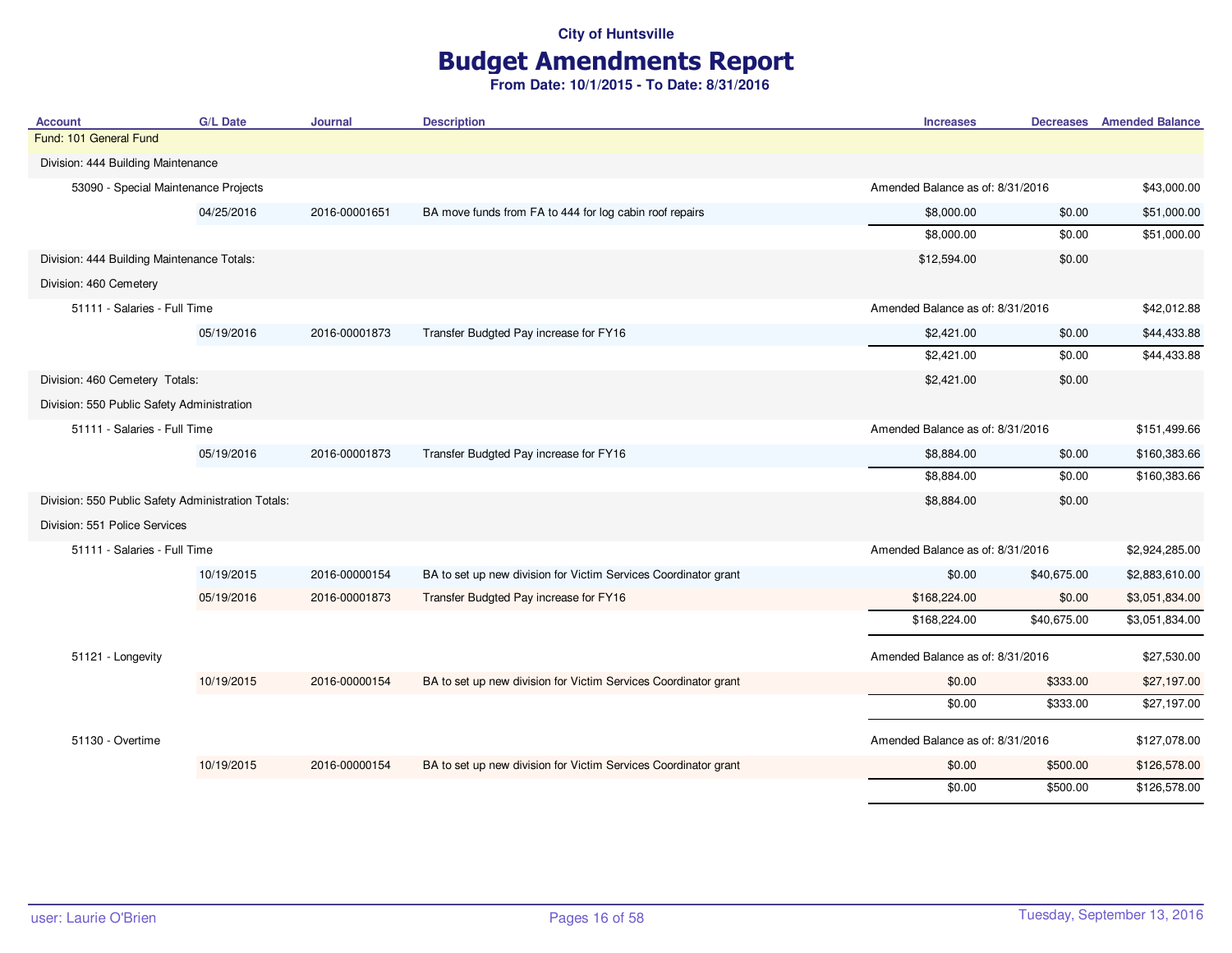# Budget Amendments Report

| <b>Account</b>                  | <b>G/L Date</b>            | <b>Journal</b> | <b>Description</b>                                              | <b>Increases</b>                 |                                  | <b>Decreases</b> Amended Balance |
|---------------------------------|----------------------------|----------------|-----------------------------------------------------------------|----------------------------------|----------------------------------|----------------------------------|
| Fund: 101 General Fund          |                            |                |                                                                 |                                  |                                  |                                  |
| Division: 551 Police Services   |                            |                |                                                                 |                                  |                                  |                                  |
| 51201 - TMRS Retirement         |                            |                |                                                                 |                                  | Amended Balance as of: 8/31/2016 |                                  |
|                                 | 10/19/2015                 | 2016-00000154  | BA to set up new division for Victim Services Coordinator grant | \$0.00                           | \$7,164.00                       | \$546,088.00                     |
|                                 |                            |                |                                                                 | \$0.00                           | \$7,164.00                       | \$546,088.00                     |
|                                 | 51202 - Health Insurance   |                |                                                                 | Amended Balance as of: 8/31/2016 |                                  | \$493,366.00                     |
|                                 | 10/19/2015                 | 2016-00000154  | BA to set up new division for Victim Services Coordinator grant | \$0.00                           | \$9,000.00                       | \$484,366.00                     |
|                                 |                            |                |                                                                 | \$0.00                           | \$9,000.00                       | \$484,366.00                     |
|                                 | 51204 - Workers Comp Insur |                |                                                                 | Amended Balance as of: 8/31/2016 |                                  | \$21,580.00                      |
|                                 | 10/19/2015                 | 2016-00000154  | BA to set up new division for Victim Services Coordinator grant | \$0.00                           | \$36.00                          | \$21,544.00                      |
|                                 |                            |                |                                                                 | \$0.00                           | \$36.00                          | \$21,544.00                      |
| 51205 - Medicare Tax            |                            |                |                                                                 | Amended Balance as of: 8/31/2016 |                                  | \$45,139.00                      |
|                                 | 10/19/2015                 | 2016-00000154  | BA to set up new division for Victim Services Coordinator grant | \$0.00                           | \$581.00                         | \$44,558.00                      |
|                                 |                            |                |                                                                 | \$0.00                           | \$581.00                         | \$44,558.00                      |
| 51206 - Unemployment Comp Insur |                            |                |                                                                 |                                  | Amended Balance as of: 8/31/2016 |                                  |
|                                 | 10/19/2015                 | 2016-00000154  | BA to set up new division for Victim Services Coordinator grant | \$0.00                           | \$9.00                           | \$531.00                         |
|                                 |                            |                |                                                                 | \$0.00                           | \$9.00                           | \$531.00                         |
| 52010 - Office Supplies         |                            |                |                                                                 | Amended Balance as of: 8/31/2016 |                                  | \$9,920.00                       |
|                                 | 10/19/2015                 | 2016-00000154  | BA to set up new division for Victim Services Coordinator grant | \$0.00                           | \$3,450.00                       | \$6,470.00                       |
|                                 |                            |                |                                                                 | \$0.00                           | \$3,450.00                       | \$6,470.00                       |
| 52040 - Fuel                    |                            |                |                                                                 | Amended Balance as of: 8/31/2016 |                                  | \$145,000.00                     |
|                                 | 07/20/2016                 | 2016-00002275  | BA-move funds for purchase of BWC thru Governor Office CJ Grant | \$0.00                           | \$16,675.00                      | \$128,325.00                     |
|                                 |                            |                |                                                                 | \$0.00                           | \$16,675.00                      | \$128,325.00                     |
| 52130 - Other Supplies          |                            |                |                                                                 | Amended Balance as of: 8/31/2016 |                                  | \$13,100.00                      |
|                                 | 10/19/2015                 | 2016-00000154  | BA to set up new division for Victim Services Coordinator grant | \$0.00                           | \$4,300.00                       | \$8,800.00                       |
|                                 |                            |                |                                                                 | \$0.00                           | \$4,300.00                       | \$8,800.00                       |
|                                 |                            |                |                                                                 |                                  |                                  |                                  |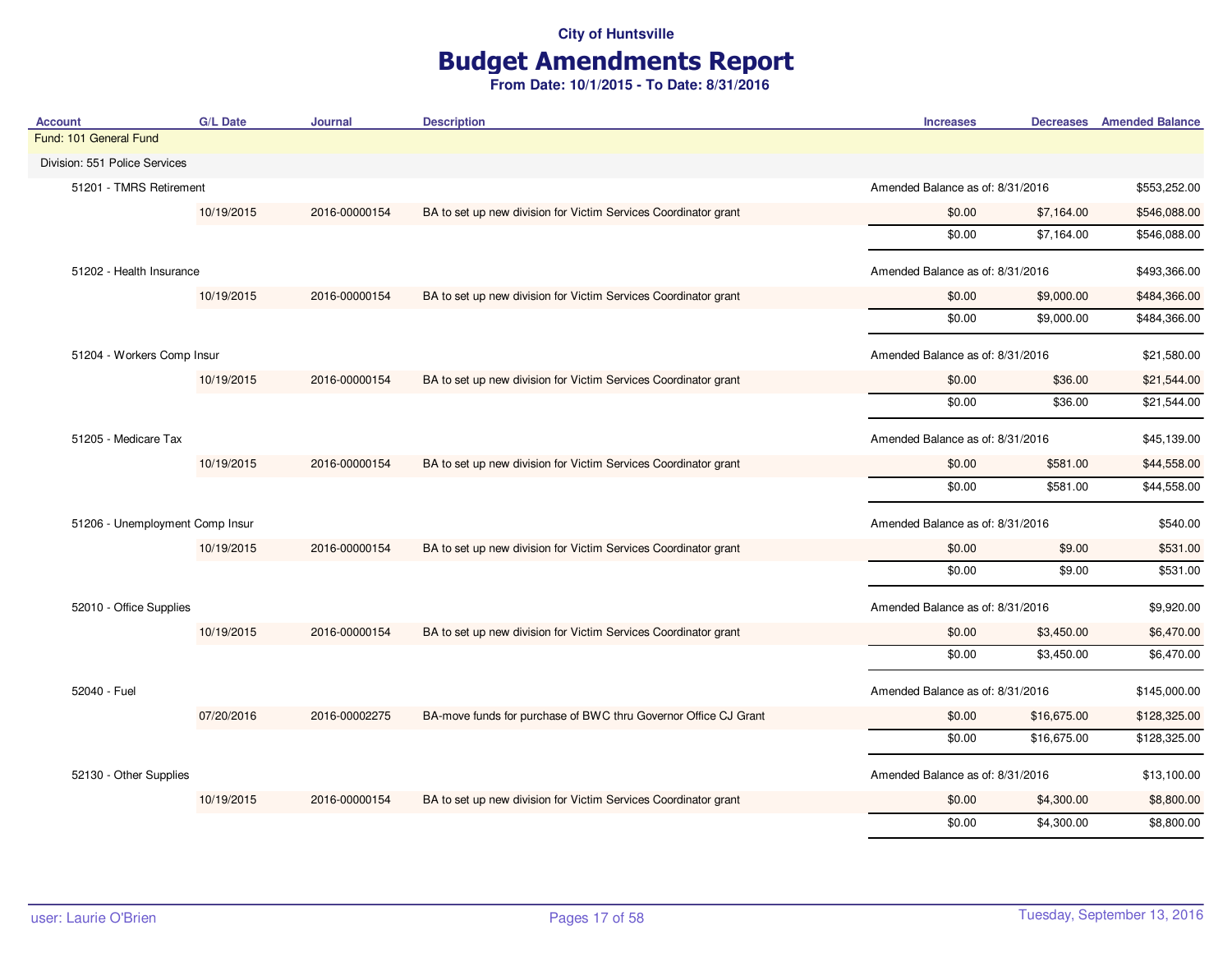# Budget Amendments Report

| <b>Account</b>                           | <b>G/L Date</b> | <b>Journal</b> | <b>Description</b>                                              | <b>Increases</b>                 |             | <b>Decreases</b> Amended Balance |
|------------------------------------------|-----------------|----------------|-----------------------------------------------------------------|----------------------------------|-------------|----------------------------------|
| Fund: 101 General Fund                   |                 |                |                                                                 |                                  |             |                                  |
| Division: 551 Police Services            |                 |                |                                                                 |                                  |             |                                  |
| 52420 - Bicycle Program                  |                 |                |                                                                 | Amended Balance as of: 8/31/2016 |             | \$4,100.00                       |
|                                          | 08/17/2016      | 2016-00002515  | budget amendments apprvd by Council 8/16/16                     | \$1,000.00                       | \$0.00      | \$5,100.00                       |
|                                          |                 |                |                                                                 | \$1,000.00                       | \$0.00      | \$5,100.00                       |
| 55080 - Travel & Training                |                 |                |                                                                 | Amended Balance as of: 8/31/2016 |             | \$41,628.00                      |
|                                          | 10/19/2015      | 2016-00000154  | BA to set up new division for Victim Services Coordinator grant | \$0.00                           | \$6,150.00  | \$35,478.00                      |
|                                          |                 |                |                                                                 | \$0.00                           | \$6,150.00  | \$35,478.00                      |
| 55195 - Cellular Phone Charges           |                 |                |                                                                 | Amended Balance as of: 8/31/2016 |             | \$8,033.00                       |
|                                          | 10/19/2015      | 2016-00000154  | BA to set up new division for Victim Services Coordinator grant | \$0.00                           | \$1,613.00  | \$6,420.00                       |
|                                          |                 |                |                                                                 | \$0.00                           | \$1,613.00  | \$6,420.00                       |
| Division: 551 Police Services Totals:    |                 |                |                                                                 | \$169,224.00                     | \$90,486.00 |                                  |
| Division: 552 Fire Services              |                 |                |                                                                 |                                  |             |                                  |
| 51111 - Salaries - Full Time             |                 |                |                                                                 | Amended Balance as of: 8/31/2016 |             | \$797,066.92                     |
|                                          | 05/19/2016      | 2016-00001873  | Transfer Budgted Pay increase for FY16                          | \$48,454.00                      | \$0.00      | \$845,520.92                     |
|                                          |                 |                |                                                                 | \$48,454.00                      | \$0.00      | \$845,520.92                     |
| 51123 - Incentive Pay (Degree/OIC)       |                 |                |                                                                 | Amended Balance as of: 8/31/2016 |             | \$6,000.00                       |
|                                          | 10/01/2015      | 2016-00000009  | For Financial Purposes Only -Moving Decision Package Monies     | \$2,400.00                       | \$0.00      | \$8,400.00                       |
|                                          |                 |                |                                                                 | \$2,400.00                       | \$0.00      | \$8,400.00                       |
| 51999 - Decision Packages for Discussion |                 |                |                                                                 | Amended Balance as of: 8/31/2016 |             | \$2,400.00                       |
|                                          | 10/01/2015      | 2016-00000009  | For Financial Purposes Only -Moving Decision Package Monies     | \$0.00                           | \$2,400.00  | \$0.00                           |
|                                          |                 |                |                                                                 | \$0.00                           | \$2,400.00  | \$0.00                           |
| Division: 552 Fire Services Totals:      |                 |                |                                                                 | \$50,854.00                      | \$2,400.00  |                                  |
| Division: 556 Victim Services            |                 |                |                                                                 |                                  |             |                                  |
| 51111 - Salaries - Full Time             |                 |                |                                                                 | Amended Balance as of: 8/31/2016 |             | \$0.00                           |
|                                          | 10/19/2015      | 2016-00000154  | BA to set up new division for Victim Services Coordinator grant | \$40,675.00                      | \$0.00      | \$40,675.00                      |
|                                          |                 |                |                                                                 |                                  |             |                                  |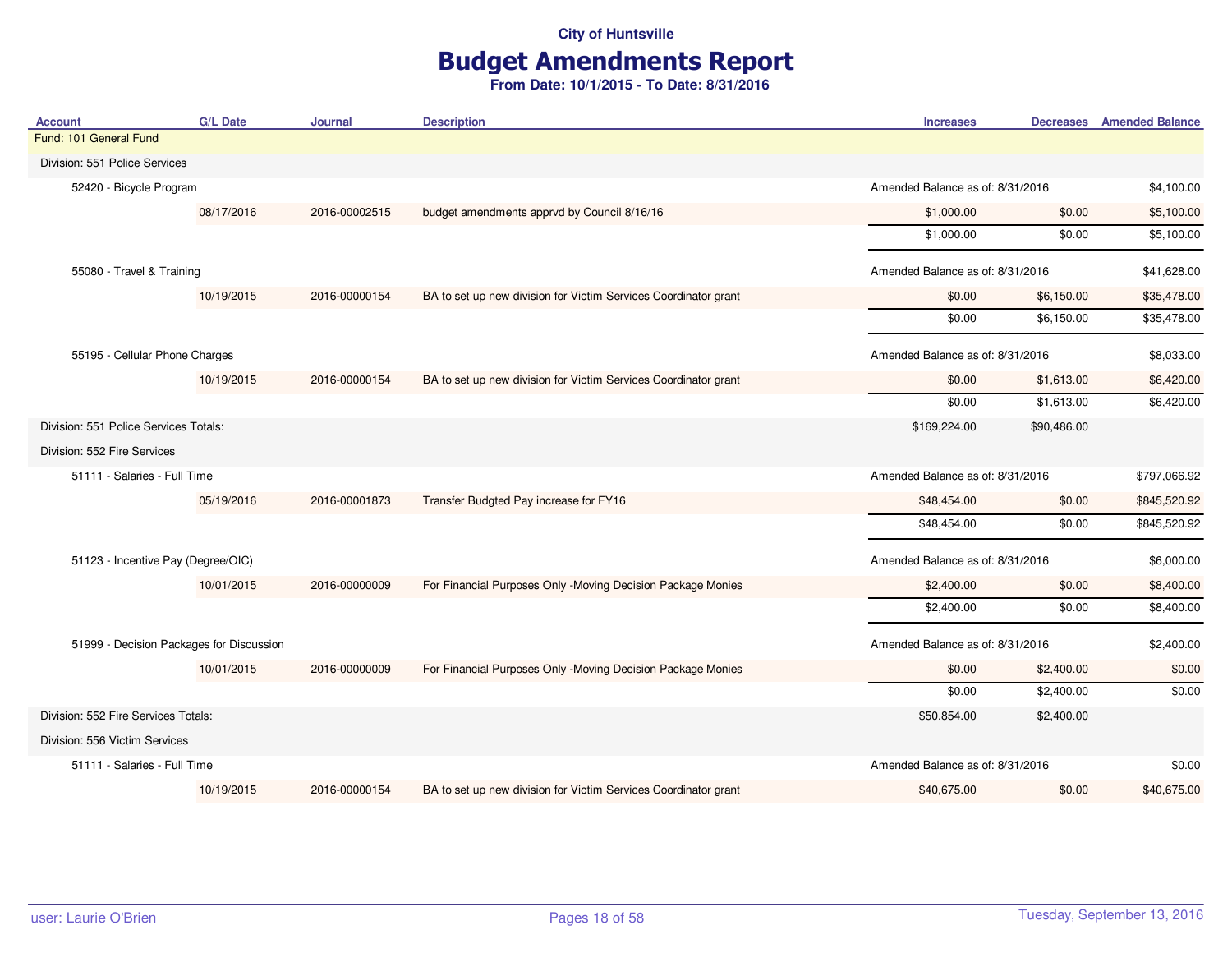# Budget Amendments Report

| <b>Account</b>                  | <b>G/L Date</b> | <b>Journal</b> | <b>Description</b>                                              | <b>Increases</b>                 |                                  | <b>Decreases</b> Amended Balance |
|---------------------------------|-----------------|----------------|-----------------------------------------------------------------|----------------------------------|----------------------------------|----------------------------------|
| Fund: 101 General Fund          |                 |                |                                                                 |                                  |                                  |                                  |
| Division: 556 Victim Services   |                 |                |                                                                 |                                  |                                  |                                  |
| 51111 - Salaries - Full Time    |                 |                |                                                                 | Amended Balance as of: 8/31/2016 |                                  | \$0.00                           |
|                                 | 05/19/2016      | 2016-00001873  | Transfer Budgted Pay increase for FY16                          | \$2,254.00                       | \$0.00                           | \$42,929.00                      |
|                                 |                 |                |                                                                 | \$42,929.00                      | \$0.00                           | \$42,929.00                      |
| 51121 - Longevity               |                 |                |                                                                 | Amended Balance as of: 8/31/2016 |                                  | \$0.00                           |
|                                 | 10/19/2015      | 2016-00000154  | BA to set up new division for Victim Services Coordinator grant | \$333.00                         | \$0.00                           | \$333.00                         |
|                                 |                 |                |                                                                 | \$333.00                         | \$0.00                           | \$333.00                         |
| 51130 - Overtime                |                 |                |                                                                 |                                  | Amended Balance as of: 8/31/2016 |                                  |
|                                 | 10/19/2015      | 2016-00000154  | BA to set up new division for Victim Services Coordinator grant | \$500.00                         | \$0.00                           | \$500.00                         |
|                                 |                 |                |                                                                 | \$500.00                         | \$0.00                           | \$500.00                         |
| 51201 - TMRS Retirement         |                 |                | Amended Balance as of: 8/31/2016                                |                                  | \$0.00                           |                                  |
|                                 | 10/19/2015      | 2016-00000154  | BA to set up new division for Victim Services Coordinator grant | \$7,164.00                       | \$0.00                           | \$7,164.00                       |
|                                 |                 |                |                                                                 | \$7,164.00                       | \$0.00                           | \$7,164.00                       |
| 51202 - Health Insurance        |                 |                |                                                                 | Amended Balance as of: 8/31/2016 |                                  | \$0.00                           |
|                                 | 10/19/2015      | 2016-00000154  | BA to set up new division for Victim Services Coordinator grant | \$9,000.00                       | \$0.00                           | \$9,000.00                       |
|                                 |                 |                |                                                                 | \$9,000.00                       | \$0.00                           | \$9,000.00                       |
| 51204 - Workers Comp Insur      |                 |                |                                                                 | Amended Balance as of: 8/31/2016 |                                  | \$0.00                           |
|                                 | 10/19/2015      | 2016-00000154  | BA to set up new division for Victim Services Coordinator grant | \$36.00                          | \$0.00                           | \$36.00                          |
|                                 |                 |                |                                                                 | \$36.00                          | \$0.00                           | \$36.00                          |
| 51205 - Medicare Tax            |                 |                |                                                                 | Amended Balance as of: 8/31/2016 |                                  | \$0.00                           |
|                                 | 10/19/2015      | 2016-00000154  | BA to set up new division for Victim Services Coordinator grant | \$581.00                         | \$0.00                           | \$581.00                         |
|                                 |                 |                |                                                                 | \$581.00                         | \$0.00                           | \$581.00                         |
| 51206 - Unemployment Comp Insur |                 |                |                                                                 | Amended Balance as of: 8/31/2016 |                                  | \$0.00                           |
|                                 | 10/19/2015      | 2016-00000154  | BA to set up new division for Victim Services Coordinator grant | \$9.00                           | \$0.00                           | \$9.00                           |
|                                 |                 |                |                                                                 | \$9.00                           | \$0.00                           | \$9.00                           |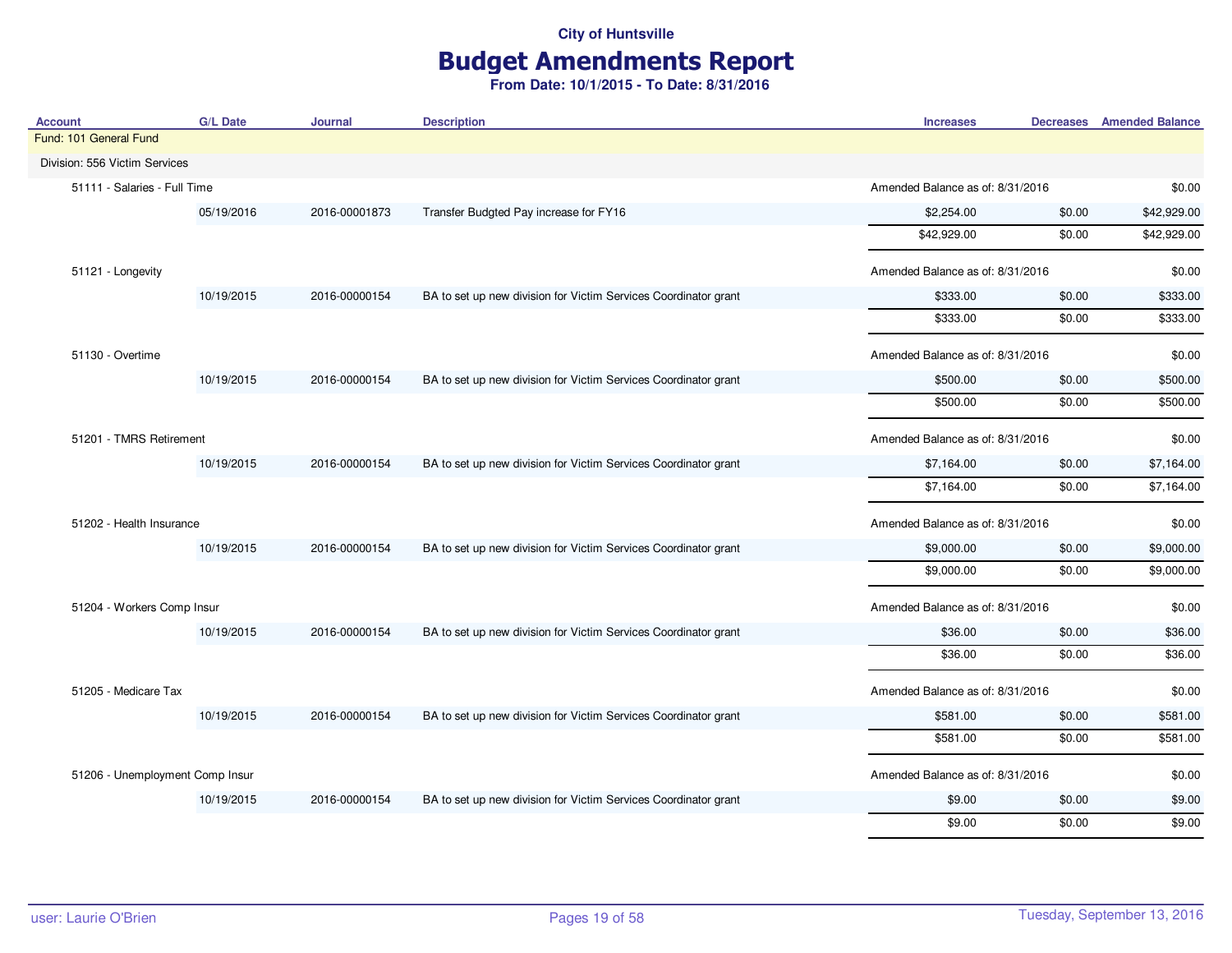# Budget Amendments Report

| <b>Account</b>                        | <b>G/L Date</b> | Journal       | <b>Description</b>                                              | <b>Increases</b>                 | <b>Decreases</b> Amended Balance |
|---------------------------------------|-----------------|---------------|-----------------------------------------------------------------|----------------------------------|----------------------------------|
| Fund: 101 General Fund                |                 |               |                                                                 |                                  |                                  |
| Division: 556 Victim Services         |                 |               |                                                                 |                                  |                                  |
| 52010 - Office Supplies               |                 |               |                                                                 | Amended Balance as of: 8/31/2016 | \$0.00                           |
|                                       | 10/19/2015      | 2016-00000154 | BA to set up new division for Victim Services Coordinator grant | \$3,450.00                       | \$0.00<br>\$3,450.00             |
|                                       |                 |               |                                                                 | \$3,450.00                       | \$3,450.00<br>\$0.00             |
| 52130 - Other Supplies                |                 |               |                                                                 | Amended Balance as of: 8/31/2016 | \$0.00                           |
|                                       | 10/19/2015      | 2016-00000154 | BA to set up new division for Victim Services Coordinator grant | \$4,300.00                       | \$4,300.00<br>\$0.00             |
|                                       |                 |               |                                                                 | \$4,300.00                       | \$4,300.00<br>\$0.00             |
| 55080 - Travel & Training             |                 |               |                                                                 | Amended Balance as of: 8/31/2016 | \$0.00                           |
|                                       | 10/19/2015      | 2016-00000154 | BA to set up new division for Victim Services Coordinator grant | \$6,150.00                       | \$0.00<br>\$6,150.00             |
|                                       |                 |               |                                                                 | \$6,150.00                       | \$0.00<br>\$6,150.00             |
| 55195 - Cellular Phone Charges        |                 |               | Amended Balance as of: 8/31/2016                                | \$0.00                           |                                  |
|                                       | 10/19/2015      | 2016-00000154 | BA to set up new division for Victim Services Coordinator grant | \$1,613.00                       | \$0.00<br>\$1,613.00             |
|                                       |                 |               |                                                                 | \$1,613.00                       | \$0.00<br>\$1,613.00             |
| Division: 556 Victim Services Totals: |                 |               |                                                                 | \$76,065.00                      | \$0.00                           |
| Division: 640 Information Technology  |                 |               |                                                                 |                                  |                                  |
| 51111 - Salaries - Full Time          |                 |               |                                                                 | Amended Balance as of: 8/31/2016 | \$223,631.00                     |
|                                       | 10/01/2015      | 2016-00000010 | For Financial Purposes Only -Moving Decision Package Monies     | \$39,312.00                      | \$0.00<br>\$262,943.00           |
|                                       | 05/19/2016      | 2016-00001873 | Transfer Budgted Pay increase for FY16                          | \$12,612.00                      | \$0.00<br>\$275,555.00           |
|                                       |                 |               |                                                                 | \$51,924.00                      | \$275,555.00<br>\$0.00           |
| 51201 - TMRS Retirement               |                 |               |                                                                 | Amended Balance as of: 8/31/2016 | \$39,817.00                      |
|                                       | 10/01/2015      | 2016-00000010 | For Financial Purposes Only -Moving Decision Package Monies     | \$6,852.00                       | \$0.00<br>\$46,669.00            |
|                                       |                 |               |                                                                 | \$6,852.00                       | \$46,669.00<br>\$0.00            |
| 51202 - Health Insurance              |                 |               |                                                                 | Amended Balance as of: 8/31/2016 | \$35,916.00                      |
|                                       | 10/01/2015      | 2016-00000010 | For Financial Purposes Only -Moving Decision Package Monies     | \$9,000.00                       | \$44,916.00<br>\$0.00            |
|                                       |                 |               |                                                                 | \$9,000.00                       | \$0.00<br>\$44,916.00            |
|                                       |                 |               |                                                                 |                                  |                                  |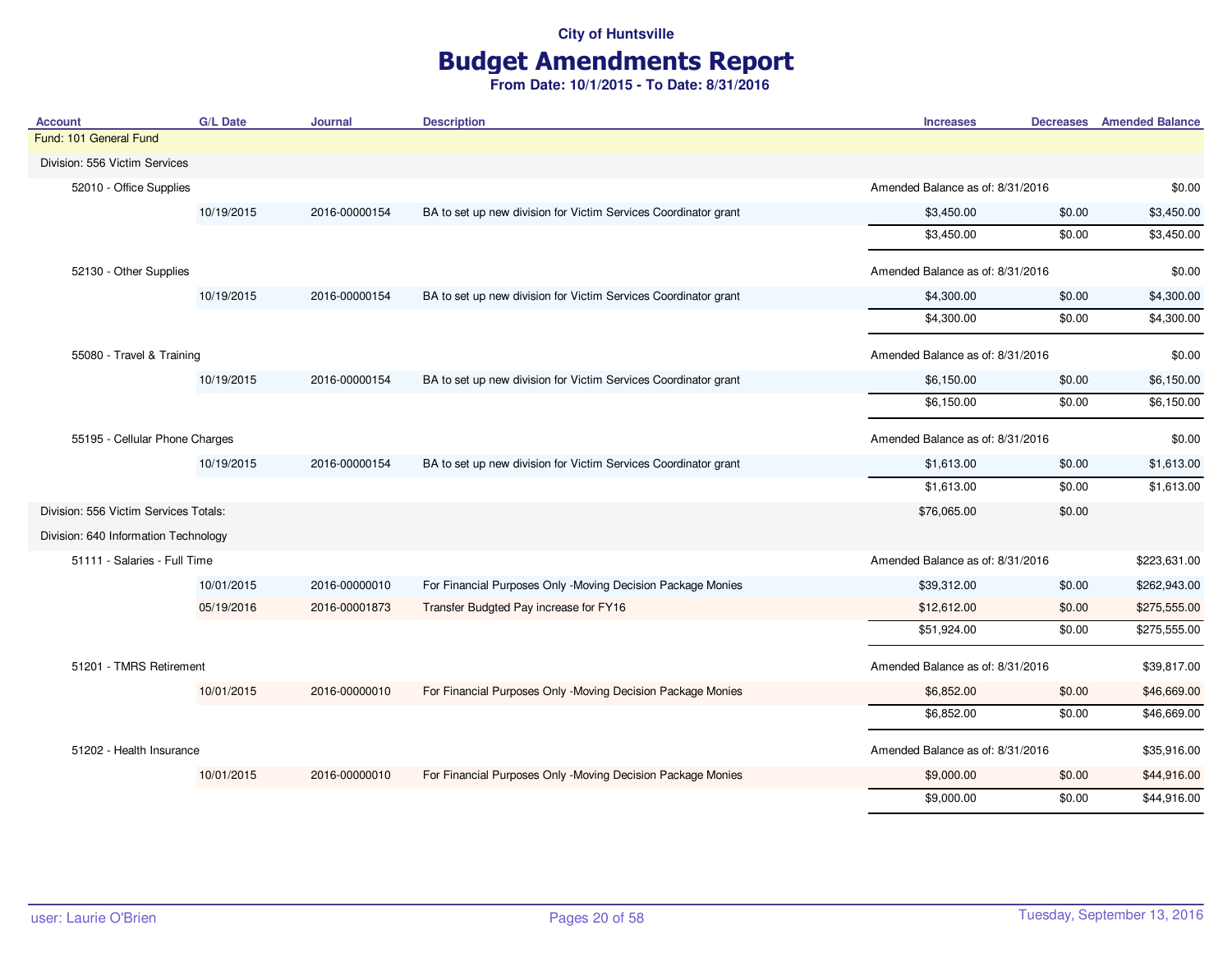# Budget Amendments Report

| <b>Account</b>                               | <b>G/L Date</b> | <b>Journal</b> | <b>Description</b>                                          | <b>Increases</b>                 |             | <b>Decreases</b> Amended Balance |
|----------------------------------------------|-----------------|----------------|-------------------------------------------------------------|----------------------------------|-------------|----------------------------------|
| Fund: 101 General Fund                       |                 |                |                                                             |                                  |             |                                  |
| Division: 640 Information Technology         |                 |                |                                                             |                                  |             |                                  |
| 51204 - Workers Comp Insur                   |                 |                |                                                             | Amended Balance as of: 8/31/2016 |             | \$202.00                         |
|                                              | 10/01/2015      | 2016-00000010  | For Financial Purposes Only -Moving Decision Package Monies | \$28.00                          | \$0.00      | \$230.00                         |
|                                              |                 |                |                                                             | \$28.00                          | \$0.00      | \$230.00                         |
| 51205 - Medicare Tax                         |                 |                |                                                             | Amended Balance as of: 8/31/2016 |             | \$3,313.00                       |
|                                              | 10/01/2015      | 2016-00000010  | For Financial Purposes Only -Moving Decision Package Monies | \$570.00                         | \$0.00      | \$3,883.00                       |
|                                              |                 |                |                                                             | \$570.00                         | \$0.00      | \$3,883.00                       |
| 51206 - Unemployment Comp Insur              |                 |                |                                                             | Amended Balance as of: 8/31/2016 |             | \$41.00                          |
|                                              | 10/01/2015      | 2016-00000010  | For Financial Purposes Only -Moving Decision Package Monies | \$9.00                           | \$0.00      | \$50.00                          |
|                                              |                 |                |                                                             | \$9.00                           | \$0.00      | \$50.00                          |
| 51999 - Decision Packages for Discussion     |                 |                |                                                             | Amended Balance as of: 8/31/2016 |             | \$55,771.00                      |
|                                              | 10/01/2015      | 2016-00000010  | For Financial Purposes Only -Moving Decision Package Monies | \$0.00                           | \$55,771.00 | \$0.00                           |
|                                              |                 |                |                                                             | \$0.00                           | \$55,771.00 | \$0.00                           |
| 52140 - Computer Supplies                    |                 |                |                                                             | Amended Balance as of: 8/31/2016 |             | \$34,000.00                      |
|                                              | 08/24/2016      | 2016-00002564  | BA to move monies to cover overage                          | \$5,000.00                       | \$0.00      | \$39,000.00                      |
|                                              |                 |                |                                                             | \$5,000.00                       | \$0.00      | \$39,000.00                      |
| 55070 - Purchased Services/Contracts         |                 |                |                                                             | Amended Balance as of: 8/31/2016 |             | \$45,000.00                      |
|                                              | 08/24/2016      | 2016-00002564  | BA to move monies to cover overage                          | \$0.00                           | \$5,000.00  | \$40,000.00                      |
|                                              |                 |                |                                                             | \$0.00                           | \$5,000.00  | \$40,000.00                      |
| Division: 640 Information Technology Totals: |                 |                |                                                             | \$73,383.00                      | \$60,771.00 |                                  |
| Division: 642 GIS                            |                 |                |                                                             |                                  |             |                                  |
| 51111 - Salaries - Full Time                 |                 |                |                                                             | Amended Balance as of: 8/31/2016 |             | \$110,957.00                     |
|                                              | 10/01/2015      | 2016-00000011  | For Financial Purposes Only -Moving Decision Package Monies | \$32,136.00                      | \$0.00      | \$143,093.00                     |
|                                              | 05/19/2016      | 2016-00001873  | Transfer Budgted Pay increase for FY16                      | \$7,546.00                       | \$0.00      | \$150,639.00                     |
|                                              |                 |                |                                                             | \$39,682.00                      | \$0.00      | \$150,639.00                     |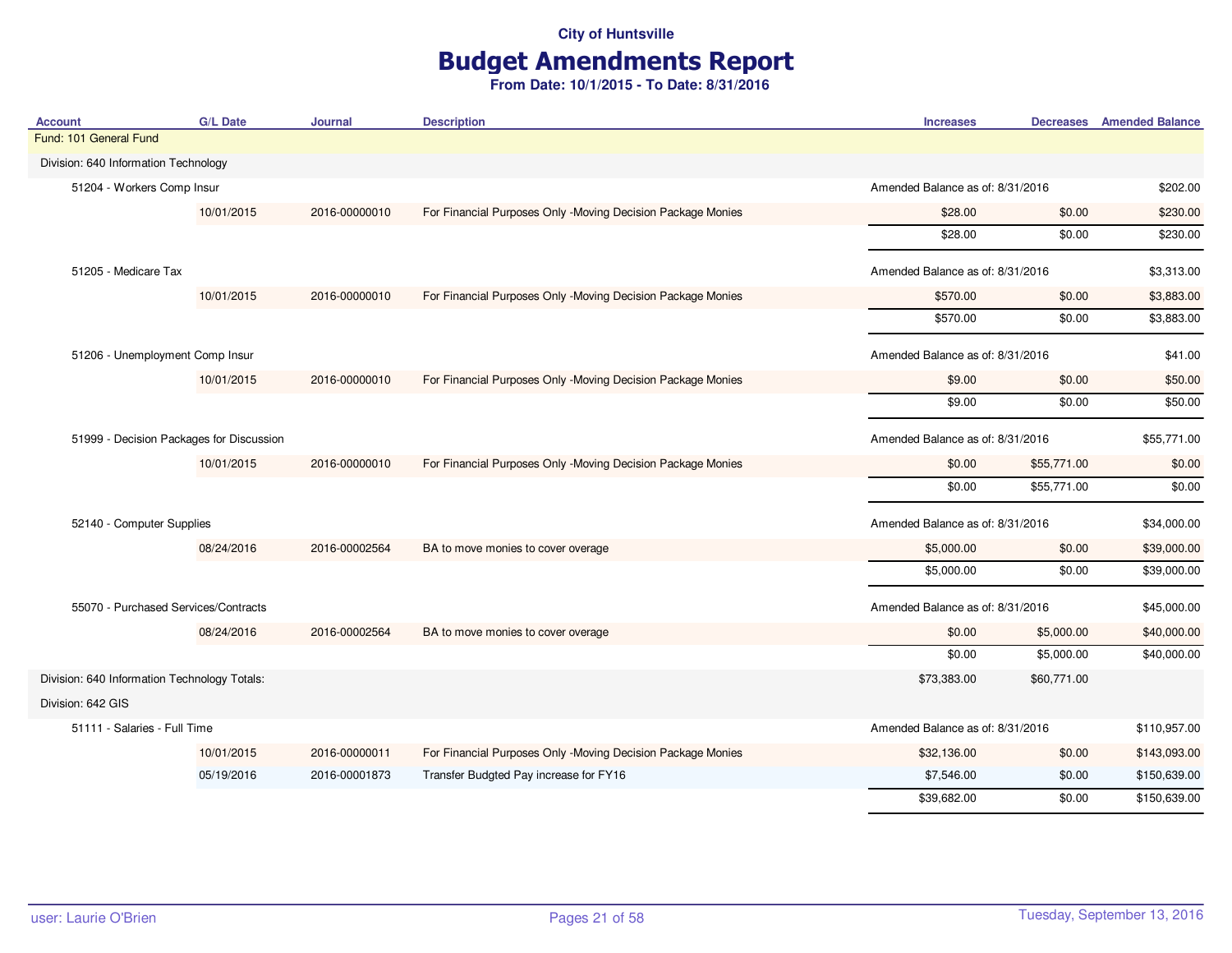# Budget Amendments Report

| <b>Account</b>                           | <b>G/L Date</b>            | <b>Journal</b> | <b>Description</b>                                          | <b>Increases</b>                 |                                  | <b>Decreases</b> Amended Balance |
|------------------------------------------|----------------------------|----------------|-------------------------------------------------------------|----------------------------------|----------------------------------|----------------------------------|
| Fund: 101 General Fund                   |                            |                |                                                             |                                  |                                  |                                  |
| Division: 642 GIS                        |                            |                |                                                             |                                  |                                  |                                  |
| 51201 - TMRS Retirement                  |                            |                |                                                             |                                  | Amended Balance as of: 8/31/2016 |                                  |
|                                          | 10/01/2015                 | 2016-00000011  | For Financial Purposes Only -Moving Decision Package Monies | \$5,601.00                       | \$0.00                           | \$25,186.00                      |
|                                          |                            |                |                                                             | \$5,601.00                       | \$0.00                           | \$25,186.00                      |
|                                          | 51202 - Health Insurance   |                |                                                             | Amended Balance as of: 8/31/2016 |                                  | \$17,952.00                      |
|                                          | 10/01/2015                 | 2016-00000011  | For Financial Purposes Only -Moving Decision Package Monies | \$9,000.00                       | \$0.00                           | \$26,952.00                      |
|                                          |                            |                |                                                             | \$9,000.00                       | \$0.00                           | \$26,952.00                      |
|                                          | 51204 - Workers Comp Insur |                |                                                             |                                  | Amended Balance as of: 8/31/2016 | \$100.00                         |
|                                          | 10/01/2015                 | 2016-00000011  | For Financial Purposes Only -Moving Decision Package Monies | \$23.00                          | \$0.00                           | \$123.00                         |
|                                          |                            |                |                                                             | \$23.00                          | \$0.00                           | \$123.00                         |
| 51205 - Medicare Tax                     |                            |                |                                                             | Amended Balance as of: 8/31/2016 |                                  | \$1,630.00                       |
|                                          | 10/01/2015                 | 2016-00000011  | For Financial Purposes Only -Moving Decision Package Monies | \$466.00                         | \$0.00                           | \$2,096.00                       |
|                                          |                            |                |                                                             | \$466.00                         | \$0.00                           | \$2,096.00                       |
| 51206 - Unemployment Comp Insur          |                            |                |                                                             | Amended Balance as of: 8/31/2016 |                                  | \$20.00                          |
|                                          | 10/01/2015                 | 2016-00000011  | For Financial Purposes Only -Moving Decision Package Monies | \$9.00                           | \$0.00                           | \$29.00                          |
|                                          |                            |                |                                                             | \$9.00                           | \$0.00                           | \$29.00                          |
| 51999 - Decision Packages for Discussion |                            |                |                                                             | Amended Balance as of: 8/31/2016 |                                  | \$47,235.00                      |
|                                          | 10/01/2015                 | 2016-00000011  | For Financial Purposes Only -Moving Decision Package Monies | \$0.00                           | \$47,235.00                      | \$0.00                           |
|                                          |                            |                |                                                             | \$0.00                           | \$47,235.00                      | \$0.00                           |
| 52010 - Office Supplies                  |                            |                |                                                             | Amended Balance as of: 8/31/2016 |                                  | \$1,500.00                       |
|                                          | 10/01/2015                 | 2016-00000011  | For Financial Purposes Only -Moving Decision Package Monies | \$1,000.00                       | \$0.00                           | \$2,500.00                       |
|                                          |                            |                |                                                             | \$1,000.00                       | \$0.00                           | \$2,500.00                       |
| 52999 - Decision Packages for Discussion |                            |                |                                                             | Amended Balance as of: 8/31/2016 |                                  | \$1,000.00                       |
|                                          | 10/01/2015                 | 2016-00000011  | For Financial Purposes Only -Moving Decision Package Monies | \$0.00                           | \$1,000.00                       | \$0.00                           |
|                                          |                            |                |                                                             | \$0.00                           | \$1,000.00                       | \$0.00                           |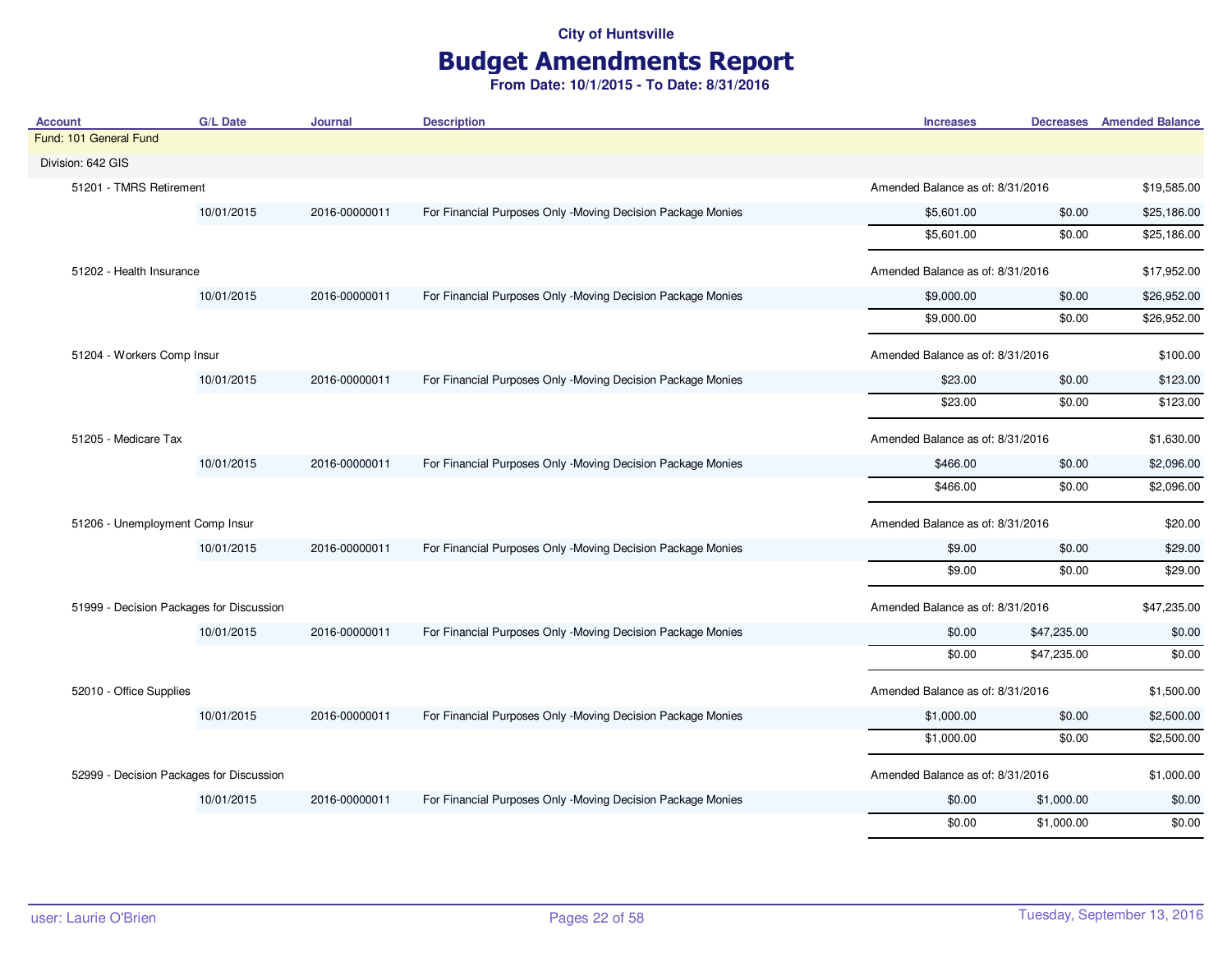# Budget Amendments Report

| <b>Account</b>                           | <b>G/L Date</b> | <b>Journal</b> | <b>Description</b>                                           | <b>Increases</b>                 |                                  | <b>Decreases</b> Amended Balance |
|------------------------------------------|-----------------|----------------|--------------------------------------------------------------|----------------------------------|----------------------------------|----------------------------------|
| Fund: 101 General Fund                   |                 |                |                                                              |                                  |                                  |                                  |
| Division: 642 GIS                        |                 |                |                                                              |                                  |                                  |                                  |
| 55080 - Travel & Training                |                 |                |                                                              | Amended Balance as of: 8/31/2016 |                                  | \$4,890.00                       |
|                                          | 10/01/2015      | 2016-00000011  | For Financial Purposes Only -Moving Decision Package Monies  | \$1,500.00                       | \$0.00                           | \$6,390.00                       |
|                                          |                 |                |                                                              | \$1,500.00                       | \$0.00                           | \$6,390.00                       |
| 55999 - Decision Packages for Discussion |                 |                |                                                              | Amended Balance as of: 8/31/2016 |                                  | \$1,500.00                       |
|                                          | 10/01/2015      | 2016-00000011  | For Financial Purposes Only -Moving Decision Package Monies  | \$0.00                           | \$1,500.00                       | \$0.00                           |
|                                          |                 |                |                                                              | \$0.00                           | \$1,500.00                       | \$0.00                           |
| Division: 642 GIS Totals:                |                 |                |                                                              | \$57,281.00                      | \$49,735.00                      |                                  |
| Division: 647 Library Services           |                 |                |                                                              |                                  |                                  |                                  |
| 51111 - Salaries - Full Time             |                 |                |                                                              |                                  | Amended Balance as of: 8/31/2016 |                                  |
|                                          | 05/19/2016      | 2016-00001873  | Transfer Budgted Pay increase for FY16                       | \$18,815.00                      | \$0.00                           | \$227,102.82                     |
|                                          |                 |                |                                                              | \$18,815.00                      | \$0.00                           | \$227,102.82                     |
| Division: 647 Library Services Totals:   |                 | \$18,815.00    | \$0.00                                                       |                                  |                                  |                                  |
| Division: 715 Support Services           |                 |                |                                                              |                                  |                                  |                                  |
| 51111 - Salaries - Full Time             |                 |                |                                                              | Amended Balance as of: 8/31/2016 |                                  | \$117,551.72                     |
|                                          | 05/19/2016      | 2016-00001873  | Transfer Budgted Pay increase for FY16                       | \$7,902.00                       | \$0.00                           | \$125,453.72                     |
|                                          |                 |                |                                                              | \$7,902.00                       | \$0.00                           | \$125,453.72                     |
| Division: 715 Support Services Totals:   |                 |                |                                                              | \$7,902.00                       | \$0.00                           |                                  |
| Division: 716 Planning and Zoning        |                 |                |                                                              |                                  |                                  |                                  |
| 51111 - Salaries - Full Time             |                 |                |                                                              | Amended Balance as of: 8/31/2016 |                                  | \$148,184.00                     |
|                                          | 05/19/2016      | 2016-00001873  | Transfer Budgted Pay increase for FY16                       | \$9,171.00                       | \$0.00                           | \$157,355.00                     |
|                                          |                 |                |                                                              | \$9,171.00                       | \$0.00                           | \$157,355.00                     |
| 51118 - Salaries - Part Time             |                 |                |                                                              | Amended Balance as of: 8/31/2016 |                                  | \$0.00                           |
|                                          | 12/07/2015      | 2016-00000532  | For Financial Purposes Only -Decision Package-Position Moved | \$15,007.00                      | \$0.00                           | \$15,007.00                      |
|                                          |                 |                |                                                              | \$15,007.00                      | \$0.00                           | \$15,007.00                      |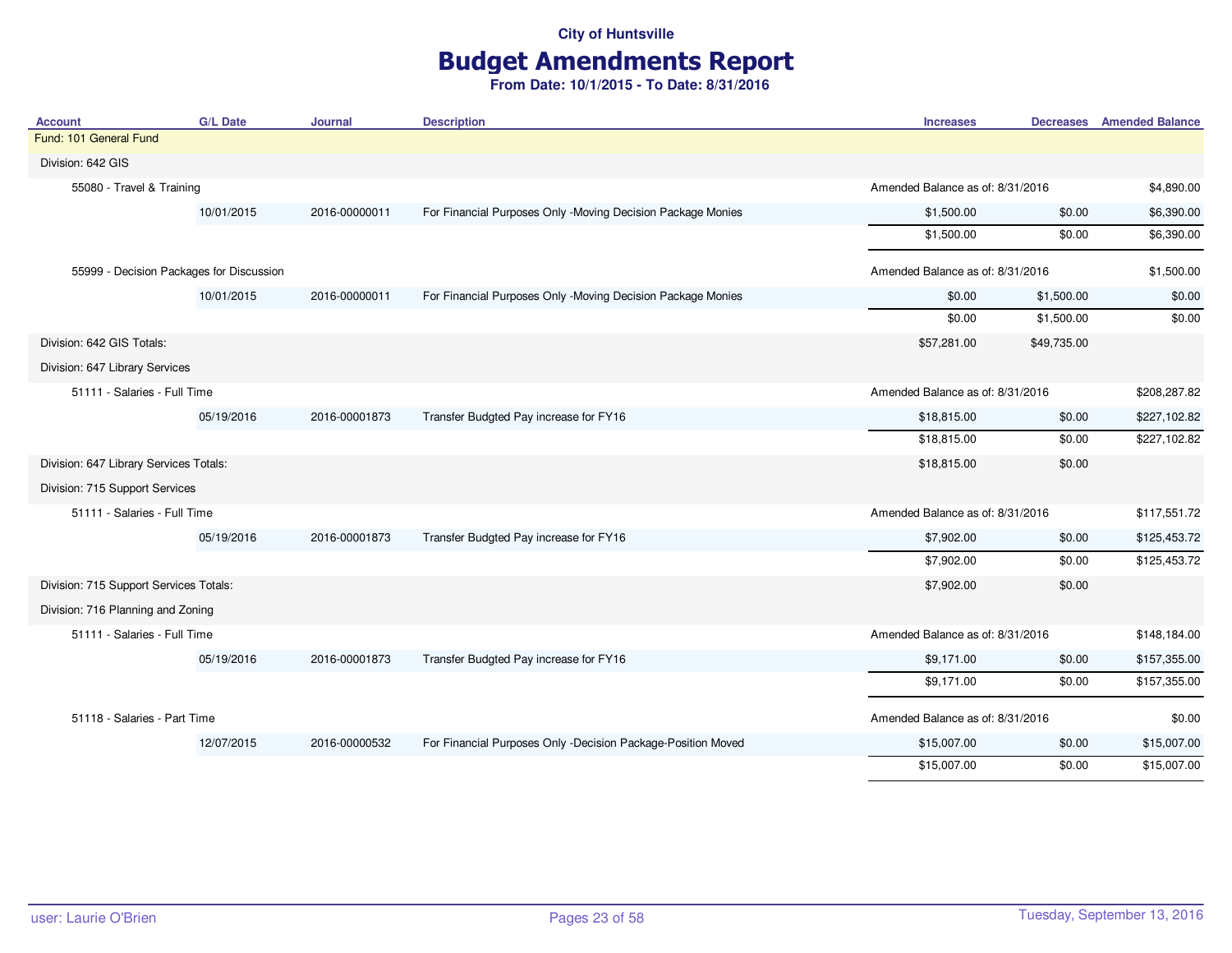# Budget Amendments Report

| <b>Account</b>                                | <b>G/L Date</b> | <b>Journal</b> | <b>Description</b>                                           | <b>Increases</b>                 | <b>Decreases</b>                 | <b>Amended Balance</b> |
|-----------------------------------------------|-----------------|----------------|--------------------------------------------------------------|----------------------------------|----------------------------------|------------------------|
| Fund: 101 General Fund                        |                 |                |                                                              |                                  |                                  |                        |
| Division: 716 Planning and Zoning             |                 |                |                                                              |                                  |                                  |                        |
| 51204 - Workers Comp Insur                    |                 |                |                                                              |                                  | Amended Balance as of: 8/31/2016 |                        |
|                                               | 12/07/2015      | 2016-00000532  | For Financial Purposes Only -Decision Package-Position Moved | \$11.00                          | \$0.00                           | \$149.48               |
|                                               |                 |                |                                                              | \$11.00                          | \$0.00                           | \$149.48               |
| 51205 - Medicare Tax                          |                 |                |                                                              | Amended Balance as of: 8/31/2016 |                                  | \$2,229.44             |
|                                               | 12/07/2015      | 2016-00000532  | For Financial Purposes Only -Decision Package-Position Moved | \$218.00                         | \$0.00                           | \$2,447.44             |
|                                               |                 |                |                                                              | \$218.00                         | \$0.00                           | \$2,447.44             |
| Division: 716 Planning and Zoning Totals:     |                 |                |                                                              | \$24,407.00                      | \$0.00                           |                        |
| Division: 717 Engineering and Mapping         |                 |                |                                                              |                                  |                                  |                        |
| 51111 - Salaries - Full Time                  |                 |                |                                                              | Amended Balance as of: 8/31/2016 |                                  | \$339,089.40           |
|                                               | 05/19/2016      | 2016-00001873  | Transfer Budgted Pay increase for FY16                       | \$19,345.00                      | \$0.00                           | \$358,434.40           |
|                                               |                 |                |                                                              | \$19,345.00                      | \$0.00                           | \$358,434.40           |
| Division: 717 Engineering and Mapping Totals: |                 |                |                                                              | \$19,345.00                      | \$0.00                           |                        |
| Division: 718 Neighborhood Resources          |                 |                |                                                              |                                  |                                  |                        |
| 51111 - Salaries - Full Time                  |                 |                |                                                              | Amended Balance as of: 8/31/2016 |                                  | \$118,038.00           |
|                                               | 05/19/2016      | 2016-00001873  | Transfer Budgted Pay increase for FY16                       | \$6,942.00                       | \$0.00                           | \$124,980.00           |
|                                               |                 |                |                                                              | \$6,942.00                       | \$0.00                           | \$124,980.00           |
| 52010 - Office Supplies                       |                 |                |                                                              | Amended Balance as of: 8/31/2016 |                                  | \$1,500.00             |
|                                               | 12/07/2015      | 2016-00000526  | CM Approved 12.04.15                                         | \$0.00                           | \$466.00                         | \$1,034.00             |
|                                               |                 |                |                                                              | \$0.00                           | \$466.00                         | \$1,034.00             |
| 52200 - Non Capital Equipment Purchases       |                 |                |                                                              | Amended Balance as of: 8/31/2016 |                                  | \$5,000.00             |
|                                               | 12/07/2015      | 2016-00000526  | CM Approved 12.04.15                                         | \$1,466.00                       | \$0.00                           | \$6,466.00             |
|                                               |                 |                |                                                              | \$1,466.00                       | \$0.00                           | \$6,466.00             |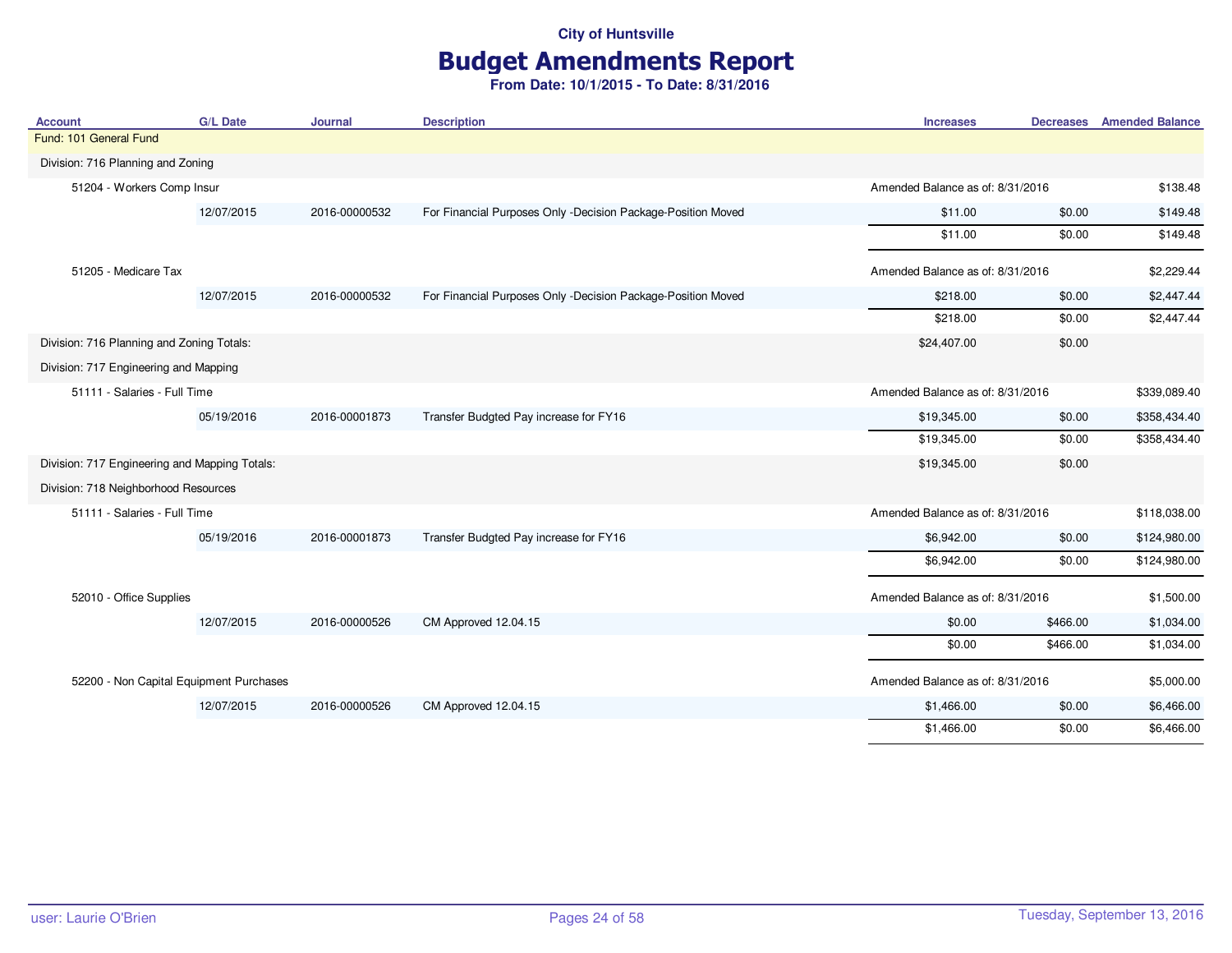# Budget Amendments Report

| <b>Account</b>                               | <b>G/L Date</b> | Journal       | <b>Description</b>                                          | <b>Increases</b>                 | <b>Decreases</b> Amended Balance |
|----------------------------------------------|-----------------|---------------|-------------------------------------------------------------|----------------------------------|----------------------------------|
| Fund: 101 General Fund                       |                 |               |                                                             |                                  |                                  |
| Division: 718 Neighborhood Resources         |                 |               |                                                             |                                  |                                  |
| 55087 - Community Relations - State & Other  |                 |               |                                                             | Amended Balance as of: 8/31/2016 | \$18,500.00                      |
|                                              | 12/07/2015      | 2016-00000526 | CM Approved 12.04.15                                        | \$0.00<br>\$1,000.00             | \$17,500.00                      |
|                                              |                 |               |                                                             | \$0.00<br>\$1,000.00             | \$17,500.00                      |
| Division: 718 Neighborhood Resources Totals: |                 |               |                                                             | \$8,408.00<br>\$1,466.00         |                                  |
| Division: 719 Survey                         |                 |               |                                                             |                                  |                                  |
| 51111 - Salaries - Full Time                 |                 |               |                                                             | Amended Balance as of: 8/31/2016 | \$168,309.70                     |
|                                              | 05/19/2016      | 2016-00001873 | Transfer Budgted Pay increase for FY16                      | \$9,493.00                       | \$177,802.70<br>\$0.00           |
|                                              |                 |               |                                                             | \$9,493.00                       | \$177,802.70<br>\$0.00           |
| Division: 719 Survey Totals:                 |                 |               |                                                             | \$9,493.00                       | \$0.00                           |
| Division: 724 Inspections                    |                 |               |                                                             |                                  |                                  |
| 51111 - Salaries - Full Time                 |                 |               |                                                             | Amended Balance as of: 8/31/2016 | \$251,111.00                     |
|                                              | 05/19/2016      | 2016-00001873 | Transfer Budgted Pay increase for FY16                      | \$14,561.00                      | \$265,672.00<br>\$0.00           |
|                                              |                 |               |                                                             | \$14,561.00                      | \$265,672.00<br>\$0.00           |
| Division: 724 Inspections Totals:            |                 |               |                                                             | \$14,561.00                      | \$0.00                           |
| Division: 725 Health                         |                 |               |                                                             |                                  |                                  |
| 51111 - Salaries - Full Time                 |                 |               |                                                             | Amended Balance as of: 8/31/2016 | \$91,203.84                      |
|                                              | 05/19/2016      | 2016-00001873 | Transfer Budgted Pay increase for FY16                      | \$5,294.00                       | \$0.00<br>\$96,497.84            |
|                                              |                 |               |                                                             | \$5,294.00                       | \$96,497.84<br>\$0.00            |
| Division: 725 Health Totals:                 |                 |               |                                                             | \$5,294.00                       | \$0.00                           |
| Division: 839 Main Street/Bus Ret and Exp    |                 |               |                                                             |                                  |                                  |
| 51111 - Salaries - Full Time                 |                 |               |                                                             | Amended Balance as of: 8/31/2016 | \$38,088.00                      |
|                                              | 05/19/2016      | 2016-00001873 | Transfer Budgted Pay increase for FY16                      | \$2,178.00                       | \$40,266.00<br>\$0.00            |
|                                              |                 |               |                                                             | \$2,178.00                       | \$0.00<br>\$40,266.00            |
| 51118 - Salaries - Part Time                 |                 |               |                                                             | Amended Balance as of: 8/31/2016 | \$0.00                           |
|                                              | 10/01/2015      | 2016-00000010 | For Financial Purposes Only -Moving Decision Package Monies | \$15,007.00                      | \$0.00<br>\$15,007.00            |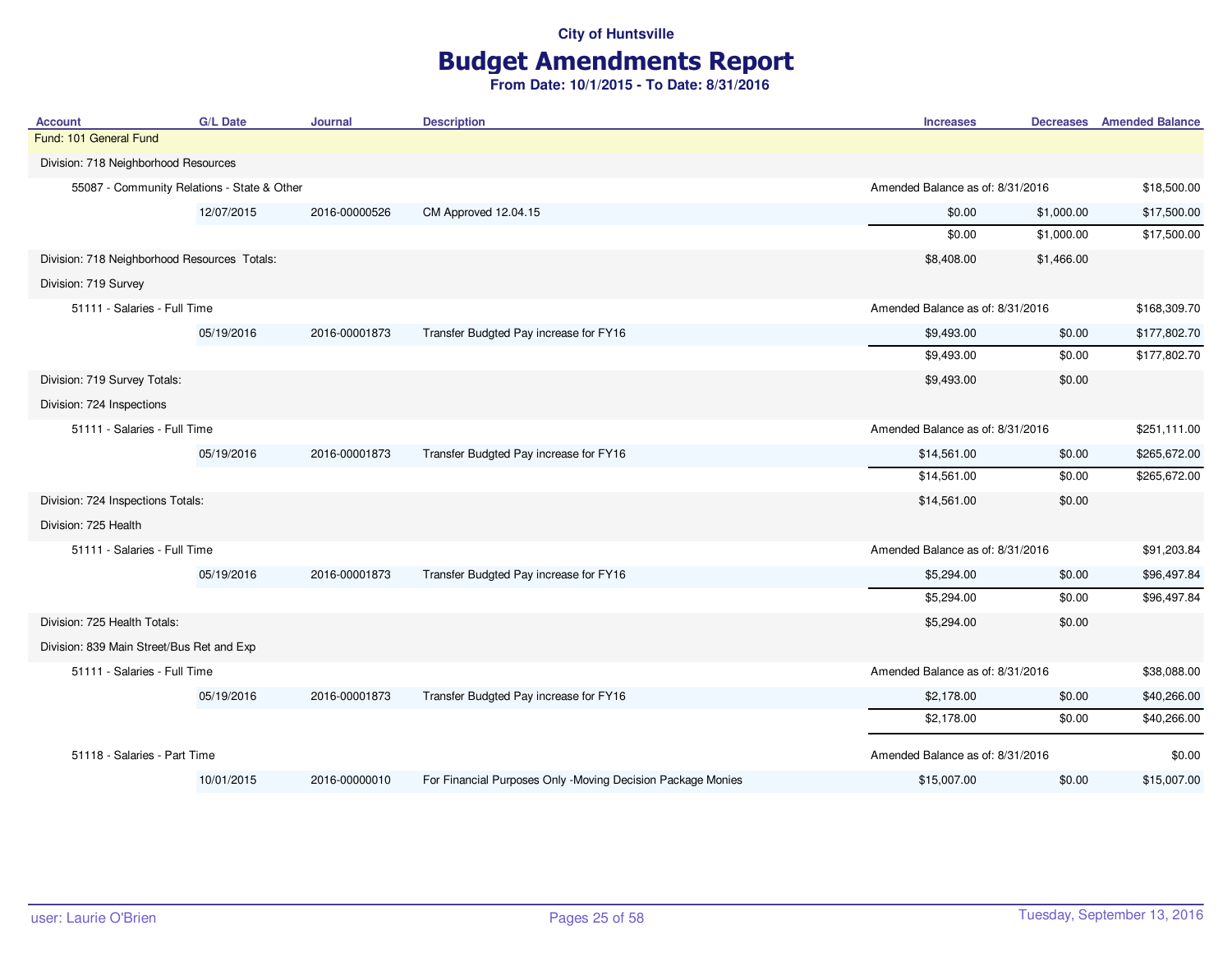# Budget Amendments Report

| <b>Account</b>                            | <b>G/L Date</b> | Journal       | <b>Description</b>                                           | <b>Increases</b>                 |                                  | <b>Decreases</b> Amended Balance |
|-------------------------------------------|-----------------|---------------|--------------------------------------------------------------|----------------------------------|----------------------------------|----------------------------------|
| Fund: 101 General Fund                    |                 |               |                                                              |                                  |                                  |                                  |
| Division: 839 Main Street/Bus Ret and Exp |                 |               |                                                              |                                  |                                  |                                  |
| 51118 - Salaries - Part Time              |                 |               |                                                              |                                  | Amended Balance as of: 8/31/2016 |                                  |
|                                           | 12/07/2015      | 2016-00000532 | For Financial Purposes Only -Decision Package-Position Moved | \$0.00                           | \$15,007.00                      | \$0.00                           |
|                                           |                 |               |                                                              | \$15,007.00                      | \$15,007.00                      | \$0.00                           |
| 51204 - Workers Comp Insur                |                 |               |                                                              | Amended Balance as of: 8/31/2016 |                                  | \$35.00                          |
|                                           | 10/01/2015      | 2016-00000010 | For Financial Purposes Only -Moving Decision Package Monies  | \$11.00                          | \$0.00                           | \$46.00                          |
|                                           | 12/07/2015      | 2016-00000532 | For Financial Purposes Only -Decision Package-Position Moved | \$0.00                           | \$11.00                          | \$35.00                          |
|                                           |                 |               |                                                              | \$11.00                          | \$11.00                          | \$35.00                          |
| 51205 - Medicare Tax                      |                 |               |                                                              | Amended Balance as of: 8/31/2016 |                                  | \$554.00                         |
|                                           | 10/01/2015      | 2016-00000010 | For Financial Purposes Only -Moving Decision Package Monies  | \$218.00                         | \$0.00                           | \$772.00                         |
|                                           | 12/07/2015      | 2016-00000532 | For Financial Purposes Only -Decision Package-Position Moved | \$0.00                           | \$218.00                         | \$554.00                         |
|                                           |                 |               |                                                              | \$218.00                         | \$218.00                         | \$554.00                         |
| 51206 - Unemployment Comp Insur           |                 |               |                                                              | Amended Balance as of: 8/31/2016 |                                  | \$10.00                          |
|                                           | 10/01/2015      | 2016-00000010 | For Financial Purposes Only -Moving Decision Package Monies  | \$8.00                           | \$0.00                           | \$18.00                          |
|                                           | 12/07/2015      | 2016-00000532 | For Financial Purposes Only -Decision Package-Position Moved | \$0.00                           | \$8.00                           | \$10.00                          |
|                                           | 12/07/2015      | 2016-00000532 | For Financial Purposes Only -Decision Package-Position Moved | \$8.00                           | \$0.00                           | \$18.00                          |
|                                           |                 |               |                                                              | \$16.00                          | \$8.00                           | \$18.00                          |
| 51999 - Decision Packages for Discussion  |                 |               |                                                              |                                  | Amended Balance as of: 8/31/2016 |                                  |
|                                           | 10/01/2015      | 2016-00000010 | For Financial Purposes Only -Moving Decision Package Monies  | \$0.00                           | \$15,244.00                      | \$0.00                           |
|                                           |                 |               |                                                              | \$0.00                           | \$15,244.00                      | \$0.00                           |
| Division: 839 Main Street/Bus Ret and Exp |                 | Totals:       |                                                              | \$17,430.00                      | \$30,488.00                      |                                  |
| Division: 883 Gift Shop @ Visitors Center |                 |               |                                                              |                                  |                                  |                                  |
| 51111 - Salaries - Full Time              |                 |               |                                                              | Amended Balance as of: 8/31/2016 |                                  | \$0.00                           |
|                                           | 10/01/2015      | 2016-00000009 | For Financial Purposes Only -Moving Decision Package Monies  | \$4,451.00                       | \$0.00                           | \$4,451.00                       |
|                                           | 12/07/2015      | 2016-00000578 | BA for New Gift Shop Coordinator                             | \$25,513.00                      | \$0.00                           | \$29,964.00                      |
|                                           | 05/19/2016      | 2016-00001873 | Transfer Budgted Pay increase for FY16                       | \$2,415.00                       | \$0.00                           | \$32,379.00                      |
|                                           |                 |               |                                                              | \$32,379.00                      | \$0.00                           | \$32,379.00                      |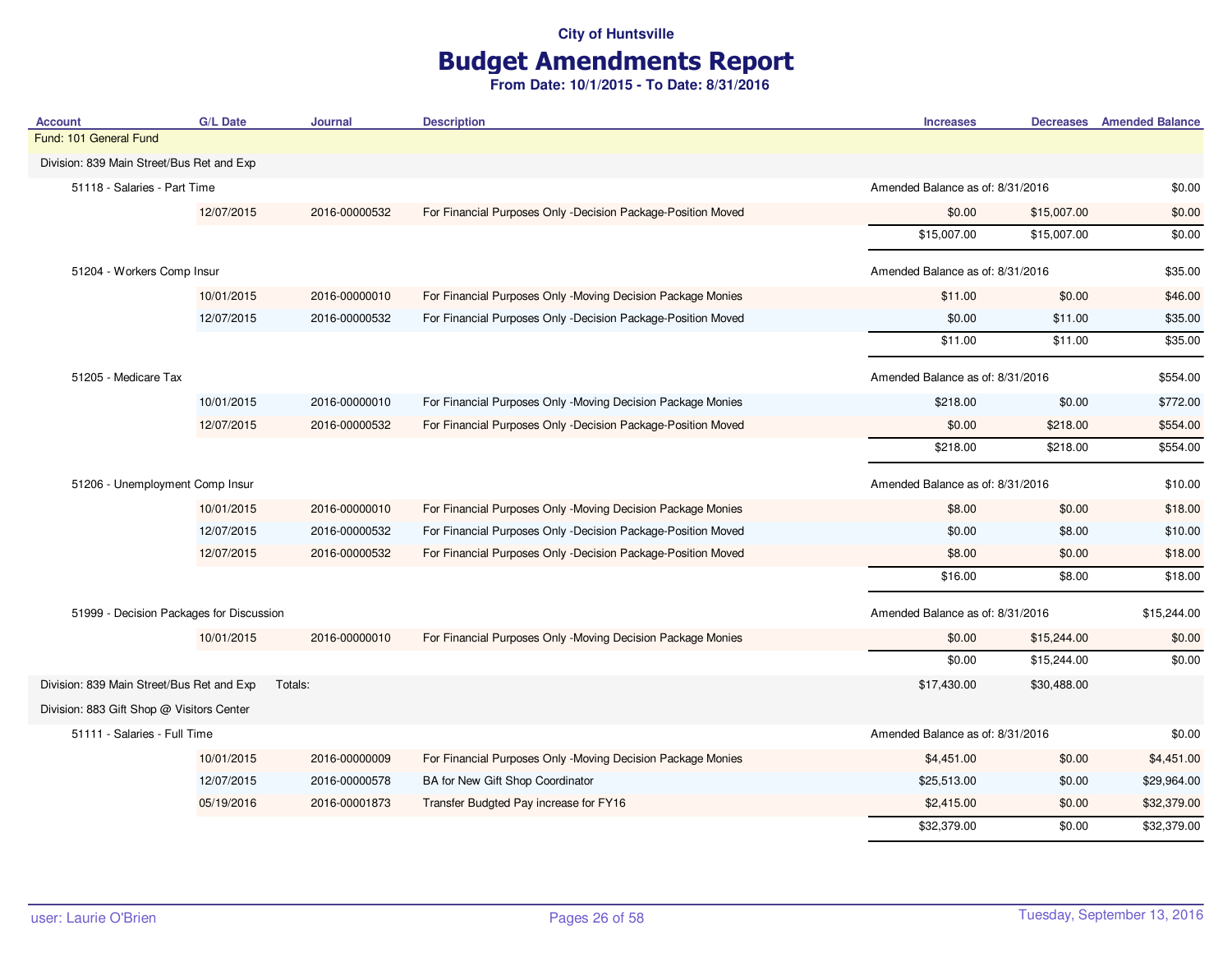# Budget Amendments Report

| <b>Account</b>                                    | <b>G/L Date</b> | <b>Journal</b> | <b>Description</b>                                          | <b>Increases</b>                 |                                  | <b>Decreases</b> Amended Balance |
|---------------------------------------------------|-----------------|----------------|-------------------------------------------------------------|----------------------------------|----------------------------------|----------------------------------|
| Fund: 101 General Fund                            |                 |                |                                                             |                                  |                                  |                                  |
| Division: 883 Gift Shop @ Visitors Center         |                 |                |                                                             |                                  |                                  |                                  |
| 51201 - TMRS Retirement                           |                 |                |                                                             |                                  | Amended Balance as of: 8/31/2016 |                                  |
|                                                   | 12/07/2015      | 2016-00000578  | BA for New Gift Shop Coordinator                            | \$4,401.00                       | \$0.00                           | \$4,401.00                       |
|                                                   |                 |                |                                                             | \$4,401.00                       | \$0.00                           | \$4,401.00                       |
| 51202 - Health Insurance                          |                 |                |                                                             | Amended Balance as of: 8/31/2016 | \$0.00                           |                                  |
|                                                   | 12/07/2015      | 2016-00000578  | BA for New Gift Shop Coordinator                            | \$13,451.00                      | \$0.00                           | \$13,451.00                      |
|                                                   | 05/04/2016      | 2016-00001767  | BA to ADJ to reverse double Med Ins Benefit                 | \$0.00                           | \$6,726.00                       | \$6,725.00                       |
|                                                   |                 |                |                                                             | \$13,451.00                      | \$6,726.00                       | \$6,725.00                       |
| 51204 - Workers Comp Insur                        |                 |                |                                                             | Amended Balance as of: 8/31/2016 |                                  | \$18.00                          |
|                                                   | 12/07/2015      | 2016-00000578  | BA for New Gift Shop Coordinator                            | \$23.00                          | \$0.00                           | \$41.00                          |
|                                                   |                 |                |                                                             | \$23.00                          | \$0.00                           | \$41.00                          |
| 51205 - Medicare Tax                              |                 |                |                                                             | Amended Balance as of: 8/31/2016 |                                  | \$288.00                         |
| 12/07/2015                                        |                 | 2016-00000578  | BA for New Gift Shop Coordinator                            | \$175.00                         | \$0.00                           | \$463.00                         |
|                                                   |                 |                |                                                             | \$175.00                         | \$0.00                           | \$463.00                         |
| 51206 - Unemployment Comp Insur                   |                 |                |                                                             | Amended Balance as of: 8/31/2016 |                                  | \$18.00                          |
|                                                   | 12/07/2015      | 2016-00000578  | BA for New Gift Shop Coordinator                            | \$9.00                           | \$0.00                           | \$27.00                          |
|                                                   |                 |                |                                                             | \$9.00                           | \$0.00                           | \$27.00                          |
| 51999 - Decision Packages for Discussion          |                 |                |                                                             | Amended Balance as of: 8/31/2016 |                                  | \$4,451.00                       |
|                                                   | 10/01/2015      | 2016-00000009  | For Financial Purposes Only -Moving Decision Package Monies | \$0.00                           | \$4,451.00                       | \$0.00                           |
|                                                   |                 |                |                                                             | \$0.00                           | \$4,451.00                       | \$0.00                           |
| 55070 - Purchased Services/Contracts              |                 |                |                                                             | Amended Balance as of: 8/31/2016 |                                  | \$46,000.00                      |
|                                                   | 12/07/2015      | 2016-00000578  | BA for New Gift Shop Coordinator                            | \$0.00                           | \$40,856.00                      | \$5,144.00                       |
|                                                   | 05/04/2016      | 2016-00001767  | BA to ADJ to reverse double Med Ins Benefit                 | \$6,726.00                       | \$0.00                           | \$11,870.00                      |
|                                                   |                 |                |                                                             | \$6,726.00                       | \$40,856.00                      | \$11,870.00                      |
| Division: 883 Gift Shop @ Visitors Center Totals: |                 |                |                                                             | \$57,164.00                      | \$52,033.00                      |                                  |
| <b>Fund Totals: General Fund</b>                  |                 |                |                                                             | \$7,397,176.00                   | \$1,800,931.00                   |                                  |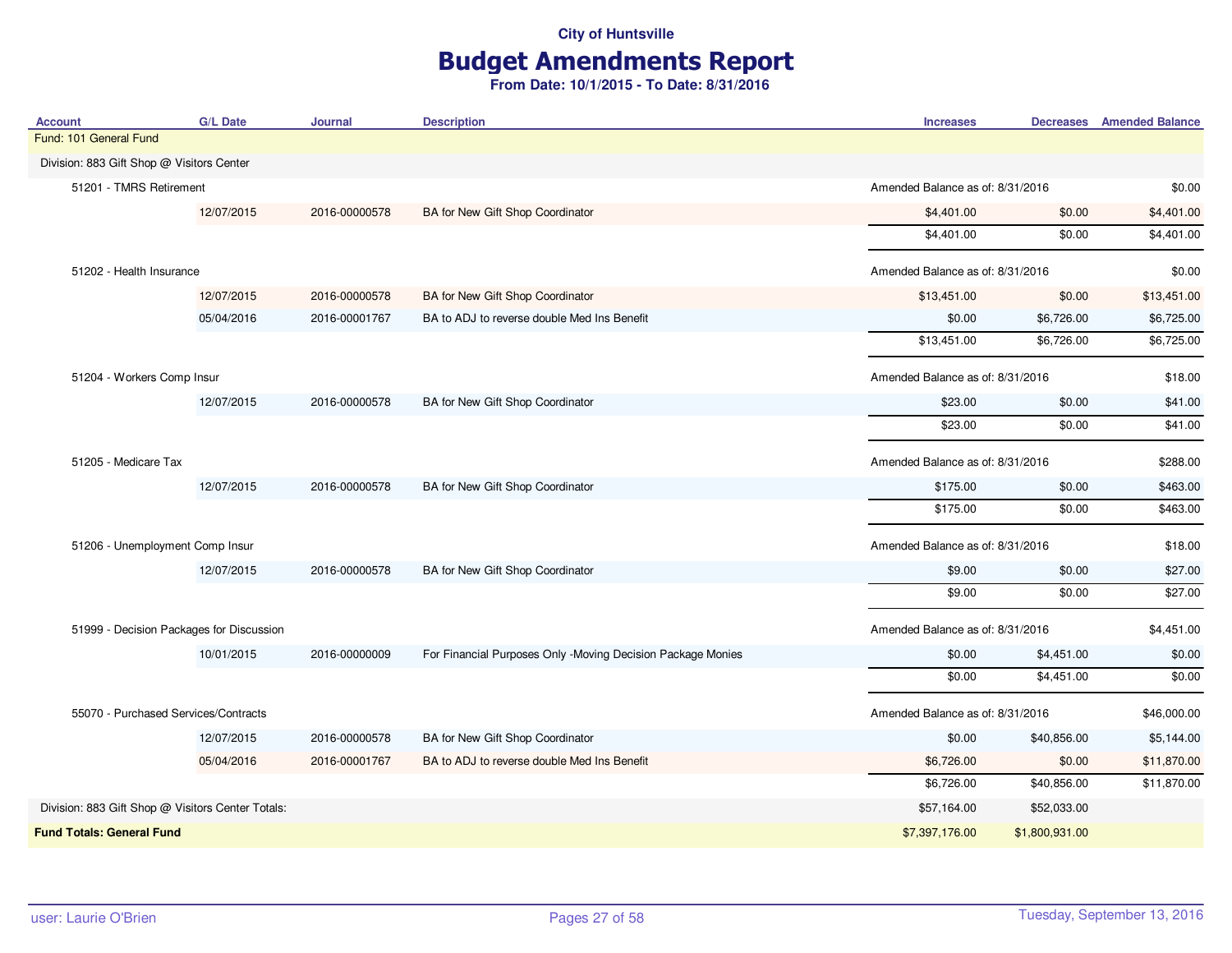## Budget Amendments Report

| <b>Account</b>                                      | <b>G/L Date</b> | <b>Journal</b> | <b>Description</b>                                          | <b>Increases</b>                 |                                  | <b>Decreases</b> Amended Balance |
|-----------------------------------------------------|-----------------|----------------|-------------------------------------------------------------|----------------------------------|----------------------------------|----------------------------------|
| Fund: 116 Debt Service Fund                         |                 |                |                                                             |                                  |                                  |                                  |
| Division: 1161 Debt Payments-Debt Service           |                 |                |                                                             |                                  |                                  |                                  |
| 81010 - Bond Principal Payments                     |                 |                |                                                             | Amended Balance as of: 8/31/2016 |                                  | \$1,114,813.00                   |
|                                                     | 08/01/2016      | 2016-00002494  | correct acct #s budgeted for - for acctg purposes           | \$171,000.00                     | \$0.00                           | \$1,285,813.00                   |
|                                                     |                 |                |                                                             | \$171,000.00                     | \$0.00                           | \$1,285,813.00                   |
| 81020 - Bond Interest Payments                      |                 |                |                                                             | Amended Balance as of: 8/31/2016 |                                  | \$194,827.00                     |
|                                                     | 08/01/2016      | 2016-00002494  | correct acct #s budgeted for - for acctg purposes           | \$20,735.00                      | \$0.00                           | \$215,562.00                     |
|                                                     |                 |                |                                                             | \$20,735.00                      | \$0.00                           | \$215,562.00                     |
| 82076 - '08 Fire Station - Principal                |                 |                |                                                             | Amended Balance as of: 8/31/2016 |                                  | \$171,000.00                     |
|                                                     | 08/01/2016      | 2016-00002494  | correct acct #s budgeted for - for acctg purposes           | \$0.00                           | \$171,000.00                     | \$0.00                           |
|                                                     |                 |                |                                                             | \$0.00                           | \$171,000.00                     | \$0.00                           |
| 82086 - '08 Fire Station - Interest                 |                 |                |                                                             | Amended Balance as of: 8/31/2016 |                                  | \$20,735.00                      |
|                                                     | 08/01/2016      | 2016-00002494  | correct acct #s budgeted for - for acctg purposes           | \$0.00                           | \$20,735.00                      | \$0.00                           |
|                                                     |                 |                |                                                             | \$0.00                           | \$20,735.00                      | \$0.00                           |
| Division: 1161 Debt Payments-Debt Service Totals:   |                 |                |                                                             | \$191,735.00                     | \$191,735.00                     |                                  |
| <b>Fund Totals: Debt Service Fund</b>               |                 |                |                                                             | \$191,735.00                     | \$191,735.00                     |                                  |
| Fund: 220 Water Fund                                |                 |                |                                                             |                                  |                                  |                                  |
| 41980 - Card Processing Fees                        |                 |                |                                                             |                                  | Amended Balance as of: 8/31/2016 |                                  |
|                                                     | 06/08/2016      | 2016-00001993  | BA approved at 6/7/16 CC meeting                            | \$89,000.00                      | \$0.00                           | \$89,000.00                      |
|                                                     |                 |                |                                                             | \$89,000.00                      | \$0.00                           | \$89,000.00                      |
| Division: 1220 Nondepartmental Water Fund           |                 |                |                                                             |                                  |                                  |                                  |
| 51140 - Adjustments for Step/COLA/Other PR Benefits |                 |                |                                                             | Amended Balance as of: 8/31/2016 |                                  | \$49,714.00                      |
|                                                     | 05/19/2016      | 2016-00001873  | Transfer Budgted Pay increase for FY16                      | \$0.00                           | \$49,714.00                      | \$0.00                           |
|                                                     |                 |                |                                                             | \$0.00                           | \$49,714.00                      | \$0.00                           |
| 55070 - Purchased Services/Contracts                |                 |                |                                                             | Amended Balance as of: 8/31/2016 |                                  | \$0.00                           |
|                                                     | 07/12/2016      | 2016-00002218  | BA to move money from FA to correct account for expenditure | \$15,000.00                      | \$0.00                           | \$15,000.00                      |
|                                                     |                 |                |                                                             | \$15,000.00                      | \$0.00                           | \$15,000.00                      |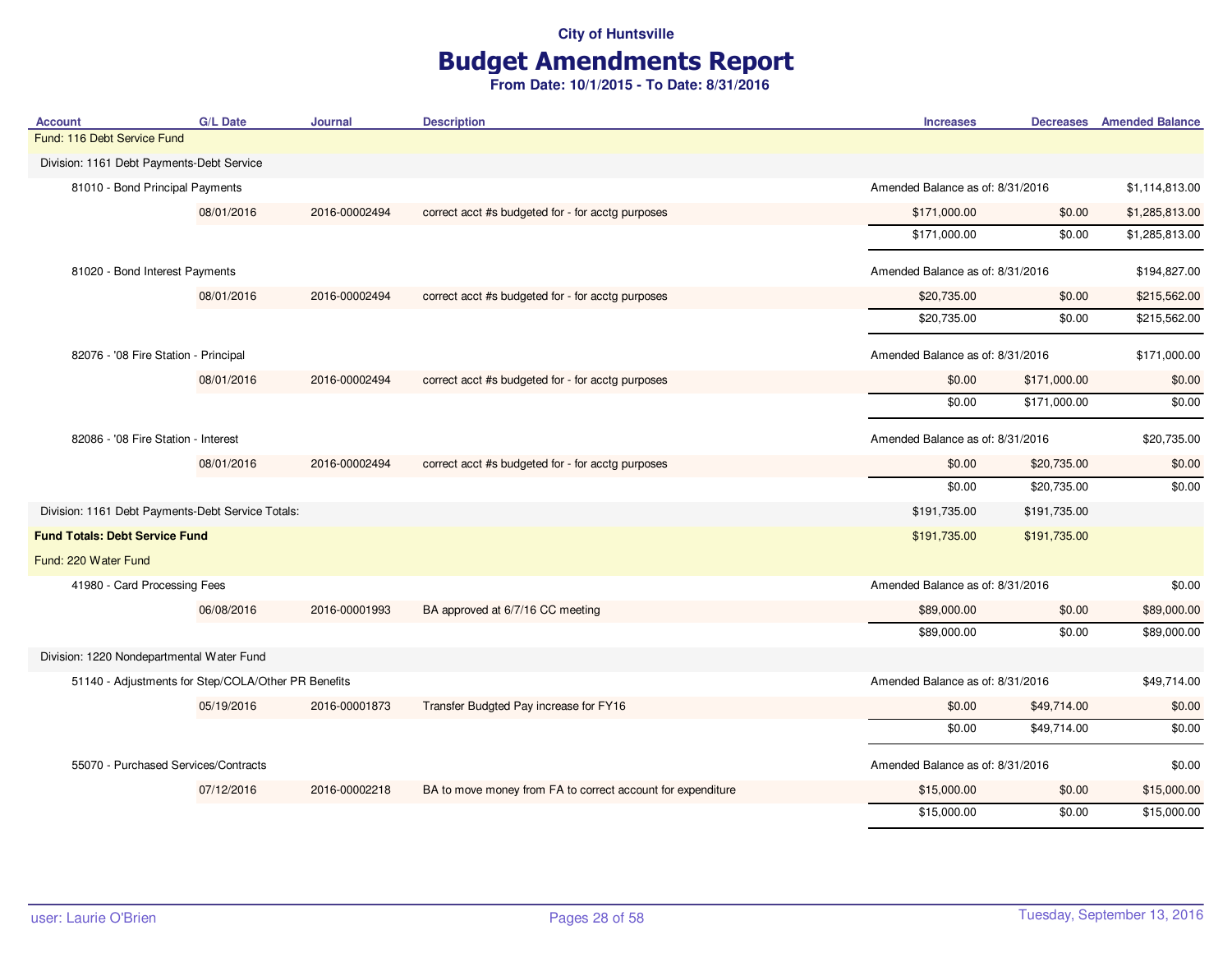# Budget Amendments Report

| <b>Account</b>                                    | <b>G/L Date</b> | <b>Journal</b> | <b>Description</b>                                              | <b>Increases</b>                 |                                  | <b>Decreases</b> Amended Balance |
|---------------------------------------------------|-----------------|----------------|-----------------------------------------------------------------|----------------------------------|----------------------------------|----------------------------------|
| Fund: 220 Water Fund                              |                 |                |                                                                 |                                  |                                  |                                  |
| Division: 1220 Nondepartmental Water Fund         |                 |                |                                                                 |                                  |                                  |                                  |
| 91230 - Transfer to CIP Program                   |                 |                |                                                                 | Amended Balance as of: 8/31/2016 |                                  | \$2,495,000.00                   |
|                                                   | 03/17/2016      | 2016-00001342  | BA to Move Funds From Wtr/WW Fut App to 701-7253-62111          | \$24,500.00                      | \$0.00                           | \$2,519,500.00                   |
|                                                   |                 |                |                                                                 | \$24,500.00                      | \$0.00                           | \$2,519,500.00                   |
| 99100 - Future Appropriations                     |                 |                | Amended Balance as of: 8/31/2016                                |                                  | \$211,427.00                     |                                  |
|                                                   | 03/17/2016      | 2016-00001342  | BA to Move Funds From Wtr/WW Fut App to 701-7253-62111          | \$0.00                           | \$24,500.00                      | \$186,927.00                     |
|                                                   | 04/11/2016      | 2016-00001545  | BA to move \$ from Future Approp - per City Mgr 4.1.16 Fri Memo | \$0.00                           | \$14,600.00                      | \$172,327.00                     |
|                                                   | 07/12/2016      | 2016-00002218  | BA to move money from FA to correct account for expenditure     | \$0.00                           | \$15,000.00                      | \$157,327.00                     |
|                                                   |                 |                |                                                                 | \$0.00                           | \$54,100.00                      | \$157,327.00                     |
| Division: 1220 Nondepartmental Water Fund Totals: |                 |                | \$39,500.00                                                     | \$103,814.00                     |                                  |                                  |
| Division: 212 Utility Billing                     |                 |                |                                                                 |                                  |                                  |                                  |
| 51111 - Salaries - Full Time                      |                 |                |                                                                 |                                  | Amended Balance as of: 8/31/2016 |                                  |
|                                                   | 05/19/2016      | 2016-00001873  | Transfer Budgted Pay increase for FY16                          | \$11,206.00                      | \$0.00                           | \$232,200.00                     |
|                                                   |                 |                |                                                                 | \$11,206.00                      | \$0.00                           | \$232,200.00                     |
| 55510 - Bank/Paying Agent Fees                    |                 |                |                                                                 |                                  | Amended Balance as of: 8/31/2016 |                                  |
|                                                   | 04/25/2016      | 2016-00001657  | BA to increase bank/paying agent fees to cover expenses         | \$33,000.00                      | \$0.00                           | \$73,000.00                      |
|                                                   | 06/08/2016      | 2016-00001993  | BA approved at 6/7/16 CC meeting                                | \$89,000.00                      | \$0.00                           | \$162,000.00                     |
|                                                   |                 |                |                                                                 | \$122,000.00                     | \$0.00                           | \$162,000.00                     |
| Division: 212 Utility Billing Totals:             |                 |                |                                                                 | \$133,206.00                     | \$0.00                           |                                  |
| Division: 361 Water Production                    |                 |                |                                                                 |                                  |                                  |                                  |
| 51111 - Salaries - Full Time                      |                 |                |                                                                 | Amended Balance as of: 8/31/2016 |                                  | \$124,118.00                     |
|                                                   | 10/14/2015      | 2016-00000111  | For Financial Purposes Only -Moving Decision Package Monies     | \$10,618.00                      | \$0.00                           | \$134,736.00                     |
|                                                   | 05/19/2016      | 2016-00001873  | Transfer Budgted Pay increase for FY16                          | \$6,617.00                       | \$0.00                           | \$141,353.00                     |
|                                                   |                 |                |                                                                 | \$17,235.00                      | \$0.00                           | \$141,353.00                     |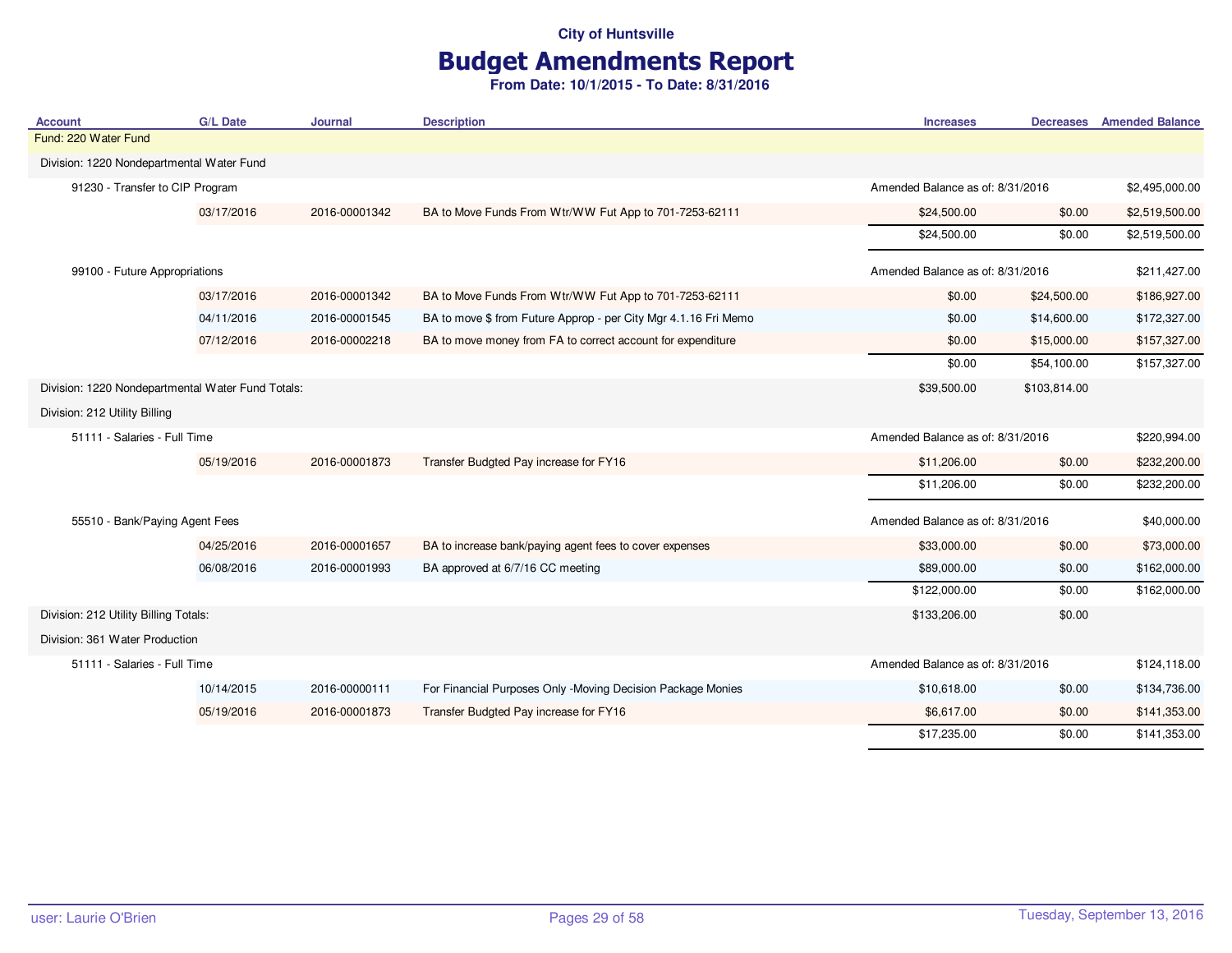# Budget Amendments Report

| <b>Account</b>                           | <b>G/L Date</b> | <b>Journal</b> | <b>Description</b>                                              | <b>Increases</b>                 |                                  | <b>Decreases</b> Amended Balance |
|------------------------------------------|-----------------|----------------|-----------------------------------------------------------------|----------------------------------|----------------------------------|----------------------------------|
| Fund: 220 Water Fund                     |                 |                |                                                                 |                                  |                                  |                                  |
| Division: 361 Water Production           |                 |                |                                                                 |                                  |                                  |                                  |
| 51999 - Decision Packages for Discussion |                 |                |                                                                 | Amended Balance as of: 8/31/2016 |                                  | \$10,618.00                      |
|                                          | 10/14/2015      | 2016-00000111  | For Financial Purposes Only -Moving Decision Package Monies     | \$0.00                           | \$10,618.00                      | \$0.00                           |
|                                          |                 |                |                                                                 | \$0.00                           | \$10,618.00                      | \$0.00                           |
| 55040 - Electric                         |                 |                |                                                                 | Amended Balance as of: 8/31/2016 |                                  | \$300,000.00                     |
|                                          | 04/25/2016      | 2016-00001657  | BA to increase bank/paying agent fees to cover expenses         | \$0.00                           | \$33,000.00                      | \$267,000.00                     |
|                                          |                 |                |                                                                 | \$0.00                           | \$33,000.00                      | \$267,000.00                     |
| Division: 361 Water Production Totals:   |                 |                |                                                                 | \$17,235.00                      | \$43,618.00                      |                                  |
| Division: 362 Water Distribution         |                 |                |                                                                 |                                  |                                  |                                  |
| 51111 - Salaries - Full Time             |                 |                |                                                                 |                                  | Amended Balance as of: 8/31/2016 |                                  |
|                                          | 10/14/2015      | 2016-00000111  | For Financial Purposes Only -Moving Decision Package Monies     | \$36,182.00                      | \$0.00                           | \$508,872.00                     |
|                                          | 05/19/2016      | 2016-00001873  | Transfer Budgted Pay increase for FY16                          | \$25,565.00                      | \$0.00                           | \$534,437.00                     |
|                                          |                 |                |                                                                 | \$61,747.00                      | \$0.00                           | \$534,437.00                     |
| 51999 - Decision Packages for Discussion |                 |                |                                                                 | Amended Balance as of: 8/31/2016 |                                  | \$36,182.00                      |
|                                          | 10/14/2015      | 2016-00000111  | For Financial Purposes Only -Moving Decision Package Monies     | \$0.00                           | \$36,182.00                      | \$0.00                           |
|                                          |                 |                |                                                                 | \$0.00                           | \$36,182.00                      | \$0.00                           |
| 52010 - Office Supplies                  |                 |                |                                                                 | Amended Balance as of: 8/31/2016 |                                  | \$900.00                         |
|                                          | 04/11/2016      | 2016-00001545  | BA to move \$ from Future Approp - per City Mgr 4.1.16 Fri Memo | \$2,350.00                       | \$0.00                           | \$3,250.00                       |
|                                          |                 |                |                                                                 | \$2,350.00                       | \$0.00                           | \$3,250.00                       |
| 69020 - Cap. Mach/Tools/Equip            |                 |                |                                                                 | Amended Balance as of: 8/31/2016 |                                  | \$0.00                           |
|                                          | 04/11/2016      | 2016-00001545  | BA to move \$ from Future Approp - per City Mgr 4.1.16 Fri Memo | \$12,250.00                      | \$0.00                           | \$12,250.00                      |
|                                          |                 |                |                                                                 | \$12,250.00                      | \$0.00                           | \$12,250.00                      |
| Division: 362 Water Distribution Totals: |                 |                |                                                                 | \$76,347.00                      | \$36,182.00                      |                                  |
| Division: 368 Meter Reading              |                 |                |                                                                 |                                  |                                  |                                  |
| 51111 - Salaries - Full Time             |                 |                |                                                                 | Amended Balance as of: 8/31/2016 |                                  | \$122,535.00                     |
|                                          | 10/14/2015      | 2016-00000111  | For Financial Purposes Only -Moving Decision Package Monies     | \$3,865.00                       | \$0.00                           | \$126,400.00                     |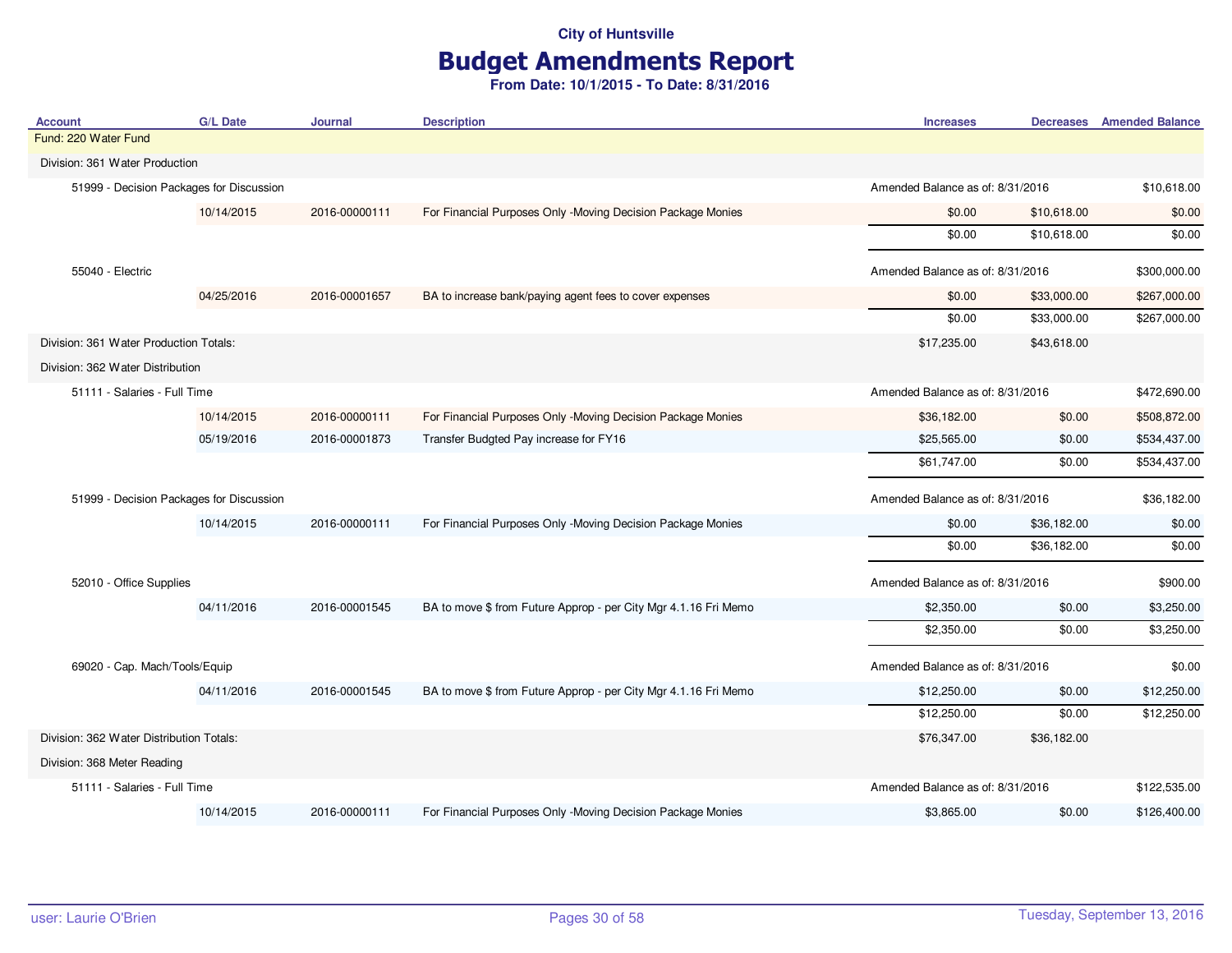# Budget Amendments Report

| <b>Account</b>                                      | <b>G/L Date</b> | <b>Journal</b> | <b>Description</b>                                           | <b>Increases</b>                 |              | <b>Decreases</b> Amended Balance |
|-----------------------------------------------------|-----------------|----------------|--------------------------------------------------------------|----------------------------------|--------------|----------------------------------|
| Fund: 220 Water Fund                                |                 |                |                                                              |                                  |              |                                  |
| Division: 368 Meter Reading                         |                 |                |                                                              |                                  |              |                                  |
| 51111 - Salaries - Full Time                        |                 |                |                                                              | Amended Balance as of: 8/31/2016 |              | \$122,535.00                     |
|                                                     | 05/19/2016      | 2016-00001873  | Transfer Budgted Pay increase for FY16                       | \$6,326.00                       | \$0.00       | \$132,726.00                     |
|                                                     |                 |                |                                                              | \$10,191.00                      | \$0.00       | \$132,726.00                     |
| 51999 - Decision Packages for Discussion            |                 |                |                                                              | Amended Balance as of: 8/31/2016 |              | \$3,865.00                       |
|                                                     | 10/14/2015      | 2016-00000111  | For Financial Purposes Only -Moving Decision Package Monies  | \$0.00                           | \$3,865.00   | \$0.00                           |
|                                                     |                 |                |                                                              | \$0.00                           | \$3,865.00   | \$0.00                           |
| 52040 - Fuel                                        |                 |                |                                                              | Amended Balance as of: 8/31/2016 |              | \$9,000.00                       |
|                                                     | 07/12/2016      | 2016-00002217  | BA to move funds for overage in the 5400 class accounts      | \$0.00                           | \$2,500.00   | \$6,500.00                       |
|                                                     |                 |                |                                                              | \$0.00                           | \$2,500.00   | \$6,500.00                       |
| 54040 - Vehicle and Equipment Maintenance           |                 |                |                                                              | Amended Balance as of: 8/31/2016 |              |                                  |
|                                                     | 07/12/2016      | 2016-00002217  | BA to move funds for overage in the 5400 class accounts      | \$2,500.00                       | \$0.00       | \$4,500.00                       |
|                                                     |                 |                |                                                              | \$2,500.00                       | \$0.00       | \$4,500.00                       |
| Division: 368 Meter Reading Totals:                 |                 |                |                                                              | \$12,691.00                      | \$6,365.00   |                                  |
| <b>Fund Totals: Water Fund</b>                      |                 |                |                                                              | \$367,979.00                     | \$189,979.00 |                                  |
| Fund: 221 Wastewater Fund                           |                 |                |                                                              |                                  |              |                                  |
| Division: 1221 Nondepartmental Wastewater Fund      |                 |                |                                                              |                                  |              |                                  |
| 51140 - Adjustments for Step/COLA/Other PR Benefits |                 |                |                                                              | Amended Balance as of: 8/31/2016 |              | \$47,387.00                      |
|                                                     | 05/19/2016      | 2016-00001873  | Transfer Budgted Pay increase for FY16                       | \$0.00                           | \$47,387.00  | \$0.00                           |
|                                                     |                 |                |                                                              | \$0.00                           | \$47,387.00  | \$0.00                           |
| 56060 - Retiree Health Insur Premiums               |                 |                |                                                              | Amended Balance as of: 8/31/2016 |              | \$16,000.00                      |
|                                                     | 04/01/2016      | 2016-00002410  | correct BA for part of Street that should have gone to WW Fd | \$7,040.00                       | \$0.00       | \$23,040.00                      |
|                                                     |                 |                |                                                              | \$7,040.00                       | \$0.00       | \$23,040.00                      |
| 91230 - Transfer to CIP Program                     |                 |                |                                                              | Amended Balance as of: 8/31/2016 |              | \$1,350,000.00                   |
|                                                     | 03/17/2016      | 2016-00001342  | BA to Move Funds From Wtr/WW Fut App to 701-7253-62111       | \$24,500.00                      | \$0.00       | \$1,374,500.00                   |
|                                                     |                 |                |                                                              | \$24,500.00                      | \$0.00       | \$1,374,500.00                   |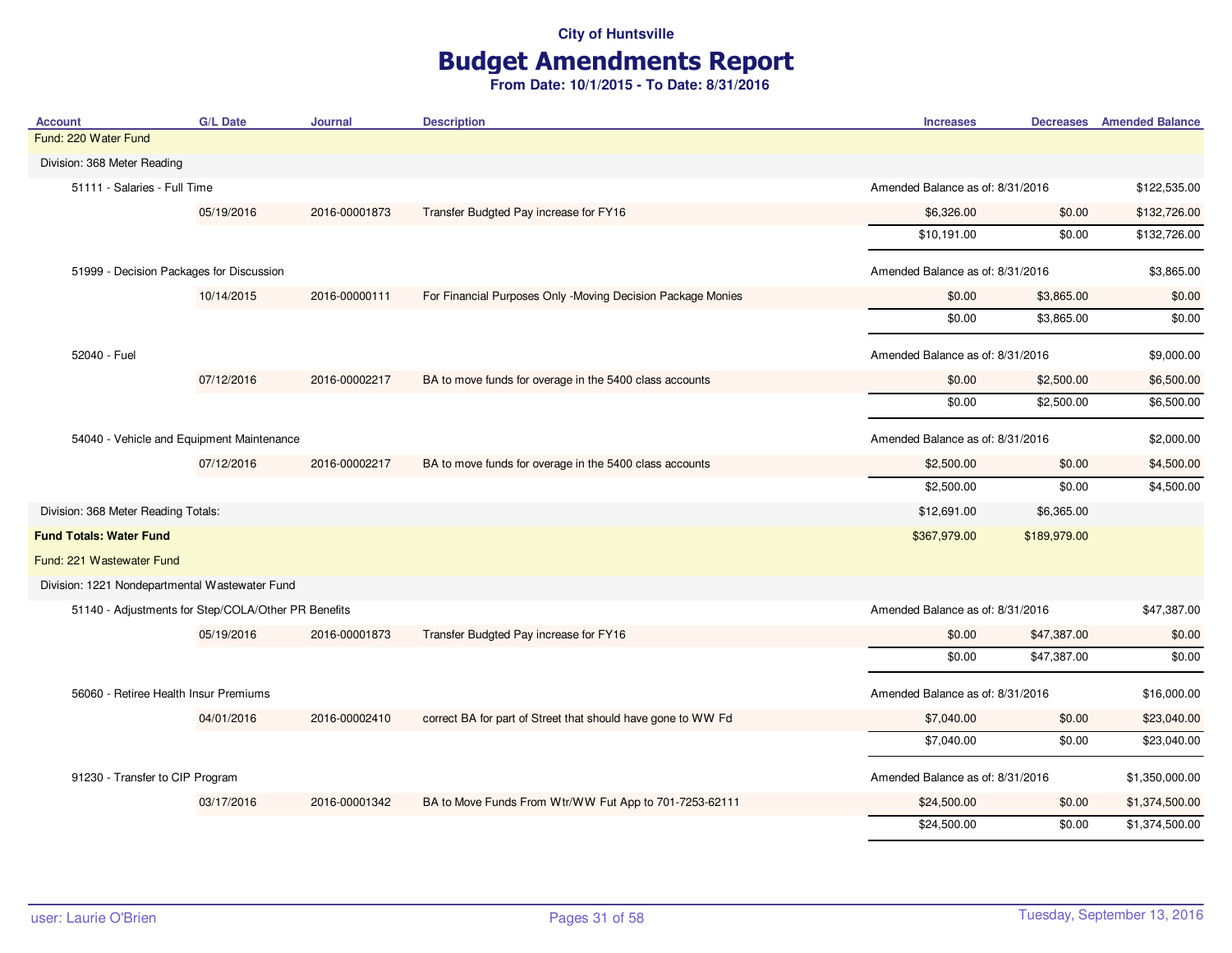## Budget Amendments Report

| <b>Account</b>                                         | <b>G/L Date</b> | Journal       | <b>Description</b>                                              | <b>Increases</b>                 |              | <b>Decreases</b> Amended Balance |
|--------------------------------------------------------|-----------------|---------------|-----------------------------------------------------------------|----------------------------------|--------------|----------------------------------|
| Fund: 221 Wastewater Fund                              |                 |               |                                                                 |                                  |              |                                  |
| Division: 1221 Nondepartmental Wastewater Fund         |                 |               |                                                                 |                                  |              |                                  |
| 94306 - Transfer - Equip Replace Fund                  |                 |               |                                                                 | Amended Balance as of: 8/31/2016 |              | \$88,273.00                      |
|                                                        | 07/31/2016      | 2016-00002415 | Correct Budget for Street reclassification                      | \$60,000.00                      | \$0.00       | \$148,273.00                     |
|                                                        |                 |               |                                                                 | \$60,000.00                      | \$0.00       | \$148,273.00                     |
| 95603 - Transfer to Street SRF                         |                 |               |                                                                 | Amended Balance as of: 8/31/2016 |              | \$240,999.00                     |
|                                                        | 04/21/2016      | 2016-00001648 | remove StSRF rev acct bdgt for WW reimb for Drain & Sweep Divs  | \$0.00                           | \$240,999.00 | \$0.00                           |
|                                                        |                 |               |                                                                 | \$0.00                           | \$240,999.00 | \$0.00                           |
| 99100 - Future Appropriations                          |                 |               |                                                                 | Amended Balance as of: 8/31/2016 |              | \$83,790.00                      |
|                                                        | 03/17/2016      | 2016-00001342 | BA to Move Funds From Wtr/WW Fut App to 701-7253-62111          | \$0.00                           | \$24,500.00  | \$59,290.00                      |
|                                                        | 04/11/2016      | 2016-00001545 | BA to move \$ from Future Approp - per City Mgr 4.1.16 Fri Memo | \$0.00                           | \$14,200.00  | \$45,090.00                      |
|                                                        | 07/14/2016      | 2016-00002229 | CM us of Future Approp - 6/24/16 Friday Memo                    | \$0.00                           | \$45,000.00  | \$90.00                          |
|                                                        |                 |               |                                                                 | \$0.00                           | \$83,700.00  | \$90.00                          |
| Division: 1221 Nondepartmental Wastewater Fund Totals: |                 |               |                                                                 | \$91,540.00                      | \$372,086.00 |                                  |
| Division: 363 Wastewater Collection                    |                 |               |                                                                 |                                  |              |                                  |
| 51111 - Salaries - Full Time                           |                 |               |                                                                 | Amended Balance as of: 8/31/2016 |              | \$370,435.60                     |
|                                                        | 10/14/2015      | 2016-00000112 | For Financial Purposes Only -Moving Decision Package Monies     | \$18,963.00                      | \$0.00       | \$389,398.60                     |
|                                                        | 05/19/2016      | 2016-00001873 | Transfer Budgted Pay increase for FY17                          | \$15,432.00                      | \$0.00       | \$404,830.60                     |
|                                                        |                 |               |                                                                 | \$34,395.00                      | \$0.00       | \$404,830.60                     |
| 51999 - Decision Packages for Discussion               |                 |               |                                                                 | Amended Balance as of: 8/31/2016 |              | \$18,963.00                      |
|                                                        | 10/14/2015      | 2016-00000112 | For Financial Purposes Only -Moving Decision Package Monies     | \$0.00                           | \$18,963.00  | \$0.00                           |
|                                                        |                 |               |                                                                 | \$0.00                           | \$18,963.00  | \$0.00                           |
| 52010 - Office Supplies                                |                 |               |                                                                 | Amended Balance as of: 8/31/2016 |              | \$450.00                         |
|                                                        | 04/11/2016      | 2016-00001545 | BA to move \$ from Future Approp - per City Mgr 4.1.16 Fri Memo | \$1,800.00                       | \$0.00       | \$2,250.00                       |
|                                                        |                 |               |                                                                 | \$1,800.00                       | \$0.00       | \$2,250.00                       |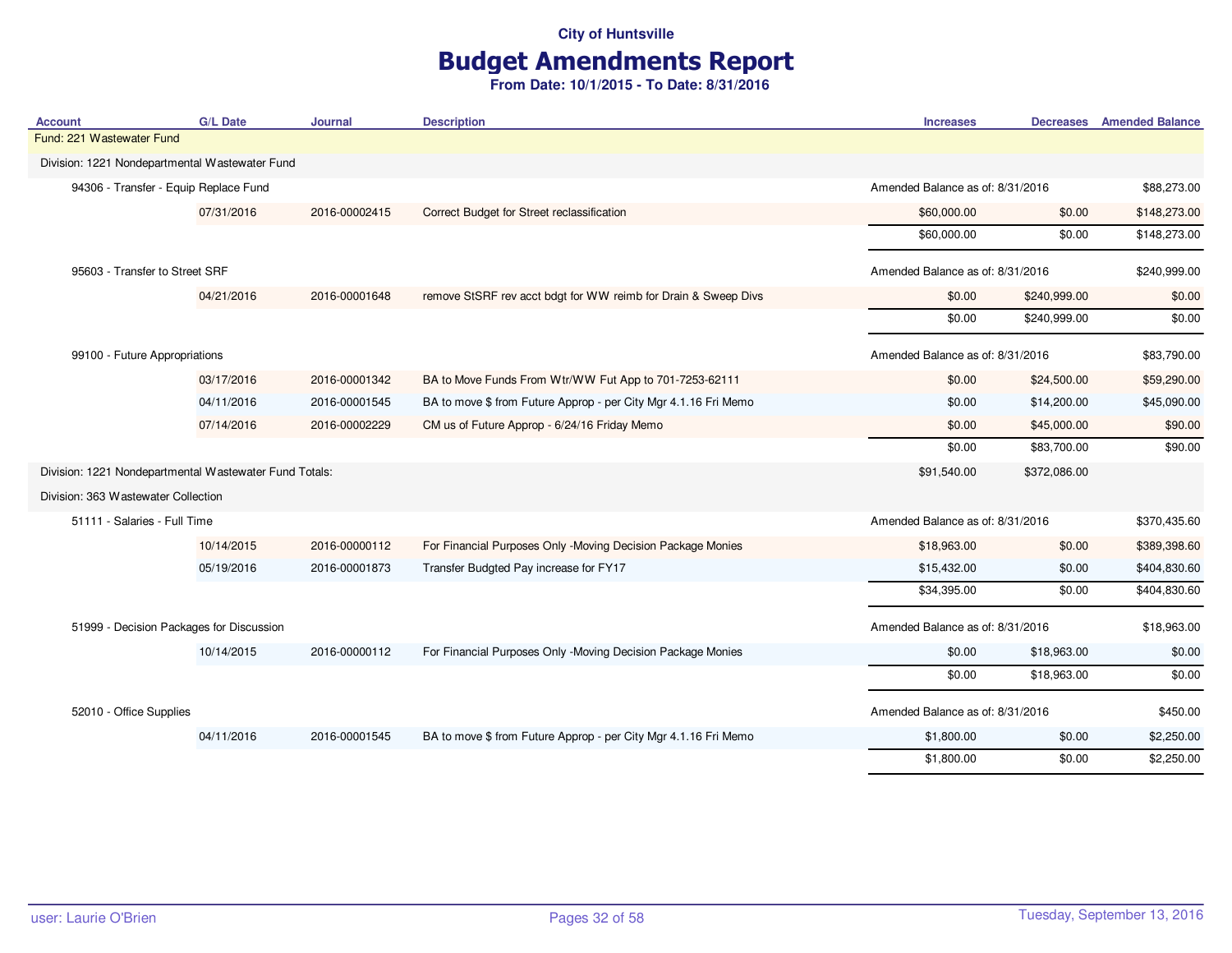## Budget Amendments Report

| <b>Account</b>                              | <b>G/L Date</b> | <b>Journal</b> | <b>Description</b>                                              | <b>Increases</b>                 |                                  | <b>Decreases</b> Amended Balance |
|---------------------------------------------|-----------------|----------------|-----------------------------------------------------------------|----------------------------------|----------------------------------|----------------------------------|
| Fund: 221 Wastewater Fund                   |                 |                |                                                                 |                                  |                                  |                                  |
| Division: 363 Wastewater Collection         |                 |                |                                                                 |                                  |                                  |                                  |
| 52040 - Fuel                                |                 |                |                                                                 | Amended Balance as of: 8/31/2016 |                                  | \$60,000.00                      |
|                                             | 05/09/2016      | 2016-00001798  | BA to transfer funds w/in division to cover overage             | \$0.00                           | \$20,000.00                      | \$40,000.00                      |
|                                             |                 |                |                                                                 | \$0.00                           | \$20,000.00                      | \$40,000.00                      |
| 54040 - Vehicle and Equipment Maintenance   |                 |                |                                                                 | Amended Balance as of: 8/31/2016 |                                  | \$22,000.00                      |
|                                             | 05/09/2016      | 2016-00001798  | BA to transfer funds w/in division to cover overage             | \$20,000.00                      | \$0.00                           | \$42,000.00                      |
|                                             |                 |                |                                                                 | \$20,000.00                      | \$0.00                           | \$42,000.00                      |
| 69020 - Cap. Mach/Tools/Equip               |                 |                |                                                                 | Amended Balance as of: 8/31/2016 |                                  | \$0.00                           |
|                                             | 04/11/2016      | 2016-00001545  | BA to move \$ from Future Approp - per City Mgr 4.1.16 Fri Memo | \$12,400.00                      | \$0.00                           | \$12,400.00                      |
|                                             |                 |                |                                                                 | \$12,400.00                      | \$0.00                           | \$12,400.00                      |
| Division: 363 Wastewater Collection Totals: |                 |                |                                                                 | \$68,595.00                      | \$38,963.00                      |                                  |
| Division: 364 A J Brown WW Treatment Plant  |                 |                |                                                                 |                                  |                                  |                                  |
| 51111 - Salaries - Full Time                |                 |                |                                                                 |                                  | Amended Balance as of: 8/31/2016 |                                  |
|                                             | 10/14/2015      | 2016-00000112  | For Financial Purposes Only -Moving Decision Package Monies     | \$14,515.00                      | \$0.00                           | \$189,556.00                     |
|                                             | 05/19/2016      | 2016-00001873  | Transfer Budgted Pay increase for FY18                          | \$7,430.00                       | \$0.00                           | \$196,986.00                     |
|                                             |                 |                |                                                                 | \$21,945.00                      | \$0.00                           | \$196,986.00                     |
| 51999 - Decision Packages for Discussion    |                 |                |                                                                 | Amended Balance as of: 8/31/2016 |                                  | \$14,515.00                      |
|                                             | 10/14/2015      | 2016-00000112  | For Financial Purposes Only -Moving Decision Package Monies     | \$0.00                           | \$14,515.00                      | \$0.00                           |
|                                             |                 |                |                                                                 | \$0.00                           | \$14,515.00                      | \$0.00                           |
| 52040 - Fuel                                |                 |                |                                                                 | Amended Balance as of: 8/31/2016 |                                  | \$10,500.00                      |
|                                             | 07/19/2016      | 2016-00002264  | BA -To prevent overage in class transferring monies             | \$0.00                           | \$4,500.00                       | \$6,000.00                       |
|                                             |                 |                |                                                                 | \$0.00                           | \$4,500.00                       | \$6,000.00                       |
| 52070 - Chemical Supplies                   |                 |                |                                                                 | Amended Balance as of: 8/31/2016 |                                  | \$40,000.00                      |
|                                             | 07/19/2016      | 2016-00002264  | BA -To prevent overage in class transferring monies             | \$0.00                           | \$5,500.00                       | \$34,500.00                      |
|                                             |                 |                |                                                                 | \$0.00                           | \$5,500.00                       | \$34,500.00                      |
|                                             |                 |                |                                                                 |                                  |                                  |                                  |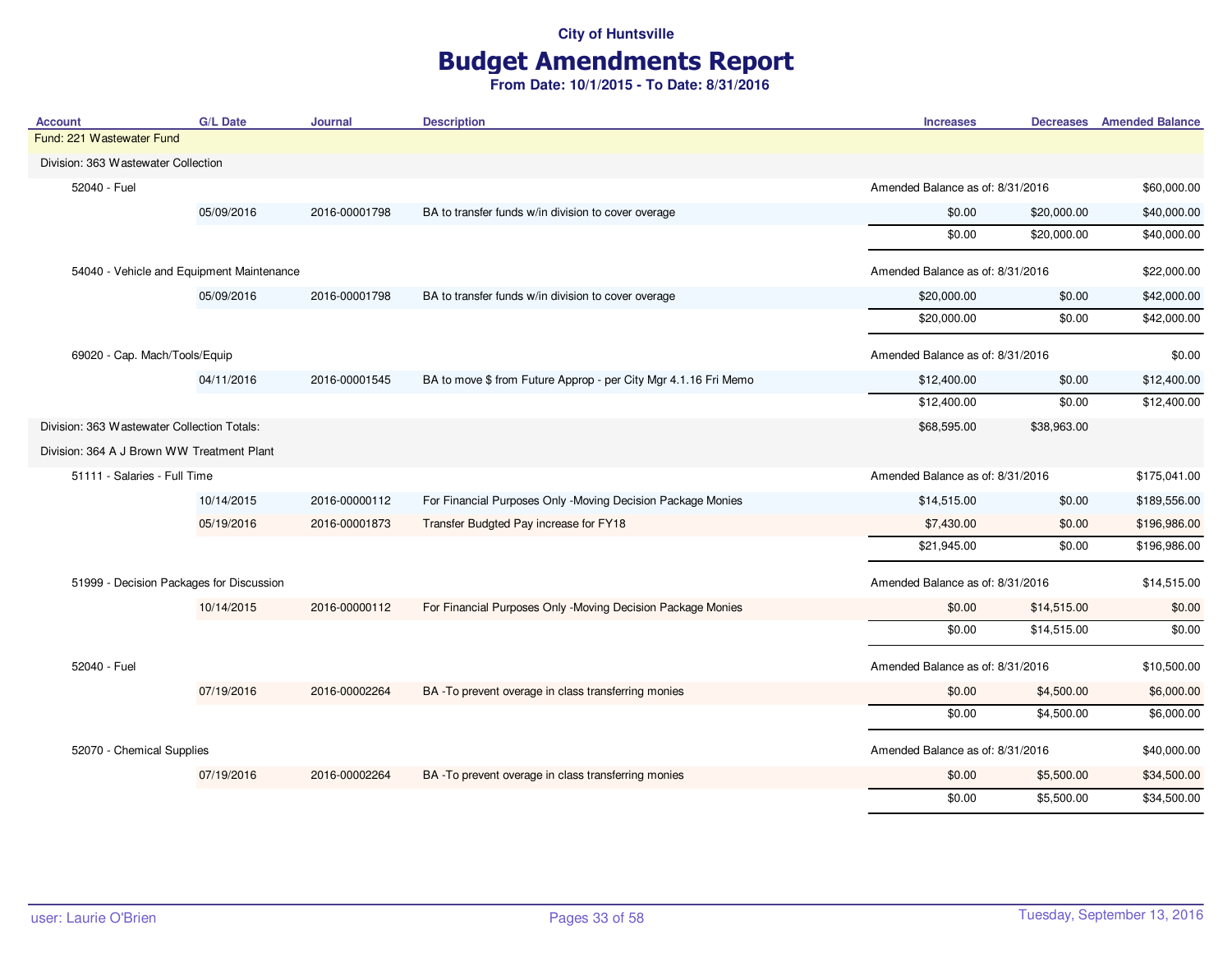# Budget Amendments Report

| <b>Account</b>                                     | <b>G/L Date</b>                          | <b>Journal</b> | <b>Description</b>                                          | <b>Increases</b>                 | <b>Decreases</b>                 | <b>Amended Balance</b> |
|----------------------------------------------------|------------------------------------------|----------------|-------------------------------------------------------------|----------------------------------|----------------------------------|------------------------|
| Fund: 221 Wastewater Fund                          |                                          |                |                                                             |                                  |                                  |                        |
| Division: 364 A J Brown WW Treatment Plant         |                                          |                |                                                             |                                  |                                  |                        |
|                                                    | 53070 - Maint-Sewer Plant/Lift Station   |                |                                                             | Amended Balance as of: 8/31/2016 |                                  | \$105,000.00           |
|                                                    | 07/19/2016                               | 2016-00002264  | BA -To prevent overage in class transferring monies         | \$10,000.00                      | \$0.00                           | \$115,000.00           |
|                                                    | 08/09/2016                               | 2016-00002443  | BA to move monies to cover overages                         | \$5,000.00                       | \$0.00                           | \$120,000.00           |
|                                                    |                                          |                |                                                             | \$15,000.00                      | \$0.00                           | \$120,000.00           |
| 55580 - Sludge Removal                             |                                          |                |                                                             | Amended Balance as of: 8/31/2016 |                                  | \$50,000.00            |
|                                                    | 08/09/2016                               | 2016-00002443  | BA to move monies to cover overages                         | \$0.00                           | \$5,000.00                       | \$45,000.00            |
|                                                    |                                          |                |                                                             | \$0.00                           | \$5,000.00                       | \$45,000.00            |
|                                                    | 55700 - Testing - TNRCC/TCEQ Fees        |                |                                                             | Amended Balance as of: 8/31/2016 |                                  | \$25,000.00            |
|                                                    | 07/14/2016                               | 2016-00002229  | CM us of Future Approp - 6/24/16 Friday Memo                | \$45,000.00                      | \$0.00                           | \$70,000.00            |
|                                                    |                                          |                |                                                             | \$45,000.00                      | \$0.00                           | \$70,000.00            |
| Division: 364 A J Brown WW Treatment Plant Totals: |                                          |                |                                                             | \$81,945.00                      | \$29,515.00                      |                        |
| Division: 365 N B Davidson WW Treatment Plant      |                                          |                |                                                             |                                  |                                  |                        |
| 51111 - Salaries - Full Time                       |                                          |                |                                                             | Amended Balance as of: 8/31/2016 |                                  | \$144,850.00           |
|                                                    | 10/14/2015                               | 2016-00000112  | For Financial Purposes Only -Moving Decision Package Monies | \$11,970.00                      | \$0.00                           | \$156,820.00           |
|                                                    | 05/19/2016                               | 2016-00001873  | Transfer Budgted Pay increase for FY19                      | \$7,084.00                       | \$0.00                           | \$163,904.00           |
|                                                    |                                          |                |                                                             | \$19,054.00                      | \$0.00                           | \$163,904.00           |
|                                                    | 51999 - Decision Packages for Discussion |                |                                                             |                                  | Amended Balance as of: 8/31/2016 |                        |
|                                                    | 10/14/2015                               | 2016-00000112  | For Financial Purposes Only -Moving Decision Package Monies | \$0.00                           | \$11,970.00                      | \$0.00                 |
|                                                    |                                          |                |                                                             | \$0.00                           | \$11,970.00                      | \$0.00                 |
| 52040 - Fuel                                       |                                          |                |                                                             | Amended Balance as of: 8/31/2016 |                                  | \$5,000.00             |
|                                                    | 07/19/2016                               | 2016-00002263  | BA-Transfer monies to cover overage                         | \$0.00                           | \$2,000.00                       | \$3,000.00             |
|                                                    |                                          |                |                                                             | \$0.00                           | \$2,000.00                       | \$3,000.00             |
|                                                    | 53070 - Maint-Sewer Plant/Lift Station   |                |                                                             | Amended Balance as of: 8/31/2016 |                                  | \$55,000.00            |
|                                                    | 07/19/2016                               | 2016-00002263  | BA-Transfer monies to cover overage                         | \$2,000.00                       | \$0.00                           | \$57,000.00            |
|                                                    | 08/09/2016                               | 2016-00002442  | BA to move monies to cover overage                          | \$8,500.00                       | \$0.00                           | \$65,500.00            |
|                                                    |                                          |                |                                                             | \$10,500.00                      | \$0.00                           | \$65,500.00            |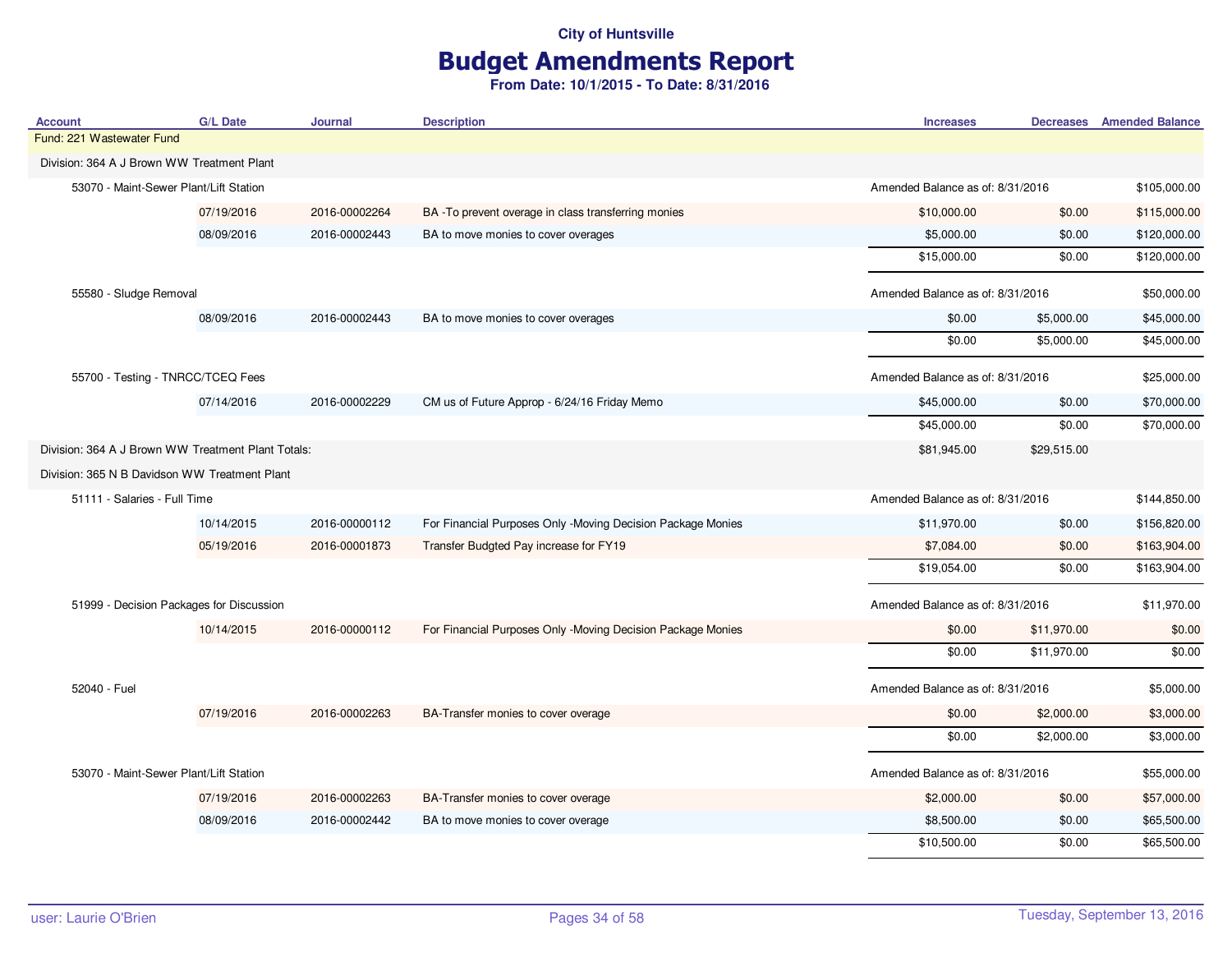## Budget Amendments Report

| <b>Account</b>                                          | <b>G/L Date</b>                                       | <b>Journal</b>             | <b>Description</b>                                          | <b>Increases</b>                 | <b>Decreases</b> Amended Balance |
|---------------------------------------------------------|-------------------------------------------------------|----------------------------|-------------------------------------------------------------|----------------------------------|----------------------------------|
| Fund: 221 Wastewater Fund                               |                                                       |                            |                                                             |                                  |                                  |
| Division: 365 N B Davidson WW Treatment Plant           |                                                       |                            |                                                             |                                  |                                  |
| 55040 - Electric                                        |                                                       |                            |                                                             | Amended Balance as of: 8/31/2016 | \$104,000.00                     |
|                                                         | 08/09/2016                                            | 2016-00002442              | BA to move monies to cover overage                          | \$0.00<br>\$7,000.00             | \$97,000.00                      |
|                                                         |                                                       |                            |                                                             | \$0.00<br>\$7,000.00             | \$97,000.00                      |
| 55580 - Sludge Removal                                  |                                                       |                            | Amended Balance as of: 8/31/2016                            | \$6,000.00                       |                                  |
|                                                         | 08/09/2016                                            | 2016-00002442              | BA to move monies to cover overage                          | \$0.00<br>\$1,500.00             | \$4,500.00                       |
|                                                         |                                                       |                            |                                                             | \$0.00<br>\$1,500.00             | \$4,500.00                       |
|                                                         | Division: 365 N B Davidson WW Treatment Plant Totals: |                            |                                                             |                                  | \$22,470.00                      |
| Division: 366 Robinson Creek WW Treatment Plant         |                                                       |                            |                                                             |                                  |                                  |
| 51111 - Salaries - Full Time                            |                                                       |                            |                                                             | Amended Balance as of: 8/31/2016 | \$139,825.60                     |
|                                                         | 10/14/2015                                            | 2016-00000112              | For Financial Purposes Only -Moving Decision Package Monies | \$11,104.00<br>\$0.00            | \$150,929.60                     |
|                                                         | 05/19/2016                                            | 2016-00001873              | Transfer Budgted Pay increase for FY20                      | \$6,720.00<br>\$0.00             | \$157,649.60                     |
|                                                         |                                                       |                            |                                                             | \$17,824.00<br>\$0.00            | \$157,649.60                     |
| 51130 - Overtime                                        |                                                       |                            |                                                             | Amended Balance as of: 8/31/2016 | \$8,120.00                       |
|                                                         | 08/09/2016                                            | 2016-00002444              | BA to move monies to cover overage                          | \$1,500.00<br>\$0.00             | \$9,620.00                       |
|                                                         |                                                       |                            |                                                             | \$1,500.00<br>\$0.00             | \$9,620.00                       |
| 51999 - Decision Packages for Discussion                |                                                       |                            |                                                             | Amended Balance as of: 8/31/2016 | \$11,104.00                      |
|                                                         | 10/14/2015                                            | 2016-00000112              | For Financial Purposes Only -Moving Decision Package Monies | \$0.00<br>\$11,104.00            | \$0.00                           |
|                                                         |                                                       |                            |                                                             | \$0.00<br>\$11,104.00            | \$0.00                           |
| 55040 - Electric                                        |                                                       |                            |                                                             | Amended Balance as of: 8/31/2016 | \$193,000.00                     |
|                                                         | 08/09/2016                                            | 2016-00002444              | BA to move monies to cover overage                          | \$1,500.00<br>\$0.00             | \$191,500.00                     |
|                                                         |                                                       |                            |                                                             | \$0.00<br>\$1,500.00             | \$191,500.00                     |
| Division: 366 Robinson Creek WW Treatment Plant Totals: |                                                       | \$19,324.00<br>\$12,604.00 |                                                             |                                  |                                  |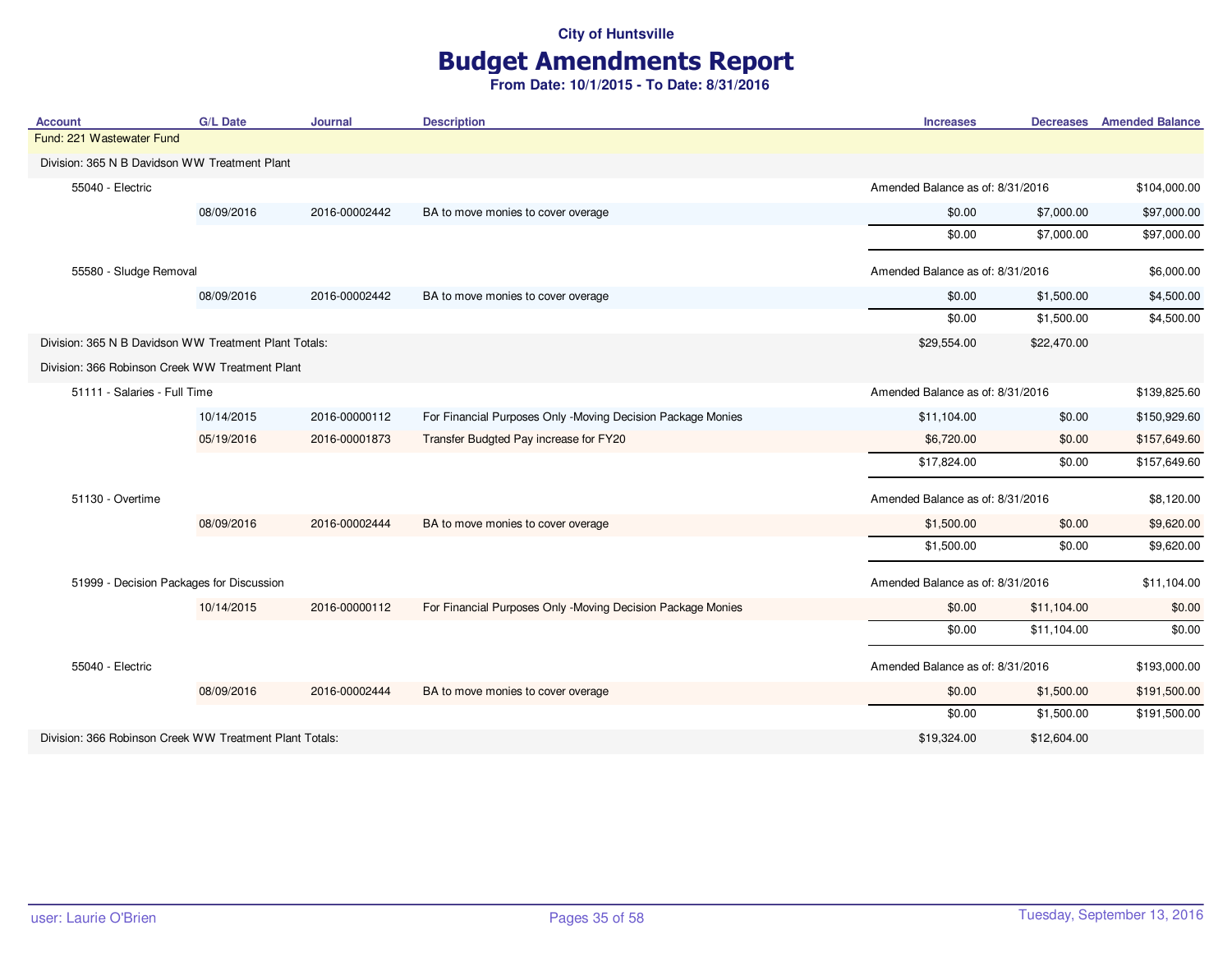# Budget Amendments Report

| <b>Account</b>                               | <b>G/L Date</b> | Journal       | <b>Description</b>                                             | <b>Increases</b>                 |                                  | <b>Decreases</b> Amended Balance |
|----------------------------------------------|-----------------|---------------|----------------------------------------------------------------|----------------------------------|----------------------------------|----------------------------------|
| Fund: 221 Wastewater Fund                    |                 |               |                                                                |                                  |                                  |                                  |
| Division: 367 Environmental Services         |                 |               |                                                                |                                  |                                  |                                  |
| 51111 - Salaries - Full Time                 |                 |               |                                                                | Amended Balance as of: 8/31/2016 |                                  | \$136,963.00                     |
|                                              | 10/14/2015      | 2016-00000112 | For Financial Purposes Only -Moving Decision Package Monies    | \$6,647.00                       | \$0.00                           | \$143,610.00                     |
|                                              | 05/19/2016      | 2016-00001873 | Transfer Budgted Pay increase for FY16                         | \$6,107.00                       | \$0.00                           | \$149,717.00                     |
|                                              |                 |               |                                                                | \$12,754.00                      | \$0.00                           | \$149,717.00                     |
| 51999 - Decision Packages for Discussion     |                 |               |                                                                | Amended Balance as of: 8/31/2016 |                                  | \$6,647.00                       |
|                                              | 10/14/2015      | 2016-00000112 | For Financial Purposes Only -Moving Decision Package Monies    | \$0.00                           | \$6,647.00                       | \$0.00                           |
|                                              |                 |               |                                                                | \$0.00                           | \$6,647.00                       | \$0.00                           |
| Division: 367 Environmental Services Totals: |                 |               |                                                                | \$12,754.00                      | \$6,647.00                       |                                  |
| Division: 382 Street Sweeping                |                 |               |                                                                |                                  |                                  |                                  |
| 51111 - Salaries - Full Time                 |                 |               |                                                                |                                  | Amended Balance as of: 8/31/2016 |                                  |
|                                              | 04/01/2016      | 2016-00001427 | BA financial tracking moving Street fund expenses into GF & WW | \$450.00                         | \$0.00                           | \$450.00                         |
|                                              | 04/01/2016      | 2016-00001427 | BA financial tracking moving Street fund expenses into GF & WW | \$32,807.00                      | \$0.00                           | \$33,257.00                      |
|                                              | 05/19/2016      | 2016-00001873 | Transfer Budgted Pay increase for FY16                         | \$1,243.00                       | \$0.00                           | \$34,500.00                      |
|                                              |                 |               |                                                                | \$34,500.00                      | \$0.00                           | \$34,500.00                      |
| 51130 - Overtime                             |                 |               |                                                                | Amended Balance as of: 8/31/2016 |                                  | \$0.00                           |
|                                              | 04/01/2016      | 2016-00001427 | BA financial tracking moving Street fund expenses into GF & WW | \$1,015.00                       | \$0.00                           | \$1,015.00                       |
|                                              |                 |               |                                                                | \$1,015.00                       | \$0.00                           | \$1,015.00                       |
| 51201 - TMRS Retirement                      |                 |               |                                                                | Amended Balance as of: 8/31/2016 |                                  | \$0.00                           |
|                                              | 04/01/2016      | 2016-00001427 | BA financial tracking moving Street fund expenses into GF & WW | \$5,974.00                       | \$0.00                           | \$5,974.00                       |
|                                              |                 |               |                                                                | \$5,974.00                       | \$0.00                           | \$5,974.00                       |
| 51202 - Health Insurance                     |                 |               |                                                                | Amended Balance as of: 8/31/2016 |                                  | \$0.00                           |
|                                              | 04/01/2016      | 2016-00001427 | BA financial tracking moving Street fund expenses into GF & WW | \$8,967.00                       | \$0.00                           | \$8,967.00                       |
|                                              |                 |               |                                                                | \$8,967.00                       | \$0.00                           | \$8,967.00                       |
| 51204 - Workers Comp Insur                   |                 |               |                                                                | Amended Balance as of: 8/31/2016 |                                  | \$0.00                           |
|                                              | 04/01/2016      | 2016-00001427 | BA financial tracking moving Street fund expenses into GF & WW | \$692.00                         | \$0.00                           | \$692.00                         |
|                                              |                 |               |                                                                | \$692.00                         | \$0.00                           | \$692.00                         |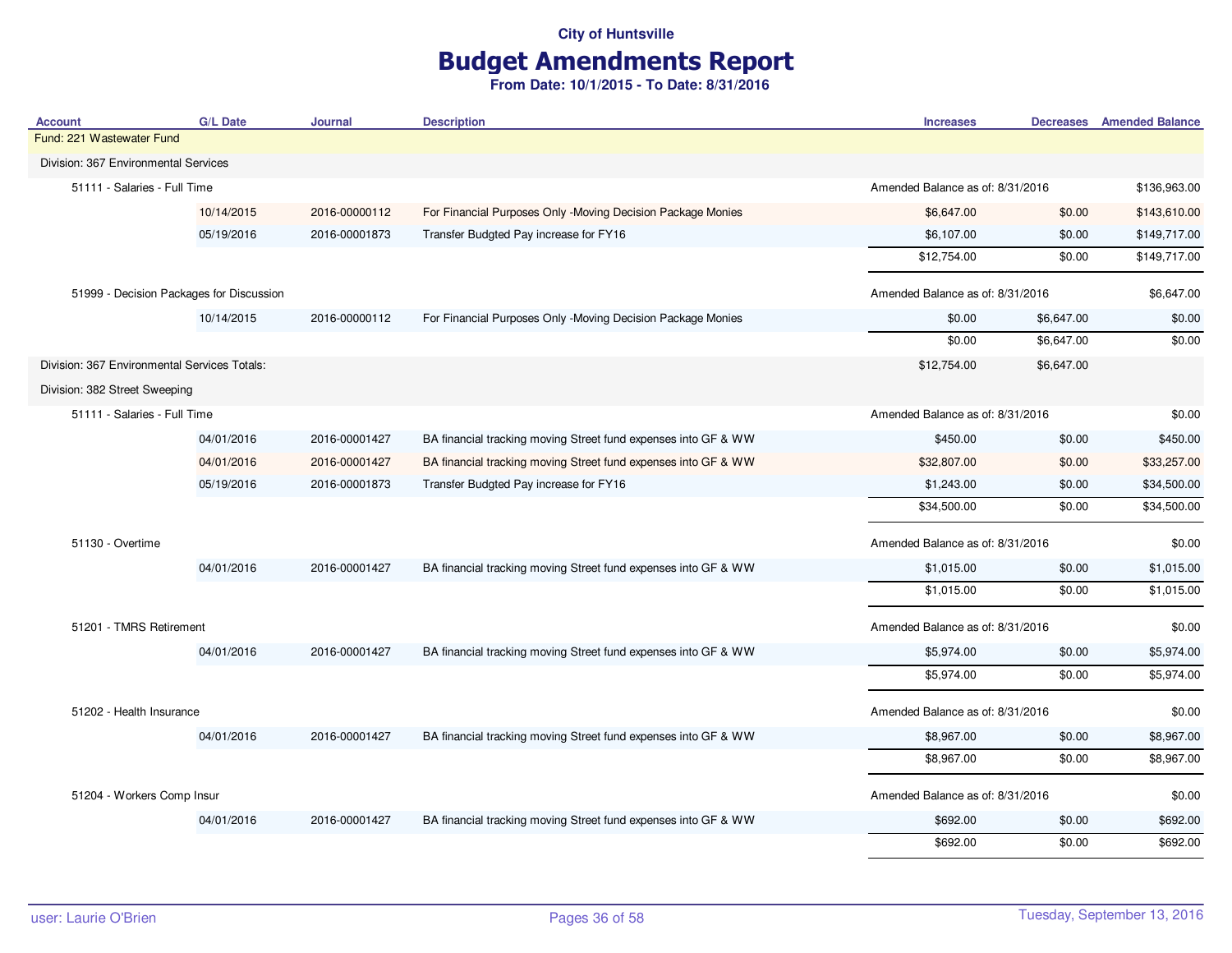# Budget Amendments Report

| <b>Account</b>                            | <b>G/L Date</b> | <b>Journal</b> | <b>Description</b>                                              | <b>Increases</b>                 |        | <b>Decreases</b> Amended Balance |
|-------------------------------------------|-----------------|----------------|-----------------------------------------------------------------|----------------------------------|--------|----------------------------------|
| Fund: 221 Wastewater Fund                 |                 |                |                                                                 |                                  |        |                                  |
| Division: 382 Street Sweeping             |                 |                |                                                                 |                                  |        |                                  |
| 51205 - Medicare Tax                      |                 |                |                                                                 | Amended Balance as of: 8/31/2016 |        | \$0.00                           |
|                                           | 04/01/2016      | 2016-00001427  | BA financial tracking moving Street fund expenses into GF & WW  | \$497.00                         | \$0.00 | \$497.00                         |
|                                           |                 |                |                                                                 | \$497.00                         | \$0.00 | \$497.00                         |
| 51206 - Unemployment Comp Insur           |                 |                |                                                                 | Amended Balance as of: 8/31/2016 |        | \$0.00                           |
|                                           | 04/01/2016      | 2016-00001427  | BA financial tracking moving Street fund expenses into GF & WW  | \$11.00                          | \$0.00 | \$11.00                          |
|                                           |                 |                |                                                                 | \$11.00                          | \$0.00 | \$11.00                          |
| 52030 - Clothing                          |                 |                |                                                                 | Amended Balance as of: 8/31/2016 |        | \$0.00                           |
|                                           | 04/01/2016      | 2016-00001427  | BA financial tracking moving Street fund expenses into GF & WW  | \$773.00                         | \$0.00 | \$773.00                         |
|                                           |                 |                |                                                                 | \$773.00                         | \$0.00 | \$773.00                         |
| 52031 - Clothing - Safety Gear            |                 |                |                                                                 | Amended Balance as of: 8/31/2016 |        | \$0.00                           |
|                                           | 04/01/2016      | 2016-00001427  | BA financial tracking moving Street fund expenses into GF & WW  | \$125.00                         | \$0.00 | \$125.00                         |
|                                           |                 |                |                                                                 | \$125.00                         | \$0.00 | \$125.00                         |
| 52040 - Fuel                              |                 |                |                                                                 | Amended Balance as of: 8/31/2016 |        | \$0.00                           |
|                                           | 04/01/2016      | 2016-00001427  | BA financial tracking moving Street fund expenses into GF & WW  | \$10,000.00                      | \$0.00 | \$10,000.00                      |
|                                           |                 |                |                                                                 | \$10,000.00                      | \$0.00 | \$10,000.00                      |
| 52060 - Cleaning Supplies                 |                 |                |                                                                 | Amended Balance as of: 8/31/2016 |        | \$0.00                           |
|                                           | 04/01/2016      | 2016-00001427  | BA financial tracking moving Street fund expenses into GF & WW  | \$25.00                          | \$0.00 | \$25.00                          |
|                                           |                 |                |                                                                 | \$25.00                          | \$0.00 | \$25.00                          |
| 54040 - Vehicle and Equipment Maintenance |                 |                |                                                                 | Amended Balance as of: 8/31/2016 |        | \$0.00                           |
|                                           | 04/01/2016      | 2016-00001427  | BA financial tracking moving Street fund expenses into GF & WW  | \$13,000.00                      | \$0.00 | \$13,000.00                      |
|                                           |                 |                |                                                                 | \$13,000.00                      | \$0.00 | \$13,000.00                      |
| Division: 382 Street Sweeping Totals:     |                 |                |                                                                 | \$75,579.00                      | \$0.00 |                                  |
| Division: 384 Drainage Maintenance        |                 |                |                                                                 |                                  |        |                                  |
| 51111 - Salaries - Full Time              |                 |                |                                                                 | Amended Balance as of: 8/31/2016 |        | \$0.00                           |
|                                           | 04/01/2016      | 2016-00001416  | BA financial tracking to move Street fund expenses into GF & WW | \$83,286.00                      | \$0.00 | \$83,286.00                      |
|                                           |                 |                |                                                                 |                                  |        |                                  |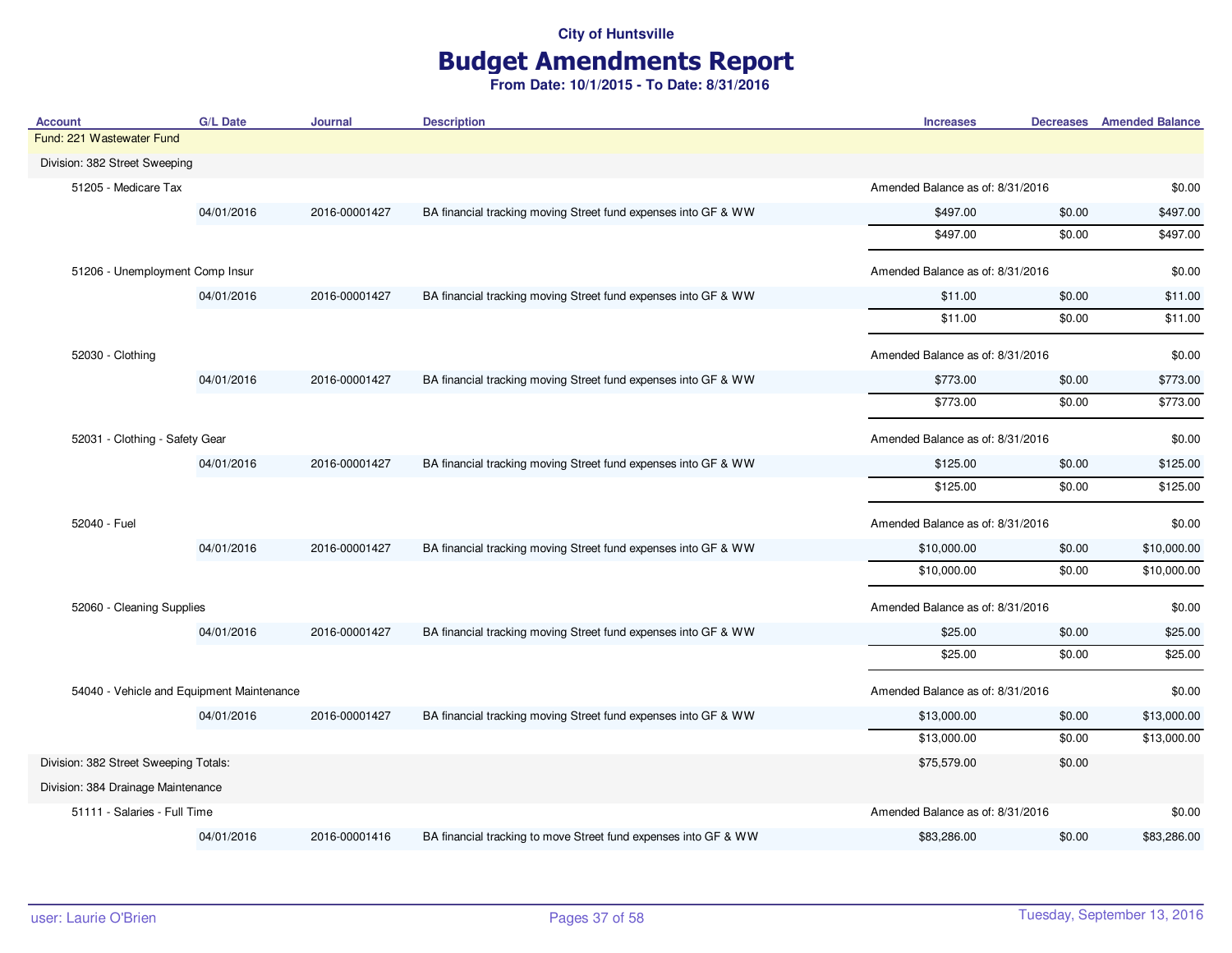# Budget Amendments Report

| <b>Account</b>                     | <b>G/L Date</b> | <b>Journal</b> | <b>Description</b>                                              | <b>Increases</b>                 |        | <b>Decreases</b> Amended Balance |
|------------------------------------|-----------------|----------------|-----------------------------------------------------------------|----------------------------------|--------|----------------------------------|
| Fund: 221 Wastewater Fund          |                 |                |                                                                 |                                  |        |                                  |
| Division: 384 Drainage Maintenance |                 |                |                                                                 |                                  |        |                                  |
| 51111 - Salaries - Full Time       |                 |                |                                                                 | Amended Balance as of: 8/31/2016 |        | \$0.00                           |
|                                    | 05/19/2016      | 2016-00001873  | Transfer Budgted Pay increase for FY16                          | \$3,371.00                       | \$0.00 | \$86,657.00                      |
|                                    |                 |                |                                                                 | \$86,657.00                      | \$0.00 | \$86,657.00                      |
| 51121 - Longevity                  |                 |                |                                                                 | Amended Balance as of: 8/31/2016 |        | \$0.00                           |
|                                    | 04/01/2016      | 2016-00001416  | BA financial tracking to move Street fund expenses into GF & WW | \$550.00                         | \$0.00 | \$550.00                         |
|                                    |                 |                |                                                                 | \$550.00                         | \$0.00 | \$550.00                         |
| 51130 - Overtime                   |                 |                |                                                                 | Amended Balance as of: 8/31/2016 |        | \$0.00                           |
|                                    | 04/01/2016      | 2016-00001416  | BA financial tracking to move Street fund expenses into GF & WW | \$3,045.00                       | \$0.00 | \$3,045.00                       |
|                                    |                 |                |                                                                 | \$3,045.00                       | \$0.00 | \$3,045.00                       |
| 51201 - TMRS Retirement            |                 |                | Amended Balance as of: 8/31/2016                                |                                  | \$0.00 |                                  |
|                                    | 04/01/2016      | 2016-00001416  | BA financial tracking to move Street fund expenses into GF & WW | \$15,144.00                      | \$0.00 | \$15,144.00                      |
|                                    |                 |                |                                                                 | \$15,144.00                      | \$0.00 | \$15,144.00                      |
| 51202 - Health Insurance           |                 |                |                                                                 | Amended Balance as of: 8/31/2016 |        | \$0.00                           |
|                                    | 04/01/2016      | 2016-00001416  | BA financial tracking to move Street fund expenses into GF & WW | \$26,608.00                      | \$0.00 | \$26,608.00                      |
|                                    |                 |                |                                                                 | \$26,608.00                      | \$0.00 | \$26,608.00                      |
| 51204 - Workers Comp Insur         |                 |                |                                                                 | Amended Balance as of: 8/31/2016 |        | \$0.00                           |
|                                    | 04/01/2016      | 2016-00001416  | BA financial tracking to move Street fund expenses into GF & WW | \$1,757.00                       | \$0.00 | \$1,757.00                       |
|                                    |                 |                |                                                                 | \$1,757.00                       | \$0.00 | \$1,757.00                       |
| 51205 - Medicare Tax               |                 |                |                                                                 | Amended Balance as of: 8/31/2016 |        | \$0.00                           |
|                                    | 04/01/2016      | 2016-00001416  | BA financial tracking to move Street fund expenses into GF & WW | \$1,260.00                       | \$0.00 | \$1,260.00                       |
|                                    |                 |                |                                                                 | \$1,260.00                       | \$0.00 | \$1,260.00                       |
| 51206 - Unemployment Comp Insur    |                 |                |                                                                 | Amended Balance as of: 8/31/2016 |        | \$0.00                           |
|                                    | 04/01/2016      | 2016-00001416  | BA financial tracking to move Street fund expenses into GF & WW | \$31.00                          | \$0.00 | \$31.00                          |
|                                    |                 |                |                                                                 | \$31.00                          | \$0.00 | \$31.00                          |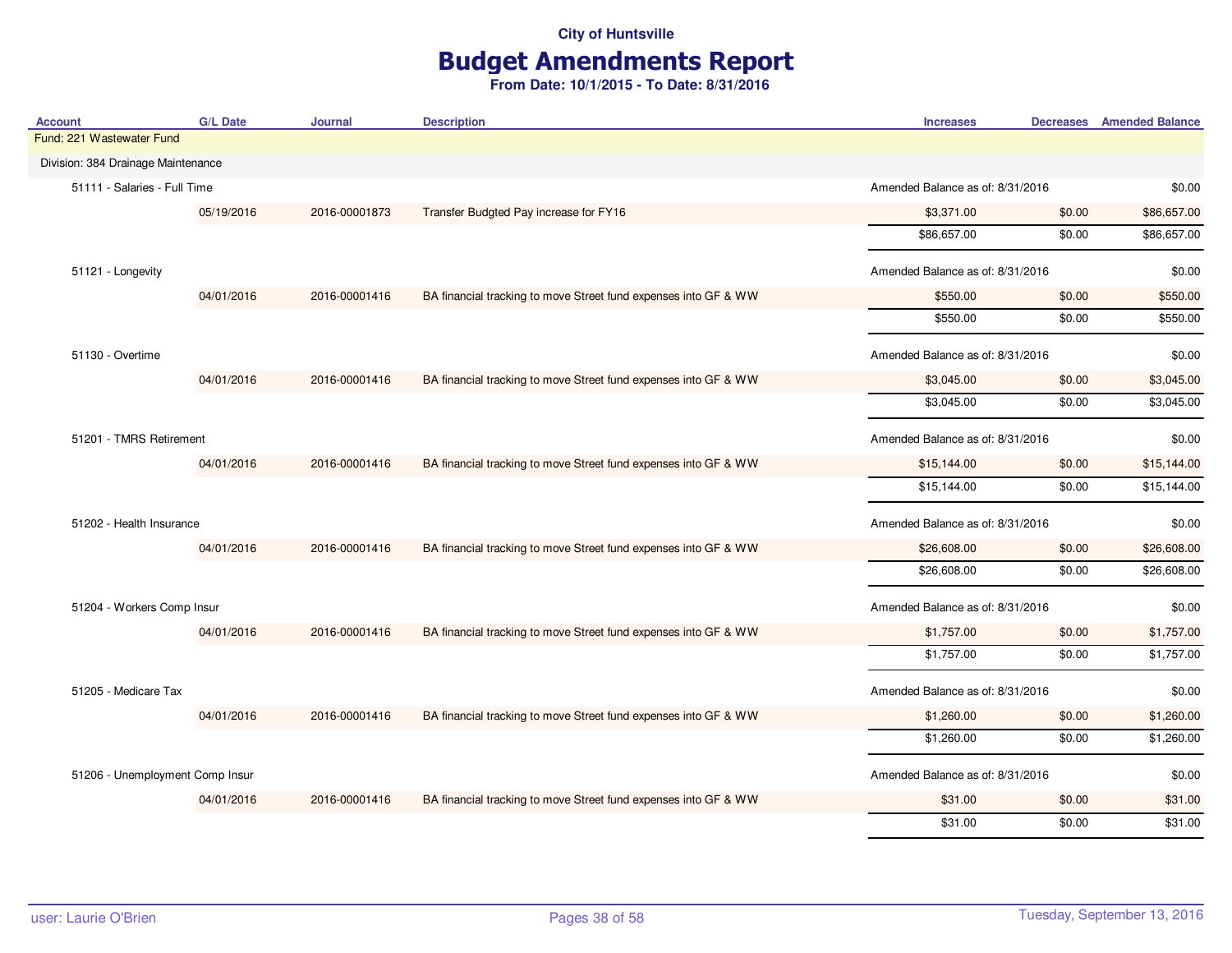## Budget Amendments Report

| <b>Account</b>                          | <b>G/L Date</b> | <b>Journal</b> | <b>Description</b>                                              | <b>Increases</b>                 |                                  | <b>Decreases</b> Amended Balance |
|-----------------------------------------|-----------------|----------------|-----------------------------------------------------------------|----------------------------------|----------------------------------|----------------------------------|
| Fund: 221 Wastewater Fund               |                 |                |                                                                 |                                  |                                  |                                  |
| Division: 384 Drainage Maintenance      |                 |                |                                                                 |                                  |                                  |                                  |
| 52030 - Clothing                        |                 |                |                                                                 |                                  | Amended Balance as of: 8/31/2016 |                                  |
|                                         | 04/01/2016      | 2016-00001416  | BA financial tracking to move Street fund expenses into GF & WW | \$2,319.00                       | \$0.00                           | \$2,319.00                       |
|                                         |                 |                |                                                                 | \$2,319.00                       | \$0.00                           | \$2,319.00                       |
| 52031 - Clothing - Safety Gear          |                 |                |                                                                 | Amended Balance as of: 8/31/2016 |                                  | \$0.00                           |
|                                         | 04/01/2016      | 2016-00001416  | BA financial tracking to move Street fund expenses into GF & WW | \$912.00                         | \$0.00                           | \$912.00                         |
|                                         |                 |                |                                                                 | \$912.00                         | \$0.00                           | \$912.00                         |
| 52040 - Fuel                            |                 |                |                                                                 | Amended Balance as of: 8/31/2016 |                                  | \$0.00                           |
|                                         | 04/01/2016      | 2016-00001416  | BA financial tracking to move Street fund expenses into GF & WW | \$5,500.00                       | \$0.00                           | \$5,500.00                       |
|                                         |                 |                |                                                                 | \$5,500.00                       | \$0.00                           | \$5,500.00                       |
| 52050 - Minor Tools/Instruments         |                 |                | Amended Balance as of: 8/31/2016                                |                                  | \$0.00                           |                                  |
|                                         | 04/01/2016      | 2016-00001416  | BA financial tracking to move Street fund expenses into GF & WW | \$200.00                         | \$0.00                           | \$200.00                         |
|                                         |                 |                |                                                                 | \$200.00                         | \$0.00                           | \$200.00                         |
| 52060 - Cleaning Supplies               |                 |                |                                                                 | Amended Balance as of: 8/31/2016 |                                  | \$0.00                           |
|                                         | 04/01/2016      | 2016-00001416  | BA financial tracking to move Street fund expenses into GF & WW | \$100.00                         | \$0.00                           | \$100.00                         |
|                                         |                 |                |                                                                 | \$100.00                         | \$0.00                           | \$100.00                         |
| 52130 - Other Supplies                  |                 |                |                                                                 | Amended Balance as of: 8/31/2016 |                                  | \$0.00                           |
|                                         | 04/01/2016      | 2016-00001416  | BA financial tracking to move Street fund expenses into GF & WW | \$200.00                         | \$0.00                           | \$200.00                         |
|                                         |                 |                |                                                                 | \$200.00                         | \$0.00                           | \$200.00                         |
| 52200 - Non Capital Equipment Purchases |                 |                |                                                                 | Amended Balance as of: 8/31/2016 |                                  | \$0.00                           |
|                                         | 04/01/2016      | 2016-00001416  | BA financial tracking to move Street fund expenses into GF & WW | \$800.00                         | \$0.00                           | \$800.00                         |
|                                         |                 |                |                                                                 | \$800.00                         | \$0.00                           | \$800.00                         |
| 53110 - Drainage Maintenance            |                 |                |                                                                 | Amended Balance as of: 8/31/2016 |                                  | \$0.00                           |
|                                         | 04/01/2016      | 2016-00001416  | BA financial tracking to move Street fund expenses into GF & WW | \$15,000.00                      | \$0.00                           | \$15,000.00                      |
|                                         |                 |                |                                                                 | \$15,000.00                      | \$0.00                           | \$15,000.00                      |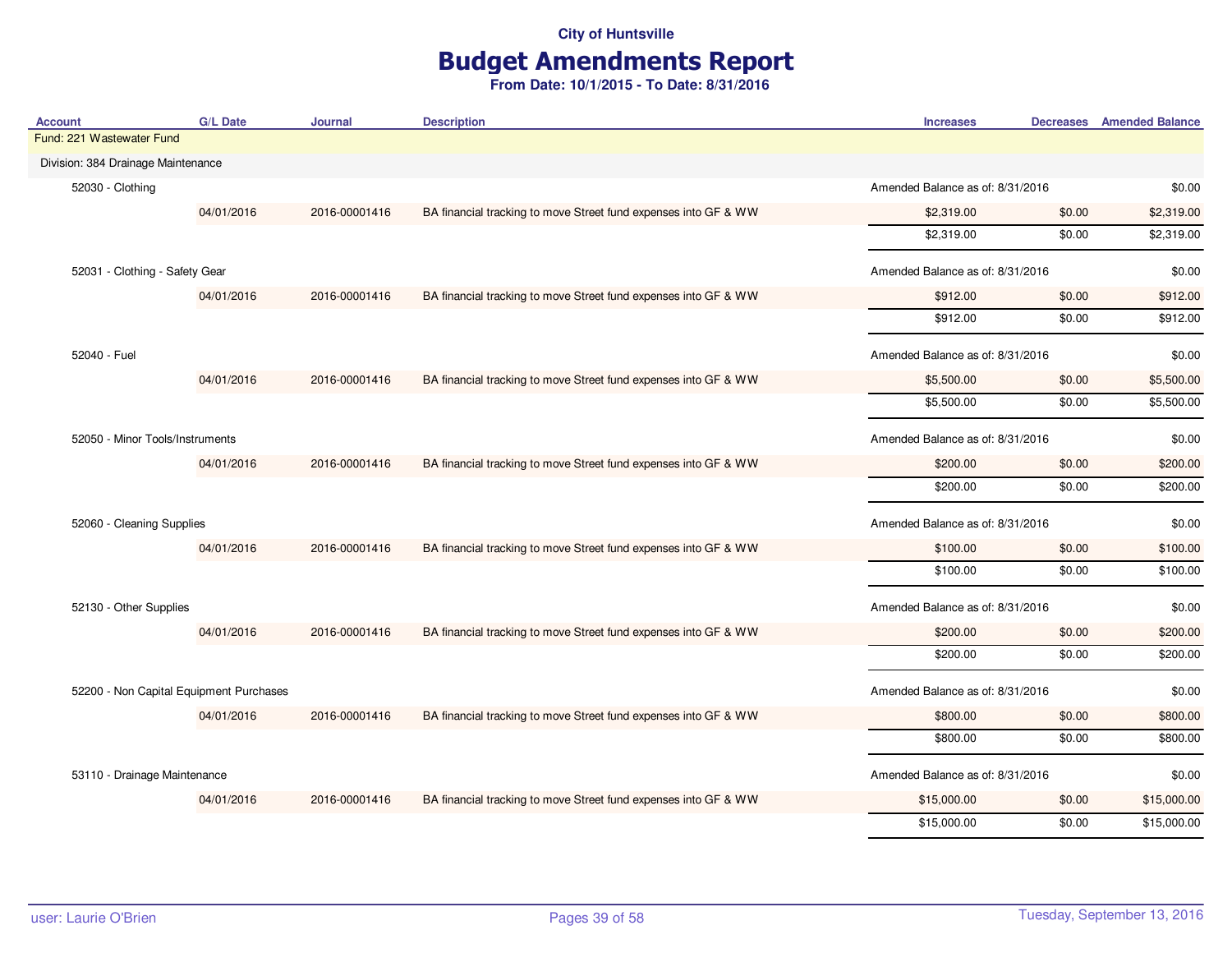## Budget Amendments Report

| <b>Account</b>                                          | <b>G/L Date</b> | <b>Journal</b> | <b>Description</b>                                               | <b>Increases</b>                 |              | <b>Decreases</b> Amended Balance |
|---------------------------------------------------------|-----------------|----------------|------------------------------------------------------------------|----------------------------------|--------------|----------------------------------|
| Fund: 221 Wastewater Fund                               |                 |                |                                                                  |                                  |              |                                  |
| Division: 384 Drainage Maintenance                      |                 |                |                                                                  |                                  |              |                                  |
| 54020 - Maint - Mach/Tools/Instruments                  |                 |                |                                                                  | Amended Balance as of: 8/31/2016 |              | \$0.00                           |
|                                                         | 04/01/2016      | 2016-00001416  | BA financial tracking to move Street fund expenses into GF & WW  | \$300.00                         | \$0.00       | \$300.00                         |
|                                                         |                 |                |                                                                  | \$300.00                         | \$0.00       | \$300.00                         |
| 54040 - Vehicle and Equipment Maintenance               |                 |                |                                                                  | Amended Balance as of: 8/31/2016 |              | \$0.00                           |
|                                                         | 04/01/2016      | 2016-00001416  | BA financial tracking to move Street fund expenses into GF & WW  | \$3,300.00                       | \$0.00       | \$3,300.00                       |
|                                                         |                 |                |                                                                  | \$3,300.00                       | \$0.00       | \$3,300.00                       |
| 55080 - Travel & Training                               |                 |                |                                                                  | Amended Balance as of: 8/31/2016 |              | \$0.00                           |
|                                                         | 04/01/2016      | 2016-00001416  | BA financial tracking to move Street fund expenses into GF & WW  | \$500.00                         | \$0.00       | \$500.00                         |
|                                                         |                 |                |                                                                  | \$500.00                         | \$0.00       | \$500.00                         |
| Division: 384 Drainage Maintenance Totals:              |                 |                |                                                                  | \$164,183.00                     | \$0.00       |                                  |
| <b>Fund Totals: Wastewater Fund</b>                     |                 |                |                                                                  | \$543,474.00                     | \$482,285.00 |                                  |
| Fund: 224 Solid Waste Fund                              |                 |                |                                                                  |                                  |              |                                  |
| 43302 - Bond/CO Premium Proceeds                        |                 |                |                                                                  | Amended Balance as of: 8/31/2016 |              | \$0.00                           |
|                                                         | 10/15/2015      | 2016-00001031  | BA - acctg purposes-Prem rcvd used for Issue Costs SW Debt Issue | \$101,275.00                     | \$0.00       | \$101,275.00                     |
|                                                         |                 |                |                                                                  | \$101,275.00                     | \$0.00       | \$101,275.00                     |
| Division: 1224 Nondepartmental Solid Waste Fund         |                 |                |                                                                  |                                  |              |                                  |
| 51140 - Adjustments for Step/COLA/Other PR Benefits     |                 |                |                                                                  | Amended Balance as of: 8/31/2016 |              | \$49,115.00                      |
|                                                         | 05/19/2016      | 2016-00001873  | Transfer Budgted Pay increase for FY16                           | \$0.00                           | \$49,115.00  | \$0.00                           |
|                                                         |                 |                |                                                                  | \$0.00                           | \$49,115.00  | \$0.00                           |
| 88200 - Debt Issue Costs                                |                 |                |                                                                  | Amended Balance as of: 8/31/2016 |              | \$0.00                           |
|                                                         | 10/15/2015      | 2016-00001031  | BA - acctg purposes-Prem rcvd used for Issue Costs SW Debt Issue | \$101,275.00                     | \$0.00       | \$101,275.00                     |
|                                                         |                 |                |                                                                  | \$101,275.00                     | \$0.00       | \$101,275.00                     |
| Division: 1224 Nondepartmental Solid Waste Fund Totals: |                 |                |                                                                  | \$101,275.00                     | \$49,115.00  |                                  |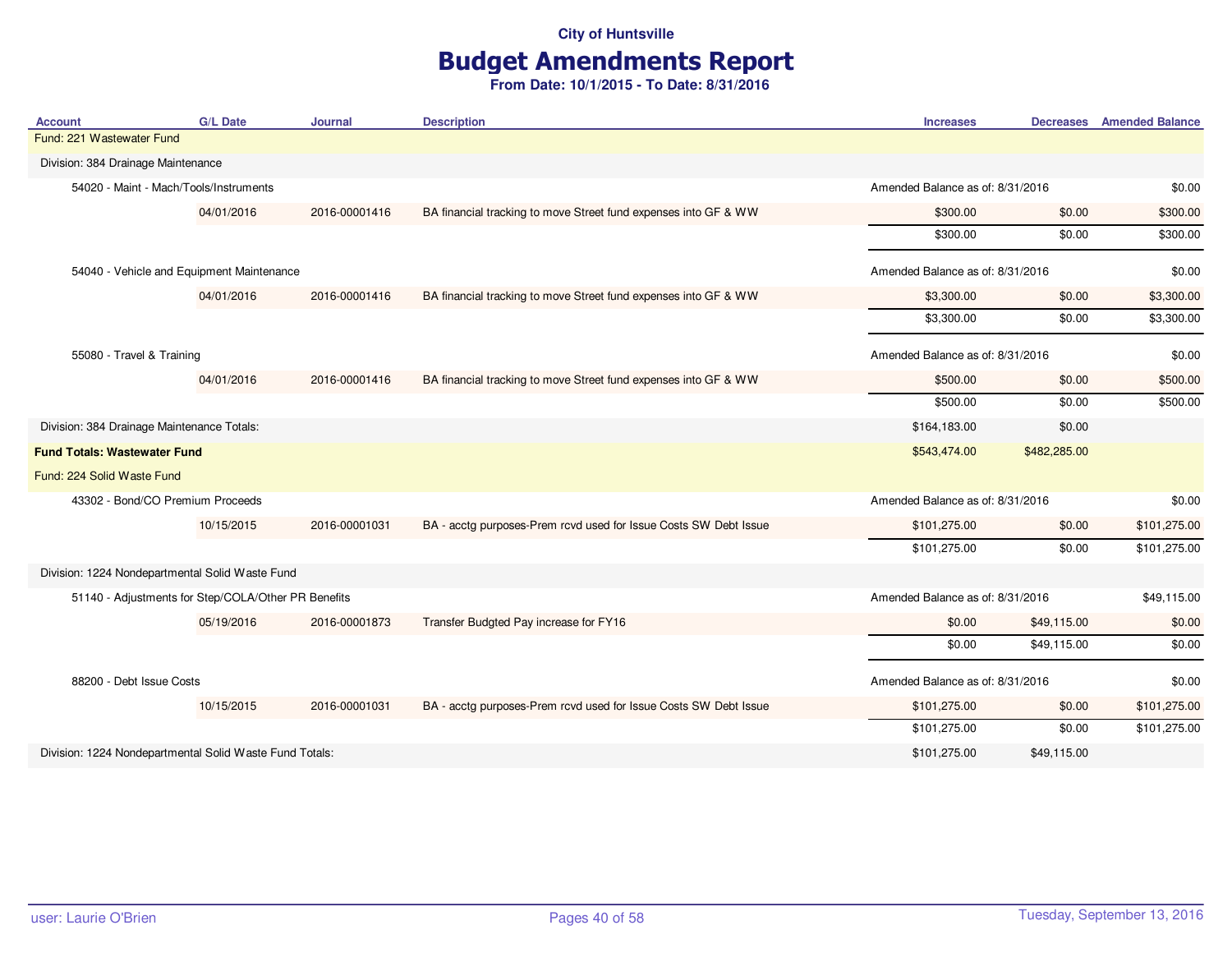# Budget Amendments Report

| <b>Account</b>                               | <b>G/L Date</b> | Journal       | <b>Description</b>                            | <b>Increases</b>                 |             | <b>Decreases</b> Amended Balance |
|----------------------------------------------|-----------------|---------------|-----------------------------------------------|----------------------------------|-------------|----------------------------------|
| Fund: 224 Solid Waste Fund                   |                 |               |                                               |                                  |             |                                  |
| Division: 373 Commercial Collection          |                 |               |                                               |                                  |             |                                  |
| 51111 - Salaries - Full Time                 |                 |               |                                               | Amended Balance as of: 8/31/2016 |             | \$238,144.00                     |
|                                              | 05/19/2016      | 2016-00001873 | Transfer Budgted Pay increase for FY16        | \$12,045.00                      | \$0.00      | \$250,189.00                     |
|                                              |                 |               |                                               | \$12,045.00                      | \$0.00      | \$250,189.00                     |
| Division: 373 Commercial Collection Totals:  |                 |               |                                               | \$12,045.00                      | \$0.00      |                                  |
| Division: 374 Solid Waste Disposal           |                 |               |                                               |                                  |             |                                  |
| 51111 - Salaries - Full Time                 |                 |               |                                               | Amended Balance as of: 8/31/2016 |             | \$334,265.00                     |
|                                              | 05/19/2016      | 2016-00001873 | Transfer Budgted Pay increase for FY16        | \$20,822.00                      | \$0.00      | \$355,087.00                     |
|                                              |                 |               |                                               | \$20,822.00                      | \$0.00      | \$355,087.00                     |
| 55550 - Waste Disposal Contract              |                 |               |                                               | Amended Balance as of: 8/31/2016 |             | \$700,000.00                     |
|                                              | 10/12/2015      | 2016-00000094 | Transfer funds to Correct Acct # for purchase | \$0.00                           | \$9,706.00  | \$690,294.00                     |
|                                              |                 |               |                                               | \$0.00                           | \$9,706.00  | \$690,294.00                     |
|                                              |                 |               |                                               |                                  |             |                                  |
| 69020 - Cap. Mach/Tools/Equip                |                 |               |                                               | Amended Balance as of: 8/31/2016 |             | \$0.00                           |
|                                              | 10/12/2015      | 2016-00000094 | Transfer funds to Correct Acct # for purchase | \$9,706.00                       | \$0.00      | \$9,706.00                       |
|                                              |                 |               |                                               | \$9,706.00                       | \$0.00      | \$9,706.00                       |
| Division: 374 Solid Waste Disposal Totals:   |                 |               |                                               | \$30,528.00                      | \$9,706.00  |                                  |
| Division: 375 Residential Collection         |                 |               |                                               |                                  |             |                                  |
| 51111 - Salaries - Full Time                 |                 |               |                                               | Amended Balance as of: 8/31/2016 |             | \$258,264.00                     |
|                                              | 05/19/2016      | 2016-00001873 | Transfer Budgted Pay increase for FY16        | \$14,461.00                      | \$0.00      | \$272,725.00                     |
|                                              |                 |               |                                               | \$14,461.00                      | \$0.00      | \$272,725.00                     |
| Division: 375 Residential Collection Totals: |                 |               |                                               | \$14,461.00                      | \$0.00      |                                  |
| Division: 377 Recycling                      |                 |               |                                               |                                  |             |                                  |
| 51111 - Salaries - Full Time                 |                 |               |                                               | Amended Balance as of: 8/31/2016 |             | \$33,272.46                      |
|                                              | 05/19/2016      | 2016-00001873 | Transfer Budgted Pay increase for FY16        | \$1,787.00                       | \$0.00      | \$35,059.46                      |
|                                              |                 |               |                                               | \$1,787.00                       | \$0.00      | \$35,059.46                      |
| Division: 377 Recycling Totals:              |                 |               |                                               | \$1,787.00                       | \$0.00      |                                  |
| <b>Fund Totals: Solid Waste Fund</b>         |                 |               |                                               | \$261,371.00                     | \$58,821.00 |                                  |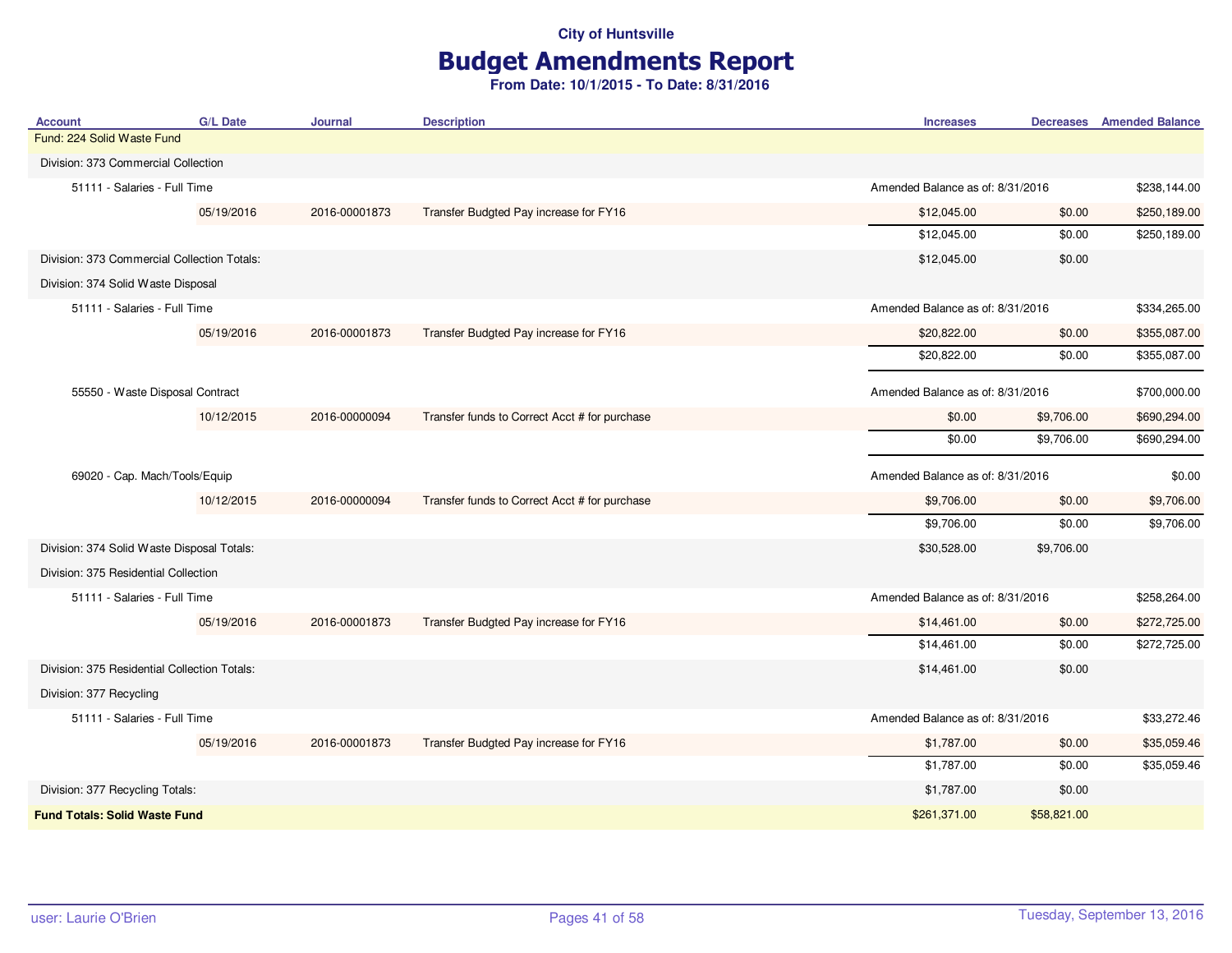# Budget Amendments Report

| <b>Account</b>                                                | <b>G/L Date</b> | <b>Journal</b> | <b>Description</b>                                               | <b>Increases</b>                 |              | <b>Decreases</b> Amended Balance |
|---------------------------------------------------------------|-----------------|----------------|------------------------------------------------------------------|----------------------------------|--------------|----------------------------------|
| Fund: 302 Medical Insurance Fund                              |                 |                |                                                                  |                                  |              |                                  |
| Division: 1302 Nondepartmental Medical Insurance Fund         |                 |                |                                                                  |                                  |              |                                  |
| 78983 - Claims Disbursements - Medical                        |                 |                |                                                                  | Amended Balance as of: 8/31/2016 |              | \$2,200,000.00                   |
|                                                               | 08/17/2016      | 2016-00002515  | budget amendments apprvd by Council 8/16/16                      | \$550,000.00                     | \$0.00       | \$2,750,000.00                   |
|                                                               |                 |                |                                                                  | \$550,000.00                     | \$0.00       | \$2,750,000.00                   |
| Division: 1302 Nondepartmental Medical Insurance Fund Totals: |                 |                |                                                                  | \$550,000.00                     | \$0.00       |                                  |
| <b>Fund Totals: Medical Insurance Fund</b>                    |                 |                |                                                                  | \$550,000.00                     | \$0.00       |                                  |
| Fund: 306 Capital Equipment Fund                              |                 |                |                                                                  |                                  |              |                                  |
| 43401 - Charge to General Fund                                |                 |                |                                                                  | Amended Balance as of: 8/31/2016 |              | \$280,164.00                     |
|                                                               | 04/30/2016      | 2016-00001788  | Move budget due to Fund 603 being put into Fund 101 and Fund 221 | \$140,393.00                     | \$0.00       | \$420,557.00                     |
|                                                               |                 |                |                                                                  | \$140,393.00                     | \$0.00       | \$420,557.00                     |
|                                                               |                 |                |                                                                  | Amended Balance as of: 8/31/2016 |              |                                  |
| 43402 - Charge to Street SRF                                  |                 |                |                                                                  |                                  |              | \$200,393.00                     |
|                                                               | 04/30/2016      | 2016-00001788  | Move budget due to Fund 603 being put into Fund 101 and Fund 221 | \$0.00                           | \$200,393.00 | \$0.00                           |
|                                                               |                 |                |                                                                  | \$0.00                           | \$200,393.00 | \$0.00                           |
| 43404 - Charge to Wstwtr Fund                                 |                 |                |                                                                  | Amended Balance as of: 8/31/2016 |              | \$88,273.00                      |
|                                                               | 04/30/2016      | 2016-00001788  | Move budget due to Fund 603 being put into Fund 101 and Fund 221 | \$60,000.00                      | \$0.00       | \$148,273.00                     |
|                                                               |                 |                |                                                                  | \$60,000.00                      | \$0.00       | \$148,273.00                     |
| <b>Fund Totals: Capital Equipment Fund</b>                    |                 |                |                                                                  | \$200,393.00                     | \$200,393.00 |                                  |
| Fund: 309 Computer Equip. Replacement Fund                    |                 |                |                                                                  |                                  |              |                                  |
| 43401 - Charge to General Fund                                |                 |                |                                                                  | Amended Balance as of: 8/31/2016 |              | \$50,300.00                      |
|                                                               | 04/30/2016      | 2016-00001785  | Move budget due to Fund 603 being placed into Fund 101           | \$7,500.00                       | \$0.00       | \$57,800.00                      |
|                                                               |                 |                |                                                                  | \$7,500.00                       | \$0.00       | \$57,800.00                      |
| 43402 - Charge to Street SRF                                  |                 |                |                                                                  | Amended Balance as of: 8/31/2016 |              | \$7,500.00                       |
|                                                               | 04/30/2016      | 2016-00001785  | Move budget due to Fund 603 being placed into Fund 101           | \$0.00                           | \$7,500.00   | \$0.00                           |
|                                                               |                 |                |                                                                  | \$0.00                           | \$7,500.00   | \$0.00                           |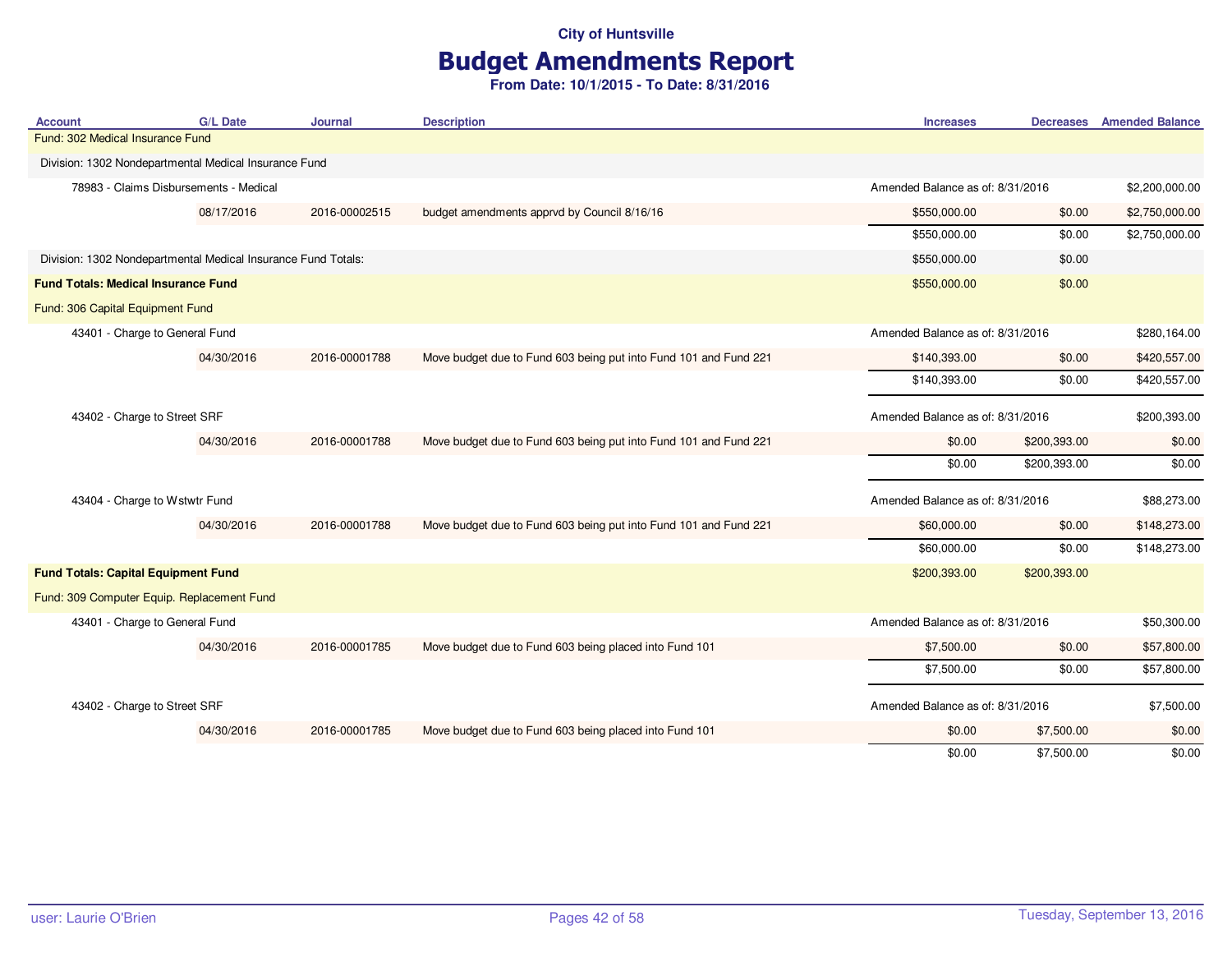## Budget Amendments Report

| Fund: 309 Computer Equip. Replacement Fund<br>Division: 655 IT Computer/Software Equipment<br>69020 - Cap. Mach/Tools/Equip<br>Amended Balance as of: 8/31/2016<br>10/14/2015<br>2016-00000109<br>For Financial Purposes Only -Moving Decision Package Monies<br>\$46,500.00<br>\$0.00<br>\$46,500.00<br>\$0.00<br>69999 - Decision Packages for Discussion<br>Amended Balance as of: 8/31/2016<br>10/14/2015<br>For Financial Purposes Only -Moving Decision Package Monies<br>2016-00000109<br>\$0.00<br>\$46,500.00<br>\$46,500.00<br>\$0.00<br>Division: 655 IT Computer/Software Equipment Totals:<br>\$46,500.00<br>\$46,500.00<br>\$54,000.00<br><b>Fund Totals: Computer Equip. Replacement Fund</b><br>\$54,000.00<br>Fund: 603 Street SRF<br>41301 - Franchise - Electrical<br>Amended Balance as of: 8/31/2016<br>move StSRF rev accts bdgts to GF - St now acctd for in GF<br>04/21/2016<br>2016-00001647<br>\$0.00<br>\$1,425,000.00<br>\$0.00<br>\$1,425,000.00<br>41302 - Franchise - Telephone<br>Amended Balance as of: 8/31/2016<br>move StSRF rev accts bdgts to GF - St now acctd for in GF<br>04/21/2016<br>2016-00001647<br>\$0.00<br>\$210,000.00<br>\$0.00<br>\$210,000.00<br>41303 - Franchise - Gas<br>Amended Balance as of: 8/31/2016<br>move StSRF rev accts bdgts to GF - St now acctd for in GF<br>\$0.00<br>04/21/2016<br>2016-00001647<br>\$160,000.00<br>\$0.00<br>\$160,000.00<br>41304 - Franchise - Telecable<br>Amended Balance as of: 8/31/2016<br>move StSRF rev accts bdgts to GF - St now acctd for in GF<br>04/21/2016<br>2016-00001647<br>\$0.00<br>\$300,000.00<br>\$0.00<br>\$300,000.00<br>41305 - Water Fund - Use of Right of Way<br>Amended Balance as of: 8/31/2016<br>04/21/2016<br>2016-00001647<br>move StSRF rev accts bdgts to GF - St now acctd for in GF<br>\$0.00<br>\$548,623.00<br>\$548,623.00<br>\$0.00 | <b>Account</b> | <b>G/L Date</b> | <b>Journal</b> | <b>Description</b> | <b>Increases</b> |  | <b>Decreases</b> Amended Balance |
|------------------------------------------------------------------------------------------------------------------------------------------------------------------------------------------------------------------------------------------------------------------------------------------------------------------------------------------------------------------------------------------------------------------------------------------------------------------------------------------------------------------------------------------------------------------------------------------------------------------------------------------------------------------------------------------------------------------------------------------------------------------------------------------------------------------------------------------------------------------------------------------------------------------------------------------------------------------------------------------------------------------------------------------------------------------------------------------------------------------------------------------------------------------------------------------------------------------------------------------------------------------------------------------------------------------------------------------------------------------------------------------------------------------------------------------------------------------------------------------------------------------------------------------------------------------------------------------------------------------------------------------------------------------------------------------------------------------------------------------------------------------------------------------------------------------------------------------------------------------------|----------------|-----------------|----------------|--------------------|------------------|--|----------------------------------|
|                                                                                                                                                                                                                                                                                                                                                                                                                                                                                                                                                                                                                                                                                                                                                                                                                                                                                                                                                                                                                                                                                                                                                                                                                                                                                                                                                                                                                                                                                                                                                                                                                                                                                                                                                                                                                                                                        |                |                 |                |                    |                  |  |                                  |
|                                                                                                                                                                                                                                                                                                                                                                                                                                                                                                                                                                                                                                                                                                                                                                                                                                                                                                                                                                                                                                                                                                                                                                                                                                                                                                                                                                                                                                                                                                                                                                                                                                                                                                                                                                                                                                                                        |                |                 |                |                    |                  |  |                                  |
|                                                                                                                                                                                                                                                                                                                                                                                                                                                                                                                                                                                                                                                                                                                                                                                                                                                                                                                                                                                                                                                                                                                                                                                                                                                                                                                                                                                                                                                                                                                                                                                                                                                                                                                                                                                                                                                                        |                |                 |                |                    |                  |  | \$75,000.00                      |
|                                                                                                                                                                                                                                                                                                                                                                                                                                                                                                                                                                                                                                                                                                                                                                                                                                                                                                                                                                                                                                                                                                                                                                                                                                                                                                                                                                                                                                                                                                                                                                                                                                                                                                                                                                                                                                                                        |                |                 |                |                    |                  |  | \$121,500.00                     |
|                                                                                                                                                                                                                                                                                                                                                                                                                                                                                                                                                                                                                                                                                                                                                                                                                                                                                                                                                                                                                                                                                                                                                                                                                                                                                                                                                                                                                                                                                                                                                                                                                                                                                                                                                                                                                                                                        |                |                 |                |                    |                  |  | \$121,500.00                     |
|                                                                                                                                                                                                                                                                                                                                                                                                                                                                                                                                                                                                                                                                                                                                                                                                                                                                                                                                                                                                                                                                                                                                                                                                                                                                                                                                                                                                                                                                                                                                                                                                                                                                                                                                                                                                                                                                        |                |                 |                |                    |                  |  | \$46,500.00                      |
|                                                                                                                                                                                                                                                                                                                                                                                                                                                                                                                                                                                                                                                                                                                                                                                                                                                                                                                                                                                                                                                                                                                                                                                                                                                                                                                                                                                                                                                                                                                                                                                                                                                                                                                                                                                                                                                                        |                |                 |                |                    |                  |  | \$0.00                           |
|                                                                                                                                                                                                                                                                                                                                                                                                                                                                                                                                                                                                                                                                                                                                                                                                                                                                                                                                                                                                                                                                                                                                                                                                                                                                                                                                                                                                                                                                                                                                                                                                                                                                                                                                                                                                                                                                        |                |                 |                |                    |                  |  | \$0.00                           |
|                                                                                                                                                                                                                                                                                                                                                                                                                                                                                                                                                                                                                                                                                                                                                                                                                                                                                                                                                                                                                                                                                                                                                                                                                                                                                                                                                                                                                                                                                                                                                                                                                                                                                                                                                                                                                                                                        |                |                 |                |                    |                  |  |                                  |
|                                                                                                                                                                                                                                                                                                                                                                                                                                                                                                                                                                                                                                                                                                                                                                                                                                                                                                                                                                                                                                                                                                                                                                                                                                                                                                                                                                                                                                                                                                                                                                                                                                                                                                                                                                                                                                                                        |                |                 |                |                    |                  |  |                                  |
|                                                                                                                                                                                                                                                                                                                                                                                                                                                                                                                                                                                                                                                                                                                                                                                                                                                                                                                                                                                                                                                                                                                                                                                                                                                                                                                                                                                                                                                                                                                                                                                                                                                                                                                                                                                                                                                                        |                |                 |                |                    |                  |  |                                  |
|                                                                                                                                                                                                                                                                                                                                                                                                                                                                                                                                                                                                                                                                                                                                                                                                                                                                                                                                                                                                                                                                                                                                                                                                                                                                                                                                                                                                                                                                                                                                                                                                                                                                                                                                                                                                                                                                        |                |                 |                |                    |                  |  | \$1,425,000.00                   |
|                                                                                                                                                                                                                                                                                                                                                                                                                                                                                                                                                                                                                                                                                                                                                                                                                                                                                                                                                                                                                                                                                                                                                                                                                                                                                                                                                                                                                                                                                                                                                                                                                                                                                                                                                                                                                                                                        |                |                 |                |                    |                  |  | \$0.00                           |
|                                                                                                                                                                                                                                                                                                                                                                                                                                                                                                                                                                                                                                                                                                                                                                                                                                                                                                                                                                                                                                                                                                                                                                                                                                                                                                                                                                                                                                                                                                                                                                                                                                                                                                                                                                                                                                                                        |                |                 |                |                    |                  |  | \$0.00                           |
|                                                                                                                                                                                                                                                                                                                                                                                                                                                                                                                                                                                                                                                                                                                                                                                                                                                                                                                                                                                                                                                                                                                                                                                                                                                                                                                                                                                                                                                                                                                                                                                                                                                                                                                                                                                                                                                                        |                |                 |                |                    |                  |  | \$210,000.00                     |
|                                                                                                                                                                                                                                                                                                                                                                                                                                                                                                                                                                                                                                                                                                                                                                                                                                                                                                                                                                                                                                                                                                                                                                                                                                                                                                                                                                                                                                                                                                                                                                                                                                                                                                                                                                                                                                                                        |                |                 |                |                    |                  |  | \$0.00                           |
|                                                                                                                                                                                                                                                                                                                                                                                                                                                                                                                                                                                                                                                                                                                                                                                                                                                                                                                                                                                                                                                                                                                                                                                                                                                                                                                                                                                                                                                                                                                                                                                                                                                                                                                                                                                                                                                                        |                |                 |                |                    |                  |  | \$0.00                           |
|                                                                                                                                                                                                                                                                                                                                                                                                                                                                                                                                                                                                                                                                                                                                                                                                                                                                                                                                                                                                                                                                                                                                                                                                                                                                                                                                                                                                                                                                                                                                                                                                                                                                                                                                                                                                                                                                        |                |                 |                |                    |                  |  | \$160,000.00                     |
|                                                                                                                                                                                                                                                                                                                                                                                                                                                                                                                                                                                                                                                                                                                                                                                                                                                                                                                                                                                                                                                                                                                                                                                                                                                                                                                                                                                                                                                                                                                                                                                                                                                                                                                                                                                                                                                                        |                |                 |                |                    |                  |  | \$0.00                           |
|                                                                                                                                                                                                                                                                                                                                                                                                                                                                                                                                                                                                                                                                                                                                                                                                                                                                                                                                                                                                                                                                                                                                                                                                                                                                                                                                                                                                                                                                                                                                                                                                                                                                                                                                                                                                                                                                        |                |                 |                |                    |                  |  | \$0.00                           |
|                                                                                                                                                                                                                                                                                                                                                                                                                                                                                                                                                                                                                                                                                                                                                                                                                                                                                                                                                                                                                                                                                                                                                                                                                                                                                                                                                                                                                                                                                                                                                                                                                                                                                                                                                                                                                                                                        |                |                 |                |                    |                  |  | \$300,000.00                     |
|                                                                                                                                                                                                                                                                                                                                                                                                                                                                                                                                                                                                                                                                                                                                                                                                                                                                                                                                                                                                                                                                                                                                                                                                                                                                                                                                                                                                                                                                                                                                                                                                                                                                                                                                                                                                                                                                        |                |                 |                |                    |                  |  | \$0.00                           |
|                                                                                                                                                                                                                                                                                                                                                                                                                                                                                                                                                                                                                                                                                                                                                                                                                                                                                                                                                                                                                                                                                                                                                                                                                                                                                                                                                                                                                                                                                                                                                                                                                                                                                                                                                                                                                                                                        |                |                 |                |                    |                  |  | \$0.00                           |
|                                                                                                                                                                                                                                                                                                                                                                                                                                                                                                                                                                                                                                                                                                                                                                                                                                                                                                                                                                                                                                                                                                                                                                                                                                                                                                                                                                                                                                                                                                                                                                                                                                                                                                                                                                                                                                                                        |                |                 |                |                    |                  |  | \$548,623.00                     |
|                                                                                                                                                                                                                                                                                                                                                                                                                                                                                                                                                                                                                                                                                                                                                                                                                                                                                                                                                                                                                                                                                                                                                                                                                                                                                                                                                                                                                                                                                                                                                                                                                                                                                                                                                                                                                                                                        |                |                 |                |                    |                  |  | \$0.00                           |
|                                                                                                                                                                                                                                                                                                                                                                                                                                                                                                                                                                                                                                                                                                                                                                                                                                                                                                                                                                                                                                                                                                                                                                                                                                                                                                                                                                                                                                                                                                                                                                                                                                                                                                                                                                                                                                                                        |                |                 |                |                    |                  |  | \$0.00                           |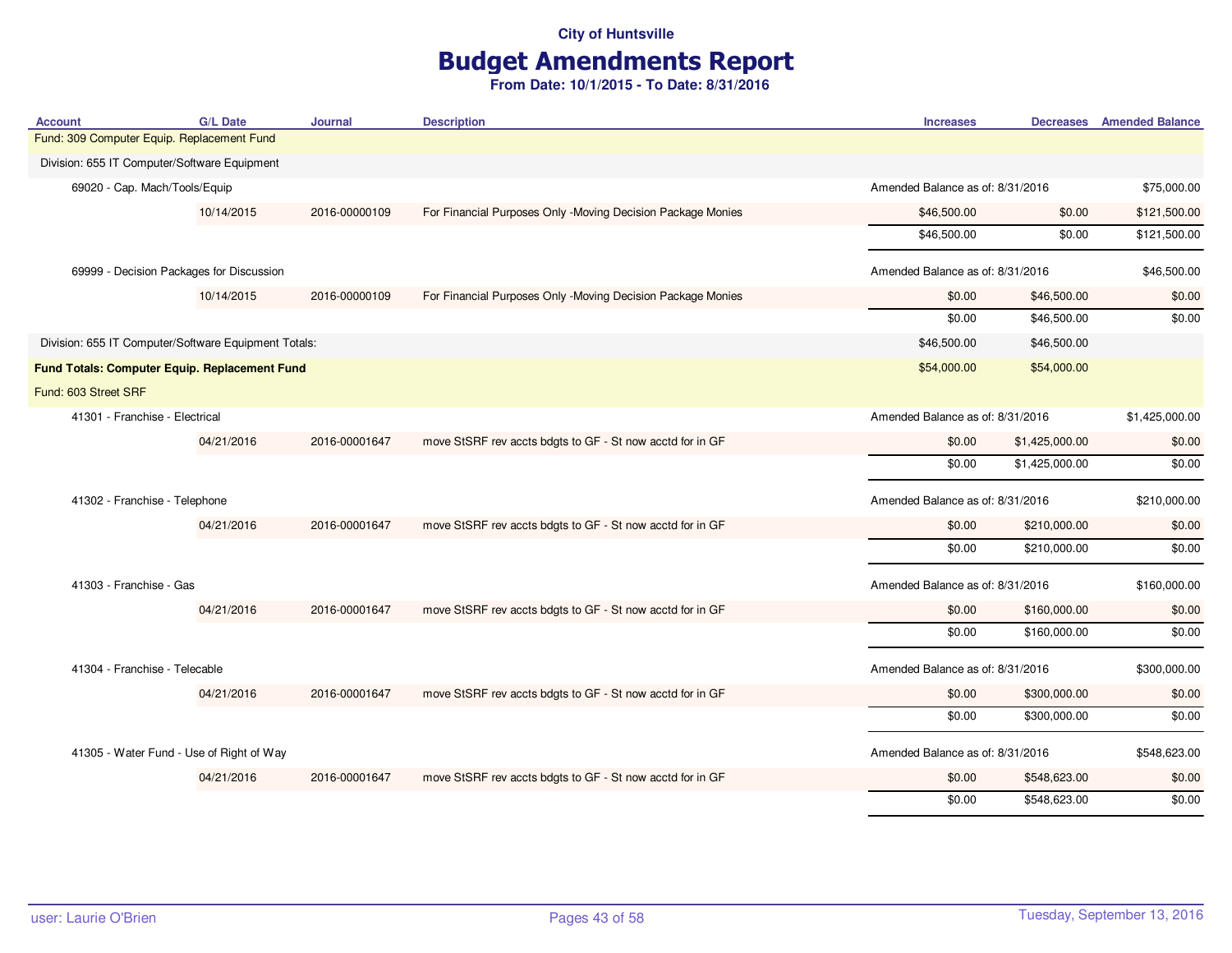## Budget Amendments Report

| <b>Account</b>                             | <b>G/L Date</b>                                     | Journal       | <b>Description</b>                                             | <b>Increases</b>                 |              | <b>Decreases</b> Amended Balance |
|--------------------------------------------|-----------------------------------------------------|---------------|----------------------------------------------------------------|----------------------------------|--------------|----------------------------------|
| Fund: 603 Street SRF                       |                                                     |               |                                                                |                                  |              |                                  |
| 41306 - WW Fund - Use of Right of Way      |                                                     |               |                                                                | Amended Balance as of: 8/31/2016 |              | \$300,326.00                     |
|                                            | 04/21/2016                                          | 2016-00001647 | move StSRF rev accts bdgts to GF - St now acctd for in GF      | \$0.00                           | \$300,326.00 | \$0.00                           |
|                                            |                                                     |               |                                                                | \$0.00                           | \$300,326.00 | \$0.00                           |
| 41307 - Solid Waste-Use of Right of Way    |                                                     |               |                                                                | Amended Balance as of: 8/31/2016 |              | \$170,853.00                     |
|                                            | 04/21/2016                                          | 2016-00001647 | move StSRF rev accts bdgts to GF - St now acctd for in GF      | \$0.00                           | \$170,853.00 | \$0.00                           |
|                                            |                                                     |               |                                                                | \$0.00                           | \$170,853.00 | \$0.00                           |
| 41915 - Driveway & Culvert                 |                                                     |               |                                                                | Amended Balance as of: 8/31/2016 |              | \$3,000.00                       |
|                                            | 04/21/2016                                          | 2016-00001647 | move StSRF rev accts bdgts to GF - St now acctd for in GF      | \$0.00                           | \$3,000.00   | \$0.00                           |
|                                            |                                                     |               |                                                                | \$0.00                           | \$3,000.00   | \$0.00                           |
| 41916 - Use of City Equipment or Labor     |                                                     |               |                                                                | Amended Balance as of: 8/31/2016 |              | \$40,000.00                      |
|                                            | 04/21/2016                                          | 2016-00001647 | move StSRF rev accts bdgts to GF - St now acctd for in GF      | \$0.00                           | \$40,000.00  | \$0.00                           |
|                                            |                                                     |               |                                                                | \$0.00                           | \$40,000.00  | \$0.00                           |
| 42602 - Interest Income                    |                                                     |               |                                                                | Amended Balance as of: 8/31/2016 |              | \$2,000.00                       |
|                                            | 04/21/2016                                          | 2016-00001647 | move StSRF rev accts bdgts to GF - St now acctd for in GF      | \$0.00                           | \$2,000.00   | \$0.00                           |
|                                            |                                                     |               |                                                                | \$0.00                           | \$2,000.00   | \$0.00                           |
| 43201 - Miscellaneous Revenues             |                                                     |               |                                                                | Amended Balance as of: 8/31/2016 |              | \$1,000.00                       |
|                                            | 04/21/2016                                          | 2016-00001647 | move StSRF rev accts bdgts to GF - St now acctd for in GF      | \$0.00                           | \$1,000.00   | \$0.00                           |
|                                            |                                                     |               |                                                                | \$0.00                           | \$1,000.00   | \$0.00                           |
| 43404 - Charge to Wstwtr Fund              |                                                     |               |                                                                | Amended Balance as of: 8/31/2016 |              | \$240,999.00                     |
|                                            | 04/21/2016                                          | 2016-00001648 | remove StSRF rev acct bdgt for WW reimb for Drain & Sweep Divs | \$0.00                           | \$240,999.00 | \$0.00                           |
|                                            |                                                     |               |                                                                | \$0.00                           | \$240,999.00 | \$0.00                           |
| Division: 1603 Nondepartmental Street Fund |                                                     |               |                                                                |                                  |              |                                  |
|                                            | 51140 - Adjustments for Step/COLA/Other PR Benefits |               |                                                                | Amended Balance as of: 8/31/2016 |              | \$28,718.00                      |
|                                            | 04/01/2016                                          | 2016-00001400 | BA-financial tracking moving Street fund expenses into GF & WW | \$0.00                           | \$28,718.00  | \$0.00                           |
|                                            |                                                     |               |                                                                | \$0.00                           | \$28,718.00  | \$0.00                           |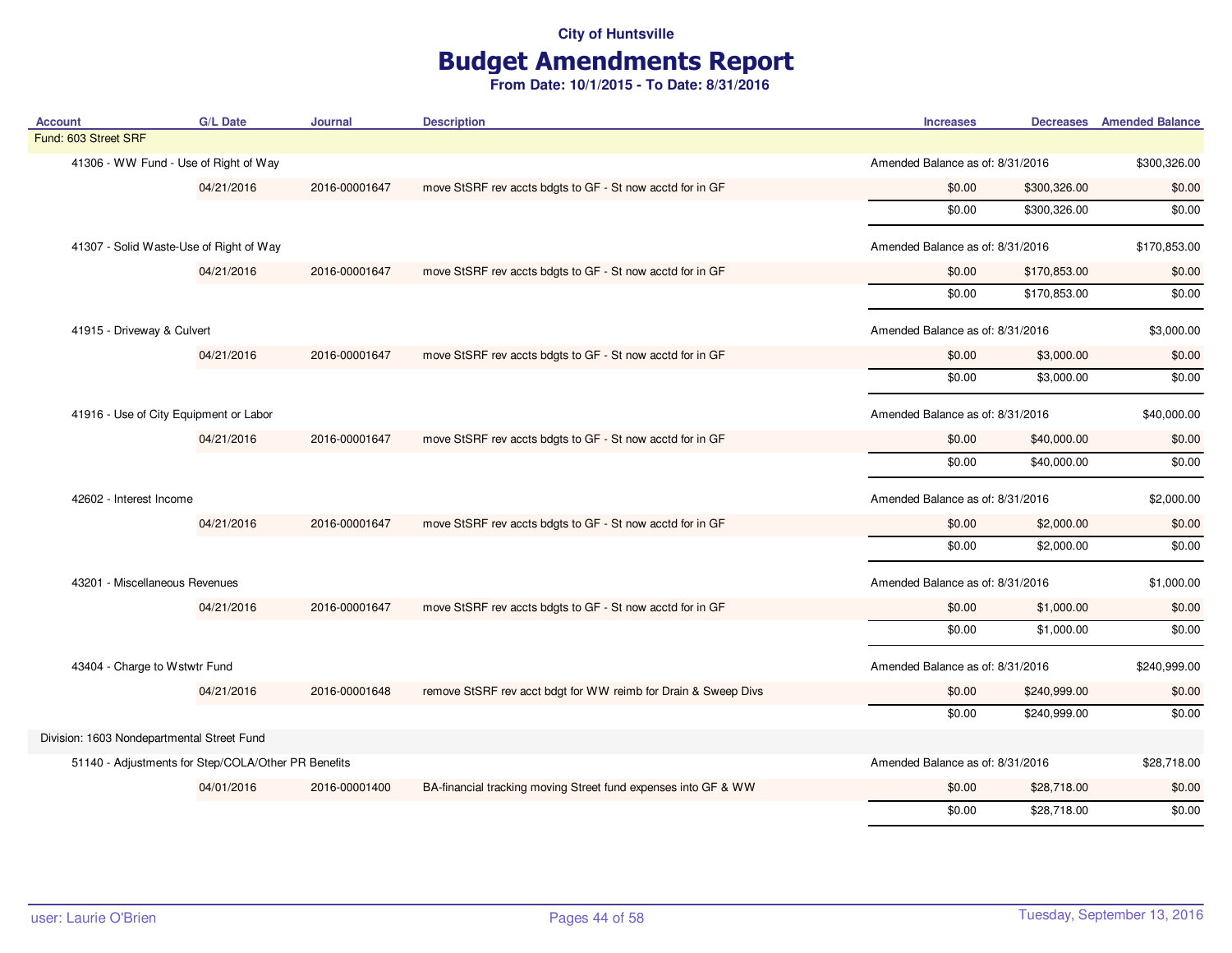## Budget Amendments Report

| <b>Account</b>                             | <b>G/L Date</b> | <b>Journal</b> | <b>Description</b>                                             | <b>Increases</b>                 |                                  | <b>Decreases</b> Amended Balance |
|--------------------------------------------|-----------------|----------------|----------------------------------------------------------------|----------------------------------|----------------------------------|----------------------------------|
| Fund: 603 Street SRF                       |                 |                |                                                                |                                  |                                  |                                  |
| Division: 1603 Nondepartmental Street Fund |                 |                |                                                                |                                  |                                  |                                  |
| 56012 - Insurance - Fleet                  |                 |                |                                                                |                                  | Amended Balance as of: 8/31/2016 |                                  |
|                                            | 04/01/2016      | 2016-00001400  | BA-financial tracking moving Street fund expenses into GF & WW | \$0.00                           | \$14,300.00                      | \$0.00                           |
|                                            |                 |                |                                                                | \$0.00                           | \$14,300.00                      | \$0.00                           |
| 56060 - Retiree Health Insur Premiums      |                 |                |                                                                | Amended Balance as of: 8/31/2016 |                                  | \$44,000.00                      |
|                                            | 04/01/2016      | 2016-00001400  | BA-financial tracking moving Street fund expenses into GF & WW | \$0.00                           | \$44,000.00                      | \$0.00                           |
|                                            |                 |                |                                                                | \$0.00                           | \$44,000.00                      | \$0.00                           |
| 91240 - Transfer to General Fund           |                 |                |                                                                | Amended Balance as of: 8/31/2016 |                                  | \$4,000.00                       |
|                                            | 04/21/2016      | 2016-00001649  | clr Adm O/H bdgts in StSRF and reduce rev accts bdgts in GF    | \$0.00                           | \$4,000.00                       | \$0.00                           |
|                                            |                 |                |                                                                | \$0.00                           | \$4,000.00                       | \$0.00                           |
| 93170 - Admin Cost Reimburse - General     |                 |                |                                                                | Amended Balance as of: 8/31/2016 |                                  | \$238,989.00                     |
|                                            | 04/21/2016      | 2016-00001649  | clr Adm O/H bdgts in StSRF and reduce rev accts bdgts in GF    | \$0.00                           | \$238,989.00                     | \$0.00                           |
|                                            |                 |                |                                                                | \$0.00                           | \$238,989.00                     | \$0.00                           |
| 93388 - Admin Costs Fleet                  |                 |                |                                                                | Amended Balance as of: 8/31/2016 |                                  | \$54,036.00                      |
|                                            | 04/21/2016      | 2016-00001649  | clr Adm O/H bdgts in StSRF and reduce rev accts bdgts in GF    | \$0.00                           | \$54,036.00                      | \$0.00                           |
|                                            |                 |                |                                                                | \$0.00                           | \$54,036.00                      | \$0.00                           |
| 93640 - Admin Costs IT Operations          |                 |                |                                                                | Amended Balance as of: 8/31/2016 |                                  | \$65,898.00                      |
|                                            | 04/21/2016      | 2016-00001649  | clr Adm O/H bdgts in StSRF and reduce rev accts bdgts in GF    | \$0.00                           | \$65,898.00                      | \$0.00                           |
|                                            |                 |                |                                                                | \$0.00                           | \$65,898.00                      | \$0.00                           |
| 93720 - Admin Costs Plan/Develop           |                 |                |                                                                | Amended Balance as of: 8/31/2016 |                                  | \$294,875.00                     |
|                                            | 04/21/2016      | 2016-00001649  | clr Adm O/H bdgts in StSRF and reduce rev accts bdgts in GF    | \$0.00                           | \$294,875.00                     | \$0.00                           |
|                                            |                 |                |                                                                | \$0.00                           | \$294,875.00                     | \$0.00                           |
| 94306 - Transfer - Equip Replace Fund      |                 |                |                                                                | Amended Balance as of: 8/31/2016 |                                  | \$200,393.00                     |
|                                            | 04/01/2016      | 2016-00001400  | BA-financial tracking moving Street fund expenses into GF & WW | \$0.00                           | \$200,393.00                     | \$0.00                           |
|                                            |                 |                |                                                                | \$0.00                           | \$200,393.00                     | \$0.00                           |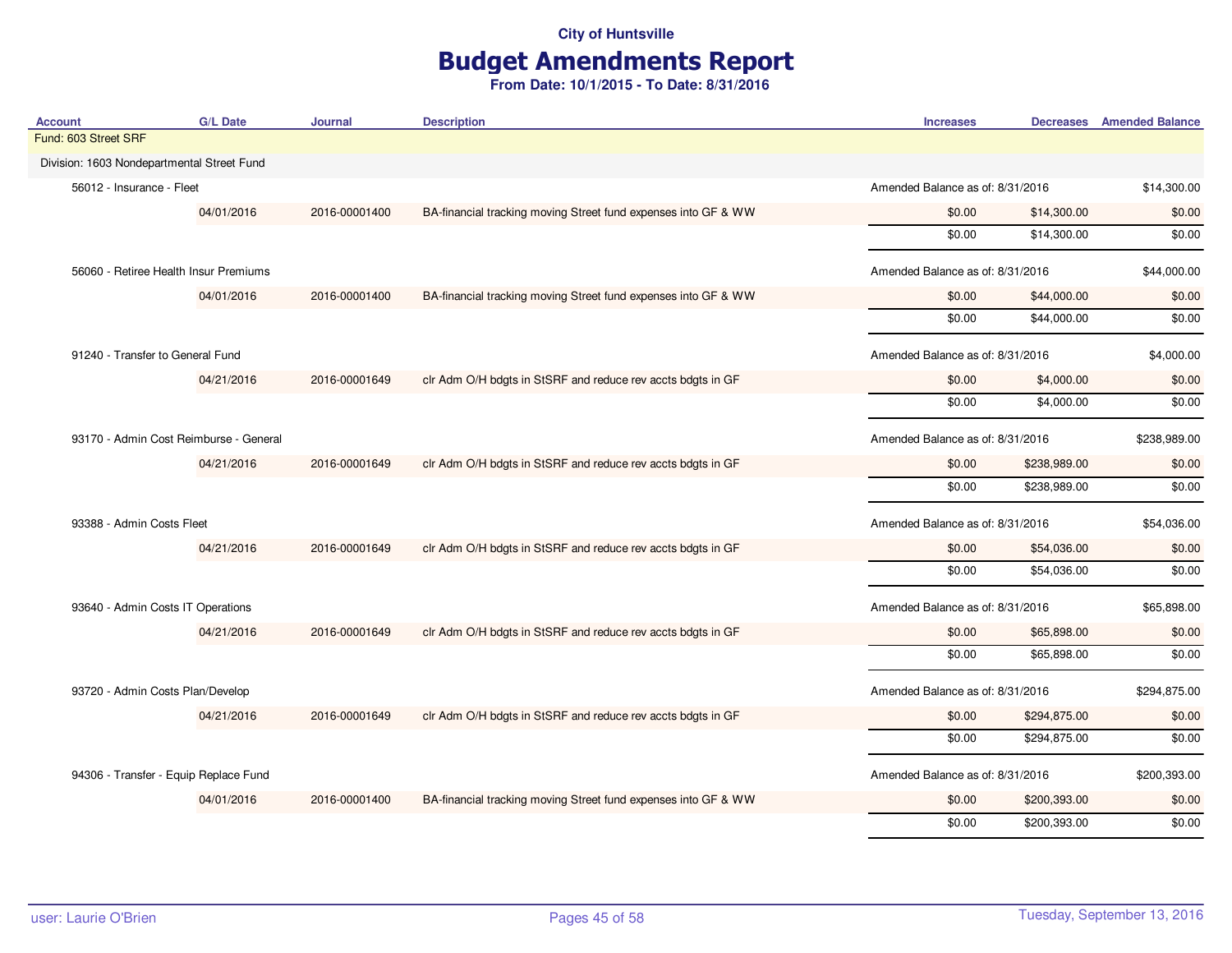## Budget Amendments Report

| <b>Account</b>                                     | <b>G/L Date</b> | <b>Journal</b> | <b>Description</b>                                             | <b>Increases</b>                 | <b>Decreases</b> Amended Balance |
|----------------------------------------------------|-----------------|----------------|----------------------------------------------------------------|----------------------------------|----------------------------------|
| Fund: 603 Street SRF                               |                 |                |                                                                |                                  |                                  |
| Division: 1603 Nondepartmental Street Fund         |                 |                |                                                                |                                  |                                  |
| 94309 - Transfer - Computer Replace Fd             |                 |                |                                                                | Amended Balance as of: 8/31/2016 | \$7,500.00                       |
|                                                    | 04/01/2016      | 2016-00001400  | BA-financial tracking moving Street fund expenses into GF & WW | \$7,500.00<br>\$0.00             | \$0.00                           |
|                                                    |                 |                |                                                                | \$7,500.00<br>\$0.00             | \$0.00                           |
| 99100 - Future Appropriations                      |                 |                |                                                                | Amended Balance as of: 8/31/2016 | \$129,645.00                     |
|                                                    | 04/01/2016      | 2016-00001400  | BA-financial tracking moving Street fund expenses into GF & WW | \$0.00<br>\$129,645.00           | \$0.00                           |
|                                                    |                 |                |                                                                | \$0.00<br>\$129,645.00           | \$0.00                           |
| Division: 1603 Nondepartmental Street Fund Totals: |                 |                |                                                                | \$0.00<br>\$1,082,354.00         |                                  |
| Division: 323 Streets                              |                 |                |                                                                |                                  |                                  |
| 51111 - Salaries - Full Time                       |                 |                |                                                                | Amended Balance as of: 8/31/2016 | \$450,517.00                     |
|                                                    | 04/01/2016      | 2016-00001428  | BA financial tracking moving Street fund expenses into GF & WW | \$0.00<br>\$450,517.00           | \$0.00                           |
|                                                    |                 |                |                                                                | \$0.00<br>\$450,517.00           | \$0.00                           |
| 51115 - Seasonal                                   |                 |                |                                                                | Amended Balance as of: 8/31/2016 | \$46,589.00                      |
|                                                    | 04/01/2016      | 2016-00001428  | BA financial tracking moving Street fund expenses into GF & WW | \$0.00<br>\$46,589.00            | \$0.00                           |
|                                                    |                 |                |                                                                | \$0.00<br>\$46,589.00            | \$0.00                           |
| 51121 - Longevity                                  |                 |                |                                                                | Amended Balance as of: 8/31/2016 | \$7,298.00                       |
|                                                    | 04/01/2016      | 2016-00001428  | BA financial tracking moving Street fund expenses into GF & WW | \$0.00<br>\$7,298.00             | \$0.00                           |
|                                                    |                 |                |                                                                | \$0.00<br>\$7,298.00             | \$0.00                           |
| 51130 - Overtime                                   |                 |                |                                                                | Amended Balance as of: 8/31/2016 | \$13,195.00                      |
|                                                    | 04/01/2016      | 2016-00001428  | BA financial tracking moving Street fund expenses into GF & WW | \$0.00<br>\$13,195.00            | \$0.00                           |
|                                                    |                 |                |                                                                | \$0.00<br>\$13,195.00            | \$0.00                           |
| 51201 - TMRS Retirement                            |                 |                |                                                                | Amended Balance as of: 8/31/2016 | \$82,097.00                      |
|                                                    | 04/01/2016      | 2016-00001428  | BA financial tracking moving Street fund expenses into GF & WW | \$82,097.00<br>\$0.00            | \$0.00                           |
|                                                    |                 |                |                                                                | \$0.00<br>\$82,097.00            | \$0.00                           |
|                                                    |                 |                |                                                                |                                  |                                  |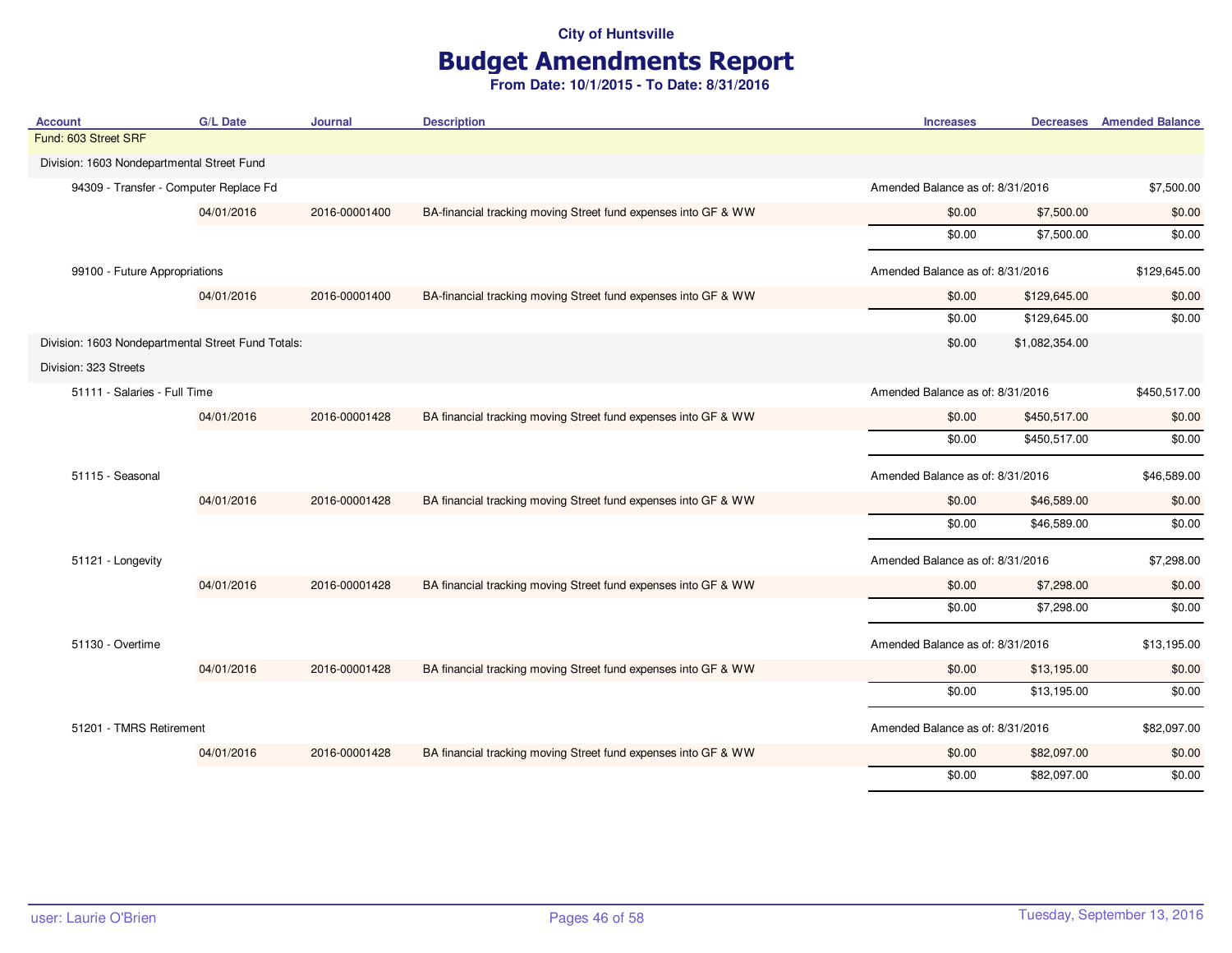## Budget Amendments Report

| <b>Account</b>                  | <b>G/L Date</b> | Journal       | <b>Description</b>                                             | <b>Increases</b>                 |             | <b>Decreases</b> Amended Balance |
|---------------------------------|-----------------|---------------|----------------------------------------------------------------|----------------------------------|-------------|----------------------------------|
| Fund: 603 Street SRF            |                 |               |                                                                |                                  |             |                                  |
| Division: 323 Streets           |                 |               |                                                                |                                  |             |                                  |
| 51202 - Health Insurance        |                 |               |                                                                | Amended Balance as of: 8/31/2016 |             | \$98,365.00                      |
|                                 | 04/01/2016      | 2016-00001428 | BA financial tracking moving Street fund expenses into GF & WW | \$0.00                           | \$98,365.00 | \$0.00                           |
|                                 |                 |               |                                                                | \$0.00                           | \$98,365.00 | \$0.00                           |
| 51204 - Workers Comp Insur      |                 |               |                                                                | Amended Balance as of: 8/31/2016 |             | \$8,097.00                       |
|                                 | 04/01/2016      | 2016-00001428 | BA financial tracking moving Street fund expenses into GF & WW | \$0.00                           | \$8,097.00  | \$0.00                           |
|                                 |                 |               |                                                                | \$0.00                           | \$8,097.00  | \$0.00                           |
| 51205 - Medicare Tax            |                 |               |                                                                | Amended Balance as of: 8/31/2016 |             | \$7,506.00                       |
|                                 | 04/01/2016      | 2016-00001428 | BA financial tracking moving Street fund expenses into GF & WW | \$0.00                           | \$7,506.00  | \$0.00                           |
|                                 |                 |               |                                                                | \$0.00                           | \$7,506.00  | \$0.00                           |
| 51206 - Unemployment Comp Insur |                 |               |                                                                | Amended Balance as of: 8/31/2016 |             | \$125.00                         |
|                                 | 04/01/2016      | 2016-00001428 | BA financial tracking moving Street fund expenses into GF & WW | \$0.00                           | \$125.00    | \$0.00                           |
|                                 |                 |               |                                                                | \$0.00                           | \$125.00    | \$0.00                           |
| 52010 - Office Supplies         |                 |               |                                                                | Amended Balance as of: 8/31/2016 |             | \$300.00                         |
|                                 | 04/01/2016      | 2016-00001428 | BA financial tracking moving Street fund expenses into GF & WW | \$0.00                           | \$300.00    | \$0.00                           |
|                                 |                 |               |                                                                | \$0.00                           | \$300.00    | \$0.00                           |
| 52030 - Clothing                |                 |               |                                                                | Amended Balance as of: 8/31/2016 |             | \$9,276.00                       |
|                                 | 04/01/2016      | 2016-00001428 | BA financial tracking moving Street fund expenses into GF & WW | \$0.00                           | \$9,276.00  | \$0.00                           |
|                                 |                 |               |                                                                | \$0.00                           | \$9,276.00  | \$0.00                           |
| 52031 - Clothing - Safety Gear  |                 |               |                                                                | Amended Balance as of: 8/31/2016 |             | \$3,648.00                       |
|                                 | 04/01/2016      | 2016-00001428 | BA financial tracking moving Street fund expenses into GF & WW | \$0.00                           | \$3,648.00  | \$0.00                           |
|                                 |                 |               |                                                                | \$0.00                           | \$3,648.00  | \$0.00                           |
| 52040 - Fuel                    |                 |               |                                                                | Amended Balance as of: 8/31/2016 |             | \$75,000.00                      |
|                                 | 04/01/2016      | 2016-00001428 | BA financial tracking moving Street fund expenses into GF & WW | \$0.00                           | \$75,000.00 | \$0.00                           |
|                                 |                 |               |                                                                | \$0.00                           | \$75,000.00 | \$0.00                           |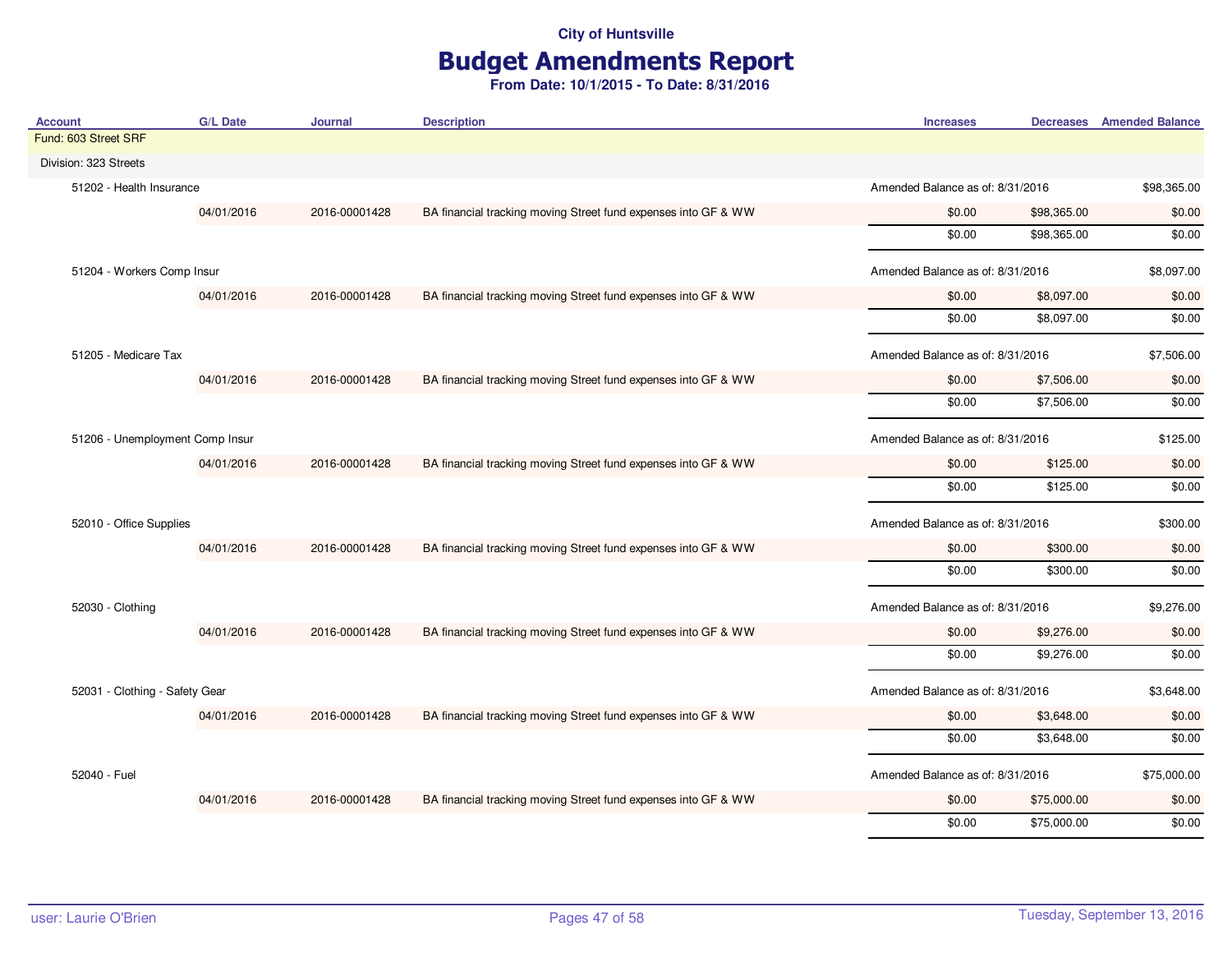# Budget Amendments Report

| Account                                  | <b>G/L Date</b> | Journal       | <b>Description</b>                                             | <b>Increases</b>                 |             | <b>Decreases</b> Amended Balance |
|------------------------------------------|-----------------|---------------|----------------------------------------------------------------|----------------------------------|-------------|----------------------------------|
| Fund: 603 Street SRF                     |                 |               |                                                                |                                  |             |                                  |
| Division: 323 Streets                    |                 |               |                                                                |                                  |             |                                  |
| 52050 - Minor Tools/Instruments          |                 |               |                                                                | Amended Balance as of: 8/31/2016 |             | \$2,400.00                       |
|                                          | 04/01/2016      | 2016-00001428 | BA financial tracking moving Street fund expenses into GF & WW | \$0.00                           | \$2,400.00  | \$0.00                           |
|                                          |                 |               |                                                                | \$0.00                           | \$2,400.00  | \$0.00                           |
| 52060 - Cleaning Supplies                |                 |               |                                                                | Amended Balance as of: 8/31/2016 |             | \$1,000.00                       |
|                                          | 04/01/2016      | 2016-00001428 | BA financial tracking moving Street fund expenses into GF & WW | \$0.00                           | \$1,000.00  | \$0.00                           |
|                                          |                 |               |                                                                | \$0.00                           | \$1,000.00  | \$0.00                           |
| 52070 - Chemical Supplies                |                 |               |                                                                | Amended Balance as of: 8/31/2016 |             | \$700.00                         |
|                                          | 04/01/2016      | 2016-00001428 | BA financial tracking moving Street fund expenses into GF & WW | \$0.00                           | \$700.00    | \$0.00                           |
|                                          |                 |               |                                                                | \$0.00                           | \$700.00    | \$0.00                           |
| 52100 - Traffic Supplies                 |                 |               |                                                                | Amended Balance as of: 8/31/2016 |             | \$19,000.00                      |
|                                          | 04/01/2016      | 2016-00001428 | BA financial tracking moving Street fund expenses into GF & WW | \$0.00                           | \$19,000.00 | \$0.00                           |
|                                          |                 |               |                                                                | \$0.00                           | \$19,000.00 | \$0.00                           |
| 52130 - Other Supplies                   |                 |               |                                                                | Amended Balance as of: 8/31/2016 |             | \$600.00                         |
|                                          | 04/01/2016      | 2016-00001428 | BA financial tracking moving Street fund expenses into GF & WW | \$0.00                           | \$600.00    | \$0.00                           |
|                                          |                 |               |                                                                | \$0.00                           | \$600.00    | \$0.00                           |
| 52200 - Non Capital Equipment Purchases  |                 |               |                                                                | Amended Balance as of: 8/31/2016 |             | \$6,000.00                       |
|                                          | 10/01/2015      | 2016-00000012 | For Financial Purposes Only-Moving Decision Package Monies     | \$15,000.00                      | \$0.00      | \$21,000.00                      |
|                                          | 04/01/2016      | 2016-00001428 | BA financial tracking moving Street fund expenses into GF & WW | \$0.00                           | \$21,000.00 | \$0.00                           |
|                                          |                 |               |                                                                | \$15,000.00                      | \$21,000.00 | \$0.00                           |
| 52999 - Decision Packages for Discussion |                 |               |                                                                | Amended Balance as of: 8/31/2016 |             | \$15,000.00                      |
|                                          | 10/01/2015      | 2016-00000012 | For Financial Purposes Only-Moving Decision Package Monies     | \$0.00                           | \$15,000.00 | \$0.00                           |
|                                          |                 |               |                                                                | \$0.00                           | \$15,000.00 | \$0.00                           |
|                                          |                 |               |                                                                |                                  |             |                                  |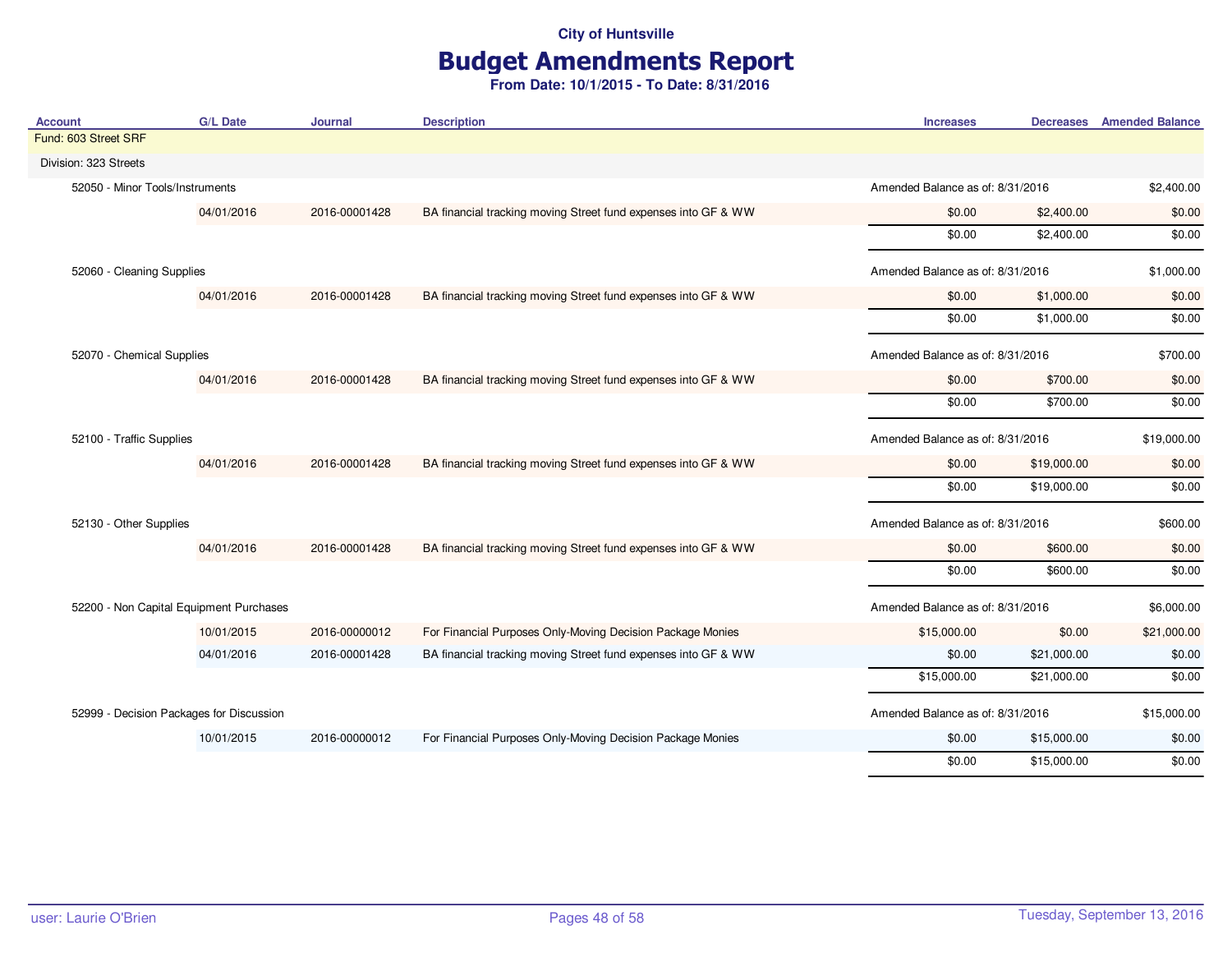## Budget Amendments Report

| <b>Account</b>                            | <b>G/L Date</b> | Journal       | <b>Description</b>                                             | <b>Increases</b>                 |              | <b>Decreases</b> Amended Balance |
|-------------------------------------------|-----------------|---------------|----------------------------------------------------------------|----------------------------------|--------------|----------------------------------|
| Fund: 603 Street SRF                      |                 |               |                                                                |                                  |              |                                  |
| Division: 323 Streets                     |                 |               |                                                                |                                  |              |                                  |
| 53050 - Maint-Street/Curbs/Gutters        |                 |               |                                                                | Amended Balance as of: 8/31/2016 |              | \$180,000.00                     |
|                                           | 04/01/2016      | 2016-00001428 | BA financial tracking moving Street fund expenses into GF & WW | \$0.00                           | \$180,000.00 | \$0.00                           |
|                                           |                 |               |                                                                | \$0.00                           | \$180,000.00 | \$0.00                           |
| 53051 - Street Infrastructure Project     |                 |               |                                                                | Amended Balance as of: 8/31/2016 |              | \$662,013.00                     |
|                                           | 04/01/2016      | 2016-00001428 | BA financial tracking moving Street fund expenses into GF & WW | \$0.00                           | \$662,013.00 | \$0.00                           |
|                                           |                 |               |                                                                | \$0.00                           | \$662,013.00 | \$0.00                           |
| 53053 - Street Lighting                   |                 |               |                                                                | Amended Balance as of: 8/31/2016 |              | \$1,000.00                       |
|                                           | 04/01/2016      | 2016-00001428 | BA financial tracking moving Street fund expenses into GF & WW | \$0.00                           | \$1,000.00   | \$0.00                           |
|                                           |                 |               |                                                                | \$0.00                           | \$1,000.00   | \$0.00                           |
| 53160 - Sidewalks Maintenance             |                 |               |                                                                | Amended Balance as of: 8/31/2016 |              | \$5,000.00                       |
|                                           | 04/01/2016      | 2016-00001428 | BA financial tracking moving Street fund expenses into GF & WW | \$0.00                           | \$5,000.00   | \$0.00                           |
|                                           |                 |               |                                                                | \$0.00                           | \$5,000.00   | \$0.00                           |
| 53170 - Street Sign Replacement           |                 |               |                                                                | Amended Balance as of: 8/31/2016 |              | \$15,000.00                      |
|                                           | 04/01/2016      | 2016-00001428 | BA financial tracking moving Street fund expenses into GF & WW | \$0.00                           | \$15,000.00  | \$0.00                           |
|                                           |                 |               |                                                                | \$0.00                           | \$15,000.00  | \$0.00                           |
| 54020 - Maint - Mach/Tools/Instruments    |                 |               |                                                                | Amended Balance as of: 8/31/2016 |              | \$500.00                         |
|                                           | 04/01/2016      | 2016-00001428 | BA financial tracking moving Street fund expenses into GF & WW | \$0.00                           | \$500.00     | \$0.00                           |
|                                           |                 |               |                                                                | \$0.00                           | \$500.00     | \$0.00                           |
| 54040 - Vehicle and Equipment Maintenance |                 |               |                                                                | Amended Balance as of: 8/31/2016 |              | \$70,000.00                      |
|                                           | 04/01/2016      | 2016-00001428 | BA financial tracking moving Street fund expenses into GF & WW | \$0.00                           | \$70,000.00  | \$0.00                           |
|                                           |                 |               |                                                                | \$0.00                           | \$70,000.00  | \$0.00                           |
| 55010 - Rental of Equipment               |                 |               |                                                                | Amended Balance as of: 8/31/2016 |              | \$700.00                         |
|                                           | 04/01/2016      | 2016-00001428 | BA financial tracking moving Street fund expenses into GF & WW | \$0.00                           | \$700.00     | \$0.00                           |
|                                           |                 |               |                                                                | \$0.00                           | \$700.00     | \$0.00                           |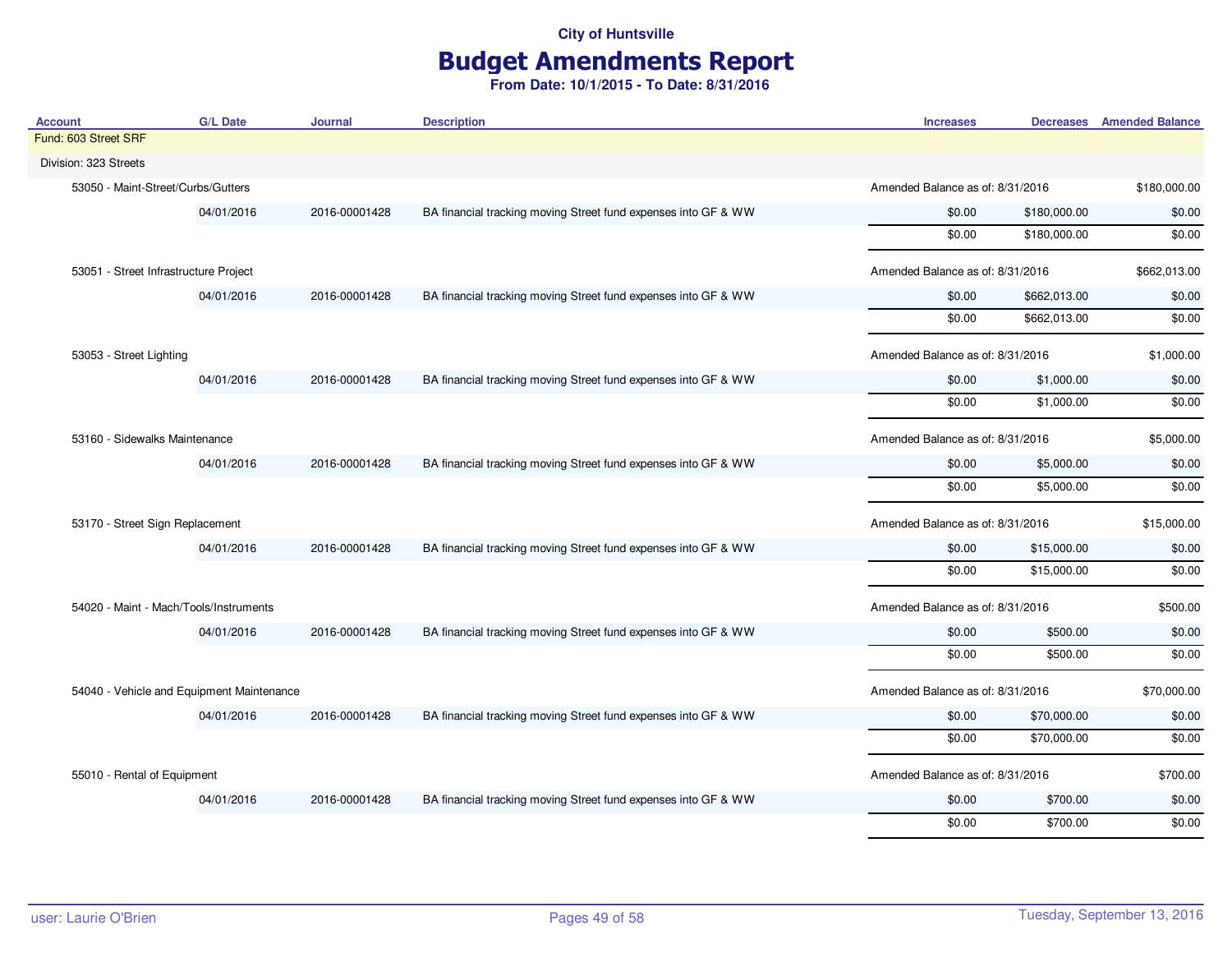# Budget Amendments Report

| <b>Account</b>                        | <b>G/L Date</b> | <b>Journal</b> | <b>Description</b>                                             | <b>Increases</b>                 |                | <b>Decreases</b> Amended Balance |
|---------------------------------------|-----------------|----------------|----------------------------------------------------------------|----------------------------------|----------------|----------------------------------|
| Fund: 603 Street SRF                  |                 |                |                                                                |                                  |                |                                  |
| Division: 323 Streets                 |                 |                |                                                                |                                  |                |                                  |
| 55030 - Long Distance/Circuit Ch      |                 |                |                                                                | Amended Balance as of: 8/31/2016 |                | \$30.00                          |
|                                       | 04/01/2016      | 2016-00001428  | BA financial tracking moving Street fund expenses into GF & WW | \$0.00                           | \$30.00        | \$0.00                           |
|                                       |                 |                |                                                                | \$0.00                           | \$30.00        | \$0.00                           |
| 55034 - Communication & Data Services |                 |                |                                                                | Amended Balance as of: 8/31/2016 |                | \$6,900.00                       |
|                                       | 04/01/2016      | 2016-00001428  | BA financial tracking moving Street fund expenses into GF & WW | \$0.00                           | \$6,900.00     | \$0.00                           |
|                                       |                 |                |                                                                | \$0.00                           | \$6,900.00     | \$0.00                           |
| 55040 - Electric                      |                 |                |                                                                | Amended Balance as of: 8/31/2016 |                | \$300,000.00                     |
|                                       | 04/01/2016      | 2016-00001428  | BA financial tracking moving Street fund expenses into GF & WW | \$0.00                           | \$300,000.00   | \$0.00                           |
|                                       |                 |                |                                                                | \$0.00                           | \$300,000.00   | \$0.00                           |
| 55080 - Travel & Training             |                 |                |                                                                | Amended Balance as of: 8/31/2016 |                | \$4,000.00                       |
|                                       | 04/01/2016      | 2016-00001428  | BA financial tracking moving Street fund expenses into GF & WW | \$0.00                           | \$4,000.00     | \$0.00                           |
|                                       |                 |                |                                                                | \$0.00                           | \$4,000.00     | \$0.00                           |
| 55090 - Memberships/Subscriptions     |                 |                |                                                                | Amended Balance as of: 8/31/2016 |                | \$412.00                         |
|                                       | 04/01/2016      | 2016-00001428  | BA financial tracking moving Street fund expenses into GF & WW | \$0.00                           | \$412.00       | \$0.00                           |
|                                       |                 |                |                                                                | \$0.00                           | \$412.00       | \$0.00                           |
| 55195 - Cellular Phone Charges        |                 |                |                                                                | Amended Balance as of: 8/31/2016 |                | \$2,030.00                       |
|                                       | 04/01/2016      | 2016-00001428  | BA financial tracking moving Street fund expenses into GF & WW | \$0.00                           | \$2,030.00     | \$0.00                           |
|                                       |                 |                |                                                                | \$0.00                           | \$2,030.00     | \$0.00                           |
| 57100 - Street Light Installation     |                 |                |                                                                | Amended Balance as of: 8/31/2016 |                | \$15,000.00                      |
|                                       | 04/01/2016      | 2016-00001428  | BA financial tracking moving Street fund expenses into GF & WW | \$0.00                           | \$15,000.00    | \$0.00                           |
|                                       |                 |                |                                                                | \$0.00                           | \$15,000.00    | \$0.00                           |
| Division: 323 Streets Totals:         |                 |                |                                                                | \$15,000.00                      | \$2,124,298.00 |                                  |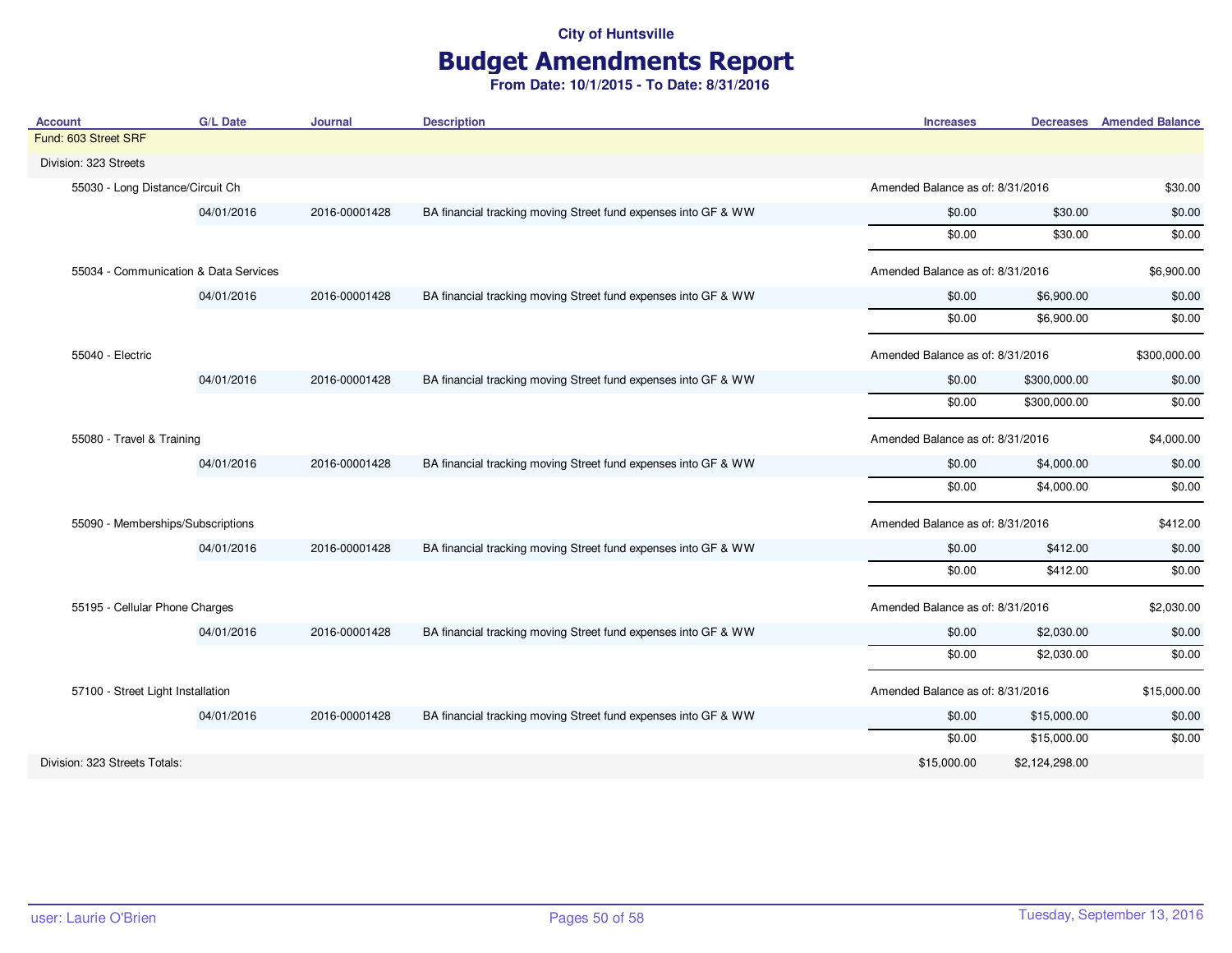# Budget Amendments Report

| <b>Account</b>                  | <b>G/L Date</b> | <b>Journal</b> | <b>Description</b>                                             | <b>Increases</b>                 |             | <b>Decreases</b> Amended Balance |
|---------------------------------|-----------------|----------------|----------------------------------------------------------------|----------------------------------|-------------|----------------------------------|
| Fund: 603 Street SRF            |                 |                |                                                                |                                  |             |                                  |
| Division: 382 Street Sweeping   |                 |                |                                                                |                                  |             |                                  |
| 51111 - Salaries - Full Time    |                 |                |                                                                | Amended Balance as of: 8/31/2016 |             | \$32,808.10                      |
|                                 | 04/01/2016      | 2016-00001427  | BA financial tracking moving Street fund expenses into GF & WW | \$0.00                           | \$32,807.00 | \$1.10                           |
|                                 |                 |                |                                                                | \$0.00                           | \$32,807.00 | \$1.10                           |
| 51121 - Longevity               |                 |                |                                                                | Amended Balance as of: 8/31/2016 |             | \$450.00                         |
|                                 | 04/01/2016      | 2016-00001427  | BA financial tracking moving Street fund expenses into GF & WW | \$0.00                           | \$450.00    | \$0.00                           |
|                                 |                 |                |                                                                | \$0.00                           | \$450.00    | \$0.00                           |
| 51130 - Overtime                |                 |                |                                                                | Amended Balance as of: 8/31/2016 |             | \$1,015.00                       |
|                                 | 04/01/2016      | 2016-00001427  | BA financial tracking moving Street fund expenses into GF & WW | \$0.00                           | \$1,015.00  | \$0.00                           |
|                                 |                 |                |                                                                | \$0.00                           | \$1,015.00  | \$0.00                           |
| 51201 - TMRS Retirement         |                 |                |                                                                | Amended Balance as of: 8/31/2016 |             | \$5,973.79                       |
|                                 | 04/01/2016      | 2016-00001427  | BA financial tracking moving Street fund expenses into GF & WW | \$0.00                           | \$5,974.00  | (\$0.21)                         |
|                                 |                 |                |                                                                | \$0.00                           | \$5,974.00  | (\$0.21)                         |
| 51202 - Health Insurance        |                 |                |                                                                | Amended Balance as of: 8/31/2016 |             | \$8,966.88                       |
|                                 | 04/01/2016      | 2016-00001427  | BA financial tracking moving Street fund expenses into GF & WW | \$0.00                           | \$8,967.00  | (\$0.12)                         |
|                                 |                 |                |                                                                | \$0.00                           | \$8,967.00  | (\$0.12)                         |
| 51204 - Workers Comp Insur      |                 |                |                                                                | Amended Balance as of: 8/31/2016 |             | \$692.38                         |
|                                 | 04/01/2016      | 2016-00001427  | BA financial tracking moving Street fund expenses into GF & WW | \$0.00                           | \$692.00    | \$0.38                           |
|                                 |                 |                |                                                                | \$0.00                           | \$692.00    | \$0.38                           |
| 51205 - Medicare Tax            |                 |                |                                                                | Amended Balance as of: 8/31/2016 |             | \$496.97                         |
|                                 | 04/01/2016      | 2016-00001427  | BA financial tracking moving Street fund expenses into GF & WW | \$0.00                           | \$497.00    | (\$0.03)                         |
|                                 |                 |                |                                                                | \$0.00                           | \$497.00    | (\$0.03)                         |
| 51206 - Unemployment Comp Insur |                 |                |                                                                | Amended Balance as of: 8/31/2016 |             | \$10.47                          |
|                                 | 04/01/2016      | 2016-00001427  | BA financial tracking moving Street fund expenses into GF & WW | \$0.00                           | \$11.00     | (\$0.53)                         |
|                                 |                 |                |                                                                | \$0.00                           | \$11.00     | (\$0.53)                         |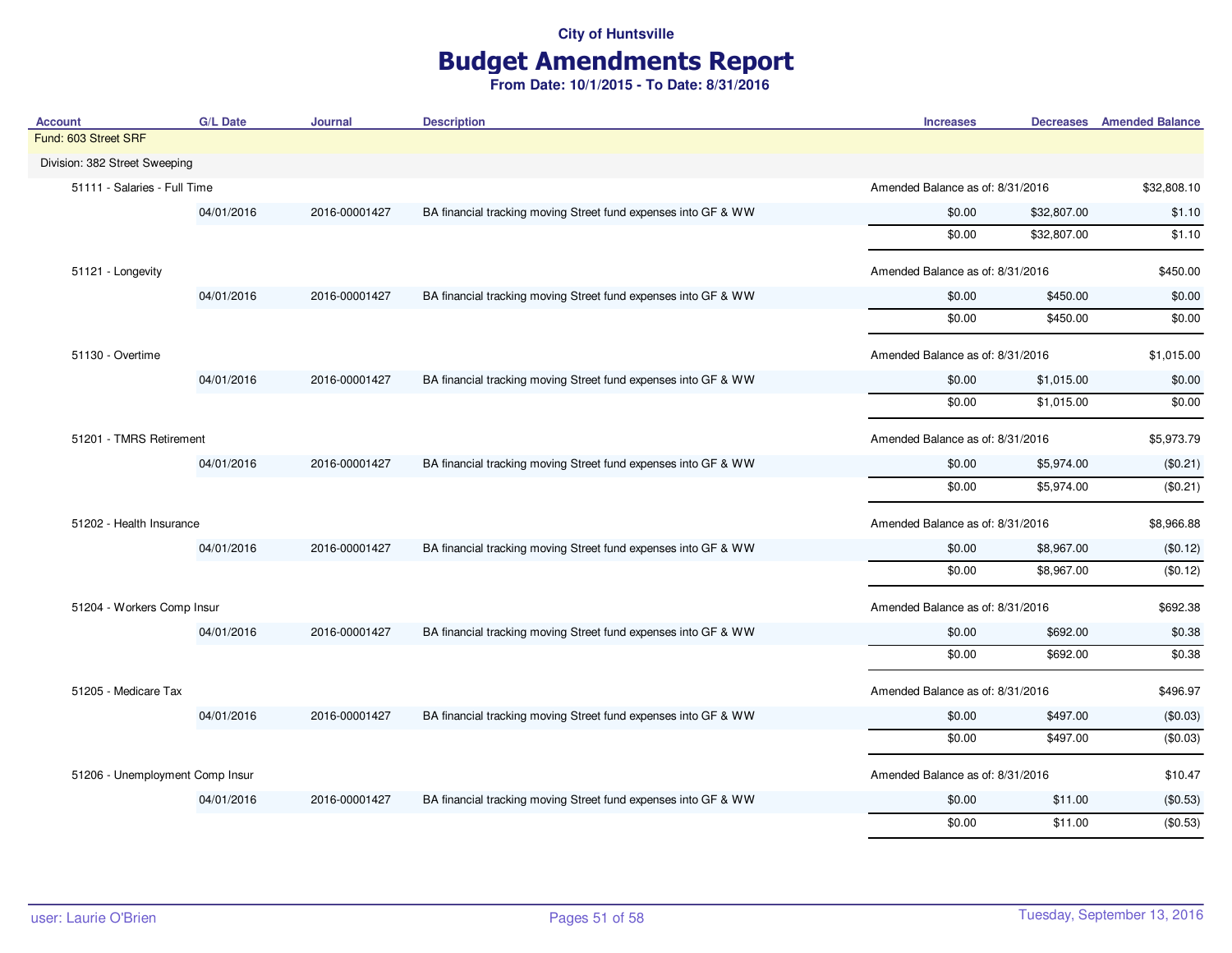# Budget Amendments Report

| <b>Account</b>                            | <b>G/L Date</b> | <b>Journal</b> | <b>Description</b>                                              | <b>Increases</b>                 |                                  | <b>Decreases</b> Amended Balance |
|-------------------------------------------|-----------------|----------------|-----------------------------------------------------------------|----------------------------------|----------------------------------|----------------------------------|
| Fund: 603 Street SRF                      |                 |                |                                                                 |                                  |                                  |                                  |
| Division: 382 Street Sweeping             |                 |                |                                                                 |                                  |                                  |                                  |
| 52030 - Clothing                          |                 |                |                                                                 |                                  | Amended Balance as of: 8/31/2016 |                                  |
|                                           | 04/01/2016      | 2016-00001427  | BA financial tracking moving Street fund expenses into GF & WW  | \$0.00                           | \$773.00                         | \$0.00                           |
|                                           |                 |                |                                                                 | \$0.00                           | \$773.00                         | \$0.00                           |
| 52031 - Clothing - Safety Gear            |                 |                |                                                                 | Amended Balance as of: 8/31/2016 |                                  | \$125.00                         |
|                                           | 04/01/2016      | 2016-00001427  | BA financial tracking moving Street fund expenses into GF & WW  | \$0.00                           | \$125.00                         | \$0.00                           |
|                                           |                 |                |                                                                 | \$0.00                           | \$125.00                         | \$0.00                           |
| 52040 - Fuel                              |                 |                |                                                                 | Amended Balance as of: 8/31/2016 |                                  | \$10,000.00                      |
|                                           | 04/01/2016      | 2016-00001427  | BA financial tracking moving Street fund expenses into GF & WW  | \$0.00                           | \$10,000.00                      | \$0.00                           |
|                                           |                 |                |                                                                 | \$0.00                           | \$10,000.00                      | \$0.00                           |
| 52060 - Cleaning Supplies                 |                 |                |                                                                 | Amended Balance as of: 8/31/2016 |                                  | \$25.00                          |
|                                           | 04/01/2016      | 2016-00001427  | BA financial tracking moving Street fund expenses into GF & WW  | \$0.00                           | \$25.00                          | \$0.00                           |
|                                           |                 |                |                                                                 | \$0.00                           | \$25.00                          | \$0.00                           |
| 54040 - Vehicle and Equipment Maintenance |                 |                |                                                                 | Amended Balance as of: 8/31/2016 |                                  | \$13,000.00                      |
|                                           | 04/01/2016      | 2016-00001427  | BA financial tracking moving Street fund expenses into GF & WW  | \$0.00                           | \$13,000.00                      | \$0.00                           |
|                                           |                 |                |                                                                 | \$0.00                           | \$13,000.00                      | \$0.00                           |
| Division: 382 Street Sweeping Totals:     |                 |                |                                                                 | \$0.00                           | \$74,336.00                      |                                  |
| Division: 384 Drainage Maintenance        |                 |                |                                                                 |                                  |                                  |                                  |
| 51111 - Salaries - Full Time              |                 |                |                                                                 | Amended Balance as of: 8/31/2016 |                                  | \$83,286.84                      |
|                                           | 04/01/2016      | 2016-00001416  | BA financial tracking to move Street fund expenses into GF & WW | \$0.00                           | \$83,286.00                      | \$0.84                           |
|                                           |                 |                |                                                                 | \$0.00                           | \$83,286.00                      | \$0.84                           |
| 51121 - Longevity                         |                 |                |                                                                 | Amended Balance as of: 8/31/2016 |                                  | \$550.00                         |
|                                           | 04/01/2016      | 2016-00001416  | BA financial tracking to move Street fund expenses into GF & WW | \$0.00                           | \$550.00                         | \$0.00                           |
|                                           |                 |                |                                                                 | \$0.00                           | \$550.00                         | \$0.00                           |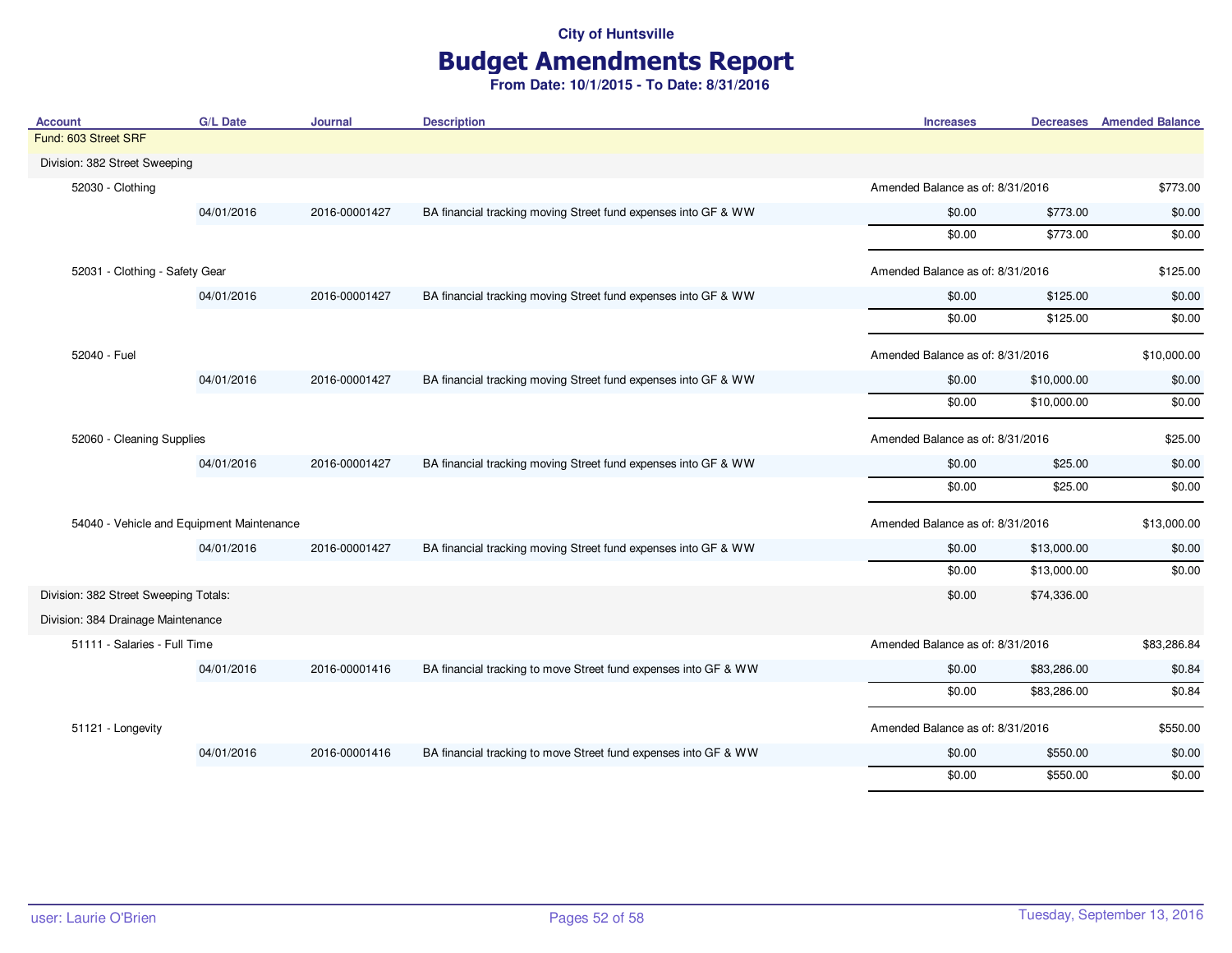## Budget Amendments Report

| <b>Account</b>                     | <b>G/L Date</b> | Journal       | <b>Description</b>                                              | <b>Increases</b>                 |                                  | <b>Decreases</b> Amended Balance |
|------------------------------------|-----------------|---------------|-----------------------------------------------------------------|----------------------------------|----------------------------------|----------------------------------|
| Fund: 603 Street SRF               |                 |               |                                                                 |                                  |                                  |                                  |
| Division: 384 Drainage Maintenance |                 |               |                                                                 |                                  |                                  |                                  |
| 51130 - Overtime                   |                 |               |                                                                 |                                  | Amended Balance as of: 8/31/2016 |                                  |
|                                    | 04/01/2016      | 2016-00001416 | BA financial tracking to move Street fund expenses into GF & WW | \$0.00                           | \$3,045.00                       | \$0.00                           |
|                                    |                 |               |                                                                 | \$0.00                           | \$3,045.00                       | \$0.00                           |
| 51201 - TMRS Retirement            |                 |               |                                                                 | Amended Balance as of: 8/31/2016 |                                  | \$15,143.71                      |
|                                    | 04/01/2016      | 2016-00001416 | BA financial tracking to move Street fund expenses into GF & WW | \$0.00                           | \$15,144.00                      | (\$0.29)                         |
|                                    |                 |               |                                                                 | \$0.00                           | \$15,144.00                      | (\$0.29)                         |
| 51202 - Health Insurance           |                 |               |                                                                 | Amended Balance as of: 8/31/2016 |                                  | \$26,608.08                      |
|                                    | 04/01/2016      | 2016-00001416 | BA financial tracking to move Street fund expenses into GF & WW | \$0.00                           | \$26,608.00                      | \$0.08                           |
|                                    |                 |               |                                                                 | \$0.00                           | \$26,608.00                      | \$0.08                           |
| 51204 - Workers Comp Insur         |                 |               |                                                                 | Amended Balance as of: 8/31/2016 |                                  | \$1,757.34                       |
|                                    | 04/01/2016      | 2016-00001416 | BA financial tracking to move Street fund expenses into GF & WW | \$0.00                           | \$1,757.00                       | \$0.34                           |
|                                    |                 |               |                                                                 | \$0.00                           | \$1,757.00                       | \$0.34                           |
| 51205 - Medicare Tax               |                 |               |                                                                 |                                  | Amended Balance as of: 8/31/2016 |                                  |
|                                    | 04/01/2016      | 2016-00001416 | BA financial tracking to move Street fund expenses into GF & WW | \$0.00                           | \$1,260.00                       | (\$0.21)                         |
|                                    |                 |               |                                                                 | \$0.00                           | \$1,260.00                       | (\$0.21)                         |
| 51206 - Unemployment Comp Insur    |                 |               |                                                                 | Amended Balance as of: 8/31/2016 |                                  | \$30.60                          |
|                                    | 04/01/2016      | 2016-00001416 | BA financial tracking to move Street fund expenses into GF & WW | \$0.00                           | \$31.00                          | (\$0.40)                         |
|                                    |                 |               |                                                                 | \$0.00                           | \$31.00                          | (\$0.40)                         |
| 52030 - Clothing                   |                 |               |                                                                 | Amended Balance as of: 8/31/2016 |                                  | \$2,319.00                       |
|                                    | 04/01/2016      | 2016-00001416 | BA financial tracking to move Street fund expenses into GF & WW | \$0.00                           | \$2,319.00                       | \$0.00                           |
|                                    |                 |               |                                                                 | \$0.00                           | \$2,319.00                       | \$0.00                           |
| 52031 - Clothing - Safety Gear     |                 |               |                                                                 | Amended Balance as of: 8/31/2016 |                                  | \$912.00                         |
|                                    | 04/01/2016      | 2016-00001416 | BA financial tracking to move Street fund expenses into GF & WW | \$0.00                           | \$912.00                         | \$0.00                           |
|                                    |                 |               |                                                                 | \$0.00                           | \$912.00                         | \$0.00                           |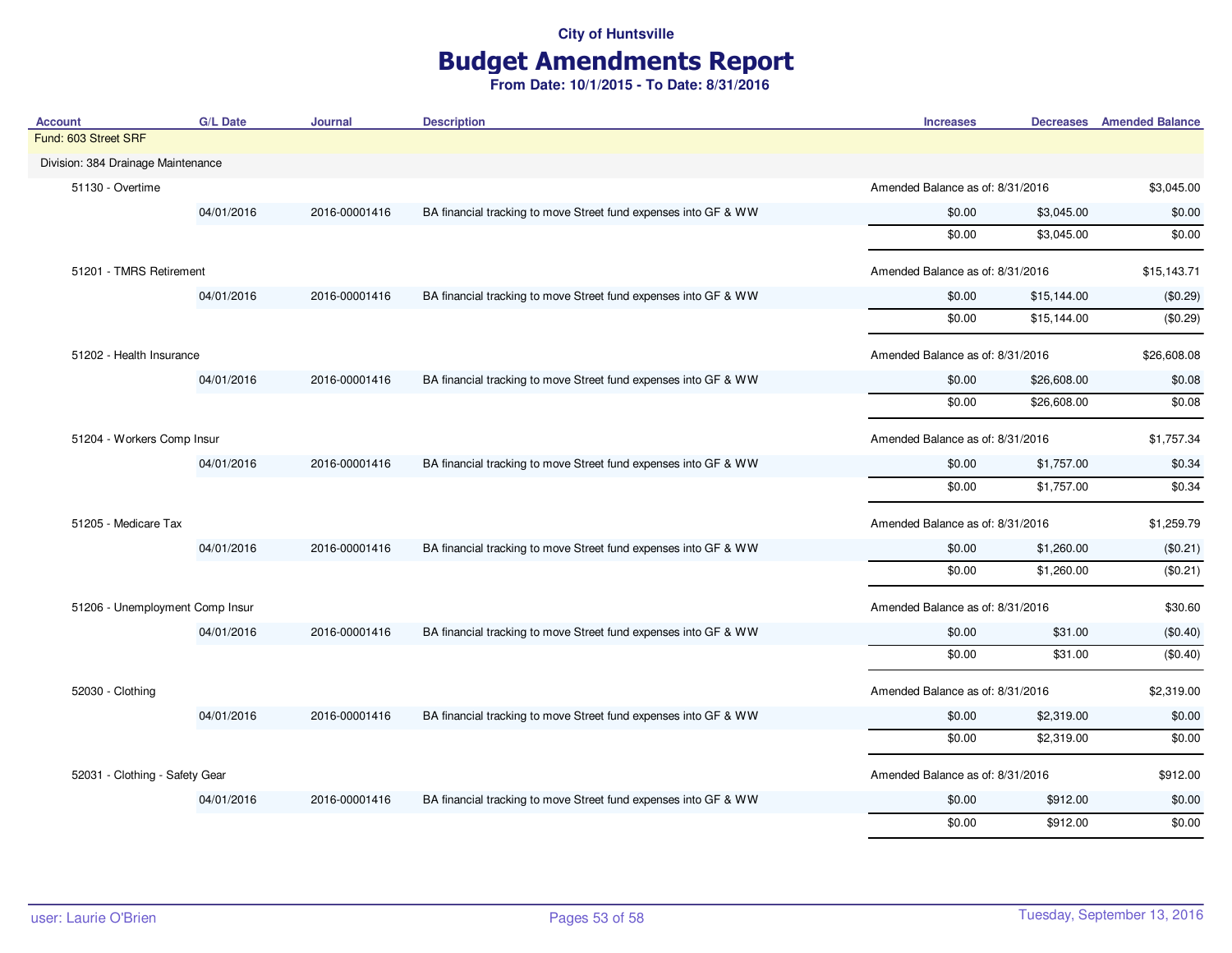## Budget Amendments Report

| <b>Account</b>                         | <b>G/L Date</b>                           | <b>Journal</b> | <b>Description</b>                                              | <b>Increases</b>                 |                                  | <b>Decreases</b> Amended Balance |
|----------------------------------------|-------------------------------------------|----------------|-----------------------------------------------------------------|----------------------------------|----------------------------------|----------------------------------|
| Fund: 603 Street SRF                   |                                           |                |                                                                 |                                  |                                  |                                  |
| Division: 384 Drainage Maintenance     |                                           |                |                                                                 |                                  |                                  |                                  |
| 52040 - Fuel                           |                                           |                |                                                                 |                                  | Amended Balance as of: 8/31/2016 |                                  |
|                                        | 04/01/2016                                | 2016-00001416  | BA financial tracking to move Street fund expenses into GF & WW | \$0.00                           | \$5,500.00                       | \$0.00                           |
|                                        |                                           |                |                                                                 | \$0.00                           | \$5,500.00                       | \$0.00                           |
| 52050 - Minor Tools/Instruments        |                                           |                |                                                                 | Amended Balance as of: 8/31/2016 |                                  | \$200.00                         |
|                                        | 04/01/2016                                | 2016-00001416  | BA financial tracking to move Street fund expenses into GF & WW | \$0.00                           | \$200.00                         | \$0.00                           |
|                                        |                                           |                |                                                                 | \$0.00                           | \$200.00                         | \$0.00                           |
| 52060 - Cleaning Supplies              |                                           |                |                                                                 | Amended Balance as of: 8/31/2016 |                                  | \$100.00                         |
|                                        | 04/01/2016                                | 2016-00001416  | BA financial tracking to move Street fund expenses into GF & WW | \$0.00                           | \$100.00                         | \$0.00                           |
|                                        |                                           |                |                                                                 | \$0.00                           | \$100.00                         | \$0.00                           |
| 52130 - Other Supplies                 |                                           |                |                                                                 | Amended Balance as of: 8/31/2016 |                                  | \$200.00                         |
|                                        | 04/01/2016                                | 2016-00001416  | BA financial tracking to move Street fund expenses into GF & WW | \$0.00                           | \$200.00                         | \$0.00                           |
|                                        |                                           |                |                                                                 | \$0.00                           | \$200.00                         | \$0.00                           |
|                                        | 52200 - Non Capital Equipment Purchases   |                |                                                                 | Amended Balance as of: 8/31/2016 |                                  | \$800.00                         |
|                                        | 04/01/2016                                | 2016-00001416  | BA financial tracking to move Street fund expenses into GF & WW | \$0.00                           | \$800.00                         | \$0.00                           |
|                                        |                                           |                |                                                                 | \$0.00                           | \$800.00                         | \$0.00                           |
| 53110 - Drainage Maintenance           |                                           |                |                                                                 | Amended Balance as of: 8/31/2016 |                                  | \$15,000.00                      |
|                                        | 04/01/2016                                | 2016-00001416  | BA financial tracking to move Street fund expenses into GF & WW | \$0.00                           | \$15,000.00                      | \$0.00                           |
|                                        |                                           |                |                                                                 | \$0.00                           | \$15,000.00                      | \$0.00                           |
| 54020 - Maint - Mach/Tools/Instruments |                                           |                |                                                                 | Amended Balance as of: 8/31/2016 |                                  | \$300.00                         |
|                                        | 04/01/2016                                | 2016-00001416  | BA financial tracking to move Street fund expenses into GF & WW | \$0.00                           | \$300.00                         | \$0.00                           |
|                                        |                                           |                |                                                                 | \$0.00                           | \$300.00                         | \$0.00                           |
|                                        | 54040 - Vehicle and Equipment Maintenance |                |                                                                 | Amended Balance as of: 8/31/2016 |                                  | \$3,300.00                       |
|                                        | 04/01/2016                                | 2016-00001416  | BA financial tracking to move Street fund expenses into GF & WW | \$0.00                           | \$3,300.00                       | \$0.00                           |
|                                        |                                           |                |                                                                 | \$0.00                           | \$3,300.00                       | \$0.00                           |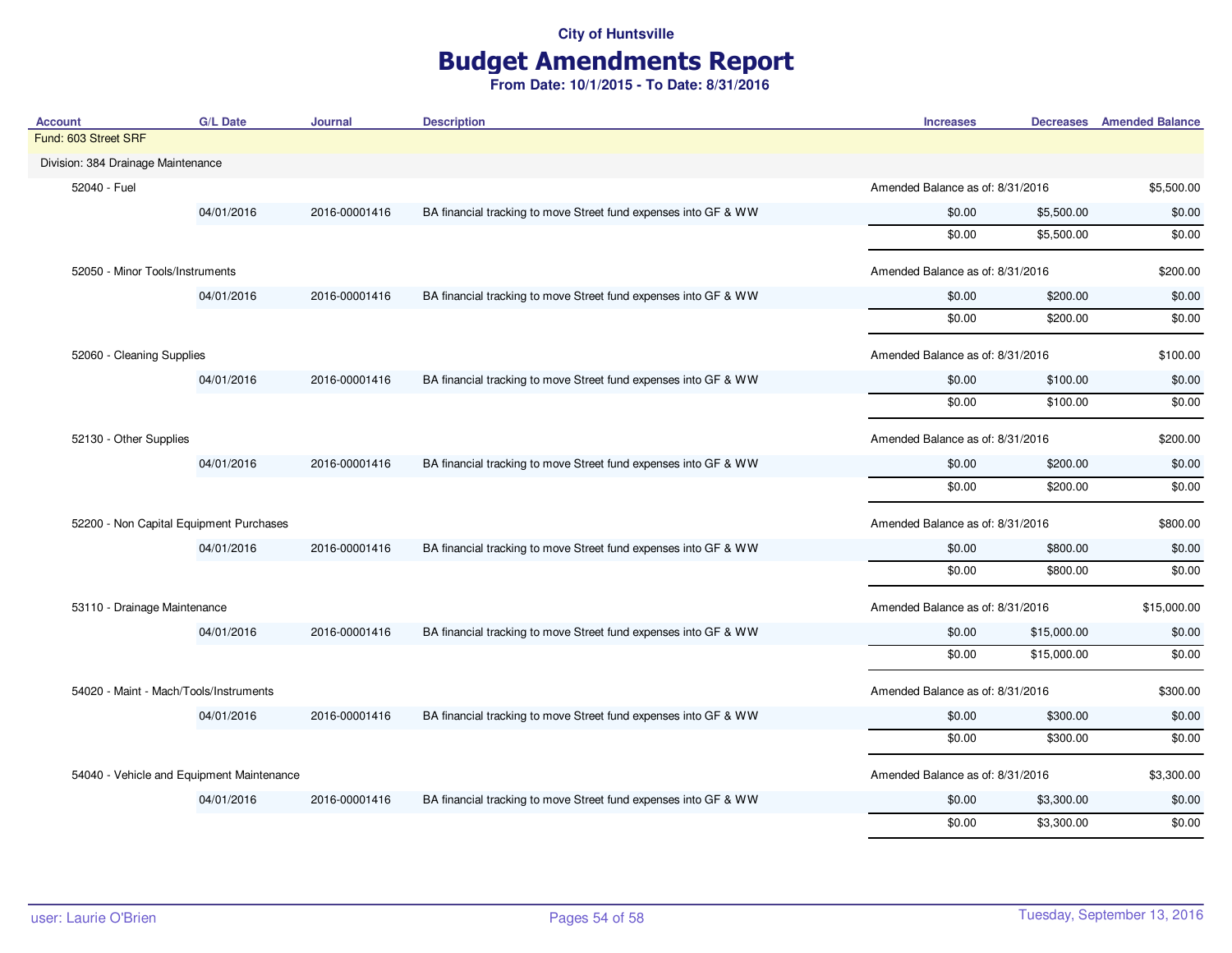## Budget Amendments Report

| <b>Account</b>                                          | <b>G/L Date</b> | Journal       | <b>Description</b>                                              | <b>Increases</b>                 |                | <b>Decreases</b> Amended Balance |
|---------------------------------------------------------|-----------------|---------------|-----------------------------------------------------------------|----------------------------------|----------------|----------------------------------|
| Fund: 603 Street SRF                                    |                 |               |                                                                 |                                  |                |                                  |
| Division: 384 Drainage Maintenance                      |                 |               |                                                                 |                                  |                |                                  |
| 55080 - Travel & Training                               |                 |               |                                                                 | Amended Balance as of: 8/31/2016 |                | \$500.00                         |
|                                                         | 04/01/2016      | 2016-00001416 | BA financial tracking to move Street fund expenses into GF & WW | \$0.00                           | \$500.00       | \$0.00                           |
|                                                         |                 |               |                                                                 | \$0.00                           | \$500.00       | \$0.00                           |
| Division: 384 Drainage Maintenance Totals:              |                 |               |                                                                 | \$0.00                           | \$160,812.00   |                                  |
| <b>Fund Totals: Street SRF</b>                          |                 |               |                                                                 | \$15,000.00                      | \$6,843,601.00 |                                  |
| Fund: 609 Airport SRF                                   |                 |               |                                                                 |                                  |                |                                  |
| Division: 1609 Nondepartmental Airport SRF              |                 |               |                                                                 |                                  |                |                                  |
| 91230 - Transfer to CIP Program                         |                 |               |                                                                 | Amended Balance as of: 8/31/2016 |                | \$0.00                           |
|                                                         | 08/04/2016      | 2016-00002420 | BA to Remove Funds From 609-355-55077                           | \$67,000.00                      | \$0.00         | \$67,000.00                      |
|                                                         |                 |               |                                                                 | \$67,000.00                      | \$0.00         | \$67,000.00                      |
| Division: 1609 Nondepartmental Airport SRF Totals:      |                 |               | \$67,000.00                                                     | \$0.00                           |                |                                  |
| Division: 399 Airport SRF                               |                 |               |                                                                 |                                  |                |                                  |
| 55077 - Grant Match - Airport                           |                 |               |                                                                 | Amended Balance as of: 8/31/2016 |                | \$67,000.00                      |
|                                                         | 08/04/2016      | 2016-00002420 | BA to Remove Funds From 609-355-55077                           | \$0.00                           | \$67,000.00    | \$0.00                           |
|                                                         |                 |               |                                                                 | \$0.00                           | \$67,000.00    | \$0.00                           |
| Division: 399 Airport SRF Totals:                       |                 |               |                                                                 | \$0.00                           | \$67,000.00    |                                  |
| <b>Fund Totals: Airport SRF</b>                         |                 |               |                                                                 | \$67,000.00                      | \$67,000.00    |                                  |
| Fund: 612 PD School Resource Officer SRF                |                 |               |                                                                 |                                  |                |                                  |
| Division: 1612 Nondept. PD School Res Offer SRF         |                 |               |                                                                 |                                  |                |                                  |
| 51140 - Adjustments for Step/COLA/Other PR Benefits     |                 |               |                                                                 | Amended Balance as of: 8/31/2016 |                | \$18,540.00                      |
|                                                         | 05/19/2016      | 2016-00001873 | Transfer Budgted Pay increase for FY16                          | \$0.00                           | \$18,540.00    | \$0.00                           |
|                                                         |                 |               |                                                                 | \$0.00                           | \$18,540.00    | \$0.00                           |
| Division: 1612 Nondept. PD School Res Offcr SRF Totals: |                 |               |                                                                 | \$0.00                           | \$18,540.00    |                                  |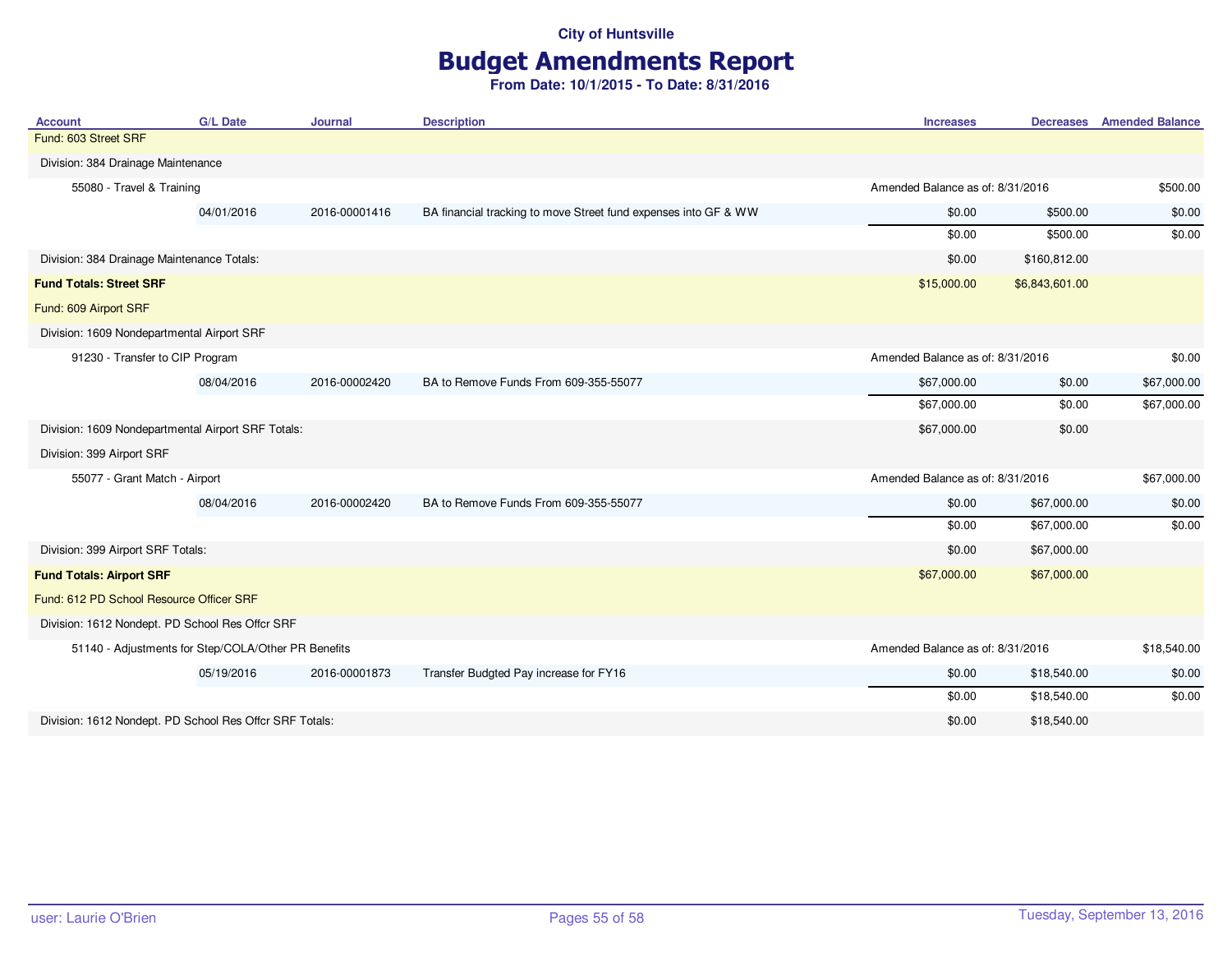# Budget Amendments Report

| <b>Account</b>                                     | <b>G/L Date</b> | <b>Journal</b> | <b>Description</b>                                              | <b>Increases</b>                 |             | <b>Decreases</b> Amended Balance |
|----------------------------------------------------|-----------------|----------------|-----------------------------------------------------------------|----------------------------------|-------------|----------------------------------|
| Fund: 612 PD School Resource Officer SRF           |                 |                |                                                                 |                                  |             |                                  |
| Division: 555 School Resource Officers             |                 |                |                                                                 |                                  |             |                                  |
| 51111 - Salaries - Full Time                       |                 |                |                                                                 | Amended Balance as of: 8/31/2016 |             | \$325,864.28                     |
|                                                    | 05/19/2016      | 2016-00001873  | Transfer Budgted Pay increase for FY16                          | \$18,540.00                      | \$0.00      | \$344,404.28                     |
|                                                    |                 |                |                                                                 | \$18,540.00                      | \$0.00      | \$344,404.28                     |
| 52040 - Fuel                                       |                 |                |                                                                 | Amended Balance as of: 8/31/2016 |             | \$15,000.00                      |
|                                                    | 06/08/2016      | 2016-00002006  | BA-transfer monies to cover overage                             | \$0.00                           | \$4,000.00  | \$11,000.00                      |
|                                                    |                 |                |                                                                 | \$0.00                           | \$4,000.00  | \$11,000.00                      |
| 54040 - Vehicle and Equipment Maintenance          |                 |                |                                                                 | Amended Balance as of: 8/31/2016 |             | \$2,500.00                       |
|                                                    | 06/08/2016      | 2016-00002006  | BA-transfer monies to cover overage                             | \$4,000.00                       | \$0.00      | \$6,500.00                       |
|                                                    |                 |                |                                                                 | \$4,000.00                       | \$0.00      | \$6,500.00                       |
| Division: 555 School Resource Officers Totals:     |                 |                |                                                                 | \$22,540.00                      | \$4,000.00  |                                  |
| <b>Fund Totals: PD School Resource Officer SRF</b> |                 |                |                                                                 | \$22,540.00                      | \$22,540.00 |                                  |
| Fund: 614 Police Grants SRF                        |                 |                |                                                                 |                                  |             |                                  |
| 42801 - Grants                                     |                 |                |                                                                 | Amended Balance as of: 8/31/2016 |             | \$300,000.00                     |
|                                                    | 07/20/2016      | 2016-00002275  | BA-move funds for purchase of BWC thru Governor Office CJ Grant | \$66,700.00                      | \$0.00      | \$366,700.00                     |
|                                                    |                 |                |                                                                 | \$66,700.00                      | \$0.00      | \$366,700.00                     |
| 43501 - Transfer from General Fund                 |                 |                |                                                                 | Amended Balance as of: 8/31/2016 |             | \$0.00                           |
|                                                    | 07/20/2016      | 2016-00002275  | BA-move funds for purchase of BWC thru Governor Office CJ Grant | \$16,675.00                      | \$0.00      | \$16,675.00                      |
|                                                    |                 |                |                                                                 | \$16,675.00                      | \$0.00      | \$16,675.00                      |
| Division: 559 Police Grants                        |                 |                |                                                                 |                                  |             |                                  |
| 57475 - Grant Expenses                             |                 |                |                                                                 | Amended Balance as of: 8/31/2016 |             | \$300,000.00                     |
|                                                    | 07/20/2016      | 2016-00002275  | BA-move funds for purchase of BWC thru Governor Office CJ Grant | \$83,375.00                      | \$0.00      | \$383,375.00                     |
|                                                    |                 |                |                                                                 | \$83,375.00                      | \$0.00      | \$383,375.00                     |
| Division: 559 Police Grants Totals:                |                 |                |                                                                 | \$83,375.00                      | \$0.00      |                                  |
| <b>Fund Totals: Police Grants SRF</b>              |                 |                |                                                                 | \$166,750.00                     | \$0.00      |                                  |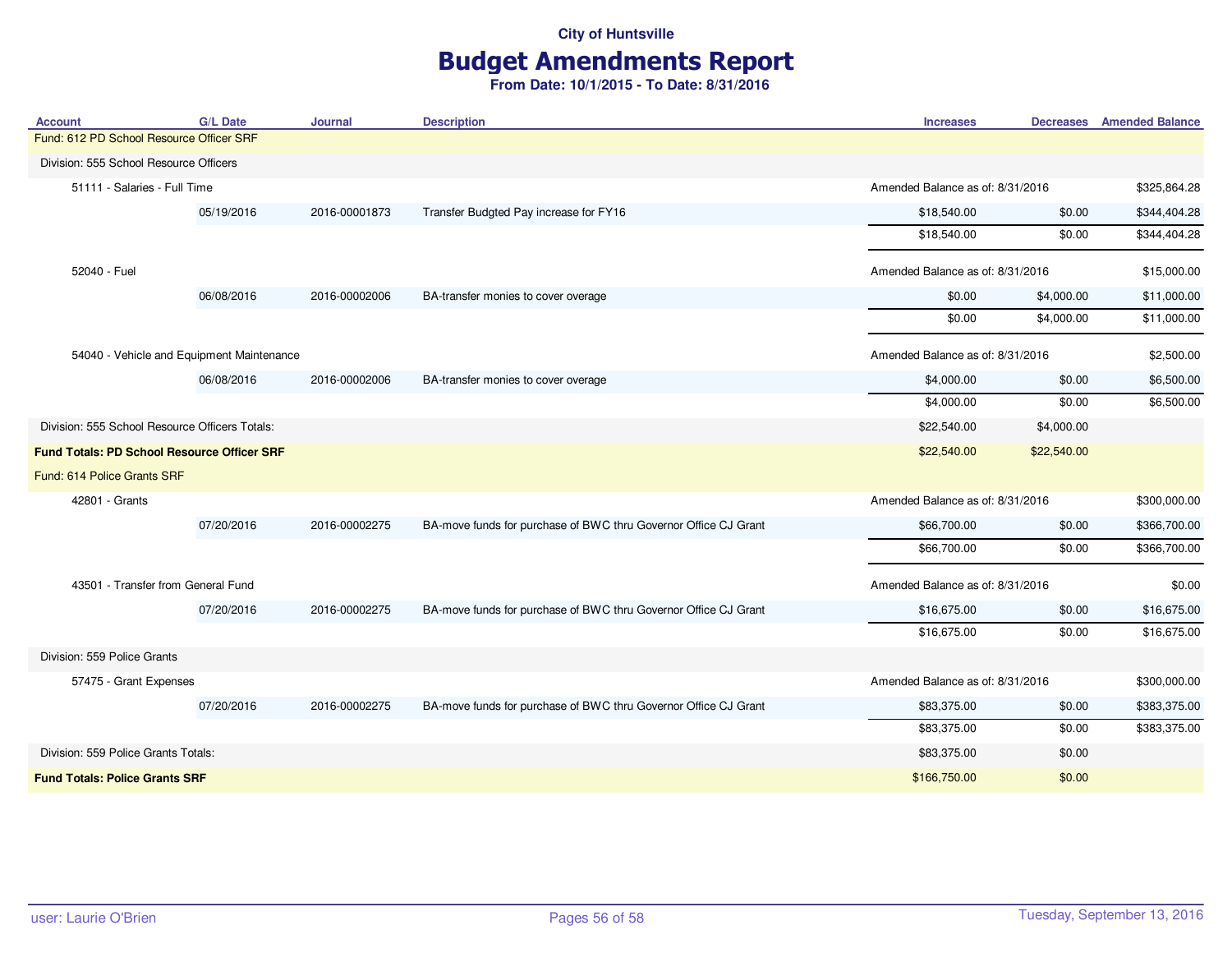# Budget Amendments Report

| <b>Account</b>                                          | <b>G/L Date</b>                                     | Journal       | <b>Description</b>                                               | <b>Increases</b>                 |            | <b>Decreases</b> Amended Balance |
|---------------------------------------------------------|-----------------------------------------------------|---------------|------------------------------------------------------------------|----------------------------------|------------|----------------------------------|
| Fund: 618 Arts Center SRF                               |                                                     |               |                                                                  |                                  |            |                                  |
| Division: 1618 Nondep Wynne Home Operations SRF         |                                                     |               |                                                                  |                                  |            |                                  |
|                                                         | 51140 - Adjustments for Step/COLA/Other PR Benefits |               |                                                                  | Amended Balance as of: 8/31/2016 |            | \$4,685.00                       |
|                                                         | 05/19/2016                                          | 2016-00001873 | Transfer Budgted Pay increase for FY16                           | \$0.00                           | \$4,685.00 | \$0.00                           |
|                                                         |                                                     |               |                                                                  | \$0.00                           | \$4,685.00 | \$0.00                           |
| Division: 1618 Nondep Wynne Home Operations SRF Totals: |                                                     |               |                                                                  | \$0.00                           | \$4,685.00 |                                  |
| Division: 840 Arts Center                               |                                                     |               |                                                                  |                                  |            |                                  |
| 51111 - Salaries - Full Time                            |                                                     |               |                                                                  | Amended Balance as of: 8/31/2016 |            | \$59,337.00                      |
|                                                         | 05/19/2016                                          | 2016-00001873 | Transfer Budgted Pay increase for FY16                           | \$4,685.00                       | \$0.00     | \$64,022.00                      |
|                                                         |                                                     |               |                                                                  | \$4,685.00                       | \$0.00     | \$64,022.00                      |
| 52010 - Office Supplies                                 |                                                     |               |                                                                  | Amended Balance as of: 8/31/2016 |            | \$1,750.00                       |
|                                                         | 11/13/2015                                          | 2015-00002827 | FY 2015 BA Clean Up                                              | \$0.00                           | \$131.00   | \$1,619.00                       |
|                                                         | 11/13/2015                                          | 2015-00002828 | Reverse BA 2015-2827 Wrong GL date used                          | \$131.00                         | \$0.00     | \$1,750.00                       |
|                                                         |                                                     |               |                                                                  | \$131.00                         | \$131.00   | \$1,750.00                       |
| 54410 - Maintenance of Art Pieces                       |                                                     |               |                                                                  | Amended Balance as of: 8/31/2016 |            | \$1,000.00                       |
|                                                         | 11/13/2015                                          | 2015-00002827 | FY 2015 BA Clean Up                                              | \$131.00                         | \$0.00     | \$1,131.00                       |
|                                                         | 11/13/2015                                          | 2015-00002828 | Reverse BA 2015-2827 Wrong FY / GL date used                     | \$0.00                           | \$131.00   | \$1,000.00                       |
|                                                         |                                                     |               |                                                                  | \$131.00                         | \$131.00   | \$1,000.00                       |
| Division: 840 Arts Center Totals:                       |                                                     |               |                                                                  | \$4,947.00                       | \$262.00   |                                  |
| <b>Fund Totals: Arts Center SRF</b>                     |                                                     |               |                                                                  | \$4,947.00                       | \$4,947.00 |                                  |
| Fund: 663 H/M Tax- Tourism & Visitors Cntr              |                                                     |               |                                                                  |                                  |            |                                  |
| Division: 1663 Nondept-Tourism & Visitors Cntr          |                                                     |               |                                                                  |                                  |            |                                  |
| 51140 - Adjustments for Step/COLA/Other PR Benefits     |                                                     |               |                                                                  | Amended Balance as of: 8/31/2016 |            | \$7,573.00                       |
|                                                         | 05/19/2016                                          | 2016-00001873 | Transfer Budgted Pay increase for FY16                           | \$0.00                           | \$7,573.00 | \$0.00                           |
|                                                         |                                                     |               |                                                                  | \$0.00                           | \$7,573.00 | \$0.00                           |
| 91230 - Transfer to CIP Program                         |                                                     |               |                                                                  | Amended Balance as of: 8/31/2016 |            | \$0.00                           |
|                                                         | 01/29/2016                                          | 2016-00000959 | BA for trnsfr from HOT to Gen CIP for Wyfndng-CC apprvd 1/29/16  | \$200,528.00                     | \$0.00     | \$200,528.00                     |
|                                                         | 03/16/2016                                          | 2016-00001326 | BA to Move Funds for Visitor Ctr Expansion - CC Approved 3.15.16 | \$140,000.00                     | \$0.00     | \$340,528.00                     |
|                                                         |                                                     |               |                                                                  | \$340,528.00                     | \$0.00     | \$340,528.00                     |
| Division: 1663 Nondept-Tourism & Visitors Cntr Totals:  |                                                     |               |                                                                  | \$340,528.00                     | \$7,573.00 |                                  |